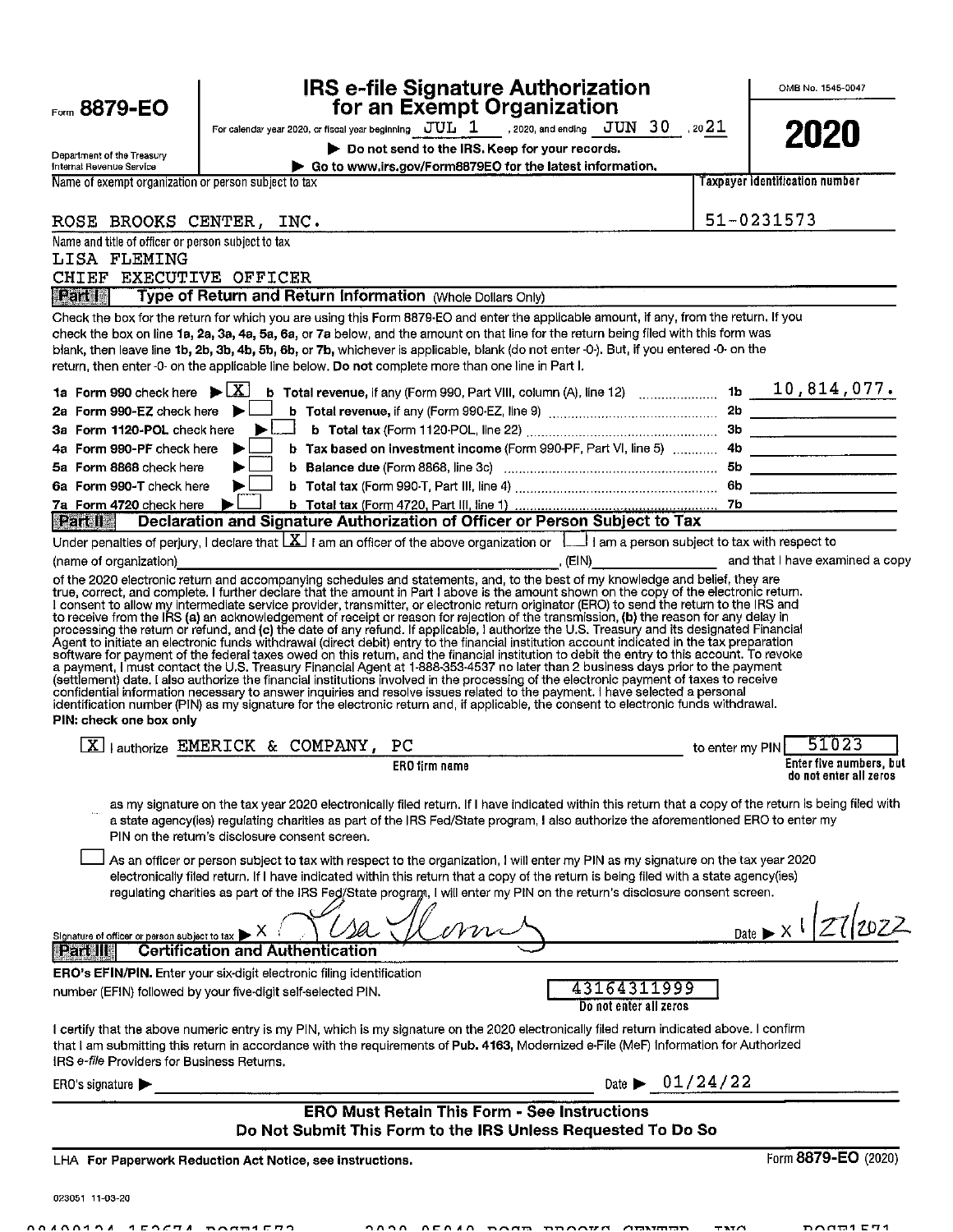|                                                                                                    |                                                |                                                            | IRS e-file Signature Authorization                                                                                                                                                                                                                                                                                                                                                                                                                                                                                                                                                                                                                                                                      |                                |                                                   |  |
|----------------------------------------------------------------------------------------------------|------------------------------------------------|------------------------------------------------------------|---------------------------------------------------------------------------------------------------------------------------------------------------------------------------------------------------------------------------------------------------------------------------------------------------------------------------------------------------------------------------------------------------------------------------------------------------------------------------------------------------------------------------------------------------------------------------------------------------------------------------------------------------------------------------------------------------------|--------------------------------|---------------------------------------------------|--|
| Form 8879-EO                                                                                       |                                                |                                                            | for an Exempt Organization                                                                                                                                                                                                                                                                                                                                                                                                                                                                                                                                                                                                                                                                              |                                |                                                   |  |
|                                                                                                    |                                                |                                                            | For calendar year 2020, or fiscal year beginning $JUL$ $1$ , 2020, and ending $JUN$ $30$ , 20 $21$<br>Do not send to the IRS. Keep for your records.                                                                                                                                                                                                                                                                                                                                                                                                                                                                                                                                                    |                                | 2020                                              |  |
| Department of the Treasury<br>Internal Revenue Service                                             |                                                |                                                            | Go to www.irs.gov/Form8879EO for the latest information.                                                                                                                                                                                                                                                                                                                                                                                                                                                                                                                                                                                                                                                |                                |                                                   |  |
| Name of exempt organization or person subject to tax                                               |                                                |                                                            |                                                                                                                                                                                                                                                                                                                                                                                                                                                                                                                                                                                                                                                                                                         |                                | <b>Taxpayer identification number</b>             |  |
|                                                                                                    |                                                |                                                            |                                                                                                                                                                                                                                                                                                                                                                                                                                                                                                                                                                                                                                                                                                         |                                | 51-0231573                                        |  |
| ROSE BROOKS CENTER, INC.<br>Name and title of officer or person subject to tax                     |                                                |                                                            |                                                                                                                                                                                                                                                                                                                                                                                                                                                                                                                                                                                                                                                                                                         |                                |                                                   |  |
| LISA FLEMING                                                                                       |                                                |                                                            |                                                                                                                                                                                                                                                                                                                                                                                                                                                                                                                                                                                                                                                                                                         |                                |                                                   |  |
| CHIEF EXECUTIVE OFFICER                                                                            |                                                |                                                            |                                                                                                                                                                                                                                                                                                                                                                                                                                                                                                                                                                                                                                                                                                         |                                |                                                   |  |
| Part I                                                                                             |                                                | Type of Return and Return Information (Whole Dollars Only) |                                                                                                                                                                                                                                                                                                                                                                                                                                                                                                                                                                                                                                                                                                         |                                |                                                   |  |
| return, then enter -0- on the applicable line below. Do not complete more than one line in Part I. |                                                |                                                            | Check the box for the return for which you are using this Form 8879-EO and enter the applicable amount, if any, from the return. If you<br>check the box on line 1a, 2a, 3a, 4a, 5a, 6a, or 7a below, and the amount on that line for the return being filed with this form was<br>blank, then leave line 1b, 2b, 3b, 4b, 5b, 6b, or 7b, whichever is applicable, blank (do not enter -0-). But, if you entered -0- on the                                                                                                                                                                                                                                                                              |                                |                                                   |  |
| 1a Form 990 check here $\blacktriangleright \boxed{X}$                                             |                                                |                                                            | <b>b</b> Total revenue, if any (Form 990, Part VIII, column (A), line 12) <b>contain the 10</b> , 814, 077.                                                                                                                                                                                                                                                                                                                                                                                                                                                                                                                                                                                             |                                |                                                   |  |
| 2a Form 990-EZ check here $\blacktriangleright$                                                    |                                                |                                                            |                                                                                                                                                                                                                                                                                                                                                                                                                                                                                                                                                                                                                                                                                                         |                                |                                                   |  |
| 3a Form 1120-POL check here                                                                        |                                                |                                                            |                                                                                                                                                                                                                                                                                                                                                                                                                                                                                                                                                                                                                                                                                                         |                                |                                                   |  |
| 4a Form 990-PF check here                                                                          | ▶                                              |                                                            |                                                                                                                                                                                                                                                                                                                                                                                                                                                                                                                                                                                                                                                                                                         |                                |                                                   |  |
| 5a Form 8868 check here<br>6a Form 990-T check here                                                |                                                |                                                            |                                                                                                                                                                                                                                                                                                                                                                                                                                                                                                                                                                                                                                                                                                         |                                |                                                   |  |
| 7a Form 4720 check here                                                                            |                                                |                                                            |                                                                                                                                                                                                                                                                                                                                                                                                                                                                                                                                                                                                                                                                                                         |                                |                                                   |  |
| Part II                                                                                            |                                                |                                                            | Declaration and Signature Authorization of Officer or Person Subject to Tax                                                                                                                                                                                                                                                                                                                                                                                                                                                                                                                                                                                                                             |                                |                                                   |  |
|                                                                                                    |                                                |                                                            | Under penalties of perjury, I declare that $\lfloor x \rfloor$ am an officer of the above organization or $\lfloor$ am a person subject to tax with respect to                                                                                                                                                                                                                                                                                                                                                                                                                                                                                                                                          |                                |                                                   |  |
| (name of organization)                                                                             |                                                |                                                            | of the 2020 electronic return and accompanying schedules and statements, and, to the best of my knowledge and belief, they are                                                                                                                                                                                                                                                                                                                                                                                                                                                                                                                                                                          |                                |                                                   |  |
| PIN: check one box only                                                                            |                                                |                                                            | (settlement) date. I also authorize the financial institutions involved in the processing of the electronic payment of taxes to receive<br>confidential information necessary to answer inquiries and resolve issues related to the payment. I have selected a personal<br>identification number (PIN) as my signature for the electronic return and, if applicable, the consent to electronic funds withdrawal.                                                                                                                                                                                                                                                                                        |                                |                                                   |  |
| $X$   authorize EMERICK & COMPANY, PC                                                              |                                                |                                                            |                                                                                                                                                                                                                                                                                                                                                                                                                                                                                                                                                                                                                                                                                                         | to enter my PIN                | 51023                                             |  |
|                                                                                                    |                                                | <b>ERO</b> firm name                                       |                                                                                                                                                                                                                                                                                                                                                                                                                                                                                                                                                                                                                                                                                                         |                                | Enter five numbers, but<br>do not enter all zeros |  |
|                                                                                                    | PIN on the return's disclosure consent screen. |                                                            | as my signature on the tax year 2020 electronically filed return. If I have indicated within this return that a copy of the return is being filed with<br>a state agency(ies) regulating charities as part of the IRS Fed/State program, I also authorize the aforementioned ERO to enter my<br>As an officer or person subject to tax with respect to the organization, I will enter my PIN as my signature on the tax year 2020<br>electronically filed return. If I have indicated within this return that a copy of the return is being filed with a state agency(ies)<br>regulating charities as part of the IRS Fed/State program, I will enter my PIN on the return's disclosure consent screen. |                                |                                                   |  |
|                                                                                                    |                                                |                                                            |                                                                                                                                                                                                                                                                                                                                                                                                                                                                                                                                                                                                                                                                                                         |                                |                                                   |  |
| Signature of officer or person subject to tax<br>Part III                                          | <b>Certification and Authentication</b>        |                                                            |                                                                                                                                                                                                                                                                                                                                                                                                                                                                                                                                                                                                                                                                                                         |                                | Date $\blacktriangleright$                        |  |
| ERO's EFIN/PIN. Enter your six-digit electronic filing identification                              |                                                |                                                            |                                                                                                                                                                                                                                                                                                                                                                                                                                                                                                                                                                                                                                                                                                         |                                |                                                   |  |
| number (EFIN) followed by your five-digit self-selected PIN.                                       |                                                |                                                            | 43164311999<br>Do not enter all zeros                                                                                                                                                                                                                                                                                                                                                                                                                                                                                                                                                                                                                                                                   |                                |                                                   |  |
| IRS e-file Providers for Business Returns.                                                         |                                                |                                                            | I certify that the above numeric entry is my PIN, which is my signature on the 2020 electronically filed return indicated above. I confirm<br>that I am submitting this return in accordance with the requirements of Pub. 4163, Modernized e-File (MeF) Information for Authorized                                                                                                                                                                                                                                                                                                                                                                                                                     |                                |                                                   |  |
| ERO's signature $\blacktriangleright$                                                              |                                                |                                                            |                                                                                                                                                                                                                                                                                                                                                                                                                                                                                                                                                                                                                                                                                                         | Date $\triangleright$ 01/28/22 |                                                   |  |
|                                                                                                    |                                                |                                                            | <b>ERO Must Retain This Form - See Instructions</b><br>Do Not Submit This Form to the IRS Unless Requested To Do So                                                                                                                                                                                                                                                                                                                                                                                                                                                                                                                                                                                     |                                |                                                   |  |
| LHA For Paperwork Reduction Act Notice, see instructions.                                          |                                                |                                                            |                                                                                                                                                                                                                                                                                                                                                                                                                                                                                                                                                                                                                                                                                                         |                                | Form 8879-EO (2020)                               |  |
| 023051 11-03-20                                                                                    |                                                |                                                            |                                                                                                                                                                                                                                                                                                                                                                                                                                                                                                                                                                                                                                                                                                         |                                |                                                   |  |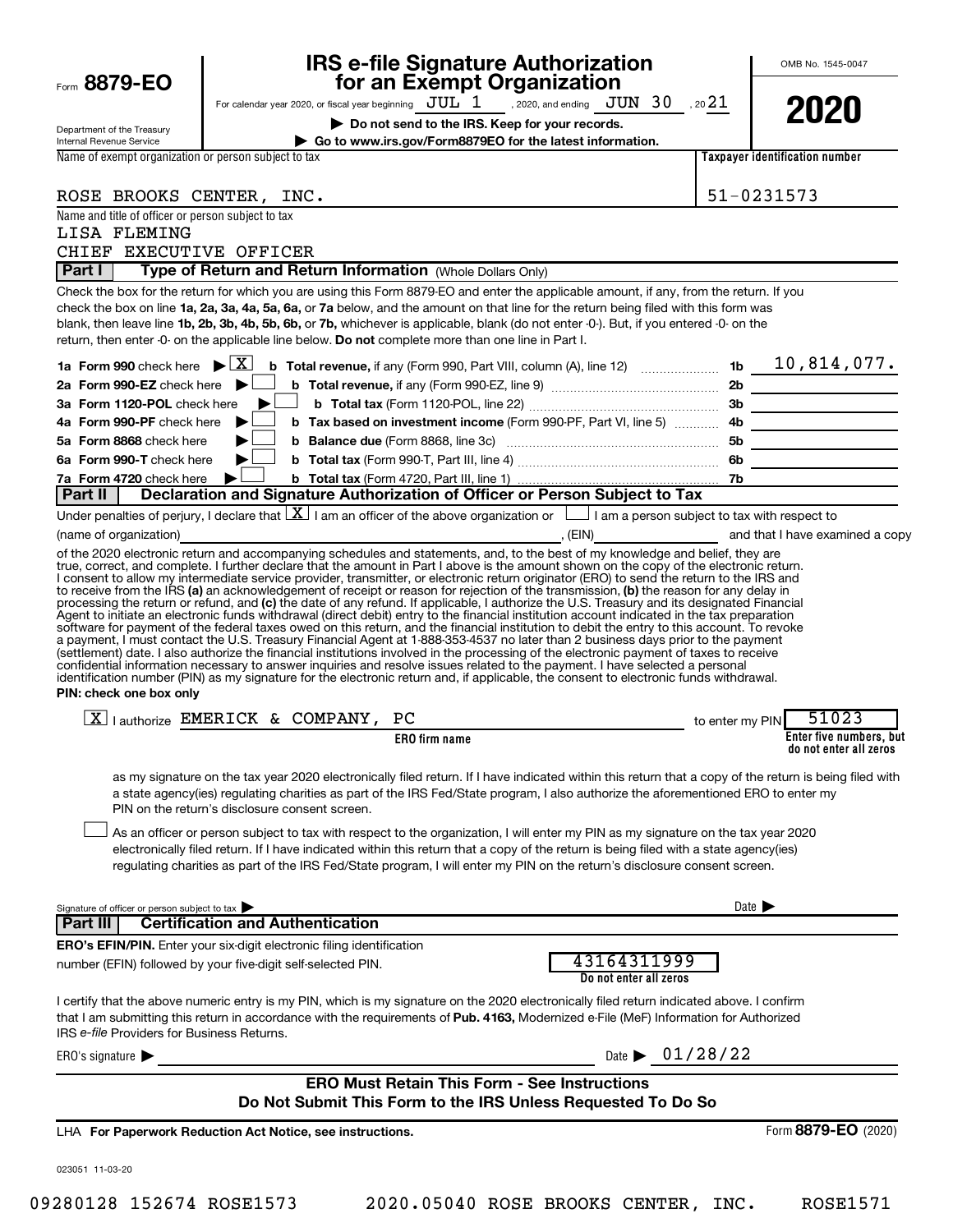|                                |                                                                                                                                                                                                                                                                                                                                                                                                                                                                             |                                                                                                                                                                                                                                                                                                                                                                                                                                                                                                                                                                                                                                                                                                                                                                                                                                                                                                                                                                                                                                                                                                                                                                                                                                                                                                                                                                                                                                                                                                                                                                                                                                                                    | PUBLIC COPY                                                                                                                                                   |                                  |                       |  |  |  |  |
|--------------------------------|-----------------------------------------------------------------------------------------------------------------------------------------------------------------------------------------------------------------------------------------------------------------------------------------------------------------------------------------------------------------------------------------------------------------------------------------------------------------------------|--------------------------------------------------------------------------------------------------------------------------------------------------------------------------------------------------------------------------------------------------------------------------------------------------------------------------------------------------------------------------------------------------------------------------------------------------------------------------------------------------------------------------------------------------------------------------------------------------------------------------------------------------------------------------------------------------------------------------------------------------------------------------------------------------------------------------------------------------------------------------------------------------------------------------------------------------------------------------------------------------------------------------------------------------------------------------------------------------------------------------------------------------------------------------------------------------------------------------------------------------------------------------------------------------------------------------------------------------------------------------------------------------------------------------------------------------------------------------------------------------------------------------------------------------------------------------------------------------------------------------------------------------------------------|---------------------------------------------------------------------------------------------------------------------------------------------------------------|----------------------------------|-----------------------|--|--|--|--|
|                                |                                                                                                                                                                                                                                                                                                                                                                                                                                                                             |                                                                                                                                                                                                                                                                                                                                                                                                                                                                                                                                                                                                                                                                                                                                                                                                                                                                                                                                                                                                                                                                                                                                                                                                                                                                                                                                                                                                                                                                                                                                                                                                                                                                    |                                                                                                                                                               |                                  | OMB No. 1545-0047     |  |  |  |  |
|                                |                                                                                                                                                                                                                                                                                                                                                                                                                                                                             | Form 990                                                                                                                                                                                                                                                                                                                                                                                                                                                                                                                                                                                                                                                                                                                                                                                                                                                                                                                                                                                                                                                                                                                                                                                                                                                                                                                                                                                                                                                                                                                                                                                                                                                           | <b>Return of Organization Exempt From Income Tax</b><br>Under section 501(c), 527, or 4947(a)(1) of the Internal Revenue Code (except private foundations)    |                                  |                       |  |  |  |  |
|                                |                                                                                                                                                                                                                                                                                                                                                                                                                                                                             | Department of the Treasury                                                                                                                                                                                                                                                                                                                                                                                                                                                                                                                                                                                                                                                                                                                                                                                                                                                                                                                                                                                                                                                                                                                                                                                                                                                                                                                                                                                                                                                                                                                                                                                                                                         | Do not enter social security numbers on this form as it may be made public.                                                                                   |                                  | <b>Open to Public</b> |  |  |  |  |
|                                |                                                                                                                                                                                                                                                                                                                                                                                                                                                                             | Internal Revenue Service                                                                                                                                                                                                                                                                                                                                                                                                                                                                                                                                                                                                                                                                                                                                                                                                                                                                                                                                                                                                                                                                                                                                                                                                                                                                                                                                                                                                                                                                                                                                                                                                                                           | Go to www.irs.gov/Form990 for instructions and the latest information.                                                                                        |                                  | Inspection            |  |  |  |  |
|                                |                                                                                                                                                                                                                                                                                                                                                                                                                                                                             |                                                                                                                                                                                                                                                                                                                                                                                                                                                                                                                                                                                                                                                                                                                                                                                                                                                                                                                                                                                                                                                                                                                                                                                                                                                                                                                                                                                                                                                                                                                                                                                                                                                                    |                                                                                                                                                               |                                  |                       |  |  |  |  |
|                                | <b>B</b> Check if<br>applicable:<br>Address                                                                                                                                                                                                                                                                                                                                                                                                                                 |                                                                                                                                                                                                                                                                                                                                                                                                                                                                                                                                                                                                                                                                                                                                                                                                                                                                                                                                                                                                                                                                                                                                                                                                                                                                                                                                                                                                                                                                                                                                                                                                                                                                    |                                                                                                                                                               |                                  |                       |  |  |  |  |
|                                | change<br>Name                                                                                                                                                                                                                                                                                                                                                                                                                                                              |                                                                                                                                                                                                                                                                                                                                                                                                                                                                                                                                                                                                                                                                                                                                                                                                                                                                                                                                                                                                                                                                                                                                                                                                                                                                                                                                                                                                                                                                                                                                                                                                                                                                    |                                                                                                                                                               |                                  |                       |  |  |  |  |
|                                | change<br>Initial                                                                                                                                                                                                                                                                                                                                                                                                                                                           |                                                                                                                                                                                                                                                                                                                                                                                                                                                                                                                                                                                                                                                                                                                                                                                                                                                                                                                                                                                                                                                                                                                                                                                                                                                                                                                                                                                                                                                                                                                                                                                                                                                                    |                                                                                                                                                               |                                  |                       |  |  |  |  |
|                                | return<br>Final                                                                                                                                                                                                                                                                                                                                                                                                                                                             |                                                                                                                                                                                                                                                                                                                                                                                                                                                                                                                                                                                                                                                                                                                                                                                                                                                                                                                                                                                                                                                                                                                                                                                                                                                                                                                                                                                                                                                                                                                                                                                                                                                                    |                                                                                                                                                               |                                  |                       |  |  |  |  |
|                                | return/<br>termin-                                                                                                                                                                                                                                                                                                                                                                                                                                                          |                                                                                                                                                                                                                                                                                                                                                                                                                                                                                                                                                                                                                                                                                                                                                                                                                                                                                                                                                                                                                                                                                                                                                                                                                                                                                                                                                                                                                                                                                                                                                                                                                                                                    |                                                                                                                                                               |                                  |                       |  |  |  |  |
|                                | ated<br>Amended                                                                                                                                                                                                                                                                                                                                                                                                                                                             |                                                                                                                                                                                                                                                                                                                                                                                                                                                                                                                                                                                                                                                                                                                                                                                                                                                                                                                                                                                                                                                                                                                                                                                                                                                                                                                                                                                                                                                                                                                                                                                                                                                                    |                                                                                                                                                               |                                  |                       |  |  |  |  |
|                                | return<br>Applica-                                                                                                                                                                                                                                                                                                                                                                                                                                                          |                                                                                                                                                                                                                                                                                                                                                                                                                                                                                                                                                                                                                                                                                                                                                                                                                                                                                                                                                                                                                                                                                                                                                                                                                                                                                                                                                                                                                                                                                                                                                                                                                                                                    |                                                                                                                                                               |                                  |                       |  |  |  |  |
|                                | tion<br>pending                                                                                                                                                                                                                                                                                                                                                                                                                                                             |                                                                                                                                                                                                                                                                                                                                                                                                                                                                                                                                                                                                                                                                                                                                                                                                                                                                                                                                                                                                                                                                                                                                                                                                                                                                                                                                                                                                                                                                                                                                                                                                                                                                    |                                                                                                                                                               |                                  |                       |  |  |  |  |
|                                |                                                                                                                                                                                                                                                                                                                                                                                                                                                                             |                                                                                                                                                                                                                                                                                                                                                                                                                                                                                                                                                                                                                                                                                                                                                                                                                                                                                                                                                                                                                                                                                                                                                                                                                                                                                                                                                                                                                                                                                                                                                                                                                                                                    |                                                                                                                                                               |                                  |                       |  |  |  |  |
|                                |                                                                                                                                                                                                                                                                                                                                                                                                                                                                             |                                                                                                                                                                                                                                                                                                                                                                                                                                                                                                                                                                                                                                                                                                                                                                                                                                                                                                                                                                                                                                                                                                                                                                                                                                                                                                                                                                                                                                                                                                                                                                                                                                                                    |                                                                                                                                                               |                                  |                       |  |  |  |  |
|                                |                                                                                                                                                                                                                                                                                                                                                                                                                                                                             |                                                                                                                                                                                                                                                                                                                                                                                                                                                                                                                                                                                                                                                                                                                                                                                                                                                                                                                                                                                                                                                                                                                                                                                                                                                                                                                                                                                                                                                                                                                                                                                                                                                                    |                                                                                                                                                               |                                  |                       |  |  |  |  |
|                                |                                                                                                                                                                                                                                                                                                                                                                                                                                                                             |                                                                                                                                                                                                                                                                                                                                                                                                                                                                                                                                                                                                                                                                                                                                                                                                                                                                                                                                                                                                                                                                                                                                                                                                                                                                                                                                                                                                                                                                                                                                                                                                                                                                    |                                                                                                                                                               |                                  |                       |  |  |  |  |
|                                |                                                                                                                                                                                                                                                                                                                                                                                                                                                                             |                                                                                                                                                                                                                                                                                                                                                                                                                                                                                                                                                                                                                                                                                                                                                                                                                                                                                                                                                                                                                                                                                                                                                                                                                                                                                                                                                                                                                                                                                                                                                                                                                                                                    |                                                                                                                                                               |                                  |                       |  |  |  |  |
|                                |                                                                                                                                                                                                                                                                                                                                                                                                                                                                             |                                                                                                                                                                                                                                                                                                                                                                                                                                                                                                                                                                                                                                                                                                                                                                                                                                                                                                                                                                                                                                                                                                                                                                                                                                                                                                                                                                                                                                                                                                                                                                                                                                                                    |                                                                                                                                                               |                                  |                       |  |  |  |  |
|                                |                                                                                                                                                                                                                                                                                                                                                                                                                                                                             |                                                                                                                                                                                                                                                                                                                                                                                                                                                                                                                                                                                                                                                                                                                                                                                                                                                                                                                                                                                                                                                                                                                                                                                                                                                                                                                                                                                                                                                                                                                                                                                                                                                                    |                                                                                                                                                               |                                  |                       |  |  |  |  |
|                                | K Form of organization: $X$ Corporation<br>Trust<br>Association<br>Other $\blacktriangleright$<br>Part I<br><b>Summary</b><br>1<br>Governance<br>Check this box $\blacktriangleright$ $\Box$ if the organization discontinued its operations or disposed of more than 25% of its net assets.<br>2<br>3<br>Number of voting members of the governing body (Part VI, line 1a)<br>3<br>$\overline{\mathbf{4}}$<br>4<br><b>Activities &amp;</b><br>5<br>5<br>6<br>6<br>7a<br>7b |                                                                                                                                                                                                                                                                                                                                                                                                                                                                                                                                                                                                                                                                                                                                                                                                                                                                                                                                                                                                                                                                                                                                                                                                                                                                                                                                                                                                                                                                                                                                                                                                                                                                    |                                                                                                                                                               |                                  |                       |  |  |  |  |
|                                |                                                                                                                                                                                                                                                                                                                                                                                                                                                                             | JUL 1, 2020<br>and ending $JUN$ 30, $2021$<br>A For the 2020 calendar year, or tax year beginning<br>C Name of organization<br>D Employer identification number<br>ROSE BROOKS CENTER, INC.<br>51-0231573<br>Doing business as<br>Number and street (or P.O. box if mail is not delivered to street address)<br>Room/suite<br><b>E</b> Telephone number<br>P.O. BOX 320599<br>$(816)$ 523-5550<br>10, 912, 355.<br>G Gross receipts \$<br>City or town, state or province, country, and ZIP or foreign postal code<br>64132-0599<br>KANSAS CITY, MO<br>H(a) Is this a group return<br>F Name and address of principal officer: LI SA FLEMING<br>$\sqrt{\mathsf{Yes}\ \mathsf{X}}$ No<br>for subordinates?<br>P.O. BOX 320599, KANSAS CITY, MO<br>$64132-0599$ H(b) Are all subordinates included? $\Box$ Yes<br>  No<br>$\sqrt{\bullet}$ (insert no.)<br>$501(c)$ (<br>$4947(a)(1)$ or<br>527<br>If "No," attach a list. See instructions<br>$H(c)$ Group exemption number $\blacktriangleright$<br>L Year of formation: $1978$ M State of legal domicile: MO<br>20<br>$\overline{20}$<br>137<br>1500<br>$\overline{0}$ .<br>σ.<br><b>Prior Year</b><br><b>Current Year</b><br>8,553,192.<br>10,284,941.<br>254, 270.<br>248,918.<br>167,924.<br>263, 300.<br>9,180.<br>16,918.<br>8,984,566.<br>10,814,077.<br>737,309.<br>899,954.<br>0.<br>о.<br>Benefits paid to or for members (Part IX, column (A), line 4)<br>5,635,122.<br>6,399,186.<br>Salaries, other compensation, employee benefits (Part IX, column (A), lines 5-10)<br>0.<br>о.<br>15 Salaries, outer components,<br>16a Professional fundraising fees (Part IX, column (A), line 11e)<br>257, 140. |                                                                                                                                                               |                                  |                       |  |  |  |  |
|                                |                                                                                                                                                                                                                                                                                                                                                                                                                                                                             |                                                                                                                                                                                                                                                                                                                                                                                                                                                                                                                                                                                                                                                                                                                                                                                                                                                                                                                                                                                                                                                                                                                                                                                                                                                                                                                                                                                                                                                                                                                                                                                                                                                                    |                                                                                                                                                               |                                  |                       |  |  |  |  |
|                                |                                                                                                                                                                                                                                                                                                                                                                                                                                                                             |                                                                                                                                                                                                                                                                                                                                                                                                                                                                                                                                                                                                                                                                                                                                                                                                                                                                                                                                                                                                                                                                                                                                                                                                                                                                                                                                                                                                                                                                                                                                                                                                                                                                    |                                                                                                                                                               |                                  |                       |  |  |  |  |
|                                |                                                                                                                                                                                                                                                                                                                                                                                                                                                                             |                                                                                                                                                                                                                                                                                                                                                                                                                                                                                                                                                                                                                                                                                                                                                                                                                                                                                                                                                                                                                                                                                                                                                                                                                                                                                                                                                                                                                                                                                                                                                                                                                                                                    |                                                                                                                                                               |                                  |                       |  |  |  |  |
|                                |                                                                                                                                                                                                                                                                                                                                                                                                                                                                             |                                                                                                                                                                                                                                                                                                                                                                                                                                                                                                                                                                                                                                                                                                                                                                                                                                                                                                                                                                                                                                                                                                                                                                                                                                                                                                                                                                                                                                                                                                                                                                                                                                                                    |                                                                                                                                                               |                                  |                       |  |  |  |  |
|                                |                                                                                                                                                                                                                                                                                                                                                                                                                                                                             |                                                                                                                                                                                                                                                                                                                                                                                                                                                                                                                                                                                                                                                                                                                                                                                                                                                                                                                                                                                                                                                                                                                                                                                                                                                                                                                                                                                                                                                                                                                                                                                                                                                                    |                                                                                                                                                               |                                  |                       |  |  |  |  |
|                                | 8                                                                                                                                                                                                                                                                                                                                                                                                                                                                           |                                                                                                                                                                                                                                                                                                                                                                                                                                                                                                                                                                                                                                                                                                                                                                                                                                                                                                                                                                                                                                                                                                                                                                                                                                                                                                                                                                                                                                                                                                                                                                                                                                                                    |                                                                                                                                                               |                                  |                       |  |  |  |  |
| Revenue                        | 9                                                                                                                                                                                                                                                                                                                                                                                                                                                                           |                                                                                                                                                                                                                                                                                                                                                                                                                                                                                                                                                                                                                                                                                                                                                                                                                                                                                                                                                                                                                                                                                                                                                                                                                                                                                                                                                                                                                                                                                                                                                                                                                                                                    |                                                                                                                                                               |                                  |                       |  |  |  |  |
|                                | 10                                                                                                                                                                                                                                                                                                                                                                                                                                                                          | <b>I</b> Tax-exempt status: $X \ 501(c)(3)$<br>J Website: WWW.ROSEBROOKS.ORG<br>Briefly describe the organization's mission or most significant activities: PROVIDE SANCTUARY AND SERVICES<br>TO INDIVIDUALS AND FAMILIES WHO ARE VICTIMS OF DOMESTIC VIOLENCE.<br>Contributions and grants (Part VIII, line 1h)<br>Program service revenue (Part VIII, line 2q)<br>Other revenue (Part VIII, column (A), lines 5, 6d, 8c, 9c, 10c, and 11e)<br>Total revenue - add lines 8 through 11 (must equal Part VIII, column (A), line 12)<br>Grants and similar amounts paid (Part IX, column (A), lines 1-3)                                                                                                                                                                                                                                                                                                                                                                                                                                                                                                                                                                                                                                                                                                                                                                                                                                                                                                                                                                                                                                                             |                                                                                                                                                               |                                  |                       |  |  |  |  |
|                                | 11                                                                                                                                                                                                                                                                                                                                                                                                                                                                          |                                                                                                                                                                                                                                                                                                                                                                                                                                                                                                                                                                                                                                                                                                                                                                                                                                                                                                                                                                                                                                                                                                                                                                                                                                                                                                                                                                                                                                                                                                                                                                                                                                                                    |                                                                                                                                                               |                                  |                       |  |  |  |  |
|                                | 12                                                                                                                                                                                                                                                                                                                                                                                                                                                                          |                                                                                                                                                                                                                                                                                                                                                                                                                                                                                                                                                                                                                                                                                                                                                                                                                                                                                                                                                                                                                                                                                                                                                                                                                                                                                                                                                                                                                                                                                                                                                                                                                                                                    |                                                                                                                                                               |                                  |                       |  |  |  |  |
|                                |                                                                                                                                                                                                                                                                                                                                                                                                                                                                             |                                                                                                                                                                                                                                                                                                                                                                                                                                                                                                                                                                                                                                                                                                                                                                                                                                                                                                                                                                                                                                                                                                                                                                                                                                                                                                                                                                                                                                                                                                                                                                                                                                                                    |                                                                                                                                                               |                                  |                       |  |  |  |  |
|                                | 13<br>14                                                                                                                                                                                                                                                                                                                                                                                                                                                                    |                                                                                                                                                                                                                                                                                                                                                                                                                                                                                                                                                                                                                                                                                                                                                                                                                                                                                                                                                                                                                                                                                                                                                                                                                                                                                                                                                                                                                                                                                                                                                                                                                                                                    |                                                                                                                                                               |                                  |                       |  |  |  |  |
|                                | 15                                                                                                                                                                                                                                                                                                                                                                                                                                                                          |                                                                                                                                                                                                                                                                                                                                                                                                                                                                                                                                                                                                                                                                                                                                                                                                                                                                                                                                                                                                                                                                                                                                                                                                                                                                                                                                                                                                                                                                                                                                                                                                                                                                    |                                                                                                                                                               |                                  |                       |  |  |  |  |
| Expenses                       |                                                                                                                                                                                                                                                                                                                                                                                                                                                                             |                                                                                                                                                                                                                                                                                                                                                                                                                                                                                                                                                                                                                                                                                                                                                                                                                                                                                                                                                                                                                                                                                                                                                                                                                                                                                                                                                                                                                                                                                                                                                                                                                                                                    |                                                                                                                                                               |                                  |                       |  |  |  |  |
|                                |                                                                                                                                                                                                                                                                                                                                                                                                                                                                             |                                                                                                                                                                                                                                                                                                                                                                                                                                                                                                                                                                                                                                                                                                                                                                                                                                                                                                                                                                                                                                                                                                                                                                                                                                                                                                                                                                                                                                                                                                                                                                                                                                                                    |                                                                                                                                                               |                                  |                       |  |  |  |  |
|                                | 17                                                                                                                                                                                                                                                                                                                                                                                                                                                                          |                                                                                                                                                                                                                                                                                                                                                                                                                                                                                                                                                                                                                                                                                                                                                                                                                                                                                                                                                                                                                                                                                                                                                                                                                                                                                                                                                                                                                                                                                                                                                                                                                                                                    |                                                                                                                                                               | 1,803,985.                       | 1,948,371.            |  |  |  |  |
|                                | 18                                                                                                                                                                                                                                                                                                                                                                                                                                                                          |                                                                                                                                                                                                                                                                                                                                                                                                                                                                                                                                                                                                                                                                                                                                                                                                                                                                                                                                                                                                                                                                                                                                                                                                                                                                                                                                                                                                                                                                                                                                                                                                                                                                    | Total expenses. Add lines 13-17 (must equal Part IX, column (A), line 25)                                                                                     | 8, 176, 416.                     | 9, 247, 511.          |  |  |  |  |
|                                | 19                                                                                                                                                                                                                                                                                                                                                                                                                                                                          |                                                                                                                                                                                                                                                                                                                                                                                                                                                                                                                                                                                                                                                                                                                                                                                                                                                                                                                                                                                                                                                                                                                                                                                                                                                                                                                                                                                                                                                                                                                                                                                                                                                                    |                                                                                                                                                               | 808,150.                         | 1,566,566.            |  |  |  |  |
|                                |                                                                                                                                                                                                                                                                                                                                                                                                                                                                             |                                                                                                                                                                                                                                                                                                                                                                                                                                                                                                                                                                                                                                                                                                                                                                                                                                                                                                                                                                                                                                                                                                                                                                                                                                                                                                                                                                                                                                                                                                                                                                                                                                                                    |                                                                                                                                                               | <b>Beginning of Current Year</b> | <b>End of Year</b>    |  |  |  |  |
| Net Assets or<br>Fund Balances | 20                                                                                                                                                                                                                                                                                                                                                                                                                                                                          |                                                                                                                                                                                                                                                                                                                                                                                                                                                                                                                                                                                                                                                                                                                                                                                                                                                                                                                                                                                                                                                                                                                                                                                                                                                                                                                                                                                                                                                                                                                                                                                                                                                                    | Total assets (Part X, line 16)                                                                                                                                | 18,882,898.                      | 20,899,509.           |  |  |  |  |
|                                | 21                                                                                                                                                                                                                                                                                                                                                                                                                                                                          |                                                                                                                                                                                                                                                                                                                                                                                                                                                                                                                                                                                                                                                                                                                                                                                                                                                                                                                                                                                                                                                                                                                                                                                                                                                                                                                                                                                                                                                                                                                                                                                                                                                                    | Total liabilities (Part X, line 26)                                                                                                                           | 2,225,050.                       | 1,703,688.            |  |  |  |  |
|                                | 22                                                                                                                                                                                                                                                                                                                                                                                                                                                                          |                                                                                                                                                                                                                                                                                                                                                                                                                                                                                                                                                                                                                                                                                                                                                                                                                                                                                                                                                                                                                                                                                                                                                                                                                                                                                                                                                                                                                                                                                                                                                                                                                                                                    |                                                                                                                                                               | 16,657,848.                      | <u>19,195,82</u> 1.   |  |  |  |  |
|                                | Part II                                                                                                                                                                                                                                                                                                                                                                                                                                                                     | <b>Signature Block</b>                                                                                                                                                                                                                                                                                                                                                                                                                                                                                                                                                                                                                                                                                                                                                                                                                                                                                                                                                                                                                                                                                                                                                                                                                                                                                                                                                                                                                                                                                                                                                                                                                                             |                                                                                                                                                               |                                  |                       |  |  |  |  |
|                                |                                                                                                                                                                                                                                                                                                                                                                                                                                                                             |                                                                                                                                                                                                                                                                                                                                                                                                                                                                                                                                                                                                                                                                                                                                                                                                                                                                                                                                                                                                                                                                                                                                                                                                                                                                                                                                                                                                                                                                                                                                                                                                                                                                    | under penalties of perium Udoelers that Ubeys exemined this rature, including essentions appealing and other and to the best of my knowledge and belief it is |                                  |                       |  |  |  |  |

Under penalties of perjury, I declare that I have examined this return, including accompanying schedules and statements, and to the best of my knowledge and belief, it is true, correct, and complete. Declaration of preparer (other than officer) is based on all information of which preparer has any knowledge.

| Sign<br>Here | Signature of officer<br>LISA FLEMING, CHIEF EXECUTIVE OFFICER<br>Type or print name and title                |                      | Date                                  |  |  |  |  |  |  |
|--------------|--------------------------------------------------------------------------------------------------------------|----------------------|---------------------------------------|--|--|--|--|--|--|
|              | Print/Type preparer's name                                                                                   | Preparer's signature | PTIN<br>Date<br>Check                 |  |  |  |  |  |  |
| Paid         | LAURA SULLIVAN                                                                                               | LAURA SULLIVAN       | P01716323<br>$01/28/22$ self-employed |  |  |  |  |  |  |
| Preparer     | EMERICK & COMPANY, PC<br>Firm's name                                                                         |                      | Firm's EIN $\sqrt{43-1855764}$        |  |  |  |  |  |  |
| Use Only     | Firm's address 4520 MADISON AVE, STE G                                                                       |                      |                                       |  |  |  |  |  |  |
|              | KANSAS CITY, MO 64111                                                                                        |                      | Phone no. $816 - 531 - 2822$          |  |  |  |  |  |  |
|              | ΧI<br>Yes<br><b>No</b><br>May the IRS discuss this return with the preparer shown above? See instructions    |                      |                                       |  |  |  |  |  |  |
|              | Form 990 (2020)<br>LHA For Paperwork Reduction Act Notice, see the separate instructions.<br>032001 12-23-20 |                      |                                       |  |  |  |  |  |  |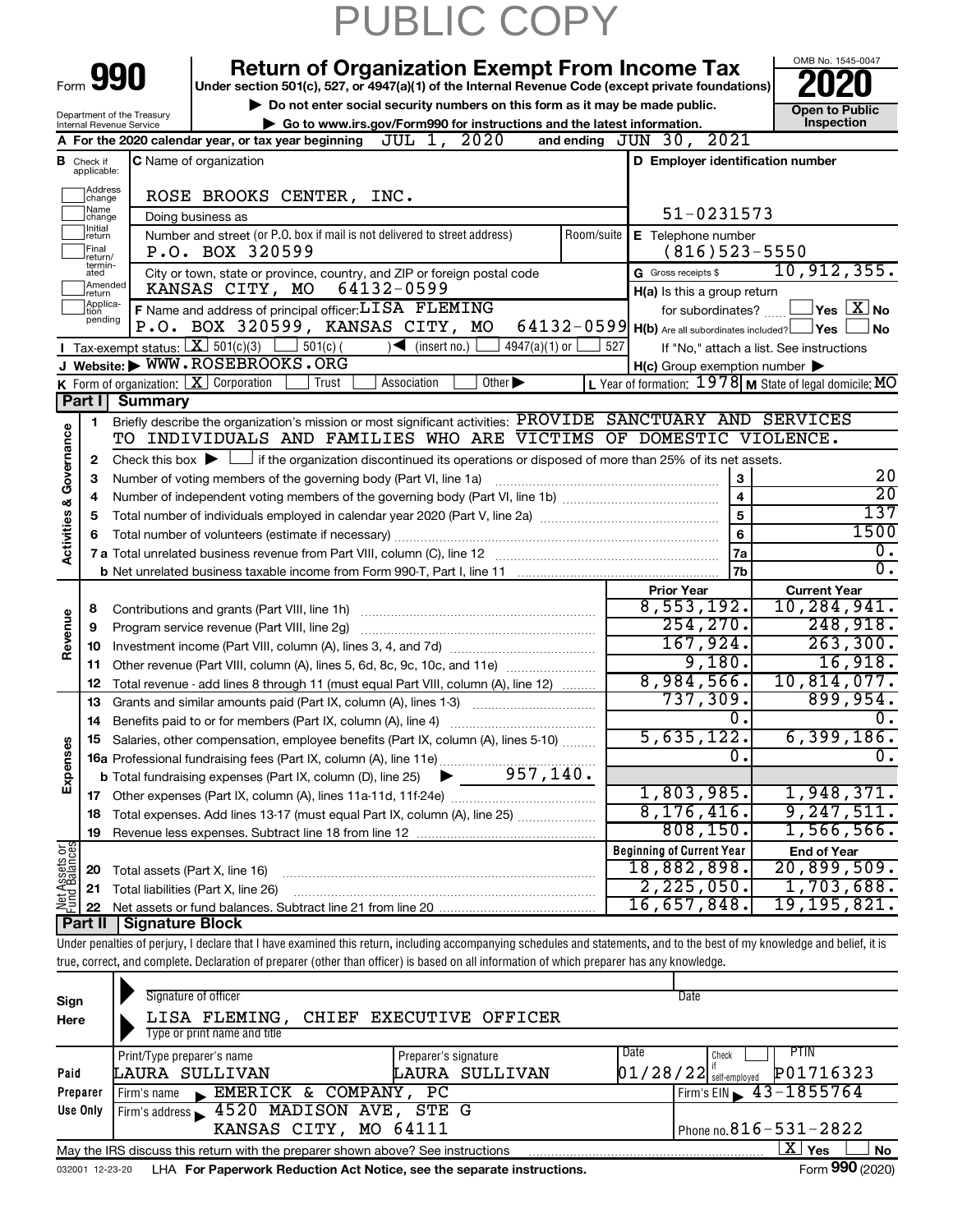| 1<br>$\overline{2}$<br>3<br>4<br>4a -<br>4b<br>4c<br>4d - | 51-0231573<br>ROSE BROOKS CENTER, INC.<br>Page 2<br>Form 990 (2020)                                                                                     |
|-----------------------------------------------------------|---------------------------------------------------------------------------------------------------------------------------------------------------------|
|                                                           | Part III   Statement of Program Service Accomplishments                                                                                                 |
|                                                           |                                                                                                                                                         |
|                                                           | Briefly describe the organization's mission:<br>TO BREAK THE CYCLE OF DOMESTIC VIOLENCE SO THAT INDIVIDUALS AND                                         |
|                                                           | FAMILIES CAN LIVE FREE OF ABUSE.                                                                                                                        |
|                                                           |                                                                                                                                                         |
|                                                           |                                                                                                                                                         |
|                                                           | Did the organization undertake any significant program services during the year which were not listed on the<br>$\Box$ Yes $[\overline{\mathrm{X}}]$ No |
|                                                           | prior Form 990 or 990-EZ?<br>If "Yes," describe these new services on Schedule O.                                                                       |
|                                                           | $\Box$ Yes $[\overline{\mathrm{X}}]$ No<br>Did the organization cease conducting, or make significant changes in how it conducts, any program services? |
|                                                           | If "Yes," describe these changes on Schedule O.                                                                                                         |
|                                                           | Describe the organization's program service accomplishments for each of its three largest program services, as measured by expenses.                    |
|                                                           | Section 501(c)(3) and 501(c)(4) organizations are required to report the amount of grants and allocations to others, the total expenses, and            |
|                                                           | revenue, if any, for each program service reported.                                                                                                     |
|                                                           | 3,538,648. including grants of \$488,917. ) (Revenue \$<br>101, 593.<br>) (Expenses \$<br>(Code:                                                        |
|                                                           | KEEPING FAMILIES SAFE PROVIDES EMERGENCY RESPONSE TO DOMESTIC VIOLENCE                                                                                  |
|                                                           | VICTIMS AND THEIR CHILDREN AND PETS THROUGH OUR 24-HOUR CRISIS HOTLINE,                                                                                 |
|                                                           | EMERGENCY SHELTER, AND ASSISTANCE FILING EMERGENCY ORDERS OF                                                                                            |
|                                                           | PROTECTION. WE OFFER A SAFE ENVIRONMENT WHERE ADULTS, CHILDREN, AND                                                                                     |
|                                                           | THEIR PETS COMPREHENSIVE CARE COORDINATION TO HELP THEM PLAN FOR<br>SAFETY, CONNECT WITH COMMUNITY RESOURCES THAT SUPPORT THEIR                         |
|                                                           | SELF-DETERMINED GOALS, AND RECOVER FROM THE ABUSE THEY HAVE ENDURED.                                                                                    |
|                                                           |                                                                                                                                                         |
|                                                           |                                                                                                                                                         |
|                                                           |                                                                                                                                                         |
|                                                           |                                                                                                                                                         |
|                                                           |                                                                                                                                                         |
|                                                           | 78, 307. $ $ (Revenue \$<br>$\overline{2,165,516}$ . including grants of \$<br>(Expenses \$<br>(Code:                                                   |
|                                                           | CREATING A SAFER COMMUNITY PROVIDES A SAFETY NET OF RESOURCES TO                                                                                        |
|                                                           | EDUCATE THE COMMUNITY AND RESPOND TO DOMESTIC VIOLENCE VICTIMS WITHIN                                                                                   |
|                                                           | HOSPITAL, SCHOOL, COURT, HOUSING, AND SOCIAL SERVICE SYSTEMS. WE EXPAND                                                                                 |
|                                                           | THE ACCESSIBILITY, RESPONSIVENESS, AND IMPACT OF OUR PROGRAMS AND                                                                                       |
|                                                           | SERVICES THROUGH COMMUNITY EDUCATION, SYSTEMS ADVOCACY, AND COORDINATED                                                                                 |
|                                                           | COMMUNITY RESPONSE.                                                                                                                                     |
|                                                           |                                                                                                                                                         |
|                                                           |                                                                                                                                                         |
|                                                           |                                                                                                                                                         |
|                                                           |                                                                                                                                                         |
|                                                           |                                                                                                                                                         |
|                                                           | $308,696.$ (Revenue \$)<br>149, 213.<br>$\overline{1}$ , $\overline{771}$ , $\overline{132}$ . including grants of \$<br>(Expenses \$<br>(Code:         |
|                                                           | ENDING THE CYCLE PROVIDES ONGOING RESOURCES AND SUPPORTS TO FAMILIES                                                                                    |
|                                                           | HEALING FROM ABUSE THROUGH OUR LONG-TERM HOUSING, EMPLOYMENT AND                                                                                        |
|                                                           | ECONOMIC EMPOWERMENT PROGRAMMING, THERAPY AND CARE COORDINATION                                                                                         |
|                                                           | SERVICES FOR ADULTS AND CHILDREN, AND SCHOOL VIOLENCE PREVENTION<br>PROGRAMMING. OUR ADVOCATES PROVIDE EVIDENCED-BASED INTERVENTIONS THAT               |
|                                                           | RESULT IN HOUSING AND ECONOMIC STABILITY, INCREASED SOCIAL SUPPORTS AND                                                                                 |
|                                                           | CONNECTION TO COMMUNITY RESOURCES, AND TRAUMA HEALING THROUGH BUILDING                                                                                  |
|                                                           | RESILIENCY.                                                                                                                                             |
|                                                           |                                                                                                                                                         |
|                                                           |                                                                                                                                                         |
|                                                           |                                                                                                                                                         |
|                                                           | Other program services (Describe on Schedule O.)                                                                                                        |
|                                                           | 267, 319 . including grants of \$<br>$24,034.$ (Revenue \$<br>(Expenses \$                                                                              |
|                                                           | 7,742,615.<br>4e Total program service expenses $\blacktriangleright$                                                                                   |
|                                                           | Form 990 (2020)<br>032002 12-23-20                                                                                                                      |
|                                                           | 2                                                                                                                                                       |
|                                                           | 09280128 152674 ROSE1573<br>2020.05040 ROSE BROOKS CENTER, INC.<br><b>ROSE1571</b>                                                                      |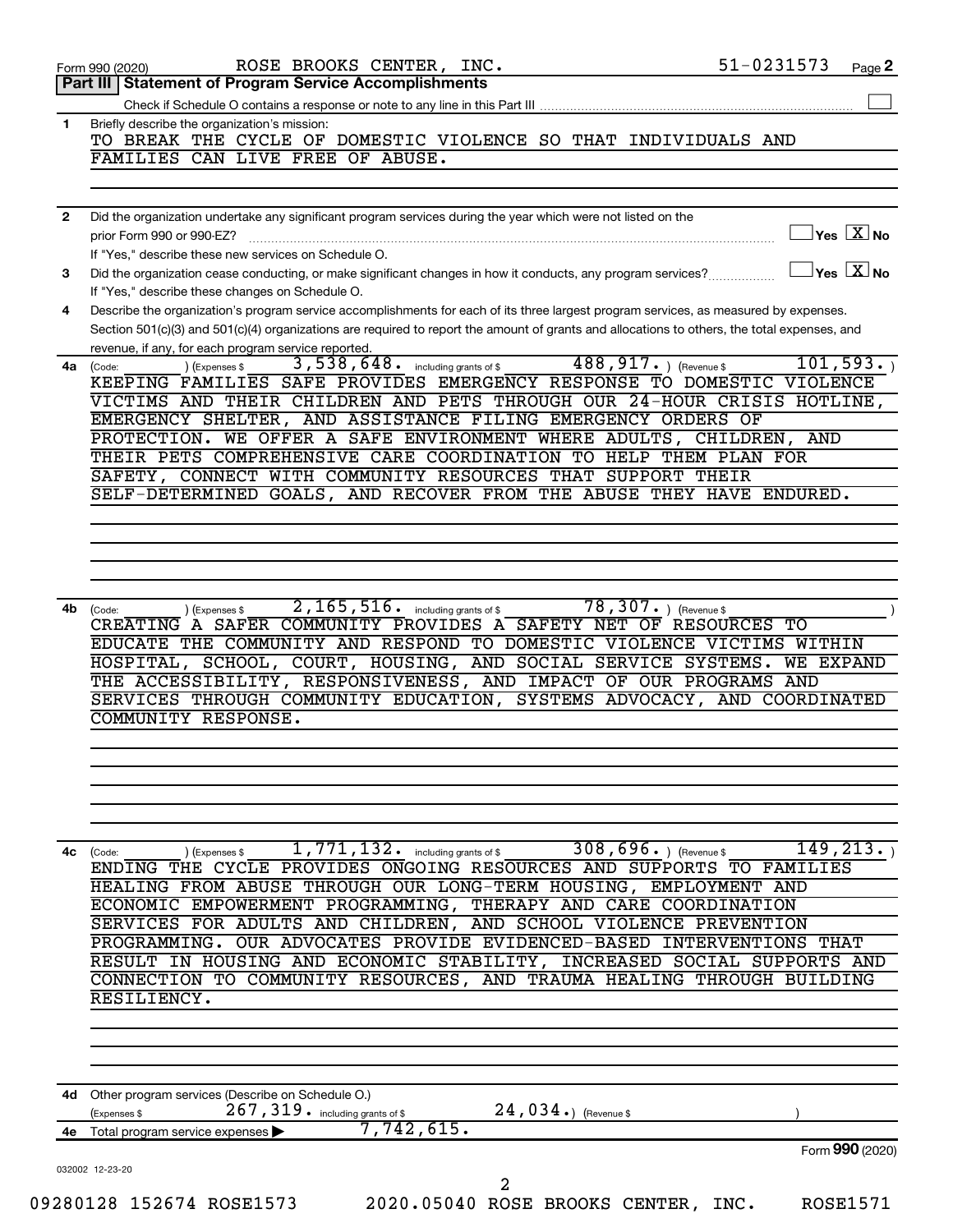| Form 990 (2020) |  |
|-----------------|--|

**Part IV Checklist of Required Schedules**

Form 990 (2020) Page ROSE BROOKS CENTER, INC. 51-0231573

|    |                                                                                                                                                                                                                                                   |                 | Yes                     | No                      |
|----|---------------------------------------------------------------------------------------------------------------------------------------------------------------------------------------------------------------------------------------------------|-----------------|-------------------------|-------------------------|
| 1  | Is the organization described in section 501(c)(3) or $4947(a)(1)$ (other than a private foundation)?                                                                                                                                             |                 |                         |                         |
|    | If "Yes," complete Schedule A                                                                                                                                                                                                                     | 1               | х                       |                         |
| 2  |                                                                                                                                                                                                                                                   | $\overline{2}$  | $\overline{\textbf{x}}$ |                         |
| З  | Did the organization engage in direct or indirect political campaign activities on behalf of or in opposition to candidates for                                                                                                                   |                 |                         |                         |
|    |                                                                                                                                                                                                                                                   | 3               |                         | x                       |
| 4  | Section 501(c)(3) organizations. Did the organization engage in lobbying activities, or have a section 501(h) election in effect                                                                                                                  |                 |                         |                         |
|    |                                                                                                                                                                                                                                                   | 4               |                         | x                       |
| 5  | Is the organization a section 501(c)(4), 501(c)(5), or 501(c)(6) organization that receives membership dues, assessments, or                                                                                                                      |                 |                         |                         |
|    |                                                                                                                                                                                                                                                   | 5               |                         | x                       |
| 6  | Did the organization maintain any donor advised funds or any similar funds or accounts for which donors have the right to                                                                                                                         |                 |                         |                         |
|    | provide advice on the distribution or investment of amounts in such funds or accounts? If "Yes," complete Schedule D, Part I                                                                                                                      | 6               |                         | x                       |
| 7  | Did the organization receive or hold a conservation easement, including easements to preserve open space,                                                                                                                                         |                 |                         |                         |
|    | the environment, historic land areas, or historic structures? If "Yes," complete Schedule D, Part II<br>.                                                                                                                                         | $\overline{7}$  |                         | x                       |
| 8  | Did the organization maintain collections of works of art, historical treasures, or other similar assets? If "Yes," complete                                                                                                                      |                 |                         |                         |
|    | Schedule D, Part III <b>Marting Communities</b> and the contract of the contract of the contract of the contract of the contract of the contract of the contract of the contract of the contract of the contract of the contract of               | 8               |                         | x                       |
| 9  | Did the organization report an amount in Part X, line 21, for escrow or custodial account liability, serve as a custodian for                                                                                                                     |                 |                         |                         |
|    | amounts not listed in Part X; or provide credit counseling, debt management, credit repair, or debt negotiation services?                                                                                                                         |                 |                         |                         |
|    | If "Yes," complete Schedule D, Part IV                                                                                                                                                                                                            | 9               |                         | x                       |
| 10 | Did the organization, directly or through a related organization, hold assets in donor-restricted endowments                                                                                                                                      |                 |                         |                         |
|    |                                                                                                                                                                                                                                                   | 10              |                         | x                       |
| 11 | If the organization's answer to any of the following questions is "Yes," then complete Schedule D, Parts VI, VII, VIII, IX, or X                                                                                                                  |                 |                         |                         |
|    | as applicable.                                                                                                                                                                                                                                    |                 |                         |                         |
|    | a Did the organization report an amount for land, buildings, and equipment in Part X, line 10? If "Yes," complete Schedule D,                                                                                                                     |                 |                         |                         |
|    | Part VI                                                                                                                                                                                                                                           | 11a             | х                       |                         |
|    | <b>b</b> Did the organization report an amount for investments - other securities in Part X, line 12, that is 5% or more of its total                                                                                                             |                 |                         |                         |
|    |                                                                                                                                                                                                                                                   | 11b             |                         | x                       |
|    | c Did the organization report an amount for investments - program related in Part X, line 13, that is 5% or more of its total                                                                                                                     |                 |                         | x.                      |
|    |                                                                                                                                                                                                                                                   | 11c             |                         |                         |
|    | d Did the organization report an amount for other assets in Part X, line 15, that is 5% or more of its total assets reported in                                                                                                                   |                 |                         | х                       |
|    |                                                                                                                                                                                                                                                   | 11d             |                         | X                       |
|    |                                                                                                                                                                                                                                                   | 11e             |                         |                         |
| f  | Did the organization's separate or consolidated financial statements for the tax year include a footnote that addresses<br>the organization's liability for uncertain tax positions under FIN 48 (ASC 740)? If "Yes," complete Schedule D, Part X | 11f             |                         | x                       |
|    | 12a Did the organization obtain separate, independent audited financial statements for the tax year? If "Yes," complete                                                                                                                           |                 |                         |                         |
|    | Schedule D, Parts XI and XII                                                                                                                                                                                                                      | 12a             | х                       |                         |
|    | <b>b</b> Was the organization included in consolidated, independent audited financial statements for the tax year?                                                                                                                                |                 |                         |                         |
|    | If "Yes," and if the organization answered "No" to line 12a, then completing Schedule D, Parts XI and XII is optional                                                                                                                             | 12 <sub>b</sub> |                         | ▵                       |
| 13 |                                                                                                                                                                                                                                                   | 13              |                         | $\overline{\texttt{x}}$ |
|    | 14a Did the organization maintain an office, employees, or agents outside of the United States?                                                                                                                                                   | 14a             |                         | х                       |
|    | <b>b</b> Did the organization have aggregate revenues or expenses of more than \$10,000 from grantmaking, fundraising, business,                                                                                                                  |                 |                         |                         |
|    | investment, and program service activities outside the United States, or aggregate foreign investments valued at \$100,000                                                                                                                        |                 |                         |                         |
|    |                                                                                                                                                                                                                                                   | 14b             |                         | х                       |
| 15 | Did the organization report on Part IX, column (A), line 3, more than \$5,000 of grants or other assistance to or for any                                                                                                                         |                 |                         |                         |
|    |                                                                                                                                                                                                                                                   | 15              |                         | х                       |
| 16 | Did the organization report on Part IX, column (A), line 3, more than \$5,000 of aggregate grants or other assistance to                                                                                                                          |                 |                         |                         |
|    |                                                                                                                                                                                                                                                   | 16              |                         | х                       |
| 17 | Did the organization report a total of more than \$15,000 of expenses for professional fundraising services on Part IX,                                                                                                                           |                 |                         |                         |
|    |                                                                                                                                                                                                                                                   | 17              |                         | x                       |
| 18 | Did the organization report more than \$15,000 total of fundraising event gross income and contributions on Part VIII, lines                                                                                                                      |                 |                         |                         |
|    |                                                                                                                                                                                                                                                   | 18              | х                       |                         |
| 19 | Did the organization report more than \$15,000 of gross income from gaming activities on Part VIII, line 9a? If "Yes,"                                                                                                                            |                 |                         |                         |
|    |                                                                                                                                                                                                                                                   | 19              |                         | х                       |
|    |                                                                                                                                                                                                                                                   | 20a             |                         | х                       |
|    |                                                                                                                                                                                                                                                   | 20 <sub>b</sub> |                         |                         |
| 21 | Did the organization report more than \$5,000 of grants or other assistance to any domestic organization or                                                                                                                                       |                 |                         |                         |
|    |                                                                                                                                                                                                                                                   | 21              |                         | x                       |
|    | 032003 12-23-20                                                                                                                                                                                                                                   |                 |                         | Form 990 (2020)         |

09280128 152674 ROSE1573 2020.05040 ROSE BROOKS CENTER, INC. ROSE1571

3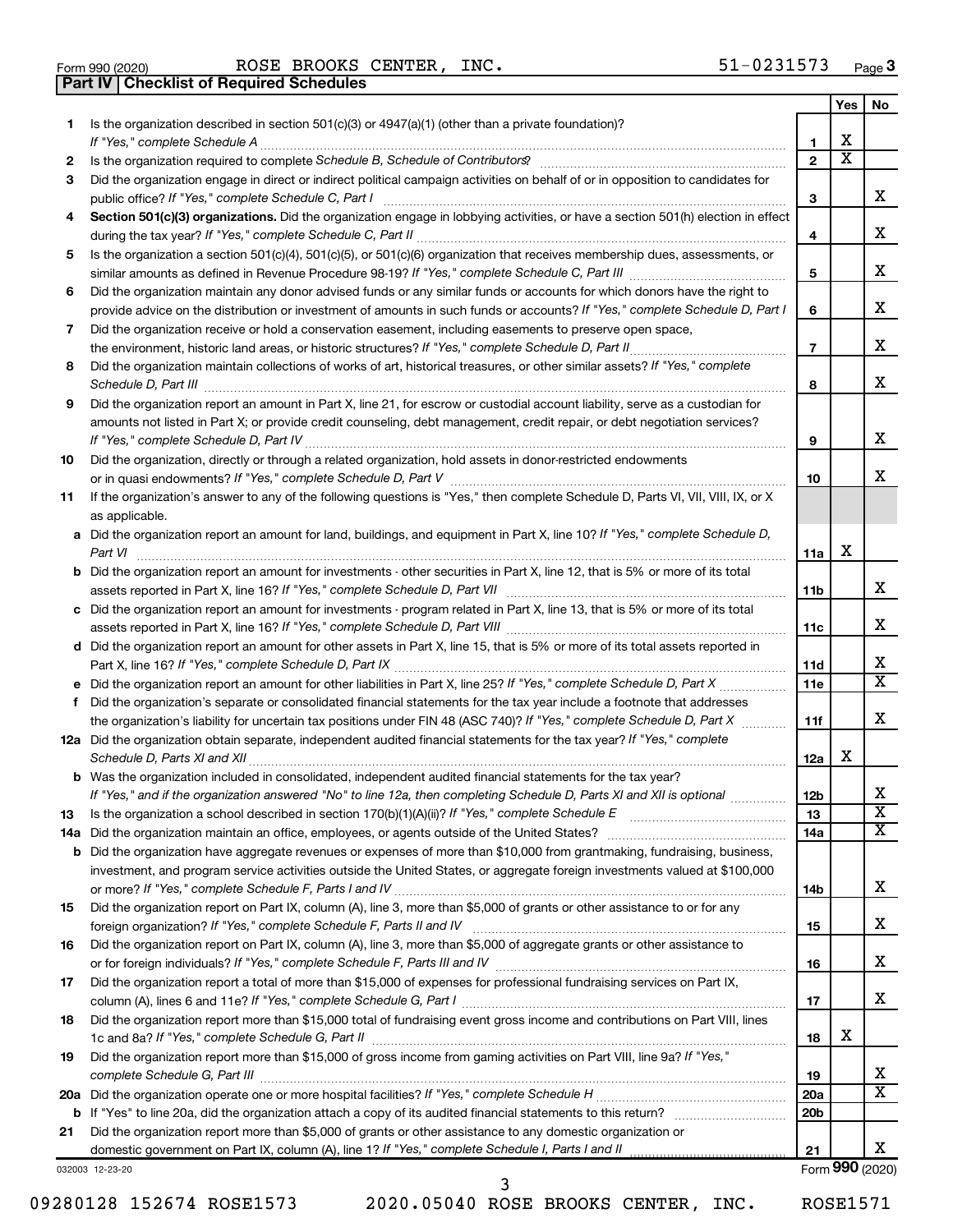*(continued)* **Part IV Checklist of Required Schedules**

| Did the organization report more than \$5,000 of grants or other assistance to or for domestic individuals on<br>22<br>Did the organization answer "Yes" to Part VII, Section A, line 3, 4, or 5 about compensation of the organization's current<br>23<br>and former officers, directors, trustees, key employees, and highest compensated employees? If "Yes," complete | 22              |            |                              |
|---------------------------------------------------------------------------------------------------------------------------------------------------------------------------------------------------------------------------------------------------------------------------------------------------------------------------------------------------------------------------|-----------------|------------|------------------------------|
|                                                                                                                                                                                                                                                                                                                                                                           |                 |            |                              |
|                                                                                                                                                                                                                                                                                                                                                                           |                 | X          |                              |
|                                                                                                                                                                                                                                                                                                                                                                           |                 |            |                              |
|                                                                                                                                                                                                                                                                                                                                                                           |                 |            |                              |
| Schedule J <b>Example 2 Contract 2 Contract 2 Contract 2 Contract 2 Contract 2 Contract 2 Contract 2 Contract 2 Contract 2 Contract 2 Contract 2 Contract 2 Contract 2 Contract 2 Contract 2 Con</b>                                                                                                                                                                      | 23              | X          |                              |
| 24a Did the organization have a tax-exempt bond issue with an outstanding principal amount of more than \$100,000 as of the                                                                                                                                                                                                                                               |                 |            |                              |
| last day of the year, that was issued after December 31, 2002? If "Yes," answer lines 24b through 24d and complete                                                                                                                                                                                                                                                        |                 |            |                              |
|                                                                                                                                                                                                                                                                                                                                                                           | 24a             |            | x                            |
|                                                                                                                                                                                                                                                                                                                                                                           | 24 <sub>b</sub> |            |                              |
| c Did the organization maintain an escrow account other than a refunding escrow at any time during the year to defease                                                                                                                                                                                                                                                    |                 |            |                              |
|                                                                                                                                                                                                                                                                                                                                                                           | 24c             |            |                              |
|                                                                                                                                                                                                                                                                                                                                                                           | 24d             |            |                              |
| 25a Section 501(c)(3), 501(c)(4), and 501(c)(29) organizations. Did the organization engage in an excess benefit                                                                                                                                                                                                                                                          | 25a             |            | x                            |
| <b>b</b> Is the organization aware that it engaged in an excess benefit transaction with a disqualified person in a prior year, and                                                                                                                                                                                                                                       |                 |            |                              |
| that the transaction has not been reported on any of the organization's prior Forms 990 or 990-EZ? If "Yes," complete                                                                                                                                                                                                                                                     |                 |            |                              |
| Schedule L, Part I                                                                                                                                                                                                                                                                                                                                                        | 25 <sub>b</sub> |            | x                            |
| Did the organization report any amount on Part X, line 5 or 22, for receivables from or payables to any current<br>26                                                                                                                                                                                                                                                     |                 |            |                              |
| or former officer, director, trustee, key employee, creator or founder, substantial contributor, or 35%                                                                                                                                                                                                                                                                   |                 |            |                              |
|                                                                                                                                                                                                                                                                                                                                                                           | 26              |            | x                            |
| Did the organization provide a grant or other assistance to any current or former officer, director, trustee, key employee,<br>27                                                                                                                                                                                                                                         |                 |            |                              |
| creator or founder, substantial contributor or employee thereof, a grant selection committee member, or to a 35% controlled                                                                                                                                                                                                                                               |                 |            |                              |
| entity (including an employee thereof) or family member of any of these persons? If "Yes," complete Schedule L, Part III                                                                                                                                                                                                                                                  | 27              |            | x                            |
| Was the organization a party to a business transaction with one of the following parties (see Schedule L, Part IV<br>28                                                                                                                                                                                                                                                   |                 |            |                              |
| instructions, for applicable filing thresholds, conditions, and exceptions):                                                                                                                                                                                                                                                                                              |                 |            |                              |
| a A current or former officer, director, trustee, key employee, creator or founder, or substantial contributor? If                                                                                                                                                                                                                                                        |                 |            |                              |
|                                                                                                                                                                                                                                                                                                                                                                           | 28a             |            | х                            |
|                                                                                                                                                                                                                                                                                                                                                                           | 28b             |            | $\overline{\mathtt{x}}$      |
| c A 35% controlled entity of one or more individuals and/or organizations described in lines 28a or 28b?If                                                                                                                                                                                                                                                                |                 |            |                              |
|                                                                                                                                                                                                                                                                                                                                                                           | 28c             |            | X                            |
| 29                                                                                                                                                                                                                                                                                                                                                                        | 29              | х          |                              |
| Did the organization receive contributions of art, historical treasures, or other similar assets, or qualified conservation<br>30                                                                                                                                                                                                                                         |                 |            |                              |
|                                                                                                                                                                                                                                                                                                                                                                           | 30              |            | х<br>$\overline{\mathtt{x}}$ |
| 31                                                                                                                                                                                                                                                                                                                                                                        | 31              |            |                              |
| Did the organization sell, exchange, dispose of, or transfer more than 25% of its net assets? If "Yes," complete<br>32                                                                                                                                                                                                                                                    |                 |            | х                            |
|                                                                                                                                                                                                                                                                                                                                                                           | 32              |            |                              |
| Did the organization own 100% of an entity disregarded as separate from the organization under Regulations<br>33                                                                                                                                                                                                                                                          | 33              | X          |                              |
| Was the organization related to any tax-exempt or taxable entity? If "Yes," complete Schedule R, Part II, III, or IV, and<br>34                                                                                                                                                                                                                                           |                 |            |                              |
| Part V, line 1                                                                                                                                                                                                                                                                                                                                                            | 34              |            | x                            |
| 35a Did the organization have a controlled entity within the meaning of section 512(b)(13)?                                                                                                                                                                                                                                                                               | <b>35a</b>      |            | $\overline{\mathtt{x}}$      |
| b If "Yes" to line 35a, did the organization receive any payment from or engage in any transaction with a controlled entity                                                                                                                                                                                                                                               |                 |            |                              |
|                                                                                                                                                                                                                                                                                                                                                                           | 35 <sub>b</sub> |            |                              |
| Section 501(c)(3) organizations. Did the organization make any transfers to an exempt non-charitable related organization?<br>36                                                                                                                                                                                                                                          |                 |            |                              |
|                                                                                                                                                                                                                                                                                                                                                                           | 36              |            | X                            |
| Did the organization conduct more than 5% of its activities through an entity that is not a related organization<br>37                                                                                                                                                                                                                                                    |                 |            |                              |
|                                                                                                                                                                                                                                                                                                                                                                           | 37              |            | x                            |
| Did the organization complete Schedule O and provide explanations in Schedule O for Part VI, lines 11b and 19?<br>38                                                                                                                                                                                                                                                      |                 |            |                              |
|                                                                                                                                                                                                                                                                                                                                                                           | 38              | X          |                              |
| Part V                                                                                                                                                                                                                                                                                                                                                                    |                 |            |                              |
|                                                                                                                                                                                                                                                                                                                                                                           |                 |            |                              |
|                                                                                                                                                                                                                                                                                                                                                                           |                 | <b>Yes</b> | No                           |
| 1a                                                                                                                                                                                                                                                                                                                                                                        | 69              |            |                              |
| 1b                                                                                                                                                                                                                                                                                                                                                                        |                 |            |                              |
| c Did the organization comply with backup withholding rules for reportable payments to vendors and reportable gaming                                                                                                                                                                                                                                                      |                 |            |                              |
|                                                                                                                                                                                                                                                                                                                                                                           | 1c              | X          |                              |
| 032004 12-23-20<br>4                                                                                                                                                                                                                                                                                                                                                      |                 |            | Form 990 (2020)              |

09280128 152674 ROSE1573 2020.05040 ROSE BROOKS CENTER, INC. ROSE1571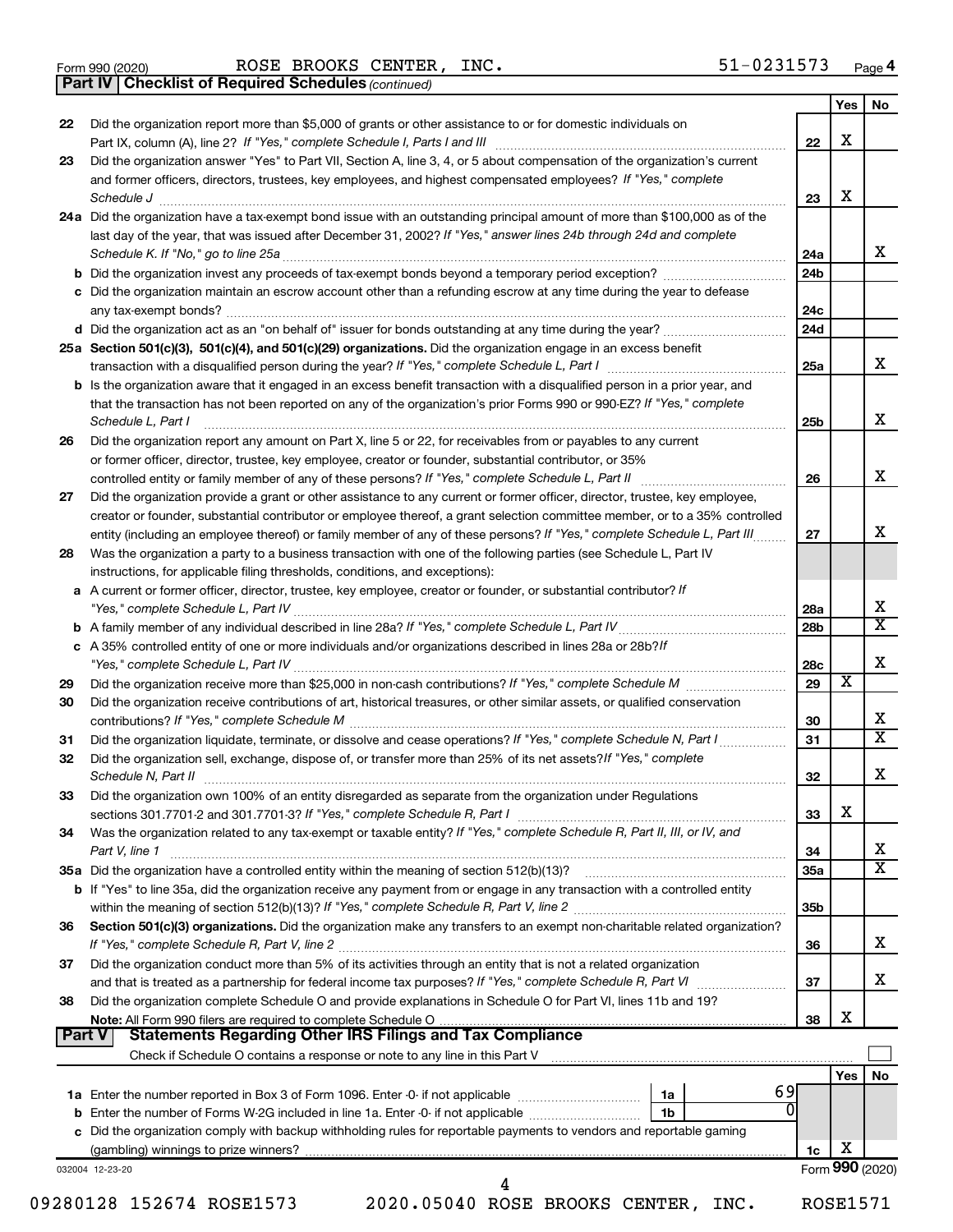| Form 990 (2020) |  | ROSE BROOKS CENTER, INC. |                                                                                     | $51 - 0231573$ | Page |
|-----------------|--|--------------------------|-------------------------------------------------------------------------------------|----------------|------|
|                 |  |                          | <b>Part V</b> Statements Regarding Other IRS Filings and Tax Compliance (continued) |                |      |

|    |                                                                                                                                                                                                                                                                                                                                                                                                                                                                                                                                                                                                                                                                                                                                                                                                                                                                                                                                                                                                                                                                                                                                                                                                                                                                                                                                                                                                                                                                                                                                                                                                                                                                                                                                                                                                                                                                                                                                                                                                                                                                                                                                                                                                                                                                                           |                | Yes                     | No          |
|----|-------------------------------------------------------------------------------------------------------------------------------------------------------------------------------------------------------------------------------------------------------------------------------------------------------------------------------------------------------------------------------------------------------------------------------------------------------------------------------------------------------------------------------------------------------------------------------------------------------------------------------------------------------------------------------------------------------------------------------------------------------------------------------------------------------------------------------------------------------------------------------------------------------------------------------------------------------------------------------------------------------------------------------------------------------------------------------------------------------------------------------------------------------------------------------------------------------------------------------------------------------------------------------------------------------------------------------------------------------------------------------------------------------------------------------------------------------------------------------------------------------------------------------------------------------------------------------------------------------------------------------------------------------------------------------------------------------------------------------------------------------------------------------------------------------------------------------------------------------------------------------------------------------------------------------------------------------------------------------------------------------------------------------------------------------------------------------------------------------------------------------------------------------------------------------------------------------------------------------------------------------------------------------------------|----------------|-------------------------|-------------|
|    | 2a Enter the number of employees reported on Form W-3, Transmittal of Wage and Tax Statements,                                                                                                                                                                                                                                                                                                                                                                                                                                                                                                                                                                                                                                                                                                                                                                                                                                                                                                                                                                                                                                                                                                                                                                                                                                                                                                                                                                                                                                                                                                                                                                                                                                                                                                                                                                                                                                                                                                                                                                                                                                                                                                                                                                                            |                |                         |             |
|    | 137<br>filed for the calendar year ending with or within the year covered by this return <i>[[[[[[[[[[[[[[]]]</i> ]]<br>2a                                                                                                                                                                                                                                                                                                                                                                                                                                                                                                                                                                                                                                                                                                                                                                                                                                                                                                                                                                                                                                                                                                                                                                                                                                                                                                                                                                                                                                                                                                                                                                                                                                                                                                                                                                                                                                                                                                                                                                                                                                                                                                                                                                |                |                         |             |
|    | b If at least one is reported on line 2a, did the organization file all required federal employment tax returns?                                                                                                                                                                                                                                                                                                                                                                                                                                                                                                                                                                                                                                                                                                                                                                                                                                                                                                                                                                                                                                                                                                                                                                                                                                                                                                                                                                                                                                                                                                                                                                                                                                                                                                                                                                                                                                                                                                                                                                                                                                                                                                                                                                          | 2 <sub>b</sub> | X                       |             |
|    |                                                                                                                                                                                                                                                                                                                                                                                                                                                                                                                                                                                                                                                                                                                                                                                                                                                                                                                                                                                                                                                                                                                                                                                                                                                                                                                                                                                                                                                                                                                                                                                                                                                                                                                                                                                                                                                                                                                                                                                                                                                                                                                                                                                                                                                                                           |                |                         |             |
|    | 3a Did the organization have unrelated business gross income of \$1,000 or more during the year?                                                                                                                                                                                                                                                                                                                                                                                                                                                                                                                                                                                                                                                                                                                                                                                                                                                                                                                                                                                                                                                                                                                                                                                                                                                                                                                                                                                                                                                                                                                                                                                                                                                                                                                                                                                                                                                                                                                                                                                                                                                                                                                                                                                          | За             |                         | х           |
|    |                                                                                                                                                                                                                                                                                                                                                                                                                                                                                                                                                                                                                                                                                                                                                                                                                                                                                                                                                                                                                                                                                                                                                                                                                                                                                                                                                                                                                                                                                                                                                                                                                                                                                                                                                                                                                                                                                                                                                                                                                                                                                                                                                                                                                                                                                           | 3b             |                         |             |
|    |                                                                                                                                                                                                                                                                                                                                                                                                                                                                                                                                                                                                                                                                                                                                                                                                                                                                                                                                                                                                                                                                                                                                                                                                                                                                                                                                                                                                                                                                                                                                                                                                                                                                                                                                                                                                                                                                                                                                                                                                                                                                                                                                                                                                                                                                                           | 4a             |                         | х           |
|    | 4a At any time during the calendar year, did the organization have an interest in, or a signature or other authority over, a<br>financial account in a foreign country (such as a bank account, securities account, or other financial account)?<br><b>b</b> If "Yes," enter the name of the foreign country<br>See instructions for filing requirements for FinCEN Form 114, Report of Foreign Bank and Financial Accounts (FBAR).<br>6a Does the organization have annual gross receipts that are normally greater than \$100,000, and did the organization solicit<br>any contributions that were not tax deductible as charitable contributions?<br>b If "Yes," did the organization include with every solicitation an express statement that such contributions or gifts<br>7d<br>Did the organization, during the year, pay premiums, directly or indirectly, on a personal benefit contract?<br>If the organization received a contribution of qualified intellectual property, did the organization file Form 8899 as required?<br>If the organization received a contribution of cars, boats, airplanes, or other vehicles, did the organization file a Form 1098-C?<br>Sponsoring organizations maintaining donor advised funds. Did a donor advised fund maintained by the<br>sponsoring organization have excess business holdings at any time during the year?<br>Sponsoring organizations maintaining donor advised funds.<br>Did the sponsoring organization make any taxable distributions under section 4966?<br>Section 501(c)(7) organizations. Enter:<br>10a<br>10 <sub>b</sub><br> 11a <br>11b<br>12a Section 4947(a)(1) non-exempt charitable trusts. Is the organization filing Form 990 in lieu of Form 1041?<br>12 <sub>b</sub><br><b>b</b> If "Yes," enter the amount of tax-exempt interest received or accrued during the year<br>Section 501(c)(29) qualified nonprofit health insurance issuers.<br>Note: See the instructions for additional information the organization must report on Schedule O.<br><b>b</b> Enter the amount of reserves the organization is required to maintain by the states in which the<br>13 <sub>b</sub><br>13 <sub>c</sub><br>14a Did the organization receive any payments for indoor tanning services during the tax year? |                |                         |             |
|    |                                                                                                                                                                                                                                                                                                                                                                                                                                                                                                                                                                                                                                                                                                                                                                                                                                                                                                                                                                                                                                                                                                                                                                                                                                                                                                                                                                                                                                                                                                                                                                                                                                                                                                                                                                                                                                                                                                                                                                                                                                                                                                                                                                                                                                                                                           |                |                         |             |
|    |                                                                                                                                                                                                                                                                                                                                                                                                                                                                                                                                                                                                                                                                                                                                                                                                                                                                                                                                                                                                                                                                                                                                                                                                                                                                                                                                                                                                                                                                                                                                                                                                                                                                                                                                                                                                                                                                                                                                                                                                                                                                                                                                                                                                                                                                                           | 5a             |                         | х           |
| b  |                                                                                                                                                                                                                                                                                                                                                                                                                                                                                                                                                                                                                                                                                                                                                                                                                                                                                                                                                                                                                                                                                                                                                                                                                                                                                                                                                                                                                                                                                                                                                                                                                                                                                                                                                                                                                                                                                                                                                                                                                                                                                                                                                                                                                                                                                           | 5b             |                         | $\mathbf x$ |
| с  |                                                                                                                                                                                                                                                                                                                                                                                                                                                                                                                                                                                                                                                                                                                                                                                                                                                                                                                                                                                                                                                                                                                                                                                                                                                                                                                                                                                                                                                                                                                                                                                                                                                                                                                                                                                                                                                                                                                                                                                                                                                                                                                                                                                                                                                                                           | 5 <sub>c</sub> |                         |             |
|    |                                                                                                                                                                                                                                                                                                                                                                                                                                                                                                                                                                                                                                                                                                                                                                                                                                                                                                                                                                                                                                                                                                                                                                                                                                                                                                                                                                                                                                                                                                                                                                                                                                                                                                                                                                                                                                                                                                                                                                                                                                                                                                                                                                                                                                                                                           |                |                         |             |
|    |                                                                                                                                                                                                                                                                                                                                                                                                                                                                                                                                                                                                                                                                                                                                                                                                                                                                                                                                                                                                                                                                                                                                                                                                                                                                                                                                                                                                                                                                                                                                                                                                                                                                                                                                                                                                                                                                                                                                                                                                                                                                                                                                                                                                                                                                                           | 6a             |                         | х           |
|    |                                                                                                                                                                                                                                                                                                                                                                                                                                                                                                                                                                                                                                                                                                                                                                                                                                                                                                                                                                                                                                                                                                                                                                                                                                                                                                                                                                                                                                                                                                                                                                                                                                                                                                                                                                                                                                                                                                                                                                                                                                                                                                                                                                                                                                                                                           |                |                         |             |
|    | were not tax deductible?                                                                                                                                                                                                                                                                                                                                                                                                                                                                                                                                                                                                                                                                                                                                                                                                                                                                                                                                                                                                                                                                                                                                                                                                                                                                                                                                                                                                                                                                                                                                                                                                                                                                                                                                                                                                                                                                                                                                                                                                                                                                                                                                                                                                                                                                  | 6b             |                         |             |
| 7  | Organizations that may receive deductible contributions under section 170(c).                                                                                                                                                                                                                                                                                                                                                                                                                                                                                                                                                                                                                                                                                                                                                                                                                                                                                                                                                                                                                                                                                                                                                                                                                                                                                                                                                                                                                                                                                                                                                                                                                                                                                                                                                                                                                                                                                                                                                                                                                                                                                                                                                                                                             |                |                         |             |
|    | Did the organization receive a payment in excess of \$75 made partly as a contribution and partly for goods and services provided to the payor?                                                                                                                                                                                                                                                                                                                                                                                                                                                                                                                                                                                                                                                                                                                                                                                                                                                                                                                                                                                                                                                                                                                                                                                                                                                                                                                                                                                                                                                                                                                                                                                                                                                                                                                                                                                                                                                                                                                                                                                                                                                                                                                                           | 7a             | х                       |             |
|    |                                                                                                                                                                                                                                                                                                                                                                                                                                                                                                                                                                                                                                                                                                                                                                                                                                                                                                                                                                                                                                                                                                                                                                                                                                                                                                                                                                                                                                                                                                                                                                                                                                                                                                                                                                                                                                                                                                                                                                                                                                                                                                                                                                                                                                                                                           | 7b             | $\overline{\textbf{x}}$ |             |
| c  | Did the organization sell, exchange, or otherwise dispose of tangible personal property for which it was required                                                                                                                                                                                                                                                                                                                                                                                                                                                                                                                                                                                                                                                                                                                                                                                                                                                                                                                                                                                                                                                                                                                                                                                                                                                                                                                                                                                                                                                                                                                                                                                                                                                                                                                                                                                                                                                                                                                                                                                                                                                                                                                                                                         |                |                         |             |
|    | to file Form 8282?                                                                                                                                                                                                                                                                                                                                                                                                                                                                                                                                                                                                                                                                                                                                                                                                                                                                                                                                                                                                                                                                                                                                                                                                                                                                                                                                                                                                                                                                                                                                                                                                                                                                                                                                                                                                                                                                                                                                                                                                                                                                                                                                                                                                                                                                        | 7c             |                         | x           |
|    | d If "Yes," indicate the number of Forms 8282 filed during the year manufactured in the set of the number of Forms 8282 filed during the year                                                                                                                                                                                                                                                                                                                                                                                                                                                                                                                                                                                                                                                                                                                                                                                                                                                                                                                                                                                                                                                                                                                                                                                                                                                                                                                                                                                                                                                                                                                                                                                                                                                                                                                                                                                                                                                                                                                                                                                                                                                                                                                                             |                |                         |             |
|    |                                                                                                                                                                                                                                                                                                                                                                                                                                                                                                                                                                                                                                                                                                                                                                                                                                                                                                                                                                                                                                                                                                                                                                                                                                                                                                                                                                                                                                                                                                                                                                                                                                                                                                                                                                                                                                                                                                                                                                                                                                                                                                                                                                                                                                                                                           | 7e             |                         |             |
|    |                                                                                                                                                                                                                                                                                                                                                                                                                                                                                                                                                                                                                                                                                                                                                                                                                                                                                                                                                                                                                                                                                                                                                                                                                                                                                                                                                                                                                                                                                                                                                                                                                                                                                                                                                                                                                                                                                                                                                                                                                                                                                                                                                                                                                                                                                           | 7f             |                         |             |
|    |                                                                                                                                                                                                                                                                                                                                                                                                                                                                                                                                                                                                                                                                                                                                                                                                                                                                                                                                                                                                                                                                                                                                                                                                                                                                                                                                                                                                                                                                                                                                                                                                                                                                                                                                                                                                                                                                                                                                                                                                                                                                                                                                                                                                                                                                                           | 7g             |                         |             |
| h  |                                                                                                                                                                                                                                                                                                                                                                                                                                                                                                                                                                                                                                                                                                                                                                                                                                                                                                                                                                                                                                                                                                                                                                                                                                                                                                                                                                                                                                                                                                                                                                                                                                                                                                                                                                                                                                                                                                                                                                                                                                                                                                                                                                                                                                                                                           | 7h             |                         |             |
| 8  |                                                                                                                                                                                                                                                                                                                                                                                                                                                                                                                                                                                                                                                                                                                                                                                                                                                                                                                                                                                                                                                                                                                                                                                                                                                                                                                                                                                                                                                                                                                                                                                                                                                                                                                                                                                                                                                                                                                                                                                                                                                                                                                                                                                                                                                                                           | 8              |                         |             |
| 9  |                                                                                                                                                                                                                                                                                                                                                                                                                                                                                                                                                                                                                                                                                                                                                                                                                                                                                                                                                                                                                                                                                                                                                                                                                                                                                                                                                                                                                                                                                                                                                                                                                                                                                                                                                                                                                                                                                                                                                                                                                                                                                                                                                                                                                                                                                           |                |                         |             |
| а  |                                                                                                                                                                                                                                                                                                                                                                                                                                                                                                                                                                                                                                                                                                                                                                                                                                                                                                                                                                                                                                                                                                                                                                                                                                                                                                                                                                                                                                                                                                                                                                                                                                                                                                                                                                                                                                                                                                                                                                                                                                                                                                                                                                                                                                                                                           | 9а             |                         |             |
| b  |                                                                                                                                                                                                                                                                                                                                                                                                                                                                                                                                                                                                                                                                                                                                                                                                                                                                                                                                                                                                                                                                                                                                                                                                                                                                                                                                                                                                                                                                                                                                                                                                                                                                                                                                                                                                                                                                                                                                                                                                                                                                                                                                                                                                                                                                                           | 9b             |                         |             |
| 10 |                                                                                                                                                                                                                                                                                                                                                                                                                                                                                                                                                                                                                                                                                                                                                                                                                                                                                                                                                                                                                                                                                                                                                                                                                                                                                                                                                                                                                                                                                                                                                                                                                                                                                                                                                                                                                                                                                                                                                                                                                                                                                                                                                                                                                                                                                           |                |                         |             |
| а  |                                                                                                                                                                                                                                                                                                                                                                                                                                                                                                                                                                                                                                                                                                                                                                                                                                                                                                                                                                                                                                                                                                                                                                                                                                                                                                                                                                                                                                                                                                                                                                                                                                                                                                                                                                                                                                                                                                                                                                                                                                                                                                                                                                                                                                                                                           |                |                         |             |
| b  | Gross receipts, included on Form 990, Part VIII, line 12, for public use of club facilities                                                                                                                                                                                                                                                                                                                                                                                                                                                                                                                                                                                                                                                                                                                                                                                                                                                                                                                                                                                                                                                                                                                                                                                                                                                                                                                                                                                                                                                                                                                                                                                                                                                                                                                                                                                                                                                                                                                                                                                                                                                                                                                                                                                               |                |                         |             |
| 11 | Section 501(c)(12) organizations. Enter:                                                                                                                                                                                                                                                                                                                                                                                                                                                                                                                                                                                                                                                                                                                                                                                                                                                                                                                                                                                                                                                                                                                                                                                                                                                                                                                                                                                                                                                                                                                                                                                                                                                                                                                                                                                                                                                                                                                                                                                                                                                                                                                                                                                                                                                  |                |                         |             |
|    |                                                                                                                                                                                                                                                                                                                                                                                                                                                                                                                                                                                                                                                                                                                                                                                                                                                                                                                                                                                                                                                                                                                                                                                                                                                                                                                                                                                                                                                                                                                                                                                                                                                                                                                                                                                                                                                                                                                                                                                                                                                                                                                                                                                                                                                                                           |                |                         |             |
|    | b Gross income from other sources (Do not net amounts due or paid to other sources against                                                                                                                                                                                                                                                                                                                                                                                                                                                                                                                                                                                                                                                                                                                                                                                                                                                                                                                                                                                                                                                                                                                                                                                                                                                                                                                                                                                                                                                                                                                                                                                                                                                                                                                                                                                                                                                                                                                                                                                                                                                                                                                                                                                                |                |                         |             |
|    | amounts due or received from them.)                                                                                                                                                                                                                                                                                                                                                                                                                                                                                                                                                                                                                                                                                                                                                                                                                                                                                                                                                                                                                                                                                                                                                                                                                                                                                                                                                                                                                                                                                                                                                                                                                                                                                                                                                                                                                                                                                                                                                                                                                                                                                                                                                                                                                                                       |                |                         |             |
|    |                                                                                                                                                                                                                                                                                                                                                                                                                                                                                                                                                                                                                                                                                                                                                                                                                                                                                                                                                                                                                                                                                                                                                                                                                                                                                                                                                                                                                                                                                                                                                                                                                                                                                                                                                                                                                                                                                                                                                                                                                                                                                                                                                                                                                                                                                           | <b>12a</b>     |                         |             |
|    |                                                                                                                                                                                                                                                                                                                                                                                                                                                                                                                                                                                                                                                                                                                                                                                                                                                                                                                                                                                                                                                                                                                                                                                                                                                                                                                                                                                                                                                                                                                                                                                                                                                                                                                                                                                                                                                                                                                                                                                                                                                                                                                                                                                                                                                                                           |                |                         |             |
| 13 |                                                                                                                                                                                                                                                                                                                                                                                                                                                                                                                                                                                                                                                                                                                                                                                                                                                                                                                                                                                                                                                                                                                                                                                                                                                                                                                                                                                                                                                                                                                                                                                                                                                                                                                                                                                                                                                                                                                                                                                                                                                                                                                                                                                                                                                                                           |                |                         |             |
|    |                                                                                                                                                                                                                                                                                                                                                                                                                                                                                                                                                                                                                                                                                                                                                                                                                                                                                                                                                                                                                                                                                                                                                                                                                                                                                                                                                                                                                                                                                                                                                                                                                                                                                                                                                                                                                                                                                                                                                                                                                                                                                                                                                                                                                                                                                           | 13a            |                         |             |
|    |                                                                                                                                                                                                                                                                                                                                                                                                                                                                                                                                                                                                                                                                                                                                                                                                                                                                                                                                                                                                                                                                                                                                                                                                                                                                                                                                                                                                                                                                                                                                                                                                                                                                                                                                                                                                                                                                                                                                                                                                                                                                                                                                                                                                                                                                                           |                |                         |             |
|    |                                                                                                                                                                                                                                                                                                                                                                                                                                                                                                                                                                                                                                                                                                                                                                                                                                                                                                                                                                                                                                                                                                                                                                                                                                                                                                                                                                                                                                                                                                                                                                                                                                                                                                                                                                                                                                                                                                                                                                                                                                                                                                                                                                                                                                                                                           |                |                         |             |
|    |                                                                                                                                                                                                                                                                                                                                                                                                                                                                                                                                                                                                                                                                                                                                                                                                                                                                                                                                                                                                                                                                                                                                                                                                                                                                                                                                                                                                                                                                                                                                                                                                                                                                                                                                                                                                                                                                                                                                                                                                                                                                                                                                                                                                                                                                                           |                |                         |             |
|    |                                                                                                                                                                                                                                                                                                                                                                                                                                                                                                                                                                                                                                                                                                                                                                                                                                                                                                                                                                                                                                                                                                                                                                                                                                                                                                                                                                                                                                                                                                                                                                                                                                                                                                                                                                                                                                                                                                                                                                                                                                                                                                                                                                                                                                                                                           | 14a            |                         | х           |
|    | b If "Yes," has it filed a Form 720 to report these payments? If "No," provide an explanation on Schedule O<br><u> 1986 - John Bernstein, skriuwer fan it ferstjer fan it ferstjer fan it ferstjer fan it ferstjer fan it f</u> ers                                                                                                                                                                                                                                                                                                                                                                                                                                                                                                                                                                                                                                                                                                                                                                                                                                                                                                                                                                                                                                                                                                                                                                                                                                                                                                                                                                                                                                                                                                                                                                                                                                                                                                                                                                                                                                                                                                                                                                                                                                                       | 14b            |                         |             |
| 15 | Is the organization subject to the section 4960 tax on payment(s) of more than \$1,000,000 in remuneration or                                                                                                                                                                                                                                                                                                                                                                                                                                                                                                                                                                                                                                                                                                                                                                                                                                                                                                                                                                                                                                                                                                                                                                                                                                                                                                                                                                                                                                                                                                                                                                                                                                                                                                                                                                                                                                                                                                                                                                                                                                                                                                                                                                             |                |                         |             |
|    |                                                                                                                                                                                                                                                                                                                                                                                                                                                                                                                                                                                                                                                                                                                                                                                                                                                                                                                                                                                                                                                                                                                                                                                                                                                                                                                                                                                                                                                                                                                                                                                                                                                                                                                                                                                                                                                                                                                                                                                                                                                                                                                                                                                                                                                                                           | 15             |                         | х           |
|    | If "Yes," see instructions and file Form 4720, Schedule N.                                                                                                                                                                                                                                                                                                                                                                                                                                                                                                                                                                                                                                                                                                                                                                                                                                                                                                                                                                                                                                                                                                                                                                                                                                                                                                                                                                                                                                                                                                                                                                                                                                                                                                                                                                                                                                                                                                                                                                                                                                                                                                                                                                                                                                |                |                         |             |
| 16 | Is the organization an educational institution subject to the section 4968 excise tax on net investment income?<br>.                                                                                                                                                                                                                                                                                                                                                                                                                                                                                                                                                                                                                                                                                                                                                                                                                                                                                                                                                                                                                                                                                                                                                                                                                                                                                                                                                                                                                                                                                                                                                                                                                                                                                                                                                                                                                                                                                                                                                                                                                                                                                                                                                                      | 16             |                         | x           |
|    | If "Yes," complete Form 4720, Schedule O.                                                                                                                                                                                                                                                                                                                                                                                                                                                                                                                                                                                                                                                                                                                                                                                                                                                                                                                                                                                                                                                                                                                                                                                                                                                                                                                                                                                                                                                                                                                                                                                                                                                                                                                                                                                                                                                                                                                                                                                                                                                                                                                                                                                                                                                 |                |                         |             |

Form (2020) **990**

032005 12-23-20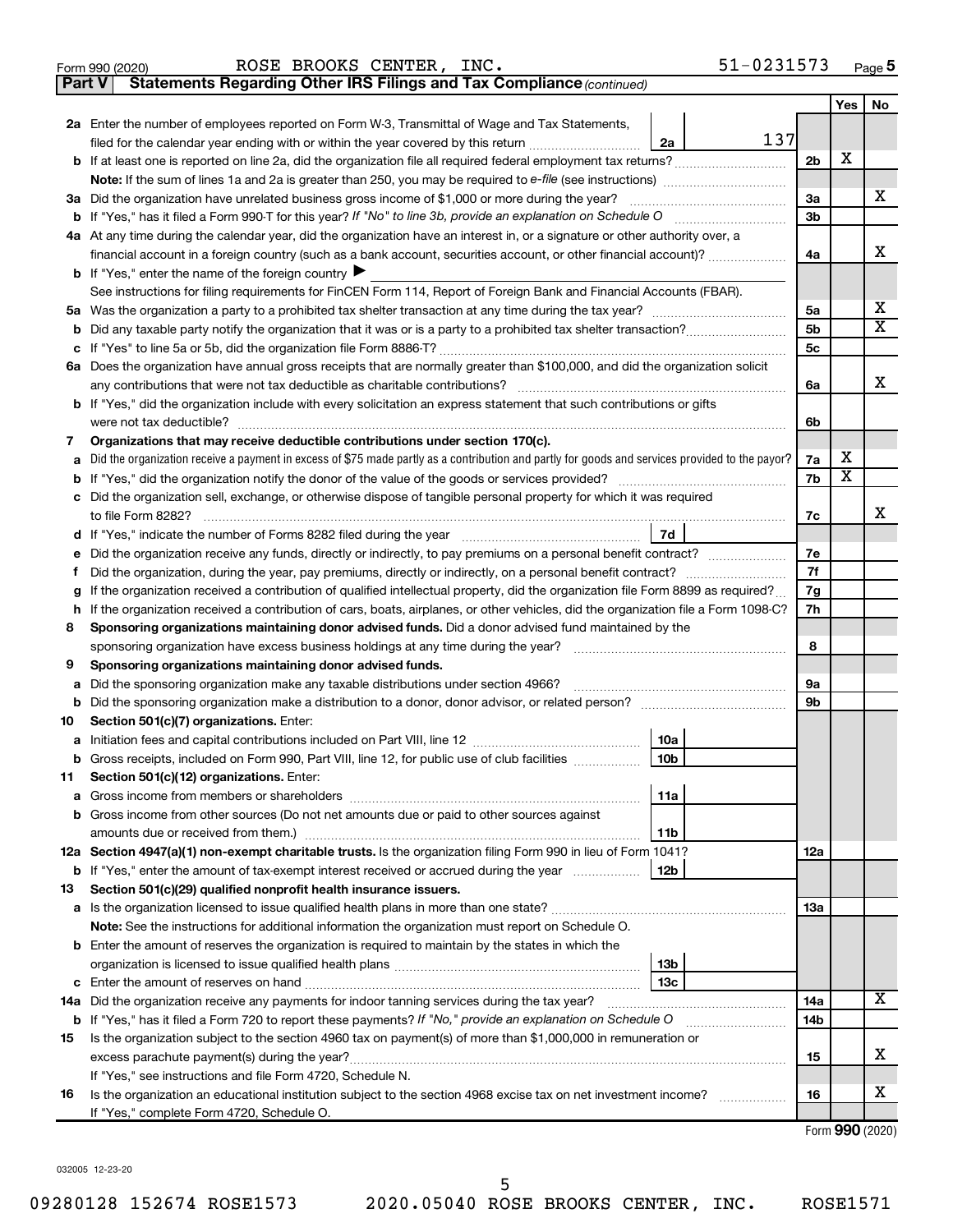#### Form 990 (2020) Page ROSE BROOKS CENTER, INC. 51-0231573

**Part VI** Governance, Management, and Disclosure For each "Yes" response to lines 2 through 7b below, and for a "No" response *to line 8a, 8b, or 10b below, describe the circumstances, processes, or changes on Schedule O. See instructions.*

|     | Check if Schedule O contains a response or note to any line in this Part VI [11] [12] Check if Schedule O contains a response or note to any line in this Part VI |                               |                 |                         | $\overline{\mathbf{X}}$ |
|-----|-------------------------------------------------------------------------------------------------------------------------------------------------------------------|-------------------------------|-----------------|-------------------------|-------------------------|
|     | <b>Section A. Governing Body and Management</b>                                                                                                                   |                               |                 |                         |                         |
|     |                                                                                                                                                                   |                               |                 | <b>Yes</b>              | No                      |
|     | 1a Enter the number of voting members of the governing body at the end of the tax year                                                                            | 20<br>1a                      |                 |                         |                         |
|     | If there are material differences in voting rights among members of the governing body, or if the governing                                                       |                               |                 |                         |                         |
|     | body delegated broad authority to an executive committee or similar committee, explain on Schedule O.                                                             |                               |                 |                         |                         |
| b   | Enter the number of voting members included on line 1a, above, who are independent                                                                                | 20<br>1b                      |                 |                         |                         |
| 2   | Did any officer, director, trustee, or key employee have a family relationship or a business relationship with any other                                          |                               |                 |                         |                         |
|     | officer, director, trustee, or key employee?                                                                                                                      |                               | $\mathbf{2}$    |                         |                         |
| 3   | Did the organization delegate control over management duties customarily performed by or under the direct supervision                                             |                               |                 |                         |                         |
|     |                                                                                                                                                                   |                               | 3               |                         |                         |
| 4   | Did the organization make any significant changes to its governing documents since the prior Form 990 was filed?                                                  |                               | $\overline{4}$  |                         |                         |
| 5   |                                                                                                                                                                   |                               | 5               |                         |                         |
| 6   |                                                                                                                                                                   |                               | 6               |                         |                         |
| 7a  | Did the organization have members, stockholders, or other persons who had the power to elect or appoint one or                                                    |                               |                 |                         |                         |
|     |                                                                                                                                                                   |                               | 7a              |                         |                         |
|     | <b>b</b> Are any governance decisions of the organization reserved to (or subject to approval by) members, stockholders, or                                       |                               |                 |                         |                         |
|     | persons other than the governing body?                                                                                                                            |                               | 7b              |                         |                         |
| 8   | Did the organization contemporaneously document the meetings held or written actions undertaken during the year by the following:                                 |                               |                 |                         |                         |
|     |                                                                                                                                                                   |                               | 8а              | х                       |                         |
|     |                                                                                                                                                                   |                               | 8b              | $\overline{\mathbf{x}}$ |                         |
| 9   | Is there any officer, director, trustee, or key employee listed in Part VII, Section A, who cannot be reached at the                                              |                               |                 |                         |                         |
|     |                                                                                                                                                                   |                               | 9               |                         |                         |
|     | Section B. Policies (This Section B requests information about policies not required by the Internal Revenue Code.)                                               |                               |                 |                         |                         |
|     |                                                                                                                                                                   |                               |                 | Yes                     |                         |
|     |                                                                                                                                                                   |                               | 10a             |                         |                         |
|     |                                                                                                                                                                   |                               |                 |                         |                         |
|     | b If "Yes," did the organization have written policies and procedures governing the activities of such chapters, affiliates,                                      |                               |                 |                         |                         |
|     | and branches to ensure their operations are consistent with the organization's exempt purposes? <i>managereconominion</i>                                         |                               | 10 <sub>b</sub> |                         |                         |
|     | 11a Has the organization provided a complete copy of this Form 990 to all members of its governing body before filing the form?                                   |                               | 11a             | $\overline{\mathbf{X}}$ |                         |
|     | <b>b</b> Describe in Schedule O the process, if any, used by the organization to review this Form 990.                                                            |                               |                 |                         |                         |
| 12a |                                                                                                                                                                   |                               | 12a             | х                       |                         |
| b   | Were officers, directors, or trustees, and key employees required to disclose annually interests that could give rise to conflicts?                               |                               | 12 <sub>b</sub> | $\overline{\text{x}}$   |                         |
|     | c Did the organization regularly and consistently monitor and enforce compliance with the policy? If "Yes," describe                                              |                               |                 |                         |                         |
|     | in Schedule O how this was done manufactured and continuum and contact the way to the set of the set of the schedule O how this was done                          |                               | 12c             | х                       |                         |
| 13  |                                                                                                                                                                   |                               | 13              | $\overline{\textbf{x}}$ |                         |
| 14  | Did the organization have a written document retention and destruction policy? [11] manufaction manufaction in                                                    |                               | 14              | $\overline{\textbf{x}}$ |                         |
| 15  | Did the process for determining compensation of the following persons include a review and approval by independent                                                |                               |                 |                         |                         |
|     | persons, comparability data, and contemporaneous substantiation of the deliberation and decision?                                                                 |                               |                 |                         |                         |
|     |                                                                                                                                                                   |                               | 15a             | х                       |                         |
|     |                                                                                                                                                                   |                               | 15b             | $\overline{\textbf{x}}$ |                         |
|     | If "Yes" to line 15a or 15b, describe the process in Schedule O (see instructions).                                                                               |                               |                 |                         |                         |
|     | 16a Did the organization invest in, contribute assets to, or participate in a joint venture or similar arrangement with a                                         |                               |                 |                         |                         |
|     | taxable entity during the year?                                                                                                                                   |                               | 16a             |                         |                         |
|     | <b>b</b> If "Yes," did the organization follow a written policy or procedure requiring the organization to evaluate its participation                             |                               |                 |                         |                         |
|     | in joint venture arrangements under applicable federal tax law, and take steps to safeguard the organization's                                                    |                               |                 |                         |                         |
|     | exempt status with respect to such arrangements?                                                                                                                  |                               | 16b             |                         |                         |
|     | <b>Section C. Disclosure</b>                                                                                                                                      |                               |                 |                         |                         |
| 17  | <b>NONE</b><br>List the states with which a copy of this Form 990 is required to be filed >                                                                       |                               |                 |                         |                         |
| 18  | Section 6104 requires an organization to make its Forms 1023 (1024 or 1024-A, if applicable), 990, and 990-T (Section 501(c)(3)s only) available                  |                               |                 |                         |                         |
|     | for public inspection. Indicate how you made these available. Check all that apply.                                                                               |                               |                 |                         |                         |
|     | $\lfloor x \rfloor$ Another's website<br>$X$ Upon request<br>$ \mathbf{X} $ Own website                                                                           |                               |                 |                         |                         |
|     |                                                                                                                                                                   | Other (explain on Schedule O) |                 |                         |                         |
| 19  | Describe on Schedule O whether (and if so, how) the organization made its governing documents, conflict of interest policy, and financial                         |                               |                 |                         |                         |
|     | statements available to the public during the tax year.                                                                                                           |                               |                 |                         |                         |
| 20  | State the name, address, and telephone number of the person who possesses the organization's books and records                                                    |                               |                 |                         |                         |
|     | LISA FLEMING - (816)523-5550                                                                                                                                      |                               |                 |                         |                         |
|     | P.O. BOX 320599, KANSAS CITY, MO<br>64132-0599                                                                                                                    |                               |                 |                         |                         |
|     | 032006 12-23-20                                                                                                                                                   |                               |                 | Form 990 (2020)         |                         |
|     | 6                                                                                                                                                                 |                               |                 |                         |                         |
|     | 09280128 152674 ROSE1573<br>2020.05040 ROSE BROOKS CENTER, INC.                                                                                                   |                               |                 | <b>ROSE1571</b>         |                         |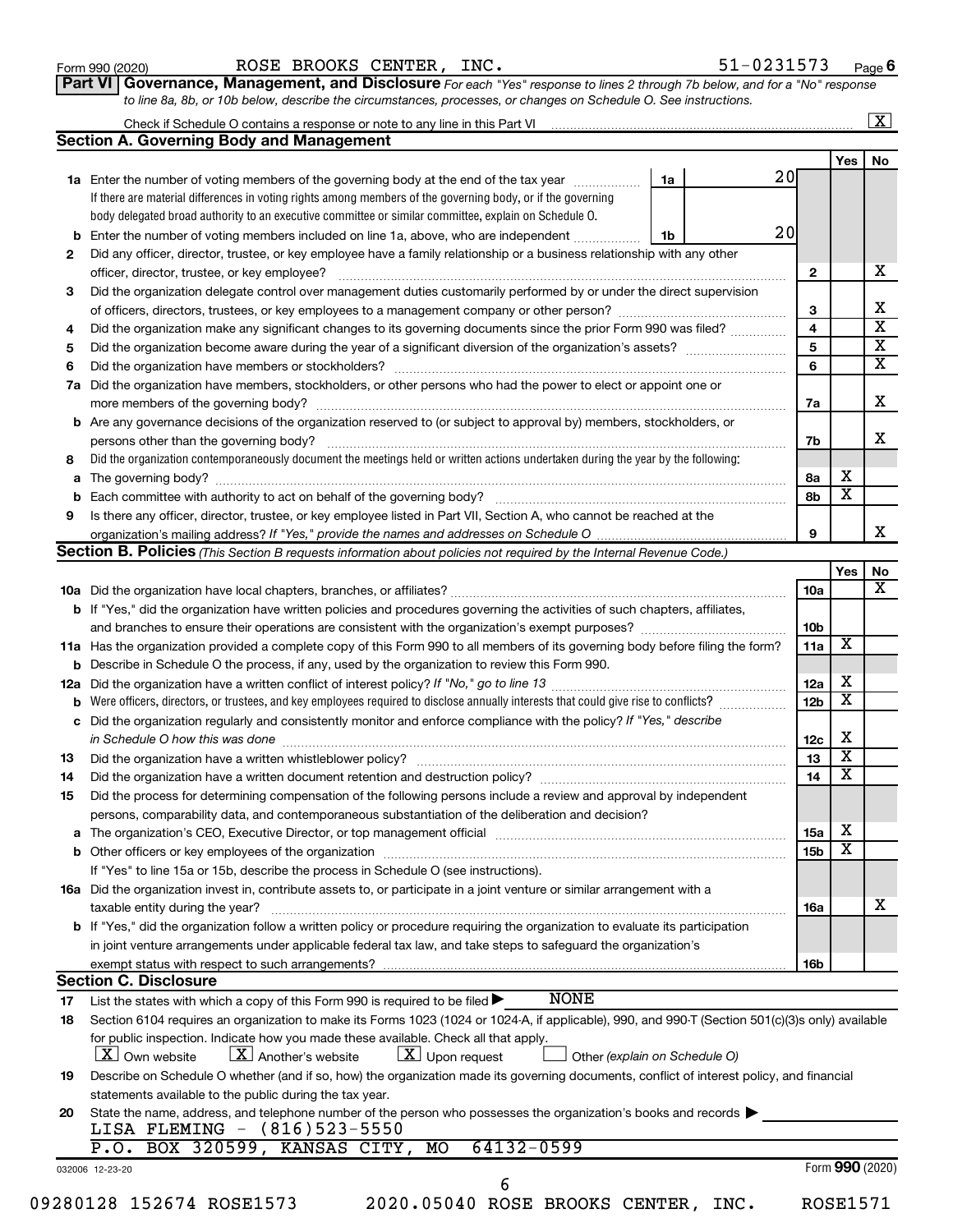$\Box$ 

| Part VII Compensation of Officers, Directors, Trustees, Key Employees, Highest Compensated |  |  |
|--------------------------------------------------------------------------------------------|--|--|
| <b>Employees, and Independent Contractors</b>                                              |  |  |

Check if Schedule O contains a response or note to any line in this Part VII

**Section A. Officers, Directors, Trustees, Key Employees, and Highest Compensated Employees**

**1a**  Complete this table for all persons required to be listed. Report compensation for the calendar year ending with or within the organization's tax year.  $\bullet$  List all of the organization's current officers, directors, trustees (whether individuals or organizations), regardless of amount of compensation.

Enter -0- in columns (D), (E), and (F) if no compensation was paid.

**•** List all of the organization's current key employees, if any. See instructions for definition of "key employee."

• List the organization's five *current* highest compensated employees (other than an officer, director, trustee, or key employee) who received reportable compensation (Box 5 of Form W-2 and/or Box 7 of Form 1099-MISC) of more than \$100,000 from the organization and any related organizations.

 $\bullet$  List all of the organization's former officers, key employees, and highest compensated employees who received more than \$100,000 of reportable compensation from the organization and any related organizations.

**•** List all of the organization's former directors or trustees that received, in the capacity as a former director or trustee of the organization, more than \$10,000 of reportable compensation from the organization and any related organizations.

See instructions for the order in which to list the persons above.

Check this box if neither the organization nor any related organization compensated any current officer, director, or trustee.  $\Box$ 

| Position<br>Name and title<br>Reportable<br>Average<br>Reportable<br>Estimated<br>(do not check more than one<br>compensation<br>hours per<br>box, unless person is both an<br>compensation<br>amount of<br>officer and a director/trustee)<br>week<br>from<br>from related<br>other<br>Individual trustee or director<br>the<br>organizations<br>(list any<br>compensation<br>(W-2/1099-MISC)<br>hours for<br>organization<br>from the<br>  Highest compensated<br>  employee<br>trustee<br>(W-2/1099-MISC)<br>related<br>organization<br>Key employee<br>organizations<br>and related<br>Institutional t<br>below<br>organizations<br>Former<br>Officer<br>line)<br>40.00<br>SUSAN MILLER<br>(1)<br>$\mathbf X$<br>$\mathbf X$<br>238,231.<br>0.<br>36,947.<br>CHIEF EXECUTIVE OFFICER<br>40.00<br>LISA FLEMING<br>(2)<br>17,415.<br>X<br>145,255.<br>$\mathbf 0$ .<br>CHIEF OPERATING OFFICER<br>40.00<br><b>MARLA SVOBODA</b><br>(3)<br>X<br>142,592.<br>$\mathbf 0$ .<br>17,349.<br>CHIEF DEVELOPMENT OFFICER<br>40.00<br>DAN WARREN<br>(4)<br>$\mathbf X$<br>139,453.<br>$\mathbf 0$ .<br>17,085.<br>CHIEF FINANCIAL OFFICER<br>40.00<br>NATHALIE MARSHALL<br>(5)<br>100,777.<br>$\mathbf 0$ .<br>X<br>9,750.<br>DIRECTOR OF HUMAN RESOURCES<br>5.00<br><b>JENNIFER BACON</b><br>(6)<br>0.<br>$\mathbf 0$ .<br>X<br>$\mathbf 0$ .<br><b>DIRECTOR</b><br>5.00<br>ANNIE BURCHAM<br>(7)<br>$\mathbf 0$ .<br>$\mathbf 0$ .<br>0.<br>X<br><b>DIRECTOR</b><br>5.00<br>(8)<br>TINA BUSCH<br>$\mathbf 0$ .<br>0.<br>$\mathbf 0$ .<br>$\mathbf X$<br><b>DIRECTOR</b><br>5.00<br>(9) KRISTIN EDIE<br>$\mathbf 0$ .<br>$\mathbf 0$ .<br>$\mathbf 0$ .<br>X<br><b>DIRECTOR</b><br>5.00<br>(10) MICHELLE EMANUEL-JOHNSON<br>0.<br>$\mathbf 0$ .<br>$\mathbf 0$ .<br>X<br><b>DIRECTOR</b><br>5.00<br>(11) SHANNON GRIGGS FAILES<br>0.<br>$\mathbf 0$ .<br>$\mathbf 0$ .<br>X<br><b>DIRECTOR</b><br>5.00<br>(12) MARK GARRETT<br>0.<br>$\mathbf 0$ .<br>$\mathbf X$<br>$\mathbf 0$ .<br><b>DIRECTOR</b><br>5.00<br>(13) COLLEEN HAYES<br>$\mathbf X$<br>$\mathbf 0$ .<br>$\mathbf 0$ .<br>$\mathbf 0$ .<br><b>DIRECTOR</b><br>5.00<br>(14) PETER HENRY<br>$\mathbf X$<br>$\mathbf 0$ .<br>$\mathbf 0$ .<br>$\mathbf 0$ .<br><b>DIRECTOR</b><br>5.00<br>(15) AMY KOZUP<br>0.<br>X<br>$\mathbf 0$ .<br>0.<br><b>DIRECTOR</b><br>5.00<br>(16) JANE DICKINSON KRESS<br>$\mathbf 0$<br>$\mathbf 0$<br>$\mathbf 0$ .<br>$\mathbf X$<br><b>DIRECTOR</b><br>5.00<br>(17) ASHLEY PETERSON<br>$\mathbf X$<br>$\mathbf 0$ .<br>$\mathbf 0$ .<br>0.<br><b>DIRECTOR</b><br>$000 -$ | (A) | (B) |  | (C) |  | (D) | (E) | (F) |
|--------------------------------------------------------------------------------------------------------------------------------------------------------------------------------------------------------------------------------------------------------------------------------------------------------------------------------------------------------------------------------------------------------------------------------------------------------------------------------------------------------------------------------------------------------------------------------------------------------------------------------------------------------------------------------------------------------------------------------------------------------------------------------------------------------------------------------------------------------------------------------------------------------------------------------------------------------------------------------------------------------------------------------------------------------------------------------------------------------------------------------------------------------------------------------------------------------------------------------------------------------------------------------------------------------------------------------------------------------------------------------------------------------------------------------------------------------------------------------------------------------------------------------------------------------------------------------------------------------------------------------------------------------------------------------------------------------------------------------------------------------------------------------------------------------------------------------------------------------------------------------------------------------------------------------------------------------------------------------------------------------------------------------------------------------------------------------------------------------------------------------------------------------------------------------------------------------------------------------------------------------------------------------------------------------------------------------------------------------------------------------------------------------------------------------------------------------------------------------------------------------------------------------------------------------------|-----|-----|--|-----|--|-----|-----|-----|
|                                                                                                                                                                                                                                                                                                                                                                                                                                                                                                                                                                                                                                                                                                                                                                                                                                                                                                                                                                                                                                                                                                                                                                                                                                                                                                                                                                                                                                                                                                                                                                                                                                                                                                                                                                                                                                                                                                                                                                                                                                                                                                                                                                                                                                                                                                                                                                                                                                                                                                                                                              |     |     |  |     |  |     |     |     |
|                                                                                                                                                                                                                                                                                                                                                                                                                                                                                                                                                                                                                                                                                                                                                                                                                                                                                                                                                                                                                                                                                                                                                                                                                                                                                                                                                                                                                                                                                                                                                                                                                                                                                                                                                                                                                                                                                                                                                                                                                                                                                                                                                                                                                                                                                                                                                                                                                                                                                                                                                              |     |     |  |     |  |     |     |     |
|                                                                                                                                                                                                                                                                                                                                                                                                                                                                                                                                                                                                                                                                                                                                                                                                                                                                                                                                                                                                                                                                                                                                                                                                                                                                                                                                                                                                                                                                                                                                                                                                                                                                                                                                                                                                                                                                                                                                                                                                                                                                                                                                                                                                                                                                                                                                                                                                                                                                                                                                                              |     |     |  |     |  |     |     |     |
|                                                                                                                                                                                                                                                                                                                                                                                                                                                                                                                                                                                                                                                                                                                                                                                                                                                                                                                                                                                                                                                                                                                                                                                                                                                                                                                                                                                                                                                                                                                                                                                                                                                                                                                                                                                                                                                                                                                                                                                                                                                                                                                                                                                                                                                                                                                                                                                                                                                                                                                                                              |     |     |  |     |  |     |     |     |
|                                                                                                                                                                                                                                                                                                                                                                                                                                                                                                                                                                                                                                                                                                                                                                                                                                                                                                                                                                                                                                                                                                                                                                                                                                                                                                                                                                                                                                                                                                                                                                                                                                                                                                                                                                                                                                                                                                                                                                                                                                                                                                                                                                                                                                                                                                                                                                                                                                                                                                                                                              |     |     |  |     |  |     |     |     |
|                                                                                                                                                                                                                                                                                                                                                                                                                                                                                                                                                                                                                                                                                                                                                                                                                                                                                                                                                                                                                                                                                                                                                                                                                                                                                                                                                                                                                                                                                                                                                                                                                                                                                                                                                                                                                                                                                                                                                                                                                                                                                                                                                                                                                                                                                                                                                                                                                                                                                                                                                              |     |     |  |     |  |     |     |     |
|                                                                                                                                                                                                                                                                                                                                                                                                                                                                                                                                                                                                                                                                                                                                                                                                                                                                                                                                                                                                                                                                                                                                                                                                                                                                                                                                                                                                                                                                                                                                                                                                                                                                                                                                                                                                                                                                                                                                                                                                                                                                                                                                                                                                                                                                                                                                                                                                                                                                                                                                                              |     |     |  |     |  |     |     |     |
|                                                                                                                                                                                                                                                                                                                                                                                                                                                                                                                                                                                                                                                                                                                                                                                                                                                                                                                                                                                                                                                                                                                                                                                                                                                                                                                                                                                                                                                                                                                                                                                                                                                                                                                                                                                                                                                                                                                                                                                                                                                                                                                                                                                                                                                                                                                                                                                                                                                                                                                                                              |     |     |  |     |  |     |     |     |
|                                                                                                                                                                                                                                                                                                                                                                                                                                                                                                                                                                                                                                                                                                                                                                                                                                                                                                                                                                                                                                                                                                                                                                                                                                                                                                                                                                                                                                                                                                                                                                                                                                                                                                                                                                                                                                                                                                                                                                                                                                                                                                                                                                                                                                                                                                                                                                                                                                                                                                                                                              |     |     |  |     |  |     |     |     |
|                                                                                                                                                                                                                                                                                                                                                                                                                                                                                                                                                                                                                                                                                                                                                                                                                                                                                                                                                                                                                                                                                                                                                                                                                                                                                                                                                                                                                                                                                                                                                                                                                                                                                                                                                                                                                                                                                                                                                                                                                                                                                                                                                                                                                                                                                                                                                                                                                                                                                                                                                              |     |     |  |     |  |     |     |     |
|                                                                                                                                                                                                                                                                                                                                                                                                                                                                                                                                                                                                                                                                                                                                                                                                                                                                                                                                                                                                                                                                                                                                                                                                                                                                                                                                                                                                                                                                                                                                                                                                                                                                                                                                                                                                                                                                                                                                                                                                                                                                                                                                                                                                                                                                                                                                                                                                                                                                                                                                                              |     |     |  |     |  |     |     |     |
|                                                                                                                                                                                                                                                                                                                                                                                                                                                                                                                                                                                                                                                                                                                                                                                                                                                                                                                                                                                                                                                                                                                                                                                                                                                                                                                                                                                                                                                                                                                                                                                                                                                                                                                                                                                                                                                                                                                                                                                                                                                                                                                                                                                                                                                                                                                                                                                                                                                                                                                                                              |     |     |  |     |  |     |     |     |
|                                                                                                                                                                                                                                                                                                                                                                                                                                                                                                                                                                                                                                                                                                                                                                                                                                                                                                                                                                                                                                                                                                                                                                                                                                                                                                                                                                                                                                                                                                                                                                                                                                                                                                                                                                                                                                                                                                                                                                                                                                                                                                                                                                                                                                                                                                                                                                                                                                                                                                                                                              |     |     |  |     |  |     |     |     |
|                                                                                                                                                                                                                                                                                                                                                                                                                                                                                                                                                                                                                                                                                                                                                                                                                                                                                                                                                                                                                                                                                                                                                                                                                                                                                                                                                                                                                                                                                                                                                                                                                                                                                                                                                                                                                                                                                                                                                                                                                                                                                                                                                                                                                                                                                                                                                                                                                                                                                                                                                              |     |     |  |     |  |     |     |     |
|                                                                                                                                                                                                                                                                                                                                                                                                                                                                                                                                                                                                                                                                                                                                                                                                                                                                                                                                                                                                                                                                                                                                                                                                                                                                                                                                                                                                                                                                                                                                                                                                                                                                                                                                                                                                                                                                                                                                                                                                                                                                                                                                                                                                                                                                                                                                                                                                                                                                                                                                                              |     |     |  |     |  |     |     |     |
|                                                                                                                                                                                                                                                                                                                                                                                                                                                                                                                                                                                                                                                                                                                                                                                                                                                                                                                                                                                                                                                                                                                                                                                                                                                                                                                                                                                                                                                                                                                                                                                                                                                                                                                                                                                                                                                                                                                                                                                                                                                                                                                                                                                                                                                                                                                                                                                                                                                                                                                                                              |     |     |  |     |  |     |     |     |
|                                                                                                                                                                                                                                                                                                                                                                                                                                                                                                                                                                                                                                                                                                                                                                                                                                                                                                                                                                                                                                                                                                                                                                                                                                                                                                                                                                                                                                                                                                                                                                                                                                                                                                                                                                                                                                                                                                                                                                                                                                                                                                                                                                                                                                                                                                                                                                                                                                                                                                                                                              |     |     |  |     |  |     |     |     |
|                                                                                                                                                                                                                                                                                                                                                                                                                                                                                                                                                                                                                                                                                                                                                                                                                                                                                                                                                                                                                                                                                                                                                                                                                                                                                                                                                                                                                                                                                                                                                                                                                                                                                                                                                                                                                                                                                                                                                                                                                                                                                                                                                                                                                                                                                                                                                                                                                                                                                                                                                              |     |     |  |     |  |     |     |     |
|                                                                                                                                                                                                                                                                                                                                                                                                                                                                                                                                                                                                                                                                                                                                                                                                                                                                                                                                                                                                                                                                                                                                                                                                                                                                                                                                                                                                                                                                                                                                                                                                                                                                                                                                                                                                                                                                                                                                                                                                                                                                                                                                                                                                                                                                                                                                                                                                                                                                                                                                                              |     |     |  |     |  |     |     |     |
|                                                                                                                                                                                                                                                                                                                                                                                                                                                                                                                                                                                                                                                                                                                                                                                                                                                                                                                                                                                                                                                                                                                                                                                                                                                                                                                                                                                                                                                                                                                                                                                                                                                                                                                                                                                                                                                                                                                                                                                                                                                                                                                                                                                                                                                                                                                                                                                                                                                                                                                                                              |     |     |  |     |  |     |     |     |
|                                                                                                                                                                                                                                                                                                                                                                                                                                                                                                                                                                                                                                                                                                                                                                                                                                                                                                                                                                                                                                                                                                                                                                                                                                                                                                                                                                                                                                                                                                                                                                                                                                                                                                                                                                                                                                                                                                                                                                                                                                                                                                                                                                                                                                                                                                                                                                                                                                                                                                                                                              |     |     |  |     |  |     |     |     |
|                                                                                                                                                                                                                                                                                                                                                                                                                                                                                                                                                                                                                                                                                                                                                                                                                                                                                                                                                                                                                                                                                                                                                                                                                                                                                                                                                                                                                                                                                                                                                                                                                                                                                                                                                                                                                                                                                                                                                                                                                                                                                                                                                                                                                                                                                                                                                                                                                                                                                                                                                              |     |     |  |     |  |     |     |     |
|                                                                                                                                                                                                                                                                                                                                                                                                                                                                                                                                                                                                                                                                                                                                                                                                                                                                                                                                                                                                                                                                                                                                                                                                                                                                                                                                                                                                                                                                                                                                                                                                                                                                                                                                                                                                                                                                                                                                                                                                                                                                                                                                                                                                                                                                                                                                                                                                                                                                                                                                                              |     |     |  |     |  |     |     |     |
|                                                                                                                                                                                                                                                                                                                                                                                                                                                                                                                                                                                                                                                                                                                                                                                                                                                                                                                                                                                                                                                                                                                                                                                                                                                                                                                                                                                                                                                                                                                                                                                                                                                                                                                                                                                                                                                                                                                                                                                                                                                                                                                                                                                                                                                                                                                                                                                                                                                                                                                                                              |     |     |  |     |  |     |     |     |
|                                                                                                                                                                                                                                                                                                                                                                                                                                                                                                                                                                                                                                                                                                                                                                                                                                                                                                                                                                                                                                                                                                                                                                                                                                                                                                                                                                                                                                                                                                                                                                                                                                                                                                                                                                                                                                                                                                                                                                                                                                                                                                                                                                                                                                                                                                                                                                                                                                                                                                                                                              |     |     |  |     |  |     |     |     |
|                                                                                                                                                                                                                                                                                                                                                                                                                                                                                                                                                                                                                                                                                                                                                                                                                                                                                                                                                                                                                                                                                                                                                                                                                                                                                                                                                                                                                                                                                                                                                                                                                                                                                                                                                                                                                                                                                                                                                                                                                                                                                                                                                                                                                                                                                                                                                                                                                                                                                                                                                              |     |     |  |     |  |     |     |     |
|                                                                                                                                                                                                                                                                                                                                                                                                                                                                                                                                                                                                                                                                                                                                                                                                                                                                                                                                                                                                                                                                                                                                                                                                                                                                                                                                                                                                                                                                                                                                                                                                                                                                                                                                                                                                                                                                                                                                                                                                                                                                                                                                                                                                                                                                                                                                                                                                                                                                                                                                                              |     |     |  |     |  |     |     |     |
|                                                                                                                                                                                                                                                                                                                                                                                                                                                                                                                                                                                                                                                                                                                                                                                                                                                                                                                                                                                                                                                                                                                                                                                                                                                                                                                                                                                                                                                                                                                                                                                                                                                                                                                                                                                                                                                                                                                                                                                                                                                                                                                                                                                                                                                                                                                                                                                                                                                                                                                                                              |     |     |  |     |  |     |     |     |
|                                                                                                                                                                                                                                                                                                                                                                                                                                                                                                                                                                                                                                                                                                                                                                                                                                                                                                                                                                                                                                                                                                                                                                                                                                                                                                                                                                                                                                                                                                                                                                                                                                                                                                                                                                                                                                                                                                                                                                                                                                                                                                                                                                                                                                                                                                                                                                                                                                                                                                                                                              |     |     |  |     |  |     |     |     |
|                                                                                                                                                                                                                                                                                                                                                                                                                                                                                                                                                                                                                                                                                                                                                                                                                                                                                                                                                                                                                                                                                                                                                                                                                                                                                                                                                                                                                                                                                                                                                                                                                                                                                                                                                                                                                                                                                                                                                                                                                                                                                                                                                                                                                                                                                                                                                                                                                                                                                                                                                              |     |     |  |     |  |     |     |     |
|                                                                                                                                                                                                                                                                                                                                                                                                                                                                                                                                                                                                                                                                                                                                                                                                                                                                                                                                                                                                                                                                                                                                                                                                                                                                                                                                                                                                                                                                                                                                                                                                                                                                                                                                                                                                                                                                                                                                                                                                                                                                                                                                                                                                                                                                                                                                                                                                                                                                                                                                                              |     |     |  |     |  |     |     |     |
|                                                                                                                                                                                                                                                                                                                                                                                                                                                                                                                                                                                                                                                                                                                                                                                                                                                                                                                                                                                                                                                                                                                                                                                                                                                                                                                                                                                                                                                                                                                                                                                                                                                                                                                                                                                                                                                                                                                                                                                                                                                                                                                                                                                                                                                                                                                                                                                                                                                                                                                                                              |     |     |  |     |  |     |     |     |
|                                                                                                                                                                                                                                                                                                                                                                                                                                                                                                                                                                                                                                                                                                                                                                                                                                                                                                                                                                                                                                                                                                                                                                                                                                                                                                                                                                                                                                                                                                                                                                                                                                                                                                                                                                                                                                                                                                                                                                                                                                                                                                                                                                                                                                                                                                                                                                                                                                                                                                                                                              |     |     |  |     |  |     |     |     |
|                                                                                                                                                                                                                                                                                                                                                                                                                                                                                                                                                                                                                                                                                                                                                                                                                                                                                                                                                                                                                                                                                                                                                                                                                                                                                                                                                                                                                                                                                                                                                                                                                                                                                                                                                                                                                                                                                                                                                                                                                                                                                                                                                                                                                                                                                                                                                                                                                                                                                                                                                              |     |     |  |     |  |     |     |     |
|                                                                                                                                                                                                                                                                                                                                                                                                                                                                                                                                                                                                                                                                                                                                                                                                                                                                                                                                                                                                                                                                                                                                                                                                                                                                                                                                                                                                                                                                                                                                                                                                                                                                                                                                                                                                                                                                                                                                                                                                                                                                                                                                                                                                                                                                                                                                                                                                                                                                                                                                                              |     |     |  |     |  |     |     |     |
|                                                                                                                                                                                                                                                                                                                                                                                                                                                                                                                                                                                                                                                                                                                                                                                                                                                                                                                                                                                                                                                                                                                                                                                                                                                                                                                                                                                                                                                                                                                                                                                                                                                                                                                                                                                                                                                                                                                                                                                                                                                                                                                                                                                                                                                                                                                                                                                                                                                                                                                                                              |     |     |  |     |  |     |     |     |
|                                                                                                                                                                                                                                                                                                                                                                                                                                                                                                                                                                                                                                                                                                                                                                                                                                                                                                                                                                                                                                                                                                                                                                                                                                                                                                                                                                                                                                                                                                                                                                                                                                                                                                                                                                                                                                                                                                                                                                                                                                                                                                                                                                                                                                                                                                                                                                                                                                                                                                                                                              |     |     |  |     |  |     |     |     |
|                                                                                                                                                                                                                                                                                                                                                                                                                                                                                                                                                                                                                                                                                                                                                                                                                                                                                                                                                                                                                                                                                                                                                                                                                                                                                                                                                                                                                                                                                                                                                                                                                                                                                                                                                                                                                                                                                                                                                                                                                                                                                                                                                                                                                                                                                                                                                                                                                                                                                                                                                              |     |     |  |     |  |     |     |     |
|                                                                                                                                                                                                                                                                                                                                                                                                                                                                                                                                                                                                                                                                                                                                                                                                                                                                                                                                                                                                                                                                                                                                                                                                                                                                                                                                                                                                                                                                                                                                                                                                                                                                                                                                                                                                                                                                                                                                                                                                                                                                                                                                                                                                                                                                                                                                                                                                                                                                                                                                                              |     |     |  |     |  |     |     |     |
|                                                                                                                                                                                                                                                                                                                                                                                                                                                                                                                                                                                                                                                                                                                                                                                                                                                                                                                                                                                                                                                                                                                                                                                                                                                                                                                                                                                                                                                                                                                                                                                                                                                                                                                                                                                                                                                                                                                                                                                                                                                                                                                                                                                                                                                                                                                                                                                                                                                                                                                                                              |     |     |  |     |  |     |     |     |
|                                                                                                                                                                                                                                                                                                                                                                                                                                                                                                                                                                                                                                                                                                                                                                                                                                                                                                                                                                                                                                                                                                                                                                                                                                                                                                                                                                                                                                                                                                                                                                                                                                                                                                                                                                                                                                                                                                                                                                                                                                                                                                                                                                                                                                                                                                                                                                                                                                                                                                                                                              |     |     |  |     |  |     |     |     |
|                                                                                                                                                                                                                                                                                                                                                                                                                                                                                                                                                                                                                                                                                                                                                                                                                                                                                                                                                                                                                                                                                                                                                                                                                                                                                                                                                                                                                                                                                                                                                                                                                                                                                                                                                                                                                                                                                                                                                                                                                                                                                                                                                                                                                                                                                                                                                                                                                                                                                                                                                              |     |     |  |     |  |     |     |     |

032007 12-23-20

09280128 152674 ROSE1573 2020.05040 ROSE BROOKS CENTER, INC. ROSE1571

7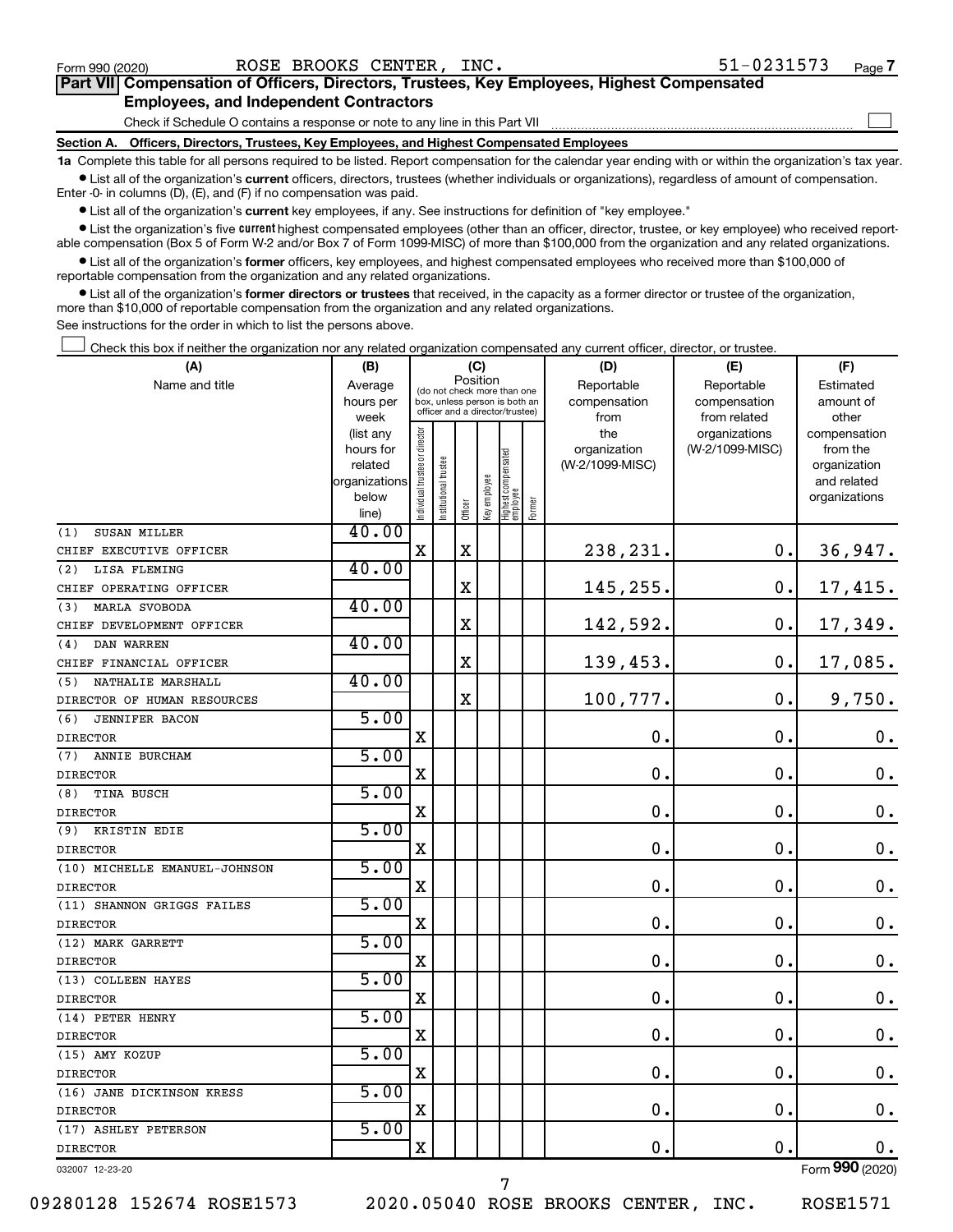| ROSE BROOKS CENTER, INC.<br>Form 990 (2020)                                                                                                                                                                                            |                                                                      |                                |                       |                 |                                                                                                 |        |                                                | 51-0231573                                        | Page 8                                                                   |
|----------------------------------------------------------------------------------------------------------------------------------------------------------------------------------------------------------------------------------------|----------------------------------------------------------------------|--------------------------------|-----------------------|-----------------|-------------------------------------------------------------------------------------------------|--------|------------------------------------------------|---------------------------------------------------|--------------------------------------------------------------------------|
| Part VII Section A. Officers, Directors, Trustees, Key Employees, and Highest Compensated Employees (continued)                                                                                                                        |                                                                      |                                |                       |                 |                                                                                                 |        |                                                |                                                   |                                                                          |
| (A)<br>Name and title                                                                                                                                                                                                                  | (B)<br>Average<br>hours per<br>week                                  |                                |                       | (C)<br>Position | (do not check more than one<br>box, unless person is both an<br>officer and a director/trustee) |        | (D)<br>Reportable<br>compensation              | (E)<br>Reportable<br>compensation<br>from related | (F)<br>Estimated<br>amount of<br>other                                   |
|                                                                                                                                                                                                                                        | (list any<br>hours for<br>related<br>organizations<br>below<br>line) | Individual trustee or director | Institutional trustee | Officer         | Highest compensated<br>employee<br>Key employee                                                 | Former | from<br>the<br>organization<br>(W-2/1099-MISC) | organizations<br>(W-2/1099-MISC)                  | compensation<br>from the<br>organization<br>and related<br>organizations |
| (18) KELLY PORTER<br><b>DIRECTOR</b>                                                                                                                                                                                                   | 5.00                                                                 | Χ                              |                       |                 |                                                                                                 |        | $\mathbf 0$ .                                  | 0.                                                | 0.                                                                       |
| (19) YVE ROJAS<br><b>DIRECTOR</b>                                                                                                                                                                                                      | 5.00                                                                 | X                              |                       |                 |                                                                                                 |        | 0.                                             | 0.                                                | 0.                                                                       |
| (20) JAN ROWE                                                                                                                                                                                                                          | 5.00                                                                 |                                |                       |                 |                                                                                                 |        |                                                |                                                   |                                                                          |
| <b>DIRECTOR</b><br>(21) SHAUN STOKER                                                                                                                                                                                                   | 5.00                                                                 | Χ                              |                       |                 |                                                                                                 |        | 0.                                             | 0.                                                | 0.                                                                       |
| <b>DIRECTOR</b>                                                                                                                                                                                                                        |                                                                      | X                              |                       |                 |                                                                                                 |        | 0.                                             | 0.                                                | 0.                                                                       |
| (22) VIRGINIA STOWERS<br>BOARD MEMBER EMERITUS                                                                                                                                                                                         | 5.00                                                                 | X                              |                       |                 |                                                                                                 |        | 0.                                             | 0.                                                | 0.                                                                       |
| (23) DIANA KEATING<br>PRESIDENT ELECT                                                                                                                                                                                                  | 5.00                                                                 | Χ                              |                       | X               |                                                                                                 |        | 0.                                             | 0.                                                | 0.                                                                       |
| (24) SARAH TIEDT                                                                                                                                                                                                                       | 5.00                                                                 |                                |                       |                 |                                                                                                 |        |                                                |                                                   |                                                                          |
| ASSISTANT TREASURER<br>(25) RALEIGH LANG                                                                                                                                                                                               | 5.00                                                                 | X                              |                       | X               |                                                                                                 |        | 0.                                             | 0.                                                | 0.                                                                       |
| PAST PRESIDENT<br>(26) JOHN LATHROP                                                                                                                                                                                                    | 5.00                                                                 | х                              |                       | X               |                                                                                                 |        | 0.                                             | О.                                                | 0.                                                                       |
| PRESIDENT                                                                                                                                                                                                                              |                                                                      | X                              |                       | $\mathbf X$     |                                                                                                 |        | 0.                                             | 0.                                                | 0.                                                                       |
| 1b Subtotal                                                                                                                                                                                                                            |                                                                      |                                |                       |                 |                                                                                                 |        | 766, 308.<br>σ.                                | σ.<br>$\overline{0}$ .                            | 98,546.<br>0.                                                            |
|                                                                                                                                                                                                                                        |                                                                      |                                |                       |                 |                                                                                                 |        | 766, 308.                                      | σ.                                                | 98,546.                                                                  |
| Total number of individuals (including but not limited to those listed above) who received more than \$100,000 of reportable<br>$\mathbf{2}$<br>compensation from the organization $\blacktriangleright$                               |                                                                      |                                |                       |                 |                                                                                                 |        |                                                |                                                   | 5                                                                        |
|                                                                                                                                                                                                                                        |                                                                      |                                |                       |                 |                                                                                                 |        |                                                |                                                   | No<br>Yes                                                                |
| Did the organization list any former officer, director, trustee, key employee, or highest compensated employee on<br>3                                                                                                                 |                                                                      |                                |                       |                 |                                                                                                 |        |                                                |                                                   | х<br>3                                                                   |
| 4<br>For any individual listed on line 1a, is the sum of reportable compensation and other compensation from the organization                                                                                                          |                                                                      |                                |                       |                 |                                                                                                 |        |                                                |                                                   | х                                                                        |
| and related organizations greater than \$150,000? If "Yes," complete Schedule J for such individual<br>Did any person listed on line 1a receive or accrue compensation from any unrelated organization or individual for services<br>5 |                                                                      |                                |                       |                 |                                                                                                 |        |                                                |                                                   | 4                                                                        |
| rendered to the organization? If "Yes," complete Schedule J for such person.<br><b>Section B. Independent Contractors</b>                                                                                                              |                                                                      |                                |                       |                 |                                                                                                 |        |                                                |                                                   | x<br>5                                                                   |
| Complete this table for your five highest compensated independent contractors that received more than \$100,000 of compensation from<br>1                                                                                              |                                                                      |                                |                       |                 |                                                                                                 |        |                                                |                                                   |                                                                          |
| the organization. Report compensation for the calendar year ending with or within the organization's tax year.<br>(A)                                                                                                                  |                                                                      |                                |                       |                 |                                                                                                 |        | (B)                                            |                                                   | (C)                                                                      |
| Name and business address                                                                                                                                                                                                              |                                                                      |                                |                       |                 |                                                                                                 |        | Description of services                        |                                                   | Compensation                                                             |
| UNITED HEATING, COOLING AND PLUMBING<br>PO BOX 618, GRANDVIEW, MO 64030                                                                                                                                                                |                                                                      |                                |                       |                 |                                                                                                 |        | HEATING, COOLING,<br>PLUMBING SERVICES         |                                                   | 243,771.                                                                 |
| THE PURPLE GUYS, LLC, 1155 ADAMS STREET,<br>SUITE 140, KANSAS CITY, MO 66103<br>RKD ALPHA DOG                                                                                                                                          |                                                                      |                                |                       |                 |                                                                                                 |        | IT SUPPORT<br>MARKETING, DIRECT                |                                                   | 192,675.                                                                 |
| 8001 SOUTH 13TH ST, LINCOLN, NE 68512                                                                                                                                                                                                  |                                                                      |                                |                       |                 |                                                                                                 |        | <b>MAIL</b>                                    |                                                   | 167,503.                                                                 |
| SUPERIOR ELECTRICAL CONSTRUCTION, INC.<br>12780 E 40 HIGHWAY, INDEPENDENCE, MO 64055ELECTRICAL SERVICES                                                                                                                                |                                                                      |                                |                       |                 |                                                                                                 |        |                                                |                                                   | 132,140.                                                                 |
|                                                                                                                                                                                                                                        |                                                                      |                                |                       |                 |                                                                                                 |        |                                                |                                                   |                                                                          |
| Total number of independent contractors (including but not limited to those listed above) who received more than<br>2<br>\$100,000 of compensation from the organization                                                               |                                                                      |                                |                       |                 | 4                                                                                               |        |                                                |                                                   |                                                                          |
| SEE PART VII, SECTION A CONTINUATION SHEETS<br>032008 12-23-20                                                                                                                                                                         |                                                                      |                                |                       |                 |                                                                                                 |        |                                                |                                                   | Form 990 (2020)                                                          |

09280128 152674 ROSE1573 2020.05040 ROSE BROOKS CENTER, INC. ROSE1571

8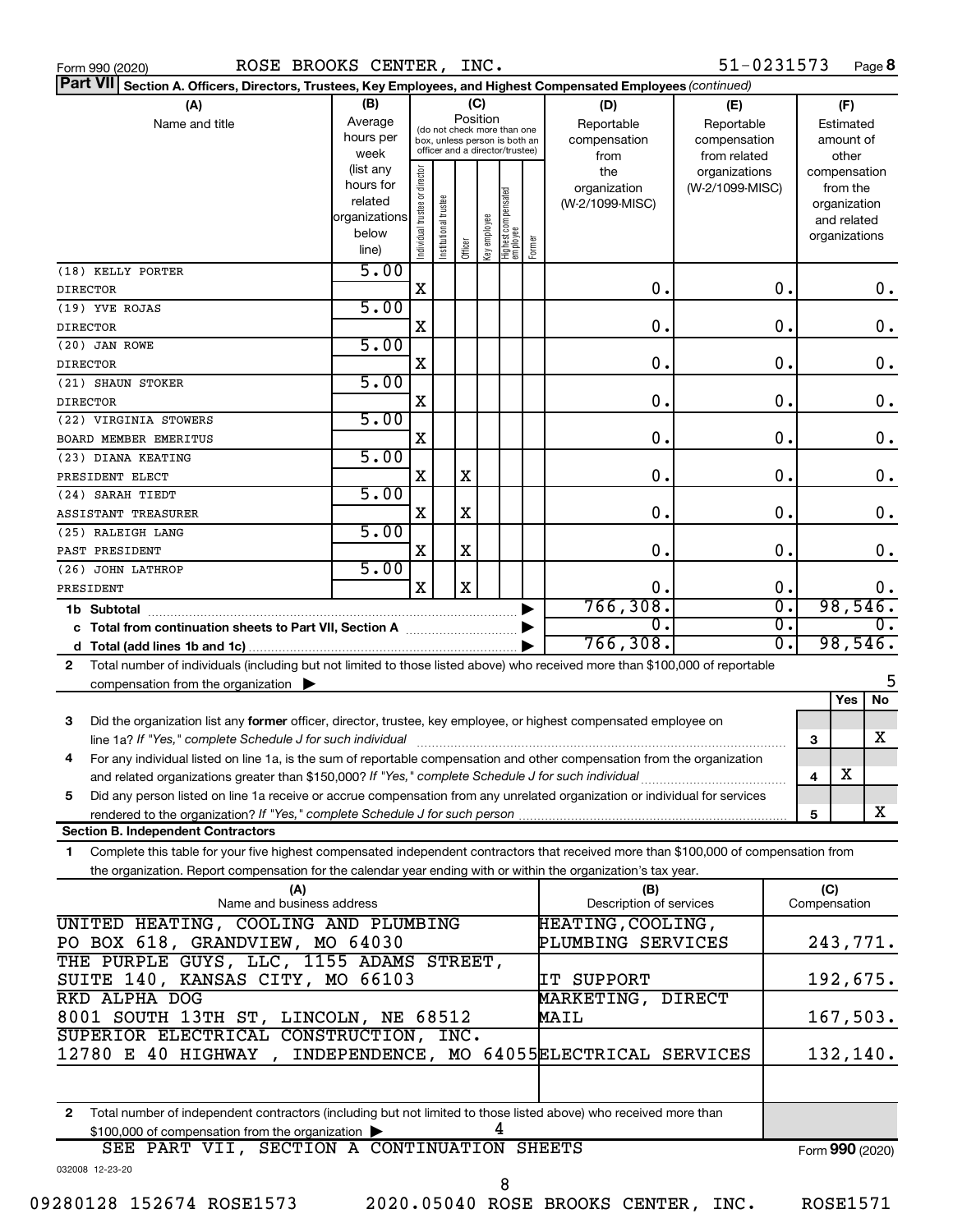| 51-0231573<br>ROSE BROOKS CENTER, INC.<br>Form 990                                                              |                |                                    |                       |             |              |                              |        |                 |                               |                       |
|-----------------------------------------------------------------------------------------------------------------|----------------|------------------------------------|-----------------------|-------------|--------------|------------------------------|--------|-----------------|-------------------------------|-----------------------|
| Part VII Section A. Officers, Directors, Trustees, Key Employees, and Highest Compensated Employees (continued) |                |                                    |                       |             |              |                              |        |                 |                               |                       |
| (A)                                                                                                             | (B)            |                                    |                       |             | (C)          |                              |        | (D)             | (E)                           | (F)                   |
| Name and title                                                                                                  | Average        | Position<br>(check all that apply) |                       |             |              |                              |        | Reportable      | Reportable                    | Estimated             |
|                                                                                                                 | hours          |                                    |                       |             |              |                              |        | compensation    | compensation                  | amount of             |
|                                                                                                                 | per<br>week    |                                    |                       |             |              |                              |        | from<br>the     | from related<br>organizations | other<br>compensation |
|                                                                                                                 | (list any      |                                    |                       |             |              |                              |        | organization    | (W-2/1099-MISC)               | from the              |
|                                                                                                                 | hours for      |                                    |                       |             |              |                              |        | (W-2/1099-MISC) |                               | organization          |
|                                                                                                                 | related        |                                    |                       |             |              |                              |        |                 |                               | and related           |
|                                                                                                                 | organizations  |                                    |                       |             |              |                              |        |                 |                               | organizations         |
|                                                                                                                 | below<br>line) | Individual trustee or director     | Institutional trustee | Officer     | Key employee | Highest compensated employee | Former |                 |                               |                       |
| (27) CHUCK MAGGIOROTTO                                                                                          | 5.00           |                                    |                       |             |              |                              |        |                 |                               |                       |
| PAST TREASURER                                                                                                  |                | $\mathbf X$                        |                       | $\mathbf X$ |              |                              |        | 0.              | $0$ .                         | $0\,$ .               |
| (28) PETER SOWDEN                                                                                               | 5.00           |                                    |                       |             |              |                              |        |                 |                               |                       |
| TREASURER                                                                                                       |                | $\mathbf X$                        |                       | $\mathbf X$ |              |                              |        | 0.              | 0.                            | $\mathbf 0$ .         |
| (29) STACEY GRAVES                                                                                              | 5.00           |                                    |                       |             |              |                              |        |                 |                               |                       |
| SECRETARY                                                                                                       |                | X                                  |                       | $\mathbf X$ |              |                              |        | 0.              | $\mathbf 0$ .                 | $\mathbf 0$ .         |
| (30) PHIL GREENFIELD                                                                                            | 5.00           |                                    |                       |             |              |                              |        |                 |                               |                       |
| PAST PRESIDENT                                                                                                  |                | $\mathbf X$                        |                       | $\mathbf X$ |              |                              |        | 0.              | $\mathbf 0$ .                 | $\boldsymbol{0}$ .    |
|                                                                                                                 |                |                                    |                       |             |              |                              |        |                 |                               |                       |
|                                                                                                                 |                |                                    |                       |             |              |                              |        |                 |                               |                       |
|                                                                                                                 |                |                                    |                       |             |              |                              |        |                 |                               |                       |
|                                                                                                                 |                |                                    |                       |             |              |                              |        |                 |                               |                       |
|                                                                                                                 |                |                                    |                       |             |              |                              |        |                 |                               |                       |
|                                                                                                                 |                |                                    |                       |             |              |                              |        |                 |                               |                       |
|                                                                                                                 |                |                                    |                       |             |              |                              |        |                 |                               |                       |
|                                                                                                                 |                |                                    |                       |             |              |                              |        |                 |                               |                       |
|                                                                                                                 |                |                                    |                       |             |              |                              |        |                 |                               |                       |
|                                                                                                                 |                |                                    |                       |             |              |                              |        |                 |                               |                       |
|                                                                                                                 |                |                                    |                       |             |              |                              |        |                 |                               |                       |
|                                                                                                                 |                |                                    |                       |             |              |                              |        |                 |                               |                       |
|                                                                                                                 |                |                                    |                       |             |              |                              |        |                 |                               |                       |
|                                                                                                                 |                |                                    |                       |             |              |                              |        |                 |                               |                       |
|                                                                                                                 |                |                                    |                       |             |              |                              |        |                 |                               |                       |
|                                                                                                                 |                |                                    |                       |             |              |                              |        |                 |                               |                       |
|                                                                                                                 |                |                                    |                       |             |              |                              |        |                 |                               |                       |
|                                                                                                                 |                |                                    |                       |             |              |                              |        |                 |                               |                       |
|                                                                                                                 |                |                                    |                       |             |              |                              |        |                 |                               |                       |
|                                                                                                                 |                |                                    |                       |             |              |                              |        |                 |                               |                       |
|                                                                                                                 |                |                                    |                       |             |              |                              |        |                 |                               |                       |
|                                                                                                                 |                |                                    |                       |             |              |                              |        |                 |                               |                       |
|                                                                                                                 |                |                                    |                       |             |              |                              |        |                 |                               |                       |
|                                                                                                                 |                |                                    |                       |             |              |                              |        |                 |                               |                       |
|                                                                                                                 |                |                                    |                       |             |              |                              |        |                 |                               |                       |
|                                                                                                                 |                |                                    |                       |             |              |                              |        |                 |                               |                       |
|                                                                                                                 |                |                                    |                       |             |              |                              |        |                 |                               |                       |
|                                                                                                                 |                |                                    |                       |             |              |                              |        |                 |                               |                       |
|                                                                                                                 |                |                                    |                       |             |              |                              |        |                 |                               |                       |
|                                                                                                                 |                |                                    |                       |             |              |                              |        |                 |                               |                       |
| Total to Part VII, Section A, line 1c                                                                           |                |                                    |                       |             |              |                              |        |                 |                               |                       |

032201 04-01-20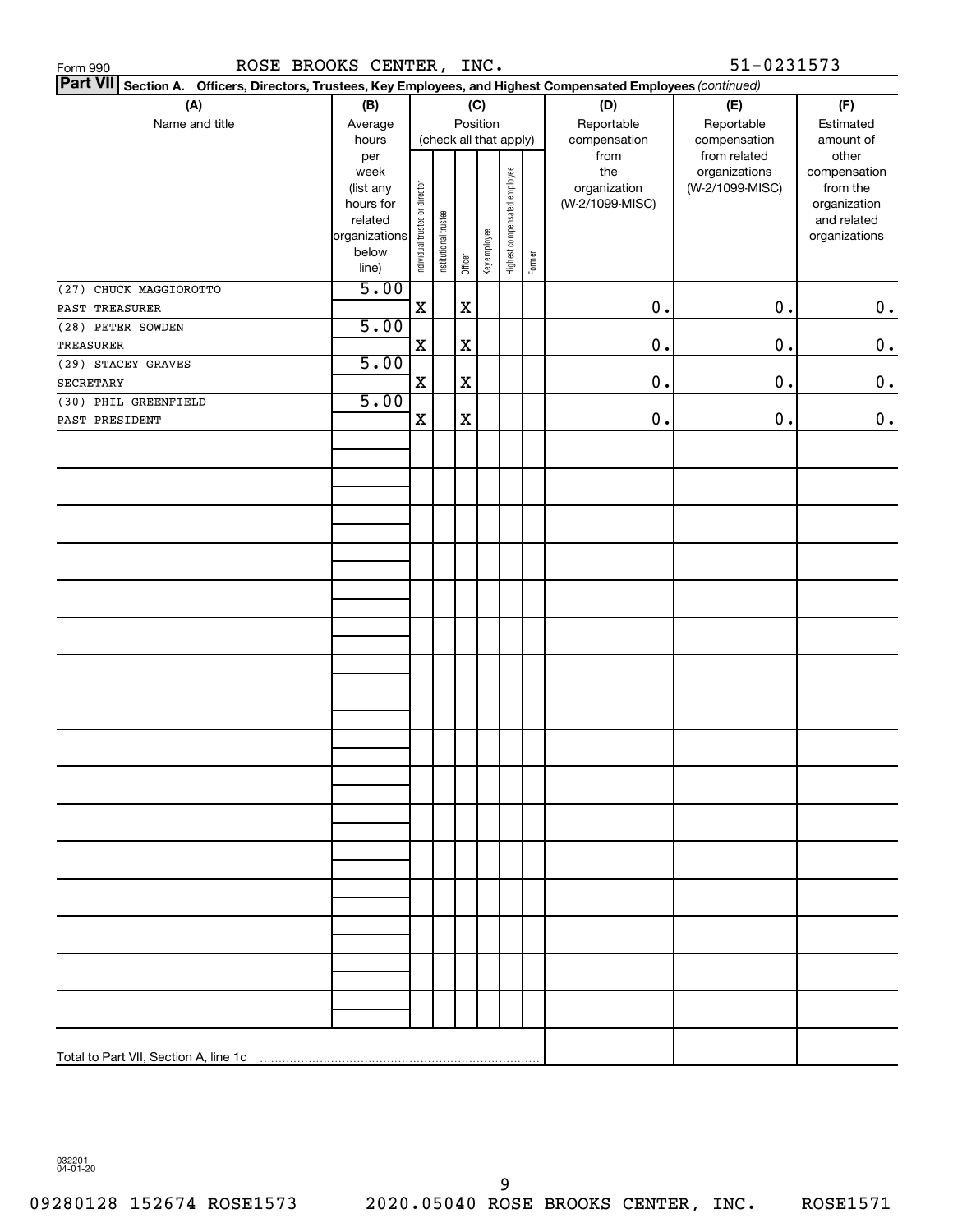|                                                           |      |   |                                                                 |                |                |                  |                      | (A)<br>Total revenue | (B)<br>Related or exempt<br>function revenue business revenue | (C)<br>Unrelated | (D)<br>Revenue excluded<br>from tax under<br>sections 512 - 514 |
|-----------------------------------------------------------|------|---|-----------------------------------------------------------------|----------------|----------------|------------------|----------------------|----------------------|---------------------------------------------------------------|------------------|-----------------------------------------------------------------|
|                                                           |      |   | 1 a Federated campaigns                                         |                | 1a             |                  | 112,647.             |                      |                                                               |                  |                                                                 |
| Contributions, Gifts, Grants<br>and Other Similar Amounts |      |   | <b>b</b> Membership dues                                        |                | 1 <sub>b</sub> |                  |                      |                      |                                                               |                  |                                                                 |
|                                                           |      |   | c Fundraising events                                            |                | 1 <sub>c</sub> |                  | 553,230.             |                      |                                                               |                  |                                                                 |
|                                                           |      |   | d Related organizations                                         |                | 1 <sub>d</sub> |                  |                      |                      |                                                               |                  |                                                                 |
|                                                           |      |   | e Government grants (contributions)                             |                | 1e             |                  | 6,539,747.           |                      |                                                               |                  |                                                                 |
|                                                           |      |   | f All other contributions, gifts, grants, and                   |                |                |                  |                      |                      |                                                               |                  |                                                                 |
|                                                           |      |   | similar amounts not included above                              |                | 1f             |                  | 3,079,317.           |                      |                                                               |                  |                                                                 |
|                                                           |      |   | g Noncash contributions included in lines 1a-1f                 |                | 1g \$          |                  | 141,299.             |                      |                                                               |                  |                                                                 |
|                                                           |      |   |                                                                 |                |                |                  |                      | 10,284,941.          |                                                               |                  |                                                                 |
|                                                           |      |   |                                                                 |                |                |                  | <b>Business Code</b> |                      |                                                               |                  |                                                                 |
|                                                           | 2a   |   | CONTRACTS AND AGREEMENTS                                        |                |                |                  | 813212               | 147,325.             | 147, 325.                                                     |                  |                                                                 |
|                                                           |      | b | MUNICIPAL COURT FEES                                            |                |                |                  | 922110               | 101,593.             | 101,593.                                                      |                  |                                                                 |
| Program Service<br>Revenue                                |      | с |                                                                 |                |                |                  |                      |                      |                                                               |                  |                                                                 |
|                                                           |      | d |                                                                 |                |                |                  |                      |                      |                                                               |                  |                                                                 |
|                                                           |      | е |                                                                 |                |                |                  |                      |                      |                                                               |                  |                                                                 |
|                                                           |      | f | All other program service revenue                               |                |                |                  |                      |                      |                                                               |                  |                                                                 |
|                                                           |      | a |                                                                 |                |                |                  |                      | 248,918.             |                                                               |                  |                                                                 |
|                                                           | 3    |   | Investment income (including dividends, interest, and           |                |                |                  |                      |                      |                                                               |                  |                                                                 |
|                                                           |      |   |                                                                 |                |                |                  |                      | 121,168.             |                                                               |                  | 121,168.                                                        |
|                                                           | 4    |   | Income from investment of tax-exempt bond proceeds              |                |                |                  |                      |                      |                                                               |                  |                                                                 |
|                                                           | 5    |   |                                                                 |                |                |                  |                      |                      |                                                               |                  |                                                                 |
|                                                           |      |   |                                                                 |                | (i) Real       |                  | (ii) Personal        |                      |                                                               |                  |                                                                 |
|                                                           |      |   | 6 a Gross rents<br>.                                            | 6a             |                |                  |                      |                      |                                                               |                  |                                                                 |
|                                                           |      |   | <b>b</b> Less: rental expenses $\ldots$                         | 6 <sub>b</sub> |                |                  |                      |                      |                                                               |                  |                                                                 |
|                                                           |      | С | Rental income or (loss)                                         | 6c             |                |                  |                      |                      |                                                               |                  |                                                                 |
|                                                           |      |   | d Net rental income or (loss)<br>7 a Gross amount from sales of |                | (i) Securities |                  | (ii) Other           |                      |                                                               |                  |                                                                 |
|                                                           |      |   | assets other than inventory                                     | 7a             |                | 142,132.         |                      |                      |                                                               |                  |                                                                 |
|                                                           |      |   | <b>b</b> Less: cost or other basis                              |                |                |                  |                      |                      |                                                               |                  |                                                                 |
|                                                           |      |   | and sales expenses                                              | 7b             |                | $\mathfrak{o}$ . |                      |                      |                                                               |                  |                                                                 |
| ther Revenue                                              |      |   | c Gain or (loss)                                                | 7c             |                | 142,132.         |                      |                      |                                                               |                  |                                                                 |
|                                                           |      |   |                                                                 |                |                |                  | ▶                    | 142,132.             |                                                               |                  | 142,132.                                                        |
|                                                           |      |   | 8 a Gross income from fundraising events (not                   |                |                |                  |                      |                      |                                                               |                  |                                                                 |
| Ò                                                         |      |   | including \$<br>553,230. of                                     |                |                |                  |                      |                      |                                                               |                  |                                                                 |
|                                                           |      |   | contributions reported on line 1c). See                         |                |                |                  |                      |                      |                                                               |                  |                                                                 |
|                                                           |      |   |                                                                 |                |                | 8a               | 113,308.             |                      |                                                               |                  |                                                                 |
|                                                           |      | b | Less: direct expenses                                           |                |                | 8b               | 98,278.              |                      |                                                               |                  |                                                                 |
|                                                           |      | c | Net income or (loss) from fundraising events                    |                |                |                  | ▶<br>.               | 15,030.              |                                                               |                  | 15,030.                                                         |
|                                                           |      |   | 9 a Gross income from gaming activities. See                    |                |                |                  |                      |                      |                                                               |                  |                                                                 |
|                                                           |      |   |                                                                 |                |                | 9a               |                      |                      |                                                               |                  |                                                                 |
|                                                           |      |   |                                                                 |                |                | 9 <b>b</b>       |                      |                      |                                                               |                  |                                                                 |
|                                                           |      | c | Net income or (loss) from gaming activities                     |                |                |                  | ▶                    |                      |                                                               |                  |                                                                 |
|                                                           |      |   | 10 a Gross sales of inventory, less returns                     |                |                |                  |                      |                      |                                                               |                  |                                                                 |
|                                                           |      |   |                                                                 |                |                | 10a <br>l10bl    |                      |                      |                                                               |                  |                                                                 |
|                                                           |      |   | <b>b</b> Less: cost of goods sold                               |                |                |                  |                      |                      |                                                               |                  |                                                                 |
|                                                           |      |   | c Net income or (loss) from sales of inventory                  |                |                |                  | <b>Business Code</b> |                      |                                                               |                  |                                                                 |
| Miscellaneous<br>Revenue                                  | 11 a |   | OTHER REVENUE                                                   |                |                |                  | 900099               | 1,888.               | 1,888.                                                        |                  |                                                                 |
|                                                           |      | b |                                                                 |                |                |                  |                      |                      |                                                               |                  |                                                                 |
|                                                           |      | c |                                                                 |                |                |                  |                      |                      |                                                               |                  |                                                                 |
|                                                           |      |   |                                                                 |                |                |                  |                      |                      |                                                               |                  |                                                                 |
|                                                           |      |   |                                                                 |                |                |                  |                      | 1,888.               |                                                               |                  |                                                                 |
|                                                           | 12   |   | <b>Total revenue.</b> See instructions                          |                |                |                  |                      | 10,814,077.          | 250,806.                                                      | 0.               | 278,330.                                                        |
| 032009 12-23-20                                           |      |   |                                                                 |                |                |                  |                      |                      |                                                               |                  | Form 990 (2020)                                                 |

**Part VIII Statement of ROSE BRG**<br>**Part VIII** Statement of Revenue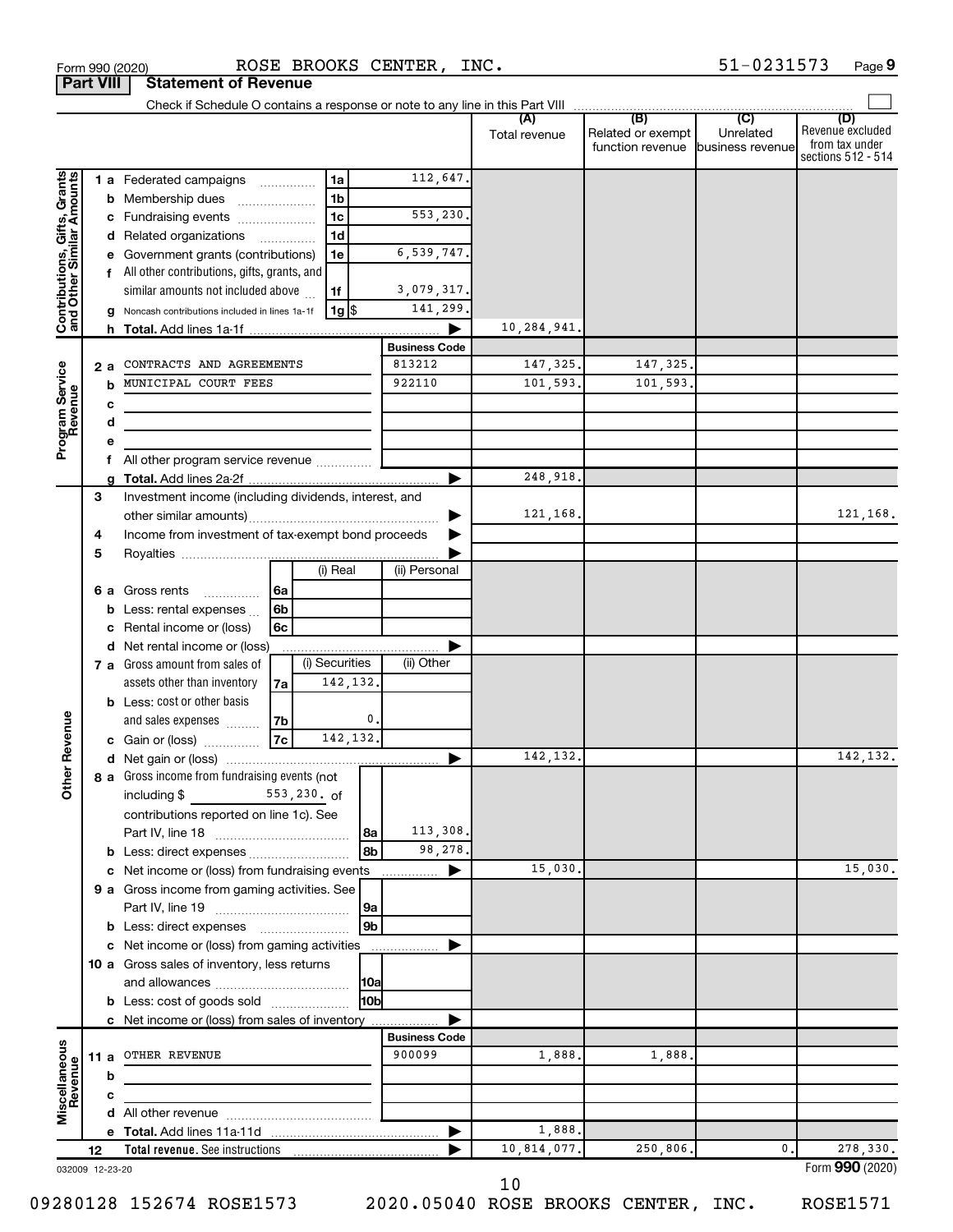Form 990 (2020) Page ROSE BROOKS CENTER, INC. 51-0231573 **Part IX Statement of Functional Expenses**

*Section 501(c)(3) and 501(c)(4) organizations must complete all columns. All other organizations must complete column (A).*

|              | Check if Schedule O contains a response or note to any line in this Part IX                          |                |                                    |                                    |                                |
|--------------|------------------------------------------------------------------------------------------------------|----------------|------------------------------------|------------------------------------|--------------------------------|
|              | Do not include amounts reported on lines 6b,<br>7b, 8b, 9b, and 10b of Part VIII.                    | Total expenses | (B)<br>Program service<br>expenses | Management and<br>general expenses | (D)<br>Fundraising<br>expenses |
| 1            | Grants and other assistance to domestic organizations                                                |                |                                    |                                    |                                |
|              | and domestic governments. See Part IV, line 21                                                       |                |                                    |                                    |                                |
| $\mathbf{2}$ | Grants and other assistance to domestic                                                              |                |                                    |                                    |                                |
|              | individuals. See Part IV, line 22                                                                    | 899,954.       | 899,954.                           |                                    |                                |
| 3            | Grants and other assistance to foreign                                                               |                |                                    |                                    |                                |
|              | organizations, foreign governments, and foreign                                                      |                |                                    |                                    |                                |
|              | individuals. See Part IV, lines 15 and 16                                                            |                |                                    |                                    |                                |
| 4            | Benefits paid to or for members                                                                      |                |                                    |                                    |                                |
| 5            | Compensation of current officers, directors,                                                         |                |                                    |                                    |                                |
|              | trustees, and key employees                                                                          | 1, 215, 458.   | 721,499.                           | 228,502.                           | 265,457.                       |
| 6            | Compensation not included above to disqualified                                                      |                |                                    |                                    |                                |
|              | persons (as defined under section 4958(f)(1)) and                                                    |                |                                    |                                    |                                |
|              | persons described in section 4958(c)(3)(B)                                                           |                |                                    |                                    |                                |
| 7            | Other salaries and wages                                                                             | 4,308,537.     | 3,858,736.                         | 145,703.                           | 304,098.                       |
| 8            | Pension plan accruals and contributions (include                                                     | 62,734.        | 32,544.                            | 21,189.                            | 9,001.                         |
|              | section 401(k) and 403(b) employer contributions)                                                    | 117,993.       | 103,974.                           | 6,015.                             | 8,004.                         |
| 9            |                                                                                                      | 694, 464.      | 602, 164.                          | 29,949.                            | 62, 351.                       |
| 10           |                                                                                                      |                |                                    |                                    |                                |
| 11           | Fees for services (nonemployees):                                                                    |                |                                    |                                    |                                |
| а<br>b       |                                                                                                      | 2,366.         | 1,975.                             | 243.                               | 148.                           |
| с            |                                                                                                      | 53, 359.       | 47,618.                            | 2,189.                             | 3,552.                         |
| d            |                                                                                                      |                |                                    |                                    |                                |
|              | Professional fundraising services. See Part IV, line 17                                              |                |                                    |                                    |                                |
|              | Investment management fees                                                                           | 27,634.        |                                    | 27,634.                            |                                |
| g            | Other. (If line 11g amount exceeds 10% of line 25,                                                   |                |                                    |                                    |                                |
|              | column (A) amount, list line 11g expenses on Sch O.)                                                 | 102,518.       | 74,964.                            | 20,815.                            | 6,739.                         |
| 12           |                                                                                                      | 263,554.       | 62,574.                            | 2,945.                             | 198,035.                       |
| 13           |                                                                                                      | 211,566.       | 166,414.                           | 13,615.                            | 31,537.                        |
| 14           |                                                                                                      | 142, 331.      | 127,568.                           | 5,347.                             | 9,416.                         |
| 15           |                                                                                                      |                |                                    |                                    |                                |
| 16           |                                                                                                      | 359,057.       | 345, 139.                          | 9,149.                             | 4,769.                         |
| 17           | Travel                                                                                               |                |                                    |                                    |                                |
| 18           | Payments of travel or entertainment expenses                                                         |                |                                    |                                    |                                |
|              | for any federal, state, or local public officials                                                    |                |                                    |                                    |                                |
| 19           | Conferences, conventions, and meetings                                                               |                |                                    |                                    |                                |
| 20           | Interest                                                                                             |                |                                    |                                    |                                |
| 21           |                                                                                                      | 509,492.       | 474,654.                           | 18, 353.                           | 16,485.                        |
| 22           | Depreciation, depletion, and amortization                                                            | 84,741.        | 79, 272.                           | 2,337.                             | 3,132.                         |
| 23<br>24     | Insurance<br>Other expenses. Itemize expenses not covered                                            |                |                                    |                                    |                                |
|              | above (List miscellaneous expenses on line 24e. If                                                   |                |                                    |                                    |                                |
|              | line 24e amount exceeds 10% of line 25, column (A)<br>amount, list line 24e expenses on Schedule O.) |                |                                    |                                    |                                |
| a            | COMMUNICATIONS                                                                                       | 76,609.        | 66,412.                            | 5,040.                             | 5,157.                         |
| b            | FOOD                                                                                                 | 59, 263.       | 59,166.                            | 97.                                |                                |
|              | <b>OTHER</b>                                                                                         | 27,977.        | 17,949.                            | 4,269.                             | 5,759.                         |
| d            | <b>BANK SERVICE CHARGES</b>                                                                          | 27,904.        | 39.                                | 4, 365.                            | 23,500.                        |
|              | e All other expenses                                                                                 |                |                                    |                                    |                                |
| 25           | Total functional expenses. Add lines 1 through 24e                                                   | 9, 247, 511.   | 7,742,615.                         | 547,756.                           | 957,140.                       |
| 26           | Joint costs. Complete this line only if the organization                                             |                |                                    |                                    |                                |
|              | reported in column (B) joint costs from a combined                                                   |                |                                    |                                    |                                |
|              | educational campaign and fundraising solicitation.                                                   |                |                                    |                                    |                                |
|              | Check here $\blacktriangleright$<br>if following SOP 98-2 (ASC 958-720)                              |                |                                    |                                    |                                |

032010 12-23-20

09280128 152674 ROSE1573 2020.05040 ROSE BROOKS CENTER, INC. ROSE1571

11

Form (2020) **990**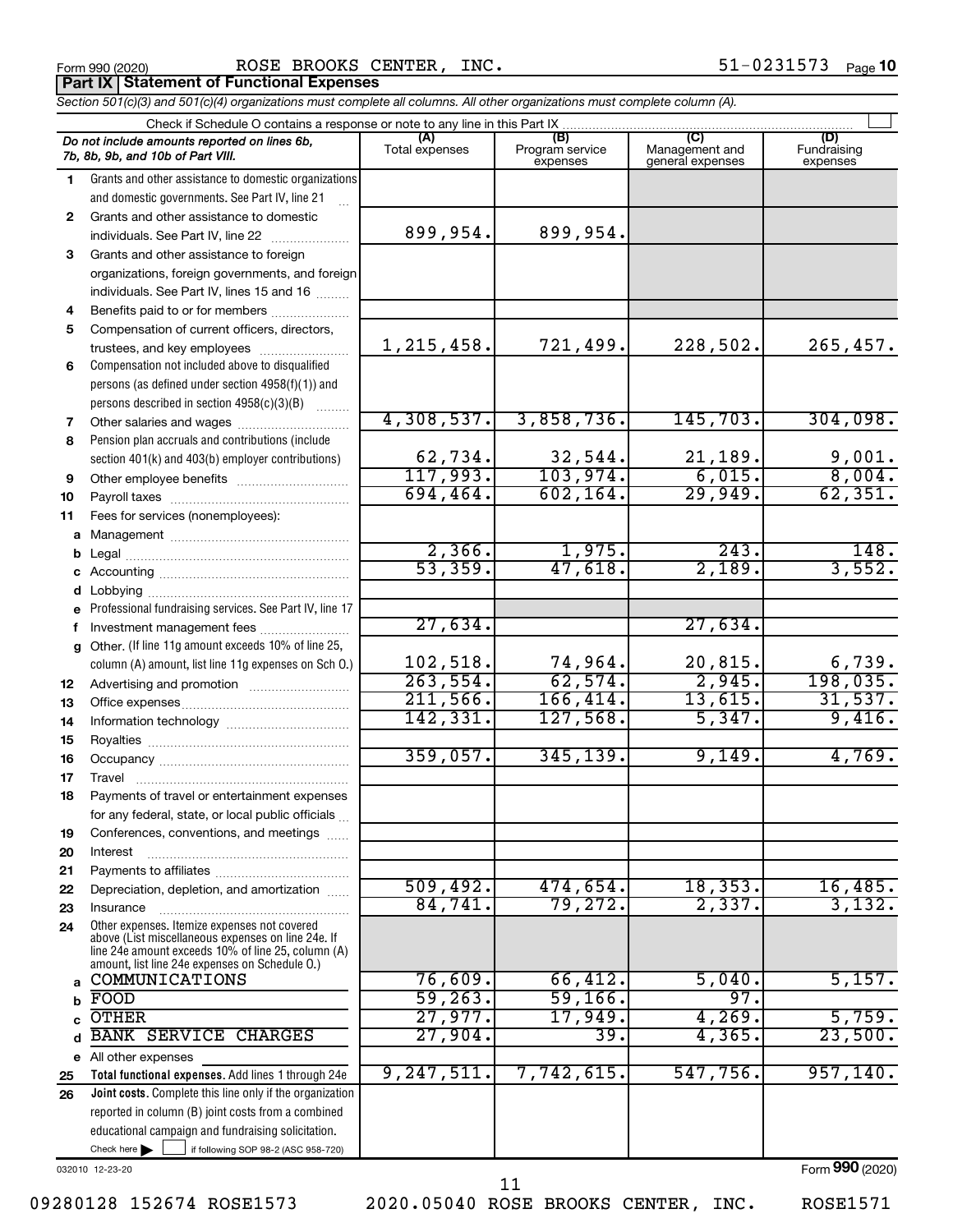| Check if Schedule O contains a response or note to any line in this Part X ……………………………………………………………… |                   |             |
|-----------------------------------------------------------------------------------------------------|-------------------|-------------|
|                                                                                                     | Beginning of year | End of year |
| Cash - non-interest-bearing                                                                         | 4,892,885.        |             |
| Savings and temporary cash investments                                                              |                   |             |
| Pledges and grants receivable, net                                                                  | 506,045.          |             |
|                                                                                                     |                   |             |

|                             | 1          |                                                                                                        |                 |              | 4,892,885.   | $\mathbf{1}$             | 4,504,691.      |
|-----------------------------|------------|--------------------------------------------------------------------------------------------------------|-----------------|--------------|--------------|--------------------------|-----------------|
|                             | 2          |                                                                                                        |                 |              | 1,280,747.   | $\overline{2}$           | 1,863,636.      |
|                             | 3          |                                                                                                        |                 |              | 606,045.     | $\mathbf{3}$             | 1,339,419.      |
|                             | 4          |                                                                                                        |                 |              | 656, 679.    | $\overline{4}$           | 20,000.         |
|                             | 5          | Loans and other receivables from any current or former officer, director,                              |                 |              |              |                          |                 |
|                             |            | trustee, key employee, creator or founder, substantial contributor, or 35%                             |                 |              |              |                          |                 |
|                             |            | controlled entity or family member of any of these persons                                             |                 |              |              | 5                        |                 |
|                             | 6          | Loans and other receivables from other disqualified persons (as defined                                |                 |              |              |                          |                 |
|                             |            | under section $4958(f)(1)$ , and persons described in section $4958(c)(3)(B)$                          |                 | $\ldots$     |              | 6                        |                 |
|                             | 7          |                                                                                                        |                 |              |              | $\overline{\phantom{a}}$ |                 |
| Assets                      | 8          |                                                                                                        |                 |              |              | 8                        |                 |
|                             | 9          | Prepaid expenses and deferred charges                                                                  |                 |              | 71,890.      | 9                        | 61,418.         |
|                             |            | 10a Land, buildings, and equipment: cost or other                                                      |                 |              |              |                          |                 |
|                             |            | basis. Complete Part VI of Schedule D  10a                                                             |                 | 14,593,205.  |              |                          |                 |
|                             |            |                                                                                                        | 10 <sub>b</sub> | 6, 246, 244. | 7,932,873.   | 10 <sub>c</sub>          | 8,346,961.      |
|                             | 11         |                                                                                                        |                 |              | 2,723,072.   | 11                       | 3,985,468.      |
|                             | 12         |                                                                                                        |                 |              |              | 12                       |                 |
|                             | 13         |                                                                                                        |                 |              |              | 13                       |                 |
|                             | 14         |                                                                                                        |                 |              |              | 14                       |                 |
|                             | 15         |                                                                                                        |                 |              | 718, 707.    | 15                       | 777,916.        |
|                             | 16         |                                                                                                        |                 |              | 18,882,898.  | 16                       | 20,899,509.     |
|                             | 17         |                                                                                                        |                 |              | 1,014,904.   | 17                       | 1,680,815.      |
|                             | 18         |                                                                                                        |                 |              |              | 18                       |                 |
|                             | 19         |                                                                                                        |                 |              | 253,546.     | 19                       | 22,873.         |
|                             | 20         |                                                                                                        |                 |              | 20           |                          |                 |
|                             | 21         | Escrow or custodial account liability. Complete Part IV of Schedule D                                  |                 |              |              | 21                       |                 |
|                             | 22         | Loans and other payables to any current or former officer, director,                                   |                 |              |              |                          |                 |
| Liabilities                 |            | trustee, key employee, creator or founder, substantial contributor, or 35%                             |                 |              |              |                          |                 |
|                             |            |                                                                                                        |                 |              |              | 22                       |                 |
|                             | 23         | Secured mortgages and notes payable to unrelated third parties                                         |                 |              |              | 23                       |                 |
|                             | 24         | Unsecured notes and loans payable to unrelated third parties                                           |                 |              |              | 24                       |                 |
|                             | 25         | Other liabilities (including federal income tax, payables to related third                             |                 |              |              |                          |                 |
|                             |            | parties, and other liabilities not included on lines 17-24). Complete Part X                           |                 |              |              |                          |                 |
|                             |            | of Schedule D                                                                                          |                 |              | 956,600.     | 25                       | 0.              |
|                             | 26         |                                                                                                        |                 |              | 2, 225, 050. | 26                       | 1,703,688.      |
|                             |            | Organizations that follow FASB ASC 958, check here $\blacktriangleright \lfloor \underline{X} \rfloor$ |                 |              |              |                          |                 |
|                             |            | and complete lines 27, 28, 32, and 33.                                                                 |                 |              | 15,076,776.  |                          | 17,423,944.     |
|                             | ${\bf 27}$ |                                                                                                        |                 |              | 1,581,072.   | 27                       | 1,771,877.      |
|                             | 28         |                                                                                                        |                 |              |              | 28                       |                 |
|                             |            | Organizations that do not follow FASB ASC 958, check here $\blacktriangleright$                        |                 |              |              |                          |                 |
| Net Assets or Fund Balances |            | and complete lines 29 through 33.                                                                      |                 |              |              | 29                       |                 |
|                             | 29         | Paid-in or capital surplus, or land, building, or equipment fund                                       |                 |              |              | 30                       |                 |
|                             | 30         |                                                                                                        |                 |              |              | 31                       |                 |
|                             | 31         | Retained earnings, endowment, accumulated income, or other funds                                       |                 |              | 16,657,848.  | 32                       | 19, 195, 821.   |
|                             | 32<br>33   |                                                                                                        |                 |              | 18,882,898.  | 33                       | 20,899,509.     |
|                             |            |                                                                                                        |                 |              |              |                          | Form 990 (2020) |
|                             |            |                                                                                                        |                 |              |              |                          |                 |

 $\perp$ 

**Part X Balance Sheet**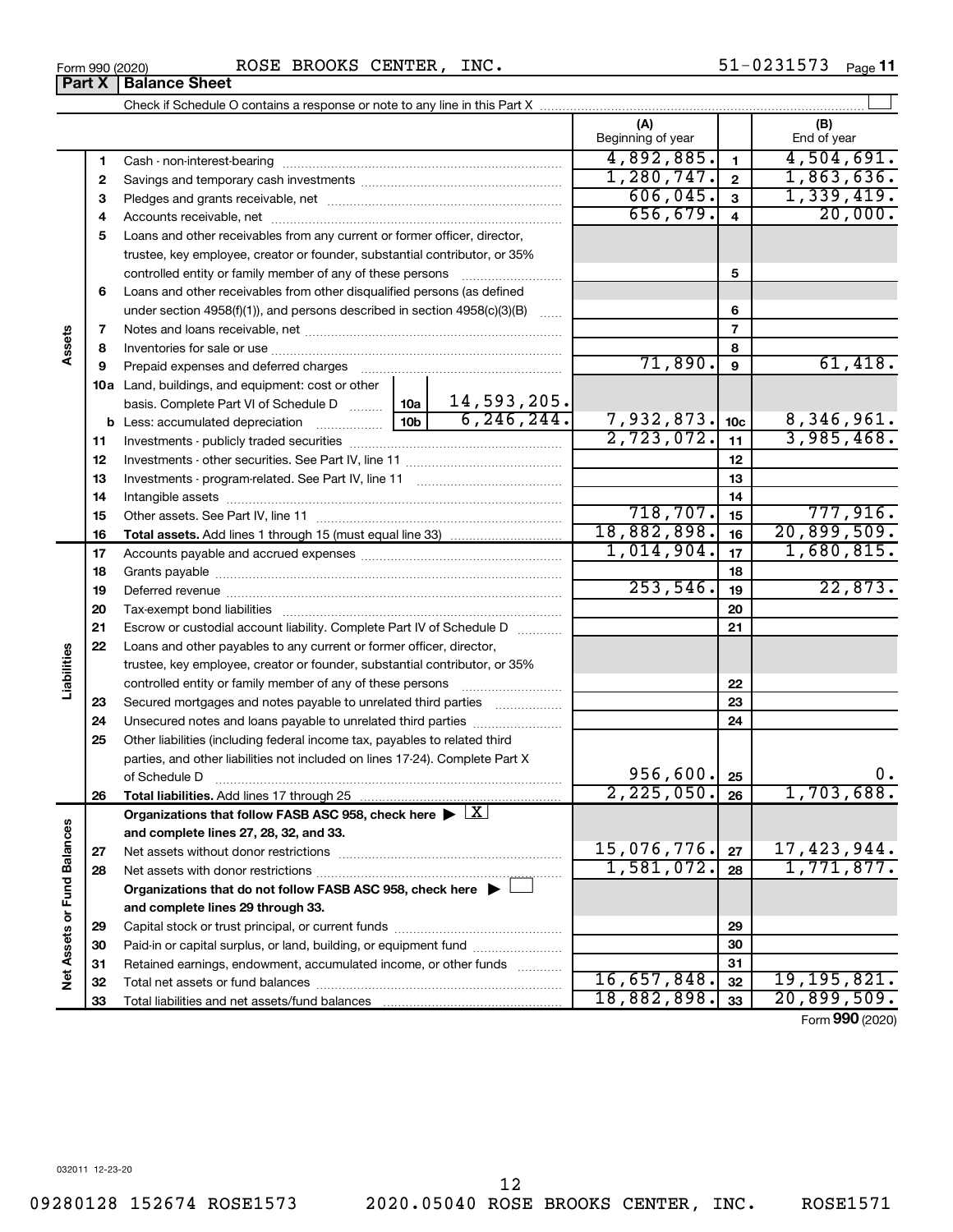|    | ROSE BROOKS CENTER, INC.<br>Form 990 (2020)                                                                                          |                         | 51-0231573     |               | Page 12          |
|----|--------------------------------------------------------------------------------------------------------------------------------------|-------------------------|----------------|---------------|------------------|
|    | Part XI<br><b>Reconciliation of Net Assets</b>                                                                                       |                         |                |               |                  |
|    |                                                                                                                                      |                         |                |               |                  |
|    |                                                                                                                                      |                         |                |               |                  |
| 1  |                                                                                                                                      | $\blacksquare$          | 10,814,077.    |               |                  |
| 2  |                                                                                                                                      | $\overline{2}$          |                |               | 9, 247, 511.     |
| 3  | Revenue less expenses. Subtract line 2 from line 1                                                                                   | 3                       |                |               | 1,566,566.       |
| 4  |                                                                                                                                      | $\overline{\mathbf{4}}$ | 16,657,848.    |               |                  |
| 5  |                                                                                                                                      | 5                       |                |               | 971,407.         |
| 6  |                                                                                                                                      | 6                       |                |               |                  |
| 7  | Investment expenses www.communication.com/www.communication.com/www.communication.com/www.com                                        | $\overline{7}$          |                |               |                  |
| 8  |                                                                                                                                      | 8                       |                |               |                  |
| 9  | Other changes in net assets or fund balances (explain on Schedule O)                                                                 | 9                       |                |               | $\overline{0}$ . |
| 10 | Net assets or fund balances at end of year. Combine lines 3 through 9 (must equal Part X, line 32,                                   |                         |                |               |                  |
|    |                                                                                                                                      | 10                      | 19, 195, 821.  |               |                  |
|    | Part XII Financial Statements and Reporting                                                                                          |                         |                |               |                  |
|    |                                                                                                                                      |                         |                |               |                  |
|    |                                                                                                                                      |                         |                | Yes           | No               |
| 1  | $\lfloor x \rfloor$ Accrual<br>Accounting method used to prepare the Form 990: [130] Cash<br>$\Box$ Other                            |                         |                |               |                  |
|    | If the organization changed its method of accounting from a prior year or checked "Other," explain in Schedule O.                    |                         |                |               |                  |
|    |                                                                                                                                      |                         | 2a             |               | x                |
|    | If "Yes," check a box below to indicate whether the financial statements for the year were compiled or reviewed on a                 |                         |                |               |                  |
|    | separate basis, consolidated basis, or both:                                                                                         |                         |                |               |                  |
|    | Both consolidated and separate basis<br>Separate basis<br>Consolidated basis                                                         |                         |                |               |                  |
|    |                                                                                                                                      |                         | 2 <sub>b</sub> | х             |                  |
|    | If "Yes," check a box below to indicate whether the financial statements for the year were audited on a separate basis,              |                         |                |               |                  |
|    | consolidated basis, or both:                                                                                                         |                         |                |               |                  |
|    | $\boxed{\textbf{X}}$ Consolidated basis<br>Both consolidated and separate basis<br>Separate basis                                    |                         |                |               |                  |
|    | c If "Yes" to line 2a or 2b, does the organization have a committee that assumes responsibility for oversight of the audit,          |                         |                |               |                  |
|    |                                                                                                                                      |                         | 2c             | х             |                  |
|    | If the organization changed either its oversight process or selection process during the tax year, explain on Schedule O.            |                         |                |               |                  |
|    | 3a As a result of a federal award, was the organization required to undergo an audit or audits as set forth in the Single Audit      |                         |                |               |                  |
|    |                                                                                                                                      |                         | За             | х             |                  |
|    | <b>b</b> If "Yes," did the organization undergo the required audit or audits? If the organization did not undergo the required audit |                         |                |               |                  |
|    |                                                                                                                                      |                         | Зb             | х<br>$\Omega$ |                  |

Form (2020) **990**

032012 12-23-20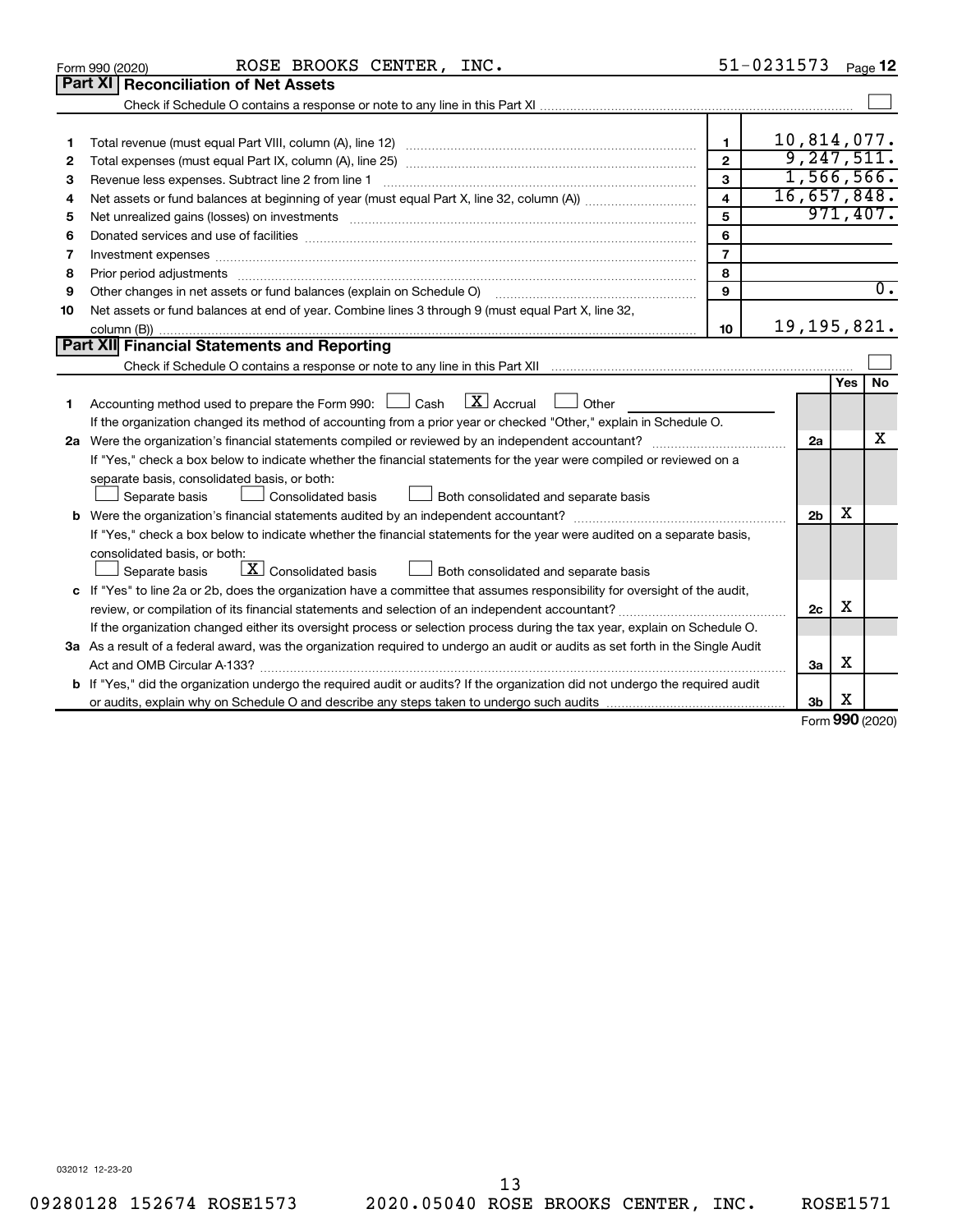**SCHEDULE A**

Department of the Treasury Internal Revenue Service

# Form 990 or 990-EZ) **Public Charity Status and Public Support**<br>
Complete if the organization is a section 501(c)(3) organization or a section<br> **2020**

**4947(a)(1) nonexempt charitable trust. | Attach to Form 990 or Form 990-EZ.** 

**| Go to www.irs.gov/Form990 for instructions and the latest information.**

| <b>Open to Public</b>   |
|-------------------------|
| Inspection              |
| er identification numbe |

OMB No. 1545-0047

|                |                     | Name of the organization                                                                                                                     |                          |                                                        |     |                                 |                                                      | <b>Employer identification number</b>              |
|----------------|---------------------|----------------------------------------------------------------------------------------------------------------------------------------------|--------------------------|--------------------------------------------------------|-----|---------------------------------|------------------------------------------------------|----------------------------------------------------|
|                |                     |                                                                                                                                              | ROSE BROOKS CENTER, INC. |                                                        |     |                                 |                                                      | 51-0231573                                         |
| Part I         |                     | Reason for Public Charity Status. (All organizations must complete this part.) See instructions.                                             |                          |                                                        |     |                                 |                                                      |                                                    |
|                |                     | The organization is not a private foundation because it is: (For lines 1 through 12, check only one box.)                                    |                          |                                                        |     |                                 |                                                      |                                                    |
| 1              |                     | A church, convention of churches, or association of churches described in section 170(b)(1)(A)(i).                                           |                          |                                                        |     |                                 |                                                      |                                                    |
| 2              |                     | A school described in section 170(b)(1)(A)(ii). (Attach Schedule E (Form 990 or 990-EZ).)                                                    |                          |                                                        |     |                                 |                                                      |                                                    |
| з              |                     | A hospital or a cooperative hospital service organization described in section 170(b)(1)(A)(iii).                                            |                          |                                                        |     |                                 |                                                      |                                                    |
|                |                     | A medical research organization operated in conjunction with a hospital described in section 170(b)(1)(A)(iii). Enter the hospital's name,   |                          |                                                        |     |                                 |                                                      |                                                    |
|                |                     | city, and state:                                                                                                                             |                          |                                                        |     |                                 |                                                      |                                                    |
| 5              |                     | An organization operated for the benefit of a college or university owned or operated by a governmental unit described in                    |                          |                                                        |     |                                 |                                                      |                                                    |
|                |                     | section 170(b)(1)(A)(iv). (Complete Part II.)                                                                                                |                          |                                                        |     |                                 |                                                      |                                                    |
| 6              |                     | A federal, state, or local government or governmental unit described in section 170(b)(1)(A)(v).                                             |                          |                                                        |     |                                 |                                                      |                                                    |
| $\overline{7}$ | $\lfloor x \rfloor$ | An organization that normally receives a substantial part of its support from a governmental unit or from the general public described in    |                          |                                                        |     |                                 |                                                      |                                                    |
|                |                     | section 170(b)(1)(A)(vi). (Complete Part II.)                                                                                                |                          |                                                        |     |                                 |                                                      |                                                    |
| 8              |                     | A community trust described in section 170(b)(1)(A)(vi). (Complete Part II.)                                                                 |                          |                                                        |     |                                 |                                                      |                                                    |
| 9              |                     | An agricultural research organization described in section 170(b)(1)(A)(ix) operated in conjunction with a land-grant college                |                          |                                                        |     |                                 |                                                      |                                                    |
|                |                     | or university or a non-land-grant college of agriculture (see instructions). Enter the name, city, and state of the college or               |                          |                                                        |     |                                 |                                                      |                                                    |
|                |                     | university:                                                                                                                                  |                          |                                                        |     |                                 |                                                      |                                                    |
| 10             |                     | An organization that normally receives (1) more than 33 1/3% of its support from contributions, membership fees, and gross receipts from     |                          |                                                        |     |                                 |                                                      |                                                    |
|                |                     | activities related to its exempt functions, subject to certain exceptions; and (2) no more than 33 1/3% of its support from gross investment |                          |                                                        |     |                                 |                                                      |                                                    |
|                |                     | income and unrelated business taxable income (less section 511 tax) from businesses acquired by the organization after June 30, 1975.        |                          |                                                        |     |                                 |                                                      |                                                    |
|                |                     | See section 509(a)(2). (Complete Part III.)                                                                                                  |                          |                                                        |     |                                 |                                                      |                                                    |
| 11             |                     | An organization organized and operated exclusively to test for public safety. See section 509(a)(4).                                         |                          |                                                        |     |                                 |                                                      |                                                    |
| 12             |                     | An organization organized and operated exclusively for the benefit of, to perform the functions of, or to carry out the purposes of one or   |                          |                                                        |     |                                 |                                                      |                                                    |
|                |                     | more publicly supported organizations described in section 509(a)(1) or section 509(a)(2). See section 509(a)(3). Check the box in           |                          |                                                        |     |                                 |                                                      |                                                    |
|                |                     | lines 12a through 12d that describes the type of supporting organization and complete lines 12e, 12f, and 12g.                               |                          |                                                        |     |                                 |                                                      |                                                    |
| а              |                     | Type I. A supporting organization operated, supervised, or controlled by its supported organization(s), typically by giving                  |                          |                                                        |     |                                 |                                                      |                                                    |
|                |                     | the supported organization(s) the power to regularly appoint or elect a majority of the directors or trustees of the supporting              |                          |                                                        |     |                                 |                                                      |                                                    |
|                |                     | organization. You must complete Part IV, Sections A and B.                                                                                   |                          |                                                        |     |                                 |                                                      |                                                    |
| b              |                     | Type II. A supporting organization supervised or controlled in connection with its supported organization(s), by having                      |                          |                                                        |     |                                 |                                                      |                                                    |
|                |                     | control or management of the supporting organization vested in the same persons that control or manage the supported                         |                          |                                                        |     |                                 |                                                      |                                                    |
|                |                     | organization(s). You must complete Part IV, Sections A and C.                                                                                |                          |                                                        |     |                                 |                                                      |                                                    |
| с              |                     | Type III functionally integrated. A supporting organization operated in connection with, and functionally integrated with,                   |                          |                                                        |     |                                 |                                                      |                                                    |
|                |                     | its supported organization(s) (see instructions). You must complete Part IV, Sections A, D, and E.                                           |                          |                                                        |     |                                 |                                                      |                                                    |
| d              |                     | Type III non-functionally integrated. A supporting organization operated in connection with its supported organization(s)                    |                          |                                                        |     |                                 |                                                      |                                                    |
|                |                     | that is not functionally integrated. The organization generally must satisfy a distribution requirement and an attentiveness                 |                          |                                                        |     |                                 |                                                      |                                                    |
|                |                     | requirement (see instructions). You must complete Part IV, Sections A and D, and Part V.                                                     |                          |                                                        |     |                                 |                                                      |                                                    |
| е              |                     | Check this box if the organization received a written determination from the IRS that it is a Type I, Type II, Type III                      |                          |                                                        |     |                                 |                                                      |                                                    |
|                |                     | functionally integrated, or Type III non-functionally integrated supporting organization.                                                    |                          |                                                        |     |                                 |                                                      |                                                    |
|                |                     | f Enter the number of supported organizations                                                                                                |                          |                                                        |     |                                 |                                                      |                                                    |
|                |                     | g Provide the following information about the supported organization(s).                                                                     |                          |                                                        |     | (iv) Is the organization listed |                                                      |                                                    |
|                |                     | (i) Name of supported<br>organization                                                                                                        | (ii) EIN                 | (iii) Type of organization<br>(described on lines 1-10 |     | in your governing document?     | (v) Amount of monetary<br>support (see instructions) | (vi) Amount of other<br>support (see instructions) |
|                |                     |                                                                                                                                              |                          | above (see instructions))                              | Yes | No                              |                                                      |                                                    |
|                |                     |                                                                                                                                              |                          |                                                        |     |                                 |                                                      |                                                    |
|                |                     |                                                                                                                                              |                          |                                                        |     |                                 |                                                      |                                                    |
|                |                     |                                                                                                                                              |                          |                                                        |     |                                 |                                                      |                                                    |
|                |                     |                                                                                                                                              |                          |                                                        |     |                                 |                                                      |                                                    |
|                |                     |                                                                                                                                              |                          |                                                        |     |                                 |                                                      |                                                    |
|                |                     |                                                                                                                                              |                          |                                                        |     |                                 |                                                      |                                                    |
|                |                     |                                                                                                                                              |                          |                                                        |     |                                 |                                                      |                                                    |
|                |                     |                                                                                                                                              |                          |                                                        |     |                                 |                                                      |                                                    |
|                |                     |                                                                                                                                              |                          |                                                        |     |                                 |                                                      |                                                    |
|                |                     |                                                                                                                                              |                          |                                                        |     |                                 |                                                      |                                                    |
| Total          |                     |                                                                                                                                              |                          |                                                        |     |                                 |                                                      |                                                    |
|                |                     | LHA For Paperwork Reduction Act Notice, see the Instructions for Form 990 or 990-EZ. 032021 01-25-21                                         |                          |                                                        |     |                                 |                                                      | Schedule A (Form 990 or 990-EZ) 2020               |

14

 $\Box$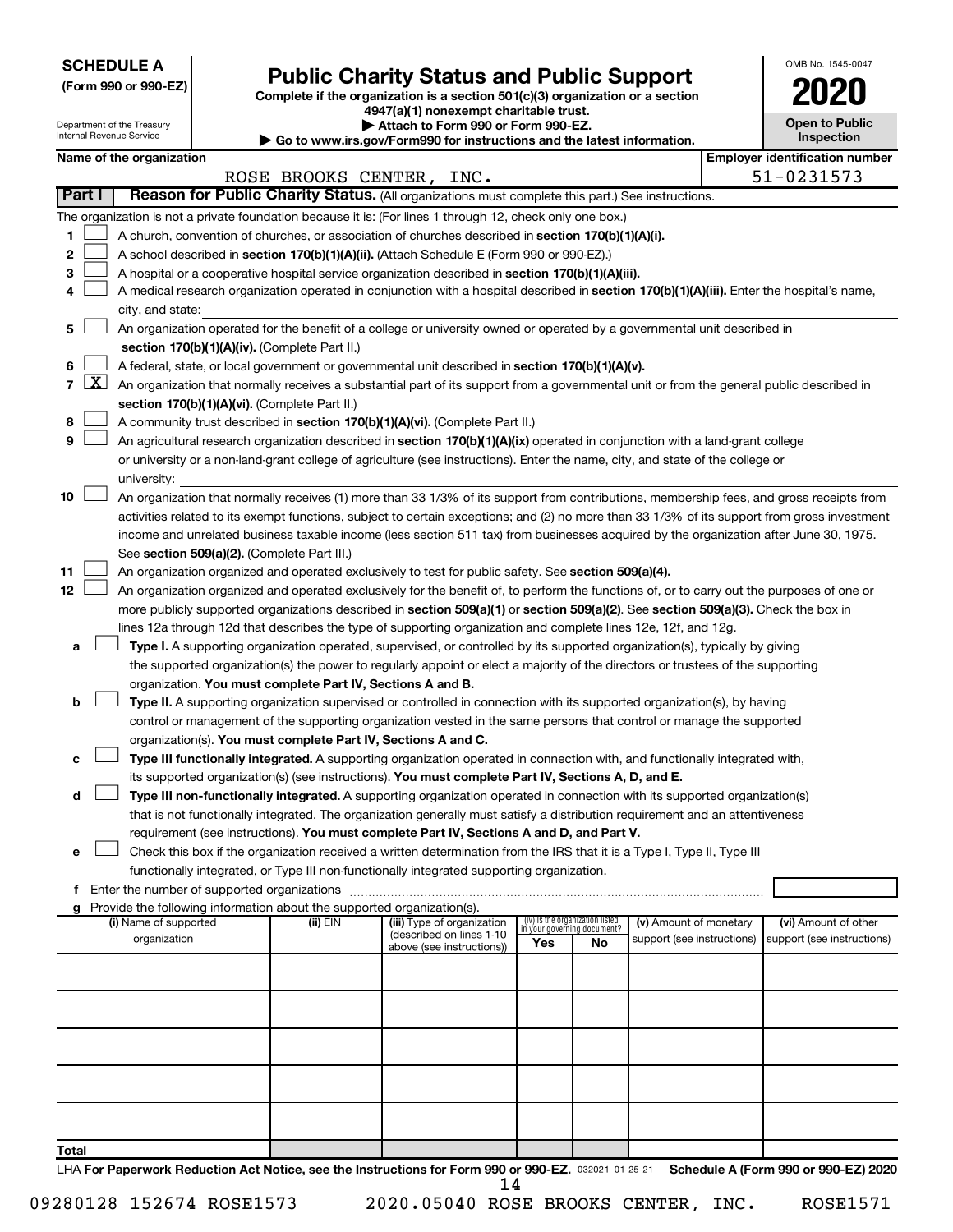#### Schedule A (Form 990 or 990-EZ) 2020 Page ROSE BROOKS CENTER, INC. 51-0231573

51-0231573 Page 2

**Part II Support Schedule for Organizations Described in Sections 170(b)(1)(A)(iv) and 170(b)(1)(A)(vi)**

(Complete only if you checked the box on line 5, 7, or 8 of Part I or if the organization failed to qualify under Part III. If the organization fails to qualify under the tests listed below, please complete Part III.)

|    | <b>Section A. Public Support</b>                                                                                                                                                                                                                 |              |            |                       |            |                                      |                                          |
|----|--------------------------------------------------------------------------------------------------------------------------------------------------------------------------------------------------------------------------------------------------|--------------|------------|-----------------------|------------|--------------------------------------|------------------------------------------|
|    | Calendar year (or fiscal year beginning in)                                                                                                                                                                                                      | (a) 2016     | (b) 2017   | $(c)$ 2018            | $(d)$ 2019 | (e) 2020                             | (f) Total                                |
|    | 1 Gifts, grants, contributions, and                                                                                                                                                                                                              |              |            |                       |            |                                      |                                          |
|    | membership fees received. (Do not                                                                                                                                                                                                                |              |            |                       |            |                                      |                                          |
|    | include any "unusual grants.")                                                                                                                                                                                                                   | 6, 110, 142. | 7,640,755. | 7,637,686.            | 8,553,192. | 10,284,941.                          | 40, 226, 716.                            |
|    | 2 Tax revenues levied for the organ-                                                                                                                                                                                                             |              |            |                       |            |                                      |                                          |
|    | ization's benefit and either paid to                                                                                                                                                                                                             |              |            |                       |            |                                      |                                          |
|    | or expended on its behalf                                                                                                                                                                                                                        |              |            |                       |            |                                      |                                          |
|    | 3 The value of services or facilities                                                                                                                                                                                                            |              |            |                       |            |                                      |                                          |
|    | furnished by a governmental unit to                                                                                                                                                                                                              |              |            |                       |            |                                      |                                          |
|    | the organization without charge                                                                                                                                                                                                                  |              |            |                       |            |                                      |                                          |
|    | 4 Total. Add lines 1 through 3                                                                                                                                                                                                                   | 6,110,142.   | 7,640,755. | 7,637,686             | 8,553,192. | 10,284,941.                          | 40, 226, 716.                            |
|    | 5 The portion of total contributions                                                                                                                                                                                                             |              |            |                       |            |                                      |                                          |
|    | by each person (other than a                                                                                                                                                                                                                     |              |            |                       |            |                                      |                                          |
|    | governmental unit or publicly                                                                                                                                                                                                                    |              |            |                       |            |                                      |                                          |
|    | supported organization) included                                                                                                                                                                                                                 |              |            |                       |            |                                      |                                          |
|    | on line 1 that exceeds 2% of the                                                                                                                                                                                                                 |              |            |                       |            |                                      |                                          |
|    | amount shown on line 11,                                                                                                                                                                                                                         |              |            |                       |            |                                      |                                          |
|    | column (f)                                                                                                                                                                                                                                       |              |            |                       |            |                                      | 1,778,909.                               |
|    | 6 Public support. Subtract line 5 from line 4.                                                                                                                                                                                                   |              |            |                       |            |                                      | 38, 447, 807.                            |
|    | <b>Section B. Total Support</b>                                                                                                                                                                                                                  |              |            |                       |            |                                      |                                          |
|    | Calendar year (or fiscal year beginning in)                                                                                                                                                                                                      | (a) 2016     | (b) 2017   | $(c)$ 2018            | $(d)$ 2019 | (e) 2020                             | (f) Total                                |
|    | <b>7</b> Amounts from line 4                                                                                                                                                                                                                     | 6, 110, 142. | 7,640,755  | 7,637,686             | 8,553,192  | 10,284,941                           | 40, 226, 716.                            |
|    | 8 Gross income from interest,                                                                                                                                                                                                                    |              |            |                       |            |                                      |                                          |
|    | dividends, payments received on                                                                                                                                                                                                                  |              |            |                       |            |                                      |                                          |
|    | securities loans, rents, royalties,                                                                                                                                                                                                              |              |            |                       |            |                                      |                                          |
|    | and income from similar sources                                                                                                                                                                                                                  | 80,872.      |            | $104, 017.$ 157, 414. |            | $161, 715.$ 121, 168.                | 625, 186.                                |
|    | 9 Net income from unrelated business                                                                                                                                                                                                             |              |            |                       |            |                                      |                                          |
|    | activities, whether or not the                                                                                                                                                                                                                   |              |            |                       |            |                                      |                                          |
|    | business is regularly carried on                                                                                                                                                                                                                 |              |            |                       |            |                                      |                                          |
|    | 10 Other income. Do not include gain                                                                                                                                                                                                             |              |            |                       |            |                                      |                                          |
|    | or loss from the sale of capital                                                                                                                                                                                                                 |              |            |                       |            |                                      |                                          |
|    | assets (Explain in Part VI.)                                                                                                                                                                                                                     | 5,090.       | 1,022.     | 228.                  | 1,113.     | 1,888.                               | 9,341.                                   |
|    | 11 Total support. Add lines 7 through 10                                                                                                                                                                                                         |              |            |                       |            |                                      | 40,861,243.                              |
|    | <b>12</b> Gross receipts from related activities, etc. (see instructions)                                                                                                                                                                        |              |            |                       |            | 12                                   | 825,049.                                 |
|    | 13 First 5 years. If the Form 990 is for the organization's first, second, third, fourth, or fifth tax year as a section 501(c)(3)                                                                                                               |              |            |                       |            |                                      |                                          |
|    |                                                                                                                                                                                                                                                  |              |            |                       |            |                                      |                                          |
|    | <b>Section C. Computation of Public Support Percentage</b>                                                                                                                                                                                       |              |            |                       |            |                                      | 94.09                                    |
|    |                                                                                                                                                                                                                                                  |              |            |                       |            | 14                                   | %                                        |
|    |                                                                                                                                                                                                                                                  |              |            |                       |            | 15                                   | 91.64<br>$\%$                            |
|    | 16a 33 1/3% support test - 2020. If the organization did not check the box on line 13, and line 14 is 33 1/3% or more, check this box and                                                                                                        |              |            |                       |            |                                      | $\blacktriangleright$ $\boxed{\text{X}}$ |
|    | stop here. The organization qualifies as a publicly supported organization manufaction manufacture or manufacture or the organization manufacture or the organization of the state of the state of the state of the state of t                   |              |            |                       |            |                                      |                                          |
|    | b 33 1/3% support test - 2019. If the organization did not check a box on line 13 or 16a, and line 15 is 33 1/3% or more, check this box                                                                                                         |              |            |                       |            |                                      |                                          |
|    |                                                                                                                                                                                                                                                  |              |            |                       |            |                                      |                                          |
|    | 17a 10% -facts-and-circumstances test - 2020. If the organization did not check a box on line 13, 16a, or 16b, and line 14 is 10% or more,                                                                                                       |              |            |                       |            |                                      |                                          |
|    | and if the organization meets the facts-and-circumstances test, check this box and stop here. Explain in Part VI how the organization<br>meets the facts-and-circumstances test. The organization qualifies as a publicly supported organization |              |            |                       |            |                                      |                                          |
|    | <b>b 10%</b> -facts-and-circumstances test - 2019. If the organization did not check a box on line 13, 16a, 16b, or 17a, and line 15 is 10% or                                                                                                   |              |            |                       |            |                                      |                                          |
|    | more, and if the organization meets the facts-and-circumstances test, check this box and <b>stop here.</b> Explain in Part VI how the                                                                                                            |              |            |                       |            |                                      |                                          |
|    | organization meets the facts-and-circumstances test. The organization qualifies as a publicly supported organization                                                                                                                             |              |            |                       |            |                                      |                                          |
| 18 | Private foundation. If the organization did not check a box on line 13, 16a, 16b, 17a, or 17b, check this box and see instructions.                                                                                                              |              |            |                       |            |                                      |                                          |
|    |                                                                                                                                                                                                                                                  |              |            |                       |            | Schedule A (Form 990 or 990-EZ) 2020 |                                          |

032022 01-25-21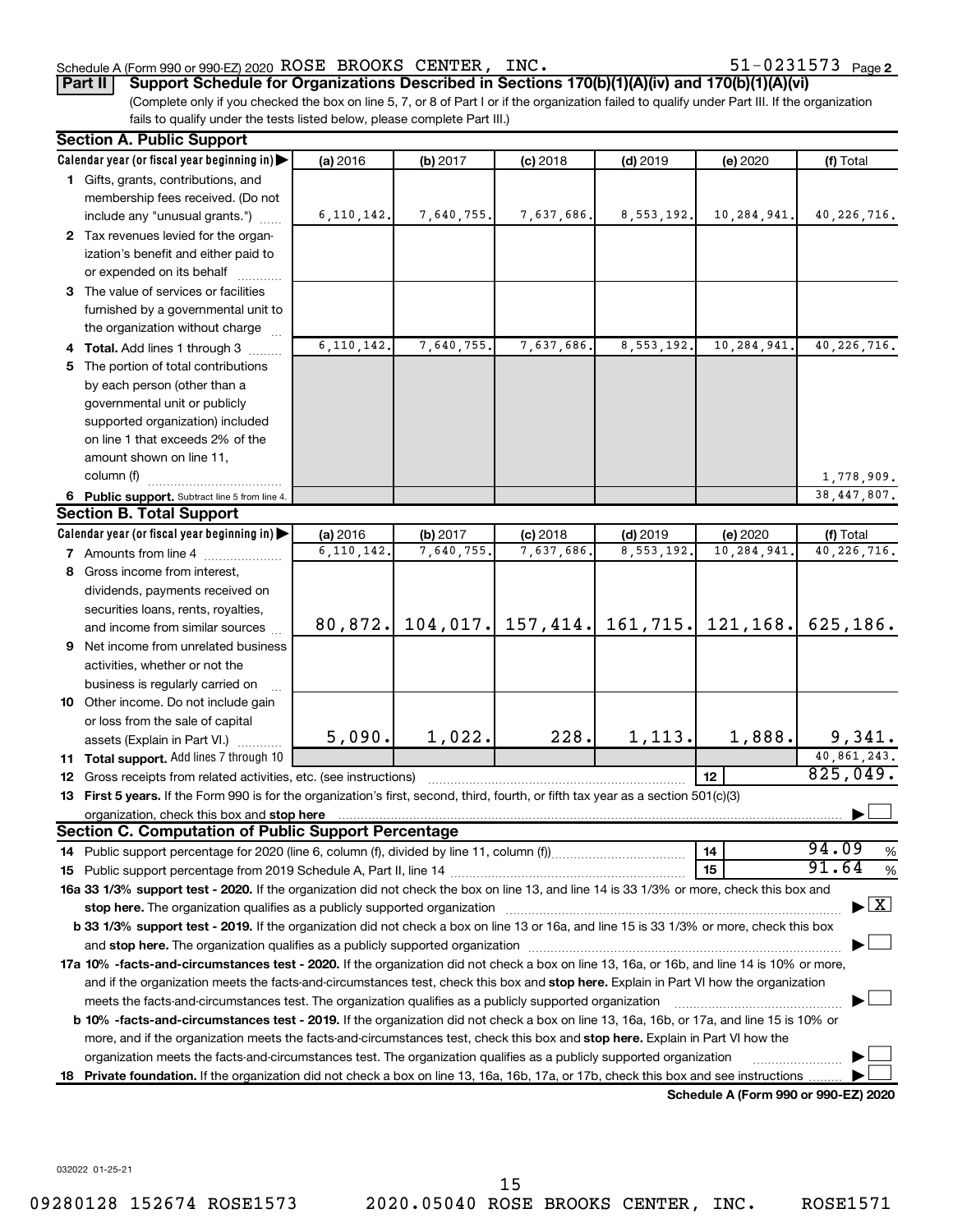#### Schedule A (Form 990 or 990-EZ) 2020 Page ROSE BROOKS CENTER, INC. 51-0231573 **Part III Support Schedule for Organizations Described in Section 509(a)(2)**

(Complete only if you checked the box on line 10 of Part I or if the organization failed to qualify under Part II. If the organization fails to qualify under the tests listed below, please complete Part II.)

| Calendar year (or fiscal year beginning in)                                                                                                                                                                                                                                     | (a) 2016 | (b) 2017 | $(c)$ 2018                          | $(d)$ 2019 | (e) 2020 | (f) Total                            |
|---------------------------------------------------------------------------------------------------------------------------------------------------------------------------------------------------------------------------------------------------------------------------------|----------|----------|-------------------------------------|------------|----------|--------------------------------------|
| 1 Gifts, grants, contributions, and                                                                                                                                                                                                                                             |          |          |                                     |            |          |                                      |
| membership fees received. (Do not                                                                                                                                                                                                                                               |          |          |                                     |            |          |                                      |
| include any "unusual grants.")                                                                                                                                                                                                                                                  |          |          |                                     |            |          |                                      |
| Gross receipts from admissions,<br>$\mathbf{2}$<br>merchandise sold or services per-<br>formed, or facilities furnished in<br>any activity that is related to the<br>organization's tax-exempt purpose                                                                          |          |          |                                     |            |          |                                      |
| Gross receipts from activities that<br>3.                                                                                                                                                                                                                                       |          |          |                                     |            |          |                                      |
| are not an unrelated trade or bus-                                                                                                                                                                                                                                              |          |          |                                     |            |          |                                      |
| iness under section 513                                                                                                                                                                                                                                                         |          |          |                                     |            |          |                                      |
| Tax revenues levied for the organ-<br>4                                                                                                                                                                                                                                         |          |          |                                     |            |          |                                      |
| ization's benefit and either paid to<br>or expended on its behalf<br>.                                                                                                                                                                                                          |          |          |                                     |            |          |                                      |
| The value of services or facilities<br>5                                                                                                                                                                                                                                        |          |          |                                     |            |          |                                      |
| furnished by a governmental unit to                                                                                                                                                                                                                                             |          |          |                                     |            |          |                                      |
| the organization without charge                                                                                                                                                                                                                                                 |          |          |                                     |            |          |                                      |
| Total. Add lines 1 through 5<br>6                                                                                                                                                                                                                                               |          |          |                                     |            |          |                                      |
| 7a Amounts included on lines 1, 2, and                                                                                                                                                                                                                                          |          |          |                                     |            |          |                                      |
| 3 received from disqualified persons<br><b>b</b> Amounts included on lines 2 and 3 received                                                                                                                                                                                     |          |          |                                     |            |          |                                      |
| from other than disqualified persons that<br>exceed the greater of \$5,000 or 1% of the<br>amount on line 13 for the year                                                                                                                                                       |          |          |                                     |            |          |                                      |
| c Add lines 7a and 7b                                                                                                                                                                                                                                                           |          |          |                                     |            |          |                                      |
| 8 Public support. (Subtract line 7c from line 6.)                                                                                                                                                                                                                               |          |          |                                     |            |          |                                      |
| <b>Section B. Total Support</b>                                                                                                                                                                                                                                                 |          |          |                                     |            |          |                                      |
| Calendar year (or fiscal year beginning in)                                                                                                                                                                                                                                     | (a) 2016 | (b) 2017 | $(c)$ 2018                          | $(d)$ 2019 | (e) 2020 | (f) Total                            |
| 9 Amounts from line 6                                                                                                                                                                                                                                                           |          |          |                                     |            |          |                                      |
| <b>10a</b> Gross income from interest,<br>dividends, payments received on<br>securities loans, rents, royalties,<br>and income from similar sources                                                                                                                             |          |          |                                     |            |          |                                      |
| <b>b</b> Unrelated business taxable income                                                                                                                                                                                                                                      |          |          |                                     |            |          |                                      |
| (less section 511 taxes) from businesses<br>acquired after June 30, 1975                                                                                                                                                                                                        |          |          |                                     |            |          |                                      |
| c Add lines 10a and 10b                                                                                                                                                                                                                                                         |          |          |                                     |            |          |                                      |
| Net income from unrelated business<br>11<br>activities not included in line 10b.<br>whether or not the business is<br>regularly carried on                                                                                                                                      |          |          |                                     |            |          |                                      |
| <b>12</b> Other income. Do not include gain<br>or loss from the sale of capital<br>assets (Explain in Part VI.)                                                                                                                                                                 |          |          |                                     |            |          |                                      |
| <b>13</b> Total support. (Add lines 9, 10c, 11, and 12.)                                                                                                                                                                                                                        |          |          |                                     |            |          |                                      |
| 14 First 5 years. If the Form 990 is for the organization's first, second, third, fourth, or fifth tax year as a section 501(c)(3) organization,                                                                                                                                |          |          |                                     |            |          |                                      |
| check this box and stop here measurement and the contract of the state of the contract of the state of the contract of the contract of the contract of the contract of the contract of the contract of the contract of the con                                                  |          |          |                                     |            |          |                                      |
| <b>Section C. Computation of Public Support Percentage</b>                                                                                                                                                                                                                      |          |          |                                     |            |          |                                      |
|                                                                                                                                                                                                                                                                                 |          |          |                                     |            | 15       | %                                    |
|                                                                                                                                                                                                                                                                                 |          |          |                                     |            | 16       | %                                    |
| Section D. Computation of Investment Income Percentage                                                                                                                                                                                                                          |          |          |                                     |            |          |                                      |
|                                                                                                                                                                                                                                                                                 |          |          |                                     |            | 17       | %                                    |
|                                                                                                                                                                                                                                                                                 |          |          |                                     |            | 18       | %                                    |
| 19a 33 1/3% support tests - 2020. If the organization did not check the box on line 14, and line 15 is more than 33 1/3%, and line 17 is not                                                                                                                                    |          |          |                                     |            |          |                                      |
| more than 33 1/3%, check this box and stop here. The organization qualifies as a publicly supported organization                                                                                                                                                                |          |          |                                     |            |          |                                      |
| <b>b 33 1/3% support tests - 2019.</b> If the organization did not check a box on line 14 or line 19a, and line 16 is more than 33 1/3%, and<br>line 18 is not more than 33 1/3%, check this box and stop here. The organization qualifies as a publicly supported organization |          |          |                                     |            |          |                                      |
|                                                                                                                                                                                                                                                                                 |          |          |                                     |            |          |                                      |
|                                                                                                                                                                                                                                                                                 |          |          |                                     |            |          | Schedule A (Form 990 or 990-EZ) 2020 |
| 032023 01-25-21                                                                                                                                                                                                                                                                 |          |          | 16                                  |            |          |                                      |
| 09280128 152674 ROSE1573                                                                                                                                                                                                                                                        |          |          | 2020.05040 ROSE BROOKS CENTER, INC. |            |          | <b>ROSE1571</b>                      |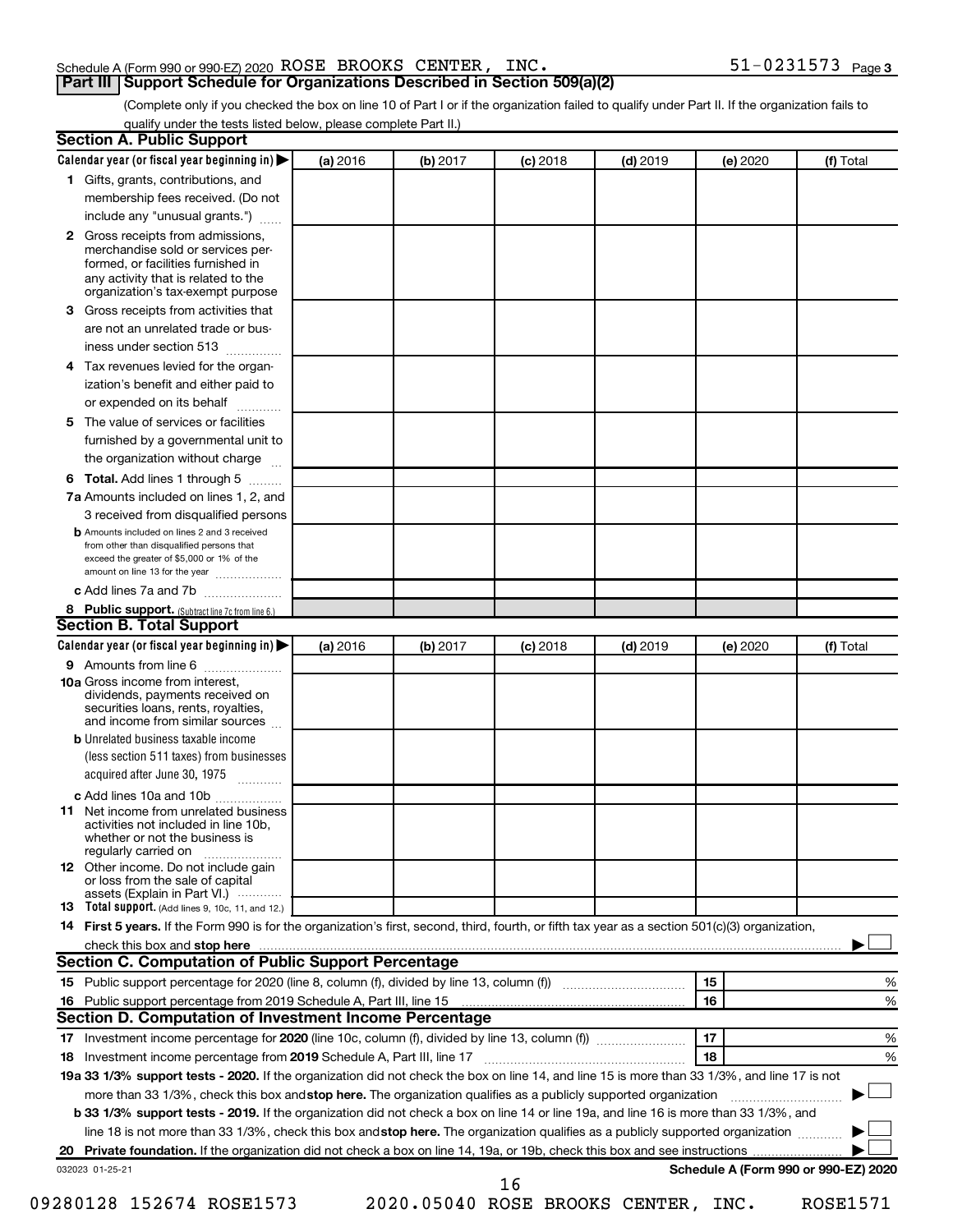**1**

**2**

**3a**

**3b**

**3c**

**4a**

**4b**

**4c**

**5a**

**5b 5c**

**6**

**7**

**8**

**9a**

**9b**

**9c**

**10a**

**10b**

**Yes No**

#### **Part IV Supporting Organizations**

(Complete only if you checked a box in line 12 on Part I. If you checked box 12a, Part I, complete Sections A and B. If you checked box 12b, Part I, complete Sections A and C. If you checked box 12c, Part I, complete Sections A, D, and E. If you checked box 12d, Part I, complete Sections A and D, and complete Part V.)

### **Section A. All Supporting Organizations**

- **1** Are all of the organization's supported organizations listed by name in the organization's governing documents? If "No," describe in Part VI how the supported organizations are designated. If designated by *class or purpose, describe the designation. If historic and continuing relationship, explain.*
- **2** Did the organization have any supported organization that does not have an IRS determination of status under section 509(a)(1) or (2)? If "Yes," explain in Part **VI** how the organization determined that the supported *organization was described in section 509(a)(1) or (2).*
- **3a** Did the organization have a supported organization described in section 501(c)(4), (5), or (6)? If "Yes," answer *lines 3b and 3c below.*
- **b** Did the organization confirm that each supported organization qualified under section 501(c)(4), (5), or (6) and satisfied the public support tests under section 509(a)(2)? If "Yes," describe in Part VI when and how the *organization made the determination.*
- **c** Did the organization ensure that all support to such organizations was used exclusively for section 170(c)(2)(B) purposes? If "Yes," explain in Part VI what controls the organization put in place to ensure such use.
- **4 a** *If* Was any supported organization not organized in the United States ("foreign supported organization")? *"Yes," and if you checked box 12a or 12b in Part I, answer lines 4b and 4c below.*
- **b** Did the organization have ultimate control and discretion in deciding whether to make grants to the foreign supported organization? If "Yes," describe in Part VI how the organization had such control and discretion *despite being controlled or supervised by or in connection with its supported organizations.*
- **c** Did the organization support any foreign supported organization that does not have an IRS determination under sections 501(c)(3) and 509(a)(1) or (2)? If "Yes," explain in Part VI what controls the organization used *to ensure that all support to the foreign supported organization was used exclusively for section 170(c)(2)(B) purposes.*
- **5a** Did the organization add, substitute, or remove any supported organizations during the tax year? If "Yes," answer lines 5b and 5c below (if applicable). Also, provide detail in **Part VI,** including (i) the names and EIN *numbers of the supported organizations added, substituted, or removed; (ii) the reasons for each such action; (iii) the authority under the organization's organizing document authorizing such action; and (iv) how the action was accomplished (such as by amendment to the organizing document).*
- **b** Type I or Type II only. Was any added or substituted supported organization part of a class already designated in the organization's organizing document?
- **c Substitutions only.**  Was the substitution the result of an event beyond the organization's control?
- **6** Did the organization provide support (whether in the form of grants or the provision of services or facilities) to **Part VI.** support or benefit one or more of the filing organization's supported organizations? If "Yes," provide detail in anyone other than (i) its supported organizations, (ii) individuals that are part of the charitable class benefited by one or more of its supported organizations, or (iii) other supporting organizations that also
- **7** Did the organization provide a grant, loan, compensation, or other similar payment to a substantial contributor regard to a substantial contributor? If "Yes," complete Part I of Schedule L (Form 990 or 990-EZ). (as defined in section 4958(c)(3)(C)), a family member of a substantial contributor, or a 35% controlled entity with
- **8** Did the organization make a loan to a disqualified person (as defined in section 4958) not described in line 7? *If "Yes," complete Part I of Schedule L (Form 990 or 990-EZ).*
- **9 a** Was the organization controlled directly or indirectly at any time during the tax year by one or more in section 509(a)(1) or (2))? If "Yes," provide detail in **Part VI.** disqualified persons, as defined in section 4946 (other than foundation managers and organizations described
- **b** Did one or more disqualified persons (as defined in line 9a) hold a controlling interest in any entity in which the supporting organization had an interest? If "Yes," provide detail in Part VI.
- **c** Did a disqualified person (as defined in line 9a) have an ownership interest in, or derive any personal benefit from, assets in which the supporting organization also had an interest? If "Yes," provide detail in Part VI.
- **10 a** Was the organization subject to the excess business holdings rules of section 4943 because of section supporting organizations)? If "Yes," answer line 10b below. 4943(f) (regarding certain Type II supporting organizations, and all Type III non-functionally integrated
	- **b** Did the organization have any excess business holdings in the tax year? (Use Schedule C, Form 4720, to *determine whether the organization had excess business holdings.)*

032024 01-25-21

**Schedule A (Form 990 or 990-EZ) 2020**

17

09280128 152674 ROSE1573 2020.05040 ROSE BROOKS CENTER, INC. ROSE1571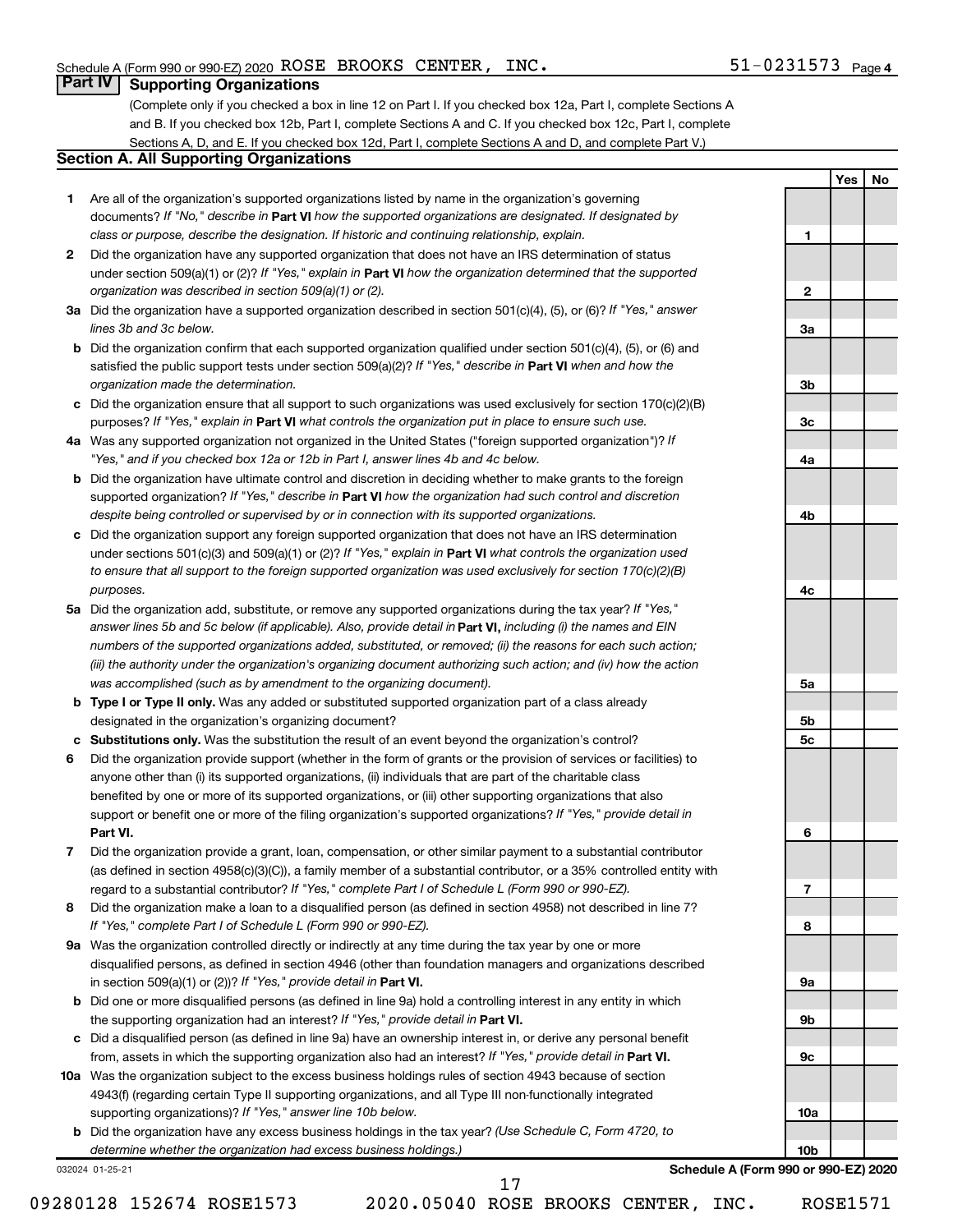|              |                                                                                                                                                                                                                                                          |                 | Yes | No |
|--------------|----------------------------------------------------------------------------------------------------------------------------------------------------------------------------------------------------------------------------------------------------------|-----------------|-----|----|
| 11           | Has the organization accepted a gift or contribution from any of the following persons?                                                                                                                                                                  |                 |     |    |
|              | a A person who directly or indirectly controls, either alone or together with persons described in lines 11b and                                                                                                                                         |                 |     |    |
|              | 11c below, the governing body of a supported organization?                                                                                                                                                                                               | 11a             |     |    |
|              | <b>b</b> A family member of a person described in line 11a above?                                                                                                                                                                                        | 11 <sub>b</sub> |     |    |
|              | c A 35% controlled entity of a person described in line 11a or 11b above?If "Yes" to line 11a, 11b, or 11c, provide                                                                                                                                      |                 |     |    |
|              | detail in <b>Part VI.</b>                                                                                                                                                                                                                                | 11c             |     |    |
|              | <b>Section B. Type I Supporting Organizations</b>                                                                                                                                                                                                        |                 |     |    |
|              |                                                                                                                                                                                                                                                          |                 | Yes | No |
| 1            | Did the governing body, members of the governing body, officers acting in their official capacity, or membership of one or                                                                                                                               |                 |     |    |
|              | more supported organizations have the power to regularly appoint or elect at least a majority of the organization's officers,<br>directors, or trustees at all times during the tax year? If "No," describe in Part VI how the supported organization(s) |                 |     |    |
|              | effectively operated, supervised, or controlled the organization's activities. If the organization had more than one supported                                                                                                                           |                 |     |    |
|              | organization, describe how the powers to appoint and/or remove officers, directors, or trustees were allocated among the                                                                                                                                 |                 |     |    |
|              | supported organizations and what conditions or restrictions, if any, applied to such powers during the tax year.                                                                                                                                         | 1               |     |    |
| $\mathbf{2}$ | Did the organization operate for the benefit of any supported organization other than the supported                                                                                                                                                      |                 |     |    |
|              | organization(s) that operated, supervised, or controlled the supporting organization? If "Yes," explain in                                                                                                                                               |                 |     |    |
|              | Part VI how providing such benefit carried out the purposes of the supported organization(s) that operated,                                                                                                                                              |                 |     |    |
|              | supervised, or controlled the supporting organization.                                                                                                                                                                                                   | 2               |     |    |
|              | <b>Section C. Type II Supporting Organizations</b>                                                                                                                                                                                                       |                 |     |    |
|              |                                                                                                                                                                                                                                                          |                 | Yes | No |
| 1            | Were a majority of the organization's directors or trustees during the tax year also a majority of the directors                                                                                                                                         |                 |     |    |
|              | or trustees of each of the organization's supported organization(s)? If "No," describe in Part VI how control                                                                                                                                            |                 |     |    |
|              | or management of the supporting organization was vested in the same persons that controlled or managed                                                                                                                                                   |                 |     |    |
|              | the supported organization(s).<br><b>Section D. All Type III Supporting Organizations</b>                                                                                                                                                                | 1               |     |    |
|              |                                                                                                                                                                                                                                                          |                 | Yes | No |
| 1            | Did the organization provide to each of its supported organizations, by the last day of the fifth month of the                                                                                                                                           |                 |     |    |
|              | organization's tax year, (i) a written notice describing the type and amount of support provided during the prior tax                                                                                                                                    |                 |     |    |
|              | year, (ii) a copy of the Form 990 that was most recently filed as of the date of notification, and (iii) copies of the                                                                                                                                   |                 |     |    |
|              | organization's governing documents in effect on the date of notification, to the extent not previously provided?                                                                                                                                         | 1               |     |    |
| 2            | Were any of the organization's officers, directors, or trustees either (i) appointed or elected by the supported                                                                                                                                         |                 |     |    |
|              | organization(s) or (ii) serving on the governing body of a supported organization? If "No," explain in Part VI how                                                                                                                                       |                 |     |    |
|              | the organization maintained a close and continuous working relationship with the supported organization(s).                                                                                                                                              | $\mathbf{2}$    |     |    |
| 3            | By reason of the relationship described in line 2, above, did the organization's supported organizations have a                                                                                                                                          |                 |     |    |
|              | significant voice in the organization's investment policies and in directing the use of the organization's                                                                                                                                               |                 |     |    |
|              | income or assets at all times during the tax year? If "Yes," describe in Part VI the role the organization's                                                                                                                                             |                 |     |    |
|              | supported organizations played in this regard.                                                                                                                                                                                                           | З               |     |    |
|              | Section E. Type III Functionally Integrated Supporting Organizations                                                                                                                                                                                     |                 |     |    |
| 1            | Check the box next to the method that the organization used to satisfy the Integral Part Test during the yealsee instructions).                                                                                                                          |                 |     |    |
| а            | The organization satisfied the Activities Test. Complete line 2 below.                                                                                                                                                                                   |                 |     |    |
| b            | The organization is the parent of each of its supported organizations. Complete line 3 below.                                                                                                                                                            |                 |     |    |
| c            | The organization supported a governmental entity. Describe in Part VI how you supported a governmental entity (see instructions).                                                                                                                        |                 |     |    |
| 2            | Activities Test. Answer lines 2a and 2b below.                                                                                                                                                                                                           |                 | Yes | No |
| а            | Did substantially all of the organization's activities during the tax year directly further the exempt purposes of                                                                                                                                       |                 |     |    |
|              | the supported organization(s) to which the organization was responsive? If "Yes," then in Part VI identify                                                                                                                                               |                 |     |    |
|              | those supported organizations and explain how these activities directly furthered their exempt purposes,                                                                                                                                                 |                 |     |    |
|              | how the organization was responsive to those supported organizations, and how the organization determined                                                                                                                                                |                 |     |    |
|              | that these activities constituted substantially all of its activities.                                                                                                                                                                                   | 2a              |     |    |
| b            | Did the activities described in line 2a, above, constitute activities that, but for the organization's involvement,                                                                                                                                      |                 |     |    |
|              | one or more of the organization's supported organization(s) would have been engaged in? If "Yes," explain in                                                                                                                                             |                 |     |    |
|              | <b>Part VI</b> the reasons for the organization's position that its supported organization(s) would have engaged in                                                                                                                                      |                 |     |    |
|              | these activities but for the organization's involvement.                                                                                                                                                                                                 | 2b              |     |    |
| з            | Parent of Supported Organizations. Answer lines 3a and 3b below.                                                                                                                                                                                         |                 |     |    |
| а            | Did the organization have the power to regularly appoint or elect a majority of the officers, directors, or                                                                                                                                              |                 |     |    |
|              | trustees of each of the supported organizations? If "Yes" or "No" provide details in Part VI.                                                                                                                                                            | За              |     |    |
|              | <b>b</b> Did the organization exercise a substantial degree of direction over the policies, programs, and activities of each                                                                                                                             | Зb              |     |    |
|              | of its supported organizations? If "Yes," describe in Part VI the role played by the organization in this regard.<br>Schedule A (Form 990 or 990-EZ) 2020<br>032025 01-25-21                                                                             |                 |     |    |
|              | 18                                                                                                                                                                                                                                                       |                 |     |    |

<sup>09280128 152674</sup> ROSE1573 2020.05040 ROSE BROOKS CENTER, INC. ROSE1571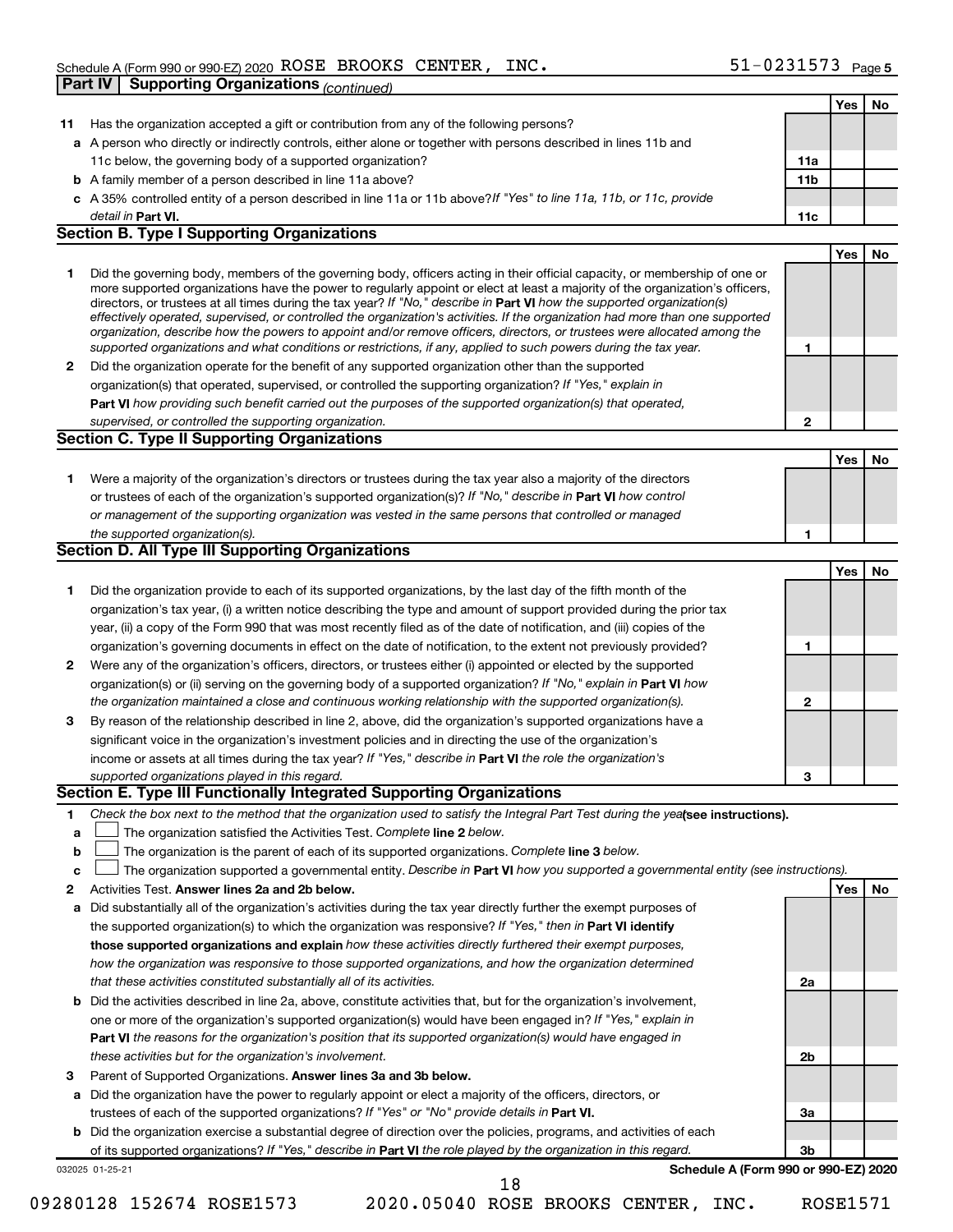| Schedule A (Form 990 or 990-EZ) 2020 ROSE BROOKS CENTER, INC.                  |  | $51 - 0231573$ Page 6 |  |
|--------------------------------------------------------------------------------|--|-----------------------|--|
| Part V Type III Non-Functionally Integrated 509(a)(3) Supporting Organizations |  |                       |  |

1 **Letter See instructions.** Check here if the organization satisfied the Integral Part Test as a qualifying trust on Nov. 20, 1970 (*explain in* Part **VI**). See instructions. All other Type III non-functionally integrated supporting organizations must complete Sections A through E.

|    | Section A - Adjusted Net Income                                             |                | (A) Prior Year | (B) Current Year<br>(optional) |
|----|-----------------------------------------------------------------------------|----------------|----------------|--------------------------------|
| 1  | Net short-term capital gain                                                 | 1              |                |                                |
| 2  | Recoveries of prior-year distributions                                      | $\mathbf{2}$   |                |                                |
| 3  | Other gross income (see instructions)                                       | 3              |                |                                |
| 4  | Add lines 1 through 3.                                                      | 4              |                |                                |
| 5  | Depreciation and depletion                                                  | 5              |                |                                |
| 6  | Portion of operating expenses paid or incurred for production or            |                |                |                                |
|    | collection of gross income or for management, conservation, or              |                |                |                                |
|    | maintenance of property held for production of income (see instructions)    | 6              |                |                                |
| 7  | Other expenses (see instructions)                                           | $\overline{7}$ |                |                                |
| 8  | Adjusted Net Income (subtract lines 5, 6, and 7 from line 4)                | 8              |                |                                |
|    | <b>Section B - Minimum Asset Amount</b>                                     |                | (A) Prior Year | (B) Current Year<br>(optional) |
| 1. | Aggregate fair market value of all non-exempt-use assets (see               |                |                |                                |
|    | instructions for short tax year or assets held for part of year):           |                |                |                                |
|    | <b>a</b> Average monthly value of securities                                | 1a             |                |                                |
|    | <b>b</b> Average monthly cash balances                                      | 1 <sub>b</sub> |                |                                |
|    | c Fair market value of other non-exempt-use assets                          | 1c             |                |                                |
|    | d Total (add lines 1a, 1b, and 1c)                                          | 1 <sub>d</sub> |                |                                |
|    | e Discount claimed for blockage or other factors                            |                |                |                                |
|    | (explain in detail in <b>Part VI</b> ):                                     |                |                |                                |
| 2  | Acquisition indebtedness applicable to non-exempt-use assets                | $\mathbf{2}$   |                |                                |
| 3  | Subtract line 2 from line 1d.                                               | 3              |                |                                |
| 4  | Cash deemed held for exempt use. Enter 0.015 of line 3 (for greater amount, |                |                |                                |
|    | see instructions).                                                          | 4              |                |                                |
| 5  | Net value of non-exempt-use assets (subtract line 4 from line 3)            | 5              |                |                                |
| 6  | Multiply line 5 by 0.035.                                                   | 6              |                |                                |
| 7  | Recoveries of prior-year distributions                                      | $\overline{7}$ |                |                                |
| 8  | Minimum Asset Amount (add line 7 to line 6)                                 | 8              |                |                                |
|    | <b>Section C - Distributable Amount</b>                                     |                |                | <b>Current Year</b>            |
| 1  | Adjusted net income for prior year (from Section A, line 8, column A)       | 1              |                |                                |
| 2  | Enter 0.85 of line 1.                                                       | $\mathbf{2}$   |                |                                |
| 3  | Minimum asset amount for prior year (from Section B, line 8, column A)      | 3              |                |                                |
| 4  | Enter greater of line 2 or line 3.                                          | 4              |                |                                |
| 5  | Income tax imposed in prior year                                            | 5              |                |                                |
| 6  | Distributable Amount. Subtract line 5 from line 4, unless subject to        |                |                |                                |
|    | emergency temporary reduction (see instructions).                           | 6              |                |                                |
|    |                                                                             |                |                |                                |

**7** Check here if the current year is the organization's first as a non-functionally integrated Type III supporting organization (see † instructions).

**Schedule A (Form 990 or 990-EZ) 2020**

032026 01-25-21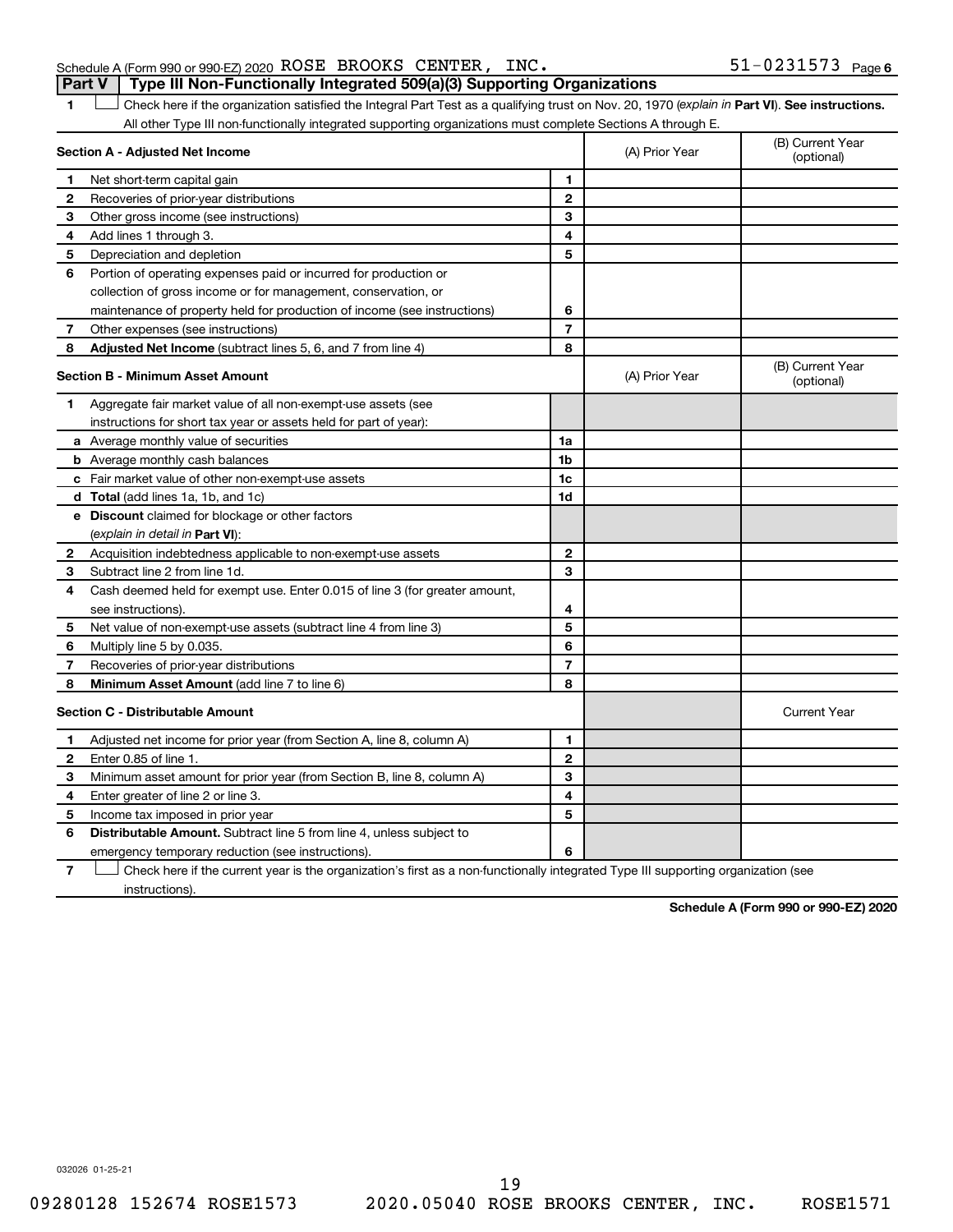| Part V | Type III Non-Functionally Integrated 509(a)(3) Supporting Organizations (continued)        |                                    |                                               |    |                                                  |
|--------|--------------------------------------------------------------------------------------------|------------------------------------|-----------------------------------------------|----|--------------------------------------------------|
|        | <b>Section D - Distributions</b>                                                           |                                    |                                               |    | <b>Current Year</b>                              |
| 1      | Amounts paid to supported organizations to accomplish exempt purposes                      |                                    |                                               | 1  |                                                  |
| 2      | Amounts paid to perform activity that directly furthers exempt purposes of supported       |                                    |                                               |    |                                                  |
|        | organizations, in excess of income from activity                                           |                                    |                                               | 2  |                                                  |
| 3      | Administrative expenses paid to accomplish exempt purposes of supported organizations      |                                    |                                               | 3  |                                                  |
| 4      | Amounts paid to acquire exempt-use assets                                                  | 4                                  |                                               |    |                                                  |
| 5      | Qualified set-aside amounts (prior IRS approval required - provide details in Part VI)     | 5                                  |                                               |    |                                                  |
| 6      | Other distributions (describe in Part VI). See instructions.                               | 6                                  |                                               |    |                                                  |
| 7      | Total annual distributions. Add lines 1 through 6.                                         |                                    |                                               | 7  |                                                  |
| 8      | Distributions to attentive supported organizations to which the organization is responsive |                                    |                                               |    |                                                  |
|        | ( <i>provide details in Part VI</i> ). See instructions.                                   |                                    |                                               | 8  |                                                  |
| 9      | Distributable amount for 2020 from Section C, line 6                                       |                                    |                                               | 9  |                                                  |
| 10     | Line 8 amount divided by line 9 amount                                                     |                                    |                                               | 10 |                                                  |
|        | <b>Section E - Distribution Allocations (see instructions)</b>                             | (i)<br><b>Excess Distributions</b> | (ii)<br><b>Underdistributions</b><br>Pre-2020 |    | (iii)<br><b>Distributable</b><br>Amount for 2020 |
| 1      | Distributable amount for 2020 from Section C, line 6                                       |                                    |                                               |    |                                                  |
| 2      | Underdistributions, if any, for years prior to 2020 (reason-                               |                                    |                                               |    |                                                  |
|        | able cause required - explain in Part VI). See instructions.                               |                                    |                                               |    |                                                  |
| З      | Excess distributions carryover, if any, to 2020                                            |                                    |                                               |    |                                                  |
|        | a From 2015                                                                                |                                    |                                               |    |                                                  |
|        | $b$ From 2016                                                                              |                                    |                                               |    |                                                  |
|        | c From 2017                                                                                |                                    |                                               |    |                                                  |
|        | <b>d</b> From 2018                                                                         |                                    |                                               |    |                                                  |
|        | e From 2019                                                                                |                                    |                                               |    |                                                  |
|        | f Total of lines 3a through 3e                                                             |                                    |                                               |    |                                                  |
|        | g Applied to underdistributions of prior years                                             |                                    |                                               |    |                                                  |
|        | <b>h</b> Applied to 2020 distributable amount                                              |                                    |                                               |    |                                                  |
| Ť.     | Carryover from 2015 not applied (see instructions)                                         |                                    |                                               |    |                                                  |
|        | Remainder. Subtract lines 3g, 3h, and 3i from line 3f.                                     |                                    |                                               |    |                                                  |
| 4      | Distributions for 2020 from Section D,                                                     |                                    |                                               |    |                                                  |
|        | line 7:                                                                                    |                                    |                                               |    |                                                  |
|        | a Applied to underdistributions of prior years                                             |                                    |                                               |    |                                                  |
|        | <b>b</b> Applied to 2020 distributable amount                                              |                                    |                                               |    |                                                  |
|        | c Remainder. Subtract lines 4a and 4b from line 4.                                         |                                    |                                               |    |                                                  |
| 5      | Remaining underdistributions for years prior to 2020, if                                   |                                    |                                               |    |                                                  |
|        | any. Subtract lines 3g and 4a from line 2. For result greater                              |                                    |                                               |    |                                                  |
|        | than zero, explain in Part VI. See instructions.                                           |                                    |                                               |    |                                                  |
| 6      | Remaining underdistributions for 2020. Subtract lines 3h                                   |                                    |                                               |    |                                                  |
|        | and 4b from line 1. For result greater than zero, explain in                               |                                    |                                               |    |                                                  |
|        | <b>Part VI.</b> See instructions.                                                          |                                    |                                               |    |                                                  |
| 7      | Excess distributions carryover to 2021. Add lines 3j                                       |                                    |                                               |    |                                                  |
|        | and 4c.                                                                                    |                                    |                                               |    |                                                  |
| 8      | Breakdown of line 7:                                                                       |                                    |                                               |    |                                                  |
|        | a Excess from 2016                                                                         |                                    |                                               |    |                                                  |
|        | <b>b</b> Excess from 2017                                                                  |                                    |                                               |    |                                                  |
|        | c Excess from 2018                                                                         |                                    |                                               |    |                                                  |
|        | d Excess from 2019                                                                         |                                    |                                               |    |                                                  |
|        | e Excess from 2020                                                                         |                                    |                                               |    |                                                  |

**Schedule A (Form 990 or 990-EZ) 2020**

032027 01-25-21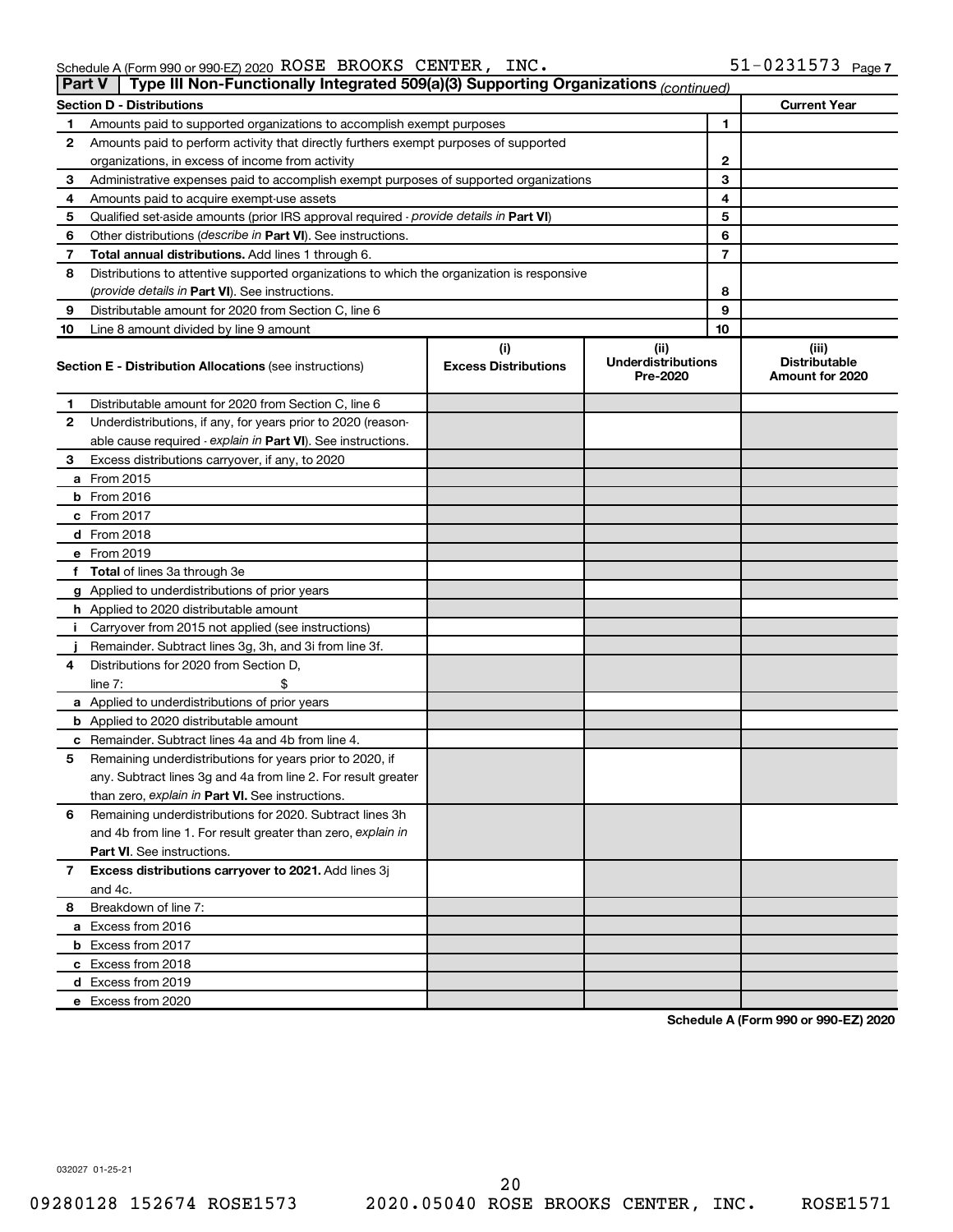| <b>Part VI</b>  | Schedule A (Form 990 or 990-EZ) 2020 ROSE BROOKS CENTER, INC.                                                                                                                                                                                                                                                                                                                                                                     |  |    |                                     | 51-0231573 Page 8                    |
|-----------------|-----------------------------------------------------------------------------------------------------------------------------------------------------------------------------------------------------------------------------------------------------------------------------------------------------------------------------------------------------------------------------------------------------------------------------------|--|----|-------------------------------------|--------------------------------------|
|                 | Supplemental Information. Provide the explanations required by Part II, line 10; Part II, line 17a or 17b; Part III, line 12;<br>Part IV, Section A, lines 1, 2, 3b, 3c, 4b, 4c, 5a, 6, 9a, 9b, 9c, 11a, 11b, and 11c; Part IV, Section B, lines 1 and 2; Part IV, Section C,<br>line 1; Part IV, Section D, lines 2 and 3; Part IV, Section E, lines 1c, 2a, 2b, 3a, and 3b; Part V, line 1; Part V, Section B, line 1e; Part V, |  |    |                                     |                                      |
|                 | Section D, lines 5, 6, and 8; and Part V, Section E, lines 2, 5, and 6. Also complete this part for any additional information.                                                                                                                                                                                                                                                                                                   |  |    |                                     |                                      |
|                 | (See instructions.)                                                                                                                                                                                                                                                                                                                                                                                                               |  |    |                                     |                                      |
|                 |                                                                                                                                                                                                                                                                                                                                                                                                                                   |  |    |                                     |                                      |
|                 |                                                                                                                                                                                                                                                                                                                                                                                                                                   |  |    |                                     |                                      |
|                 |                                                                                                                                                                                                                                                                                                                                                                                                                                   |  |    |                                     |                                      |
|                 |                                                                                                                                                                                                                                                                                                                                                                                                                                   |  |    |                                     |                                      |
|                 |                                                                                                                                                                                                                                                                                                                                                                                                                                   |  |    |                                     |                                      |
|                 |                                                                                                                                                                                                                                                                                                                                                                                                                                   |  |    |                                     |                                      |
|                 |                                                                                                                                                                                                                                                                                                                                                                                                                                   |  |    |                                     |                                      |
|                 |                                                                                                                                                                                                                                                                                                                                                                                                                                   |  |    |                                     |                                      |
|                 |                                                                                                                                                                                                                                                                                                                                                                                                                                   |  |    |                                     |                                      |
|                 |                                                                                                                                                                                                                                                                                                                                                                                                                                   |  |    |                                     |                                      |
|                 |                                                                                                                                                                                                                                                                                                                                                                                                                                   |  |    |                                     |                                      |
|                 |                                                                                                                                                                                                                                                                                                                                                                                                                                   |  |    |                                     |                                      |
|                 |                                                                                                                                                                                                                                                                                                                                                                                                                                   |  |    |                                     |                                      |
|                 |                                                                                                                                                                                                                                                                                                                                                                                                                                   |  |    |                                     |                                      |
|                 |                                                                                                                                                                                                                                                                                                                                                                                                                                   |  |    |                                     |                                      |
|                 |                                                                                                                                                                                                                                                                                                                                                                                                                                   |  |    |                                     |                                      |
|                 |                                                                                                                                                                                                                                                                                                                                                                                                                                   |  |    |                                     |                                      |
|                 |                                                                                                                                                                                                                                                                                                                                                                                                                                   |  |    |                                     |                                      |
|                 |                                                                                                                                                                                                                                                                                                                                                                                                                                   |  |    |                                     |                                      |
|                 |                                                                                                                                                                                                                                                                                                                                                                                                                                   |  |    |                                     |                                      |
|                 |                                                                                                                                                                                                                                                                                                                                                                                                                                   |  |    |                                     |                                      |
|                 |                                                                                                                                                                                                                                                                                                                                                                                                                                   |  |    |                                     |                                      |
|                 |                                                                                                                                                                                                                                                                                                                                                                                                                                   |  |    |                                     |                                      |
|                 |                                                                                                                                                                                                                                                                                                                                                                                                                                   |  |    |                                     |                                      |
|                 |                                                                                                                                                                                                                                                                                                                                                                                                                                   |  |    |                                     |                                      |
|                 |                                                                                                                                                                                                                                                                                                                                                                                                                                   |  |    |                                     |                                      |
|                 |                                                                                                                                                                                                                                                                                                                                                                                                                                   |  |    |                                     |                                      |
|                 |                                                                                                                                                                                                                                                                                                                                                                                                                                   |  |    |                                     |                                      |
|                 |                                                                                                                                                                                                                                                                                                                                                                                                                                   |  |    |                                     |                                      |
|                 |                                                                                                                                                                                                                                                                                                                                                                                                                                   |  |    |                                     |                                      |
|                 |                                                                                                                                                                                                                                                                                                                                                                                                                                   |  |    |                                     |                                      |
|                 |                                                                                                                                                                                                                                                                                                                                                                                                                                   |  |    |                                     |                                      |
|                 |                                                                                                                                                                                                                                                                                                                                                                                                                                   |  |    |                                     |                                      |
|                 |                                                                                                                                                                                                                                                                                                                                                                                                                                   |  |    |                                     |                                      |
|                 |                                                                                                                                                                                                                                                                                                                                                                                                                                   |  |    |                                     |                                      |
|                 |                                                                                                                                                                                                                                                                                                                                                                                                                                   |  |    |                                     |                                      |
|                 |                                                                                                                                                                                                                                                                                                                                                                                                                                   |  |    |                                     |                                      |
|                 |                                                                                                                                                                                                                                                                                                                                                                                                                                   |  |    |                                     |                                      |
|                 |                                                                                                                                                                                                                                                                                                                                                                                                                                   |  |    |                                     |                                      |
|                 |                                                                                                                                                                                                                                                                                                                                                                                                                                   |  |    |                                     |                                      |
|                 |                                                                                                                                                                                                                                                                                                                                                                                                                                   |  |    |                                     |                                      |
| 032028 01-25-21 |                                                                                                                                                                                                                                                                                                                                                                                                                                   |  | 21 |                                     | Schedule A (Form 990 or 990-EZ) 2020 |
|                 | 09280128 152674 ROSE1573                                                                                                                                                                                                                                                                                                                                                                                                          |  |    | 2020.05040 ROSE BROOKS CENTER, INC. | <b>ROSE1571</b>                      |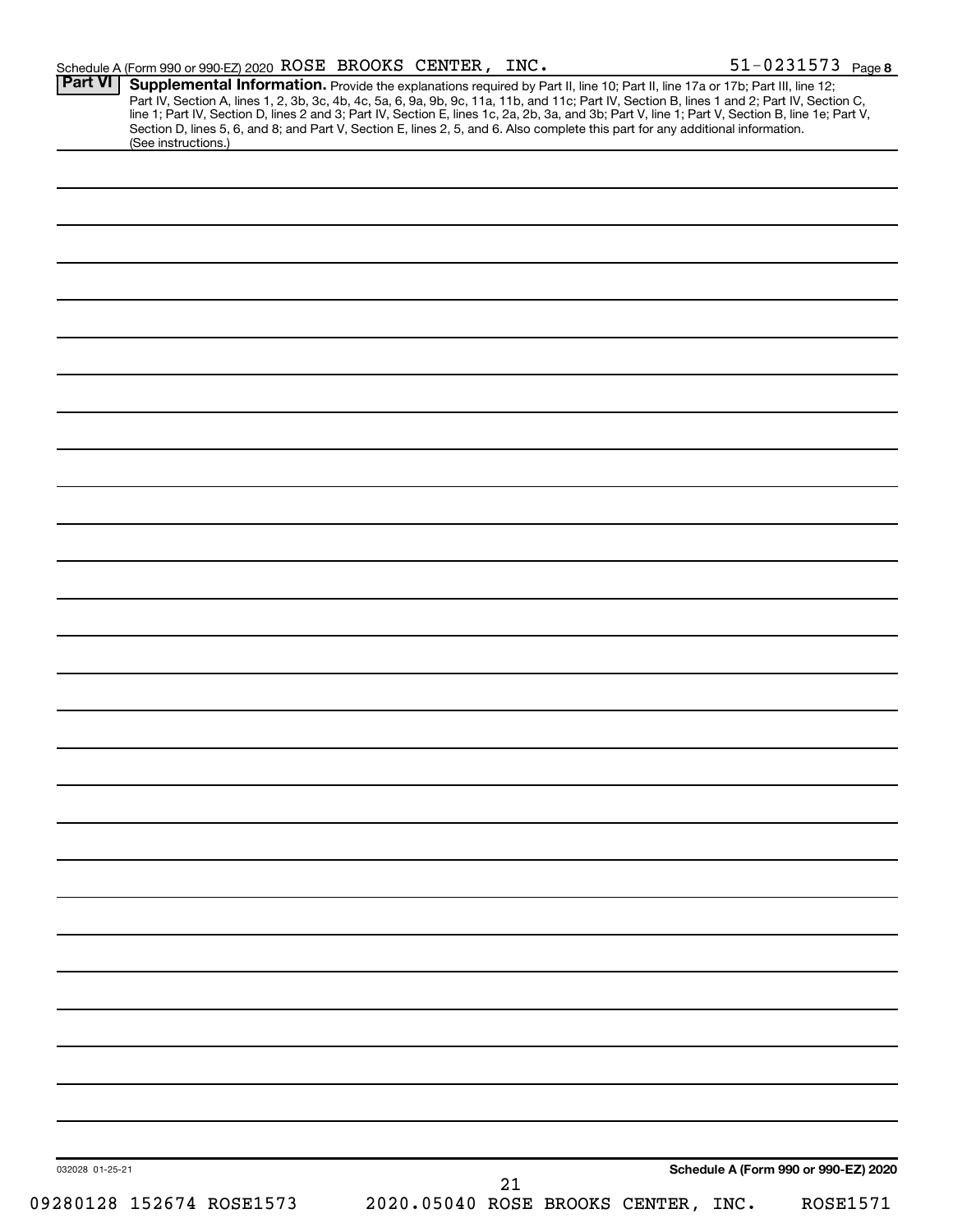|         | <b>SCHEDULE D</b><br>(Form 990)<br>Department of the Treasury<br>Internal Revenue Service |                                                                                                        | <b>Supplemental Financial Statements</b><br>Complete if the organization answered "Yes" on Form 990,<br>Part IV, line 6, 7, 8, 9, 10, 11a, 11b, 11c, 11d, 11e, 11f, 12a, or 12b.<br>Attach to Form 990.<br>Go to www.irs.gov/Form990 for instructions and the latest information. |    | OMB No. 1545-0047<br><b>Open to Public</b><br>Inspection |
|---------|-------------------------------------------------------------------------------------------|--------------------------------------------------------------------------------------------------------|-----------------------------------------------------------------------------------------------------------------------------------------------------------------------------------------------------------------------------------------------------------------------------------|----|----------------------------------------------------------|
|         | Name of the organization                                                                  |                                                                                                        |                                                                                                                                                                                                                                                                                   |    | <b>Employer identification number</b>                    |
|         |                                                                                           | ROSE BROOKS CENTER, INC.                                                                               |                                                                                                                                                                                                                                                                                   |    | 51-0231573                                               |
| Part I  |                                                                                           |                                                                                                        | Organizations Maintaining Donor Advised Funds or Other Similar Funds or Accounts. Complete if the                                                                                                                                                                                 |    |                                                          |
|         |                                                                                           | organization answered "Yes" on Form 990, Part IV, line 6.                                              |                                                                                                                                                                                                                                                                                   |    |                                                          |
|         |                                                                                           |                                                                                                        | (a) Donor advised funds                                                                                                                                                                                                                                                           |    | (b) Funds and other accounts                             |
| 1.      |                                                                                           |                                                                                                        |                                                                                                                                                                                                                                                                                   |    |                                                          |
| 2       |                                                                                           | Aggregate value of contributions to (during year)                                                      |                                                                                                                                                                                                                                                                                   |    |                                                          |
| З       |                                                                                           | Aggregate value of grants from (during year)                                                           |                                                                                                                                                                                                                                                                                   |    |                                                          |
| 4       |                                                                                           |                                                                                                        |                                                                                                                                                                                                                                                                                   |    |                                                          |
| 5       |                                                                                           |                                                                                                        | Did the organization inform all donors and donor advisors in writing that the assets held in donor advised funds                                                                                                                                                                  |    |                                                          |
|         |                                                                                           |                                                                                                        |                                                                                                                                                                                                                                                                                   |    | Yes<br><b>No</b>                                         |
| 6       |                                                                                           |                                                                                                        | Did the organization inform all grantees, donors, and donor advisors in writing that grant funds can be used only                                                                                                                                                                 |    |                                                          |
|         | impermissible private benefit?                                                            |                                                                                                        | for charitable purposes and not for the benefit of the donor or donor advisor, or for any other purpose conferring                                                                                                                                                                |    | Yes<br>No                                                |
| Part II |                                                                                           |                                                                                                        | Conservation Easements. Complete if the organization answered "Yes" on Form 990, Part IV, line 7.                                                                                                                                                                                 |    |                                                          |
|         |                                                                                           | Purpose(s) of conservation easements held by the organization (check all that apply).                  |                                                                                                                                                                                                                                                                                   |    |                                                          |
|         |                                                                                           | Preservation of land for public use (for example, recreation or education)                             | Preservation of a historically important land area                                                                                                                                                                                                                                |    |                                                          |
|         |                                                                                           | Protection of natural habitat                                                                          | Preservation of a certified historic structure                                                                                                                                                                                                                                    |    |                                                          |
|         |                                                                                           | Preservation of open space                                                                             |                                                                                                                                                                                                                                                                                   |    |                                                          |
| 2       |                                                                                           |                                                                                                        | Complete lines 2a through 2d if the organization held a qualified conservation contribution in the form of a conservation easement on the last                                                                                                                                    |    |                                                          |
|         | day of the tax year.                                                                      |                                                                                                        |                                                                                                                                                                                                                                                                                   |    | Held at the End of the Tax Year                          |
| а       |                                                                                           |                                                                                                        |                                                                                                                                                                                                                                                                                   | 2a |                                                          |
|         |                                                                                           |                                                                                                        |                                                                                                                                                                                                                                                                                   | 2b |                                                          |
| с       |                                                                                           |                                                                                                        |                                                                                                                                                                                                                                                                                   | 2c |                                                          |
|         |                                                                                           |                                                                                                        | d Number of conservation easements included in (c) acquired after 7/25/06, and not on a historic structure                                                                                                                                                                        |    |                                                          |
|         |                                                                                           |                                                                                                        |                                                                                                                                                                                                                                                                                   | 2d |                                                          |
| З       |                                                                                           |                                                                                                        | Number of conservation easements modified, transferred, released, extinguished, or terminated by the organization during the tax                                                                                                                                                  |    |                                                          |
|         | $\vee$ ear $\blacktriangleright$                                                          |                                                                                                        |                                                                                                                                                                                                                                                                                   |    |                                                          |
| 4       |                                                                                           | Number of states where property subject to conservation easement is located $\blacktriangleright$      |                                                                                                                                                                                                                                                                                   |    |                                                          |
| 5       |                                                                                           | Does the organization have a written policy regarding the periodic monitoring, inspection, handling of |                                                                                                                                                                                                                                                                                   |    | Yes<br>No                                                |
|         |                                                                                           |                                                                                                        | Staff and volunteer hours devoted to monitoring, inspecting, handling of violations, and enforcing conservation easements during the year                                                                                                                                         |    |                                                          |
|         |                                                                                           |                                                                                                        |                                                                                                                                                                                                                                                                                   |    |                                                          |
| 7       |                                                                                           |                                                                                                        | Amount of expenses incurred in monitoring, inspecting, handling of violations, and enforcing conservation easements during the year                                                                                                                                               |    |                                                          |
|         | $\blacktriangleright$ \$                                                                  |                                                                                                        |                                                                                                                                                                                                                                                                                   |    |                                                          |
| 8       |                                                                                           |                                                                                                        | Does each conservation easement reported on line 2(d) above satisfy the requirements of section 170(h)(4)(B)(i)                                                                                                                                                                   |    |                                                          |
|         |                                                                                           |                                                                                                        |                                                                                                                                                                                                                                                                                   |    | Yes<br>No                                                |
| 9       |                                                                                           |                                                                                                        | In Part XIII, describe how the organization reports conservation easements in its revenue and expense statement and                                                                                                                                                               |    |                                                          |
|         |                                                                                           |                                                                                                        | balance sheet, and include, if applicable, the text of the footnote to the organization's financial statements that describes the                                                                                                                                                 |    |                                                          |
|         | Part III                                                                                  | organization's accounting for conservation easements.                                                  | Organizations Maintaining Collections of Art, Historical Treasures, or Other Similar Assets.                                                                                                                                                                                      |    |                                                          |
|         |                                                                                           | Complete if the organization answered "Yes" on Form 990, Part IV, line 8.                              |                                                                                                                                                                                                                                                                                   |    |                                                          |
|         |                                                                                           |                                                                                                        | 1a If the organization elected, as permitted under FASB ASC 958, not to report in its revenue statement and balance sheet works                                                                                                                                                   |    |                                                          |
|         |                                                                                           |                                                                                                        | of art, historical treasures, or other similar assets held for public exhibition, education, or research in furtherance of public                                                                                                                                                 |    |                                                          |
|         |                                                                                           |                                                                                                        | service, provide in Part XIII the text of the footnote to its financial statements that describes these items.                                                                                                                                                                    |    |                                                          |
| b       |                                                                                           |                                                                                                        | If the organization elected, as permitted under FASB ASC 958, to report in its revenue statement and balance sheet works of                                                                                                                                                       |    |                                                          |
|         |                                                                                           |                                                                                                        | art, historical treasures, or other similar assets held for public exhibition, education, or research in furtherance of public service,                                                                                                                                           |    |                                                          |
|         |                                                                                           | provide the following amounts relating to these items:                                                 |                                                                                                                                                                                                                                                                                   |    |                                                          |
|         |                                                                                           |                                                                                                        |                                                                                                                                                                                                                                                                                   |    | \$                                                       |
|         |                                                                                           | (ii) Assets included in Form 990, Part X                                                               |                                                                                                                                                                                                                                                                                   |    | \$                                                       |
| 2       |                                                                                           |                                                                                                        | If the organization received or held works of art, historical treasures, or other similar assets for financial gain, provide                                                                                                                                                      |    |                                                          |

|  | 2 If the organization received or held works of art, historical treasures, or other similar assets for financial gain, provide |                          |  |
|--|--------------------------------------------------------------------------------------------------------------------------------|--------------------------|--|
|  | the following amounts required to be reported under FASB ASC 958 relating to these items:                                      |                          |  |
|  | <b>a</b> Revenue included on Form 990, Part VIII, line 1                                                                       | $\blacktriangleright$ \$ |  |

09280128 152674 ROSE1573 2020.05040 ROSE BROOKS CENTER, INC. ROSE1571

27

**b** Assets included in Form 990, Part X | \$

032051 12-01-20 **For Paperwork Reduction Act Notice, see the Instructions for Form 990. Schedule D (Form 990) 2020** LHA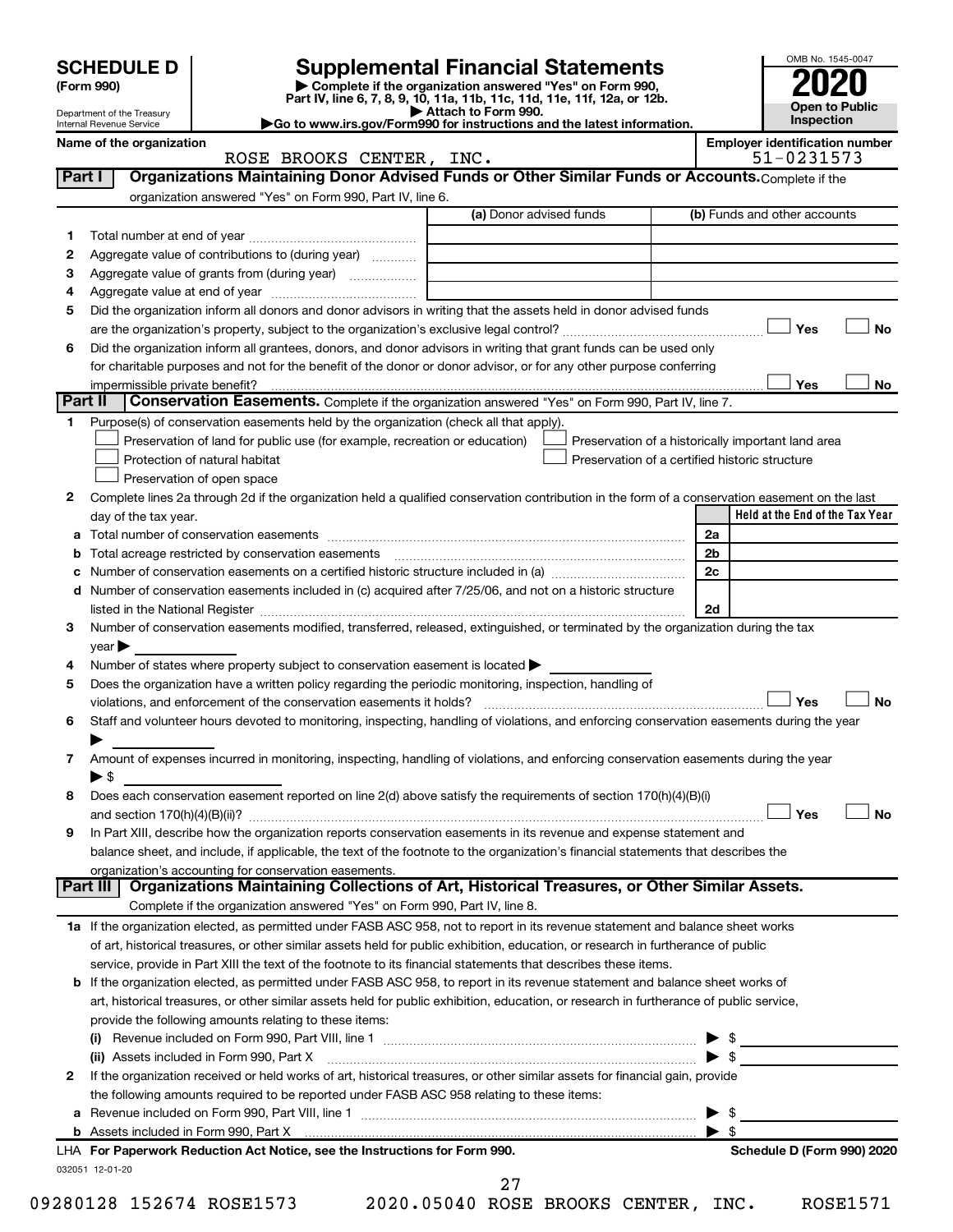|               | Schedule D (Form 990) 2020                                                                                                                                                                                                     | ROSE BROOKS CENTER, INC. |   |                   |                          |  |                 |  |                | $51 - 0231573$ Page 2                            |
|---------------|--------------------------------------------------------------------------------------------------------------------------------------------------------------------------------------------------------------------------------|--------------------------|---|-------------------|--------------------------|--|-----------------|--|----------------|--------------------------------------------------|
|               | Part III<br>Organizations Maintaining Collections of Art, Historical Treasures, or Other Similar Assets (continued)                                                                                                            |                          |   |                   |                          |  |                 |  |                |                                                  |
| 3             | Using the organization's acquisition, accession, and other records, check any of the following that make significant use of its                                                                                                |                          |   |                   |                          |  |                 |  |                |                                                  |
|               | collection items (check all that apply):                                                                                                                                                                                       |                          |   |                   |                          |  |                 |  |                |                                                  |
| a             | Public exhibition                                                                                                                                                                                                              |                          | d |                   | Loan or exchange program |  |                 |  |                |                                                  |
| b             | Other <u>Communication</u><br>Scholarly research<br>е                                                                                                                                                                          |                          |   |                   |                          |  |                 |  |                |                                                  |
| с             | Preservation for future generations                                                                                                                                                                                            |                          |   |                   |                          |  |                 |  |                |                                                  |
| 4             | Provide a description of the organization's collections and explain how they further the organization's exempt purpose in Part XIII.                                                                                           |                          |   |                   |                          |  |                 |  |                |                                                  |
| 5             | During the year, did the organization solicit or receive donations of art, historical treasures, or other similar assets                                                                                                       |                          |   |                   |                          |  |                 |  |                |                                                  |
|               | Yes<br>No<br>Part IV<br>Escrow and Custodial Arrangements. Complete if the organization answered "Yes" on Form 990, Part IV, line 9, or                                                                                        |                          |   |                   |                          |  |                 |  |                |                                                  |
|               | reported an amount on Form 990, Part X, line 21.                                                                                                                                                                               |                          |   |                   |                          |  |                 |  |                |                                                  |
|               | 1a Is the organization an agent, trustee, custodian or other intermediary for contributions or other assets not included                                                                                                       |                          |   |                   |                          |  |                 |  |                |                                                  |
|               |                                                                                                                                                                                                                                |                          |   |                   |                          |  |                 |  | Yes            | No                                               |
|               | b If "Yes," explain the arrangement in Part XIII and complete the following table:                                                                                                                                             |                          |   |                   |                          |  |                 |  |                |                                                  |
|               |                                                                                                                                                                                                                                |                          |   |                   |                          |  |                 |  | Amount         |                                                  |
|               | Beginning balance material continuum contracts and a series of the contract of the contract of the contract of                                                                                                                 |                          |   |                   |                          |  | 1c              |  |                |                                                  |
|               |                                                                                                                                                                                                                                |                          |   |                   |                          |  | 1d              |  |                |                                                  |
| е             | Distributions during the year measurement contains and all the year measurement of the state of the state of the state of the state of the state of the state of the state of the state of the state of the state of the state |                          |   |                   |                          |  | 1e              |  |                |                                                  |
| f.            |                                                                                                                                                                                                                                |                          |   |                   |                          |  | 1f              |  |                |                                                  |
|               | 2a Did the organization include an amount on Form 990, Part X, line 21, for escrow or custodial account liability?                                                                                                             |                          |   |                   |                          |  |                 |  | Yes            | No                                               |
|               | <b>b</b> If "Yes," explain the arrangement in Part XIII. Check here if the explanation has been provided on Part XIII                                                                                                          |                          |   |                   |                          |  |                 |  |                |                                                  |
| <b>Part V</b> | <b>Endowment Funds.</b> Complete if the organization answered "Yes" on Form 990, Part IV, line 10.                                                                                                                             |                          |   |                   |                          |  |                 |  |                |                                                  |
|               |                                                                                                                                                                                                                                | (a) Current year         |   | (b) Prior year    | (c) Two years back       |  |                 |  |                | (d) Three years back $\vert$ (e) Four years back |
|               | 1a Beginning of year balance                                                                                                                                                                                                   |                          |   |                   |                          |  |                 |  |                |                                                  |
| b             |                                                                                                                                                                                                                                |                          |   |                   |                          |  |                 |  |                |                                                  |
|               | Net investment earnings, gains, and losses                                                                                                                                                                                     |                          |   |                   |                          |  |                 |  |                |                                                  |
| d             |                                                                                                                                                                                                                                |                          |   |                   |                          |  |                 |  |                |                                                  |
|               | e Other expenditures for facilities                                                                                                                                                                                            |                          |   |                   |                          |  |                 |  |                |                                                  |
|               | and programs                                                                                                                                                                                                                   |                          |   |                   |                          |  |                 |  |                |                                                  |
|               |                                                                                                                                                                                                                                |                          |   |                   |                          |  |                 |  |                |                                                  |
| g             | Provide the estimated percentage of the current year end balance (line 1g, column (a)) held as:                                                                                                                                |                          |   |                   |                          |  |                 |  |                |                                                  |
| 2             | Board designated or quasi-endowment                                                                                                                                                                                            |                          | % |                   |                          |  |                 |  |                |                                                  |
| а<br>b        | Permanent endowment                                                                                                                                                                                                            | %                        |   |                   |                          |  |                 |  |                |                                                  |
| c             | Term endowment $\blacktriangleright$                                                                                                                                                                                           | %                        |   |                   |                          |  |                 |  |                |                                                  |
|               | The percentages on lines 2a, 2b, and 2c should equal 100%.                                                                                                                                                                     |                          |   |                   |                          |  |                 |  |                |                                                  |
|               | 3a Are there endowment funds not in the possession of the organization that are held and administered for the organization                                                                                                     |                          |   |                   |                          |  |                 |  |                |                                                  |
|               | by:                                                                                                                                                                                                                            |                          |   |                   |                          |  |                 |  |                | Yes<br>No                                        |
|               | (i)                                                                                                                                                                                                                            |                          |   |                   |                          |  |                 |  | 3a(i)          |                                                  |
|               |                                                                                                                                                                                                                                |                          |   |                   |                          |  |                 |  | 3a(ii)         |                                                  |
|               |                                                                                                                                                                                                                                |                          |   |                   |                          |  |                 |  | 3b             |                                                  |
| 4             | Describe in Part XIII the intended uses of the organization's endowment funds.                                                                                                                                                 |                          |   |                   |                          |  |                 |  |                |                                                  |
|               | Part VI   Land, Buildings, and Equipment.                                                                                                                                                                                      |                          |   |                   |                          |  |                 |  |                |                                                  |
|               | Complete if the organization answered "Yes" on Form 990, Part IV, line 11a. See Form 990, Part X, line 10.                                                                                                                     |                          |   |                   |                          |  |                 |  |                |                                                  |
|               | Description of property                                                                                                                                                                                                        | (a) Cost or other        |   | (b) Cost or other |                          |  | (c) Accumulated |  | (d) Book value |                                                  |
|               |                                                                                                                                                                                                                                | basis (investment)       |   | basis (other)     | 605, 817.                |  | depreciation    |  |                | 605, 817.                                        |
|               |                                                                                                                                                                                                                                |                          |   |                   | 10, 753, 202.            |  | 4, 209, 365.    |  |                | 6, 543, 837.                                     |
|               |                                                                                                                                                                                                                                |                          |   |                   |                          |  |                 |  |                |                                                  |
| c             | Leasehold improvements                                                                                                                                                                                                         |                          |   |                   | 3, 234, 186.             |  | 2,036,879.      |  |                | 1, 197, 307.                                     |
|               |                                                                                                                                                                                                                                |                          |   |                   |                          |  |                 |  |                |                                                  |
|               | Total. Add lines 1a through 1e. (Column (d) must equal Form 990, Part X, column (B), line 10c.)                                                                                                                                |                          |   |                   |                          |  |                 |  |                | 8,346,961.                                       |
|               |                                                                                                                                                                                                                                |                          |   |                   |                          |  |                 |  |                |                                                  |

**Schedule D (Form 990) 2020**

032052 12-01-20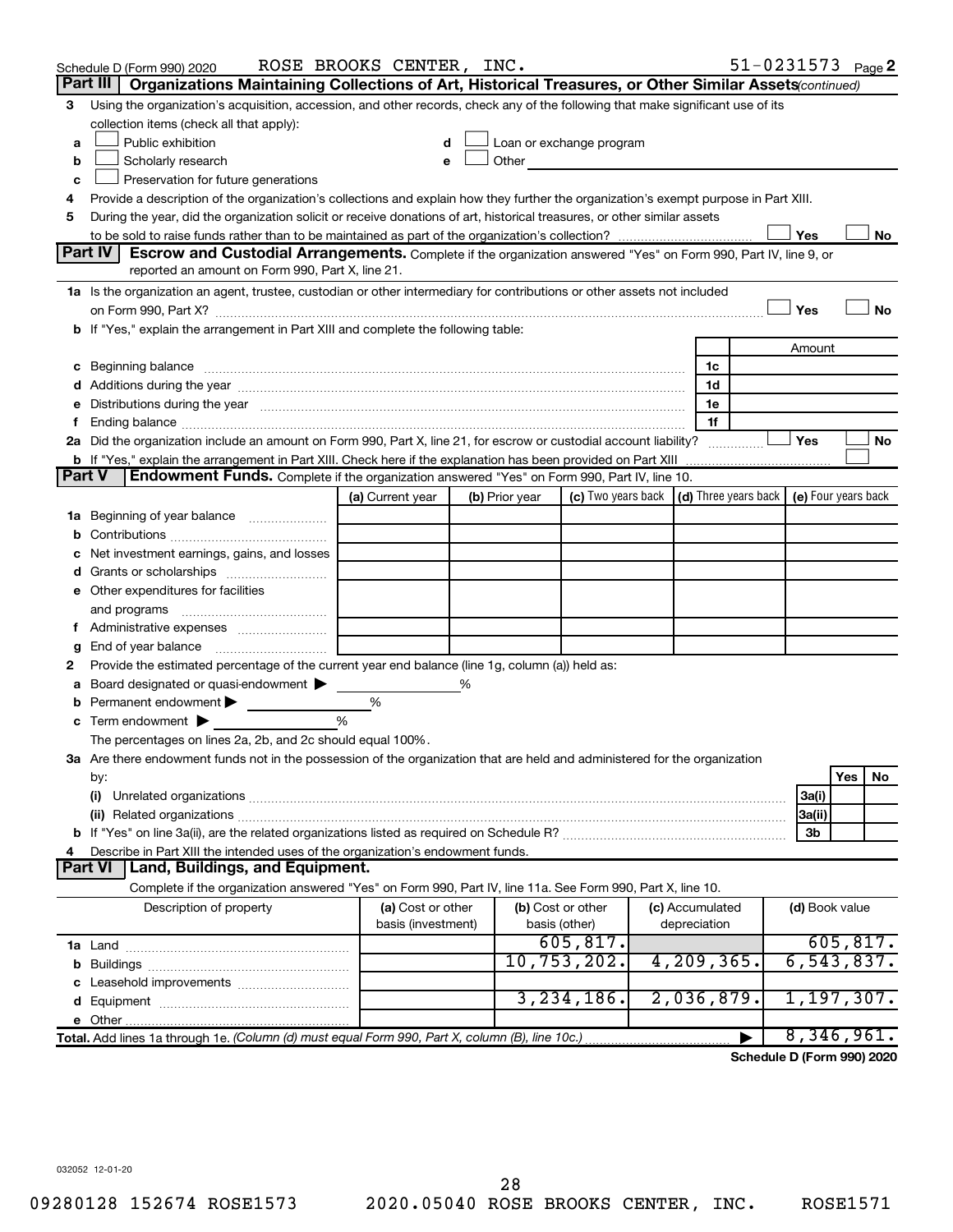| (a) Description of security or category (including name of security)                                              | (b) Book value  | (c) Method of valuation: Cost or end-of-year market value |                |
|-------------------------------------------------------------------------------------------------------------------|-----------------|-----------------------------------------------------------|----------------|
|                                                                                                                   |                 |                                                           |                |
|                                                                                                                   |                 |                                                           |                |
| (3) Other                                                                                                         |                 |                                                           |                |
|                                                                                                                   |                 |                                                           |                |
| (A)                                                                                                               |                 |                                                           |                |
| (B)                                                                                                               |                 |                                                           |                |
| (C)                                                                                                               |                 |                                                           |                |
| (D)                                                                                                               |                 |                                                           |                |
| (E)                                                                                                               |                 |                                                           |                |
| (F)                                                                                                               |                 |                                                           |                |
| (G)                                                                                                               |                 |                                                           |                |
| (H)                                                                                                               |                 |                                                           |                |
| Total. (Col. (b) must equal Form 990, Part X, col. (B) line 12.) $\blacktriangleright$                            |                 |                                                           |                |
| Part VIII Investments - Program Related.                                                                          |                 |                                                           |                |
| Complete if the organization answered "Yes" on Form 990, Part IV, line 11c. See Form 990, Part X, line 13.        |                 |                                                           |                |
| (a) Description of investment                                                                                     | (b) Book value  | (c) Method of valuation: Cost or end-of-year market value |                |
| (1)                                                                                                               |                 |                                                           |                |
| (2)                                                                                                               |                 |                                                           |                |
| (3)                                                                                                               |                 |                                                           |                |
| (4)                                                                                                               |                 |                                                           |                |
| (5)                                                                                                               |                 |                                                           |                |
| (6)                                                                                                               |                 |                                                           |                |
|                                                                                                                   |                 |                                                           |                |
| (7)                                                                                                               |                 |                                                           |                |
| (8)                                                                                                               |                 |                                                           |                |
|                                                                                                                   |                 |                                                           |                |
| (9)                                                                                                               |                 |                                                           |                |
| Total. (Col. (b) must equal Form 990, Part X, col. (B) line 13.) $\blacktriangleright$                            |                 |                                                           |                |
| Part IX<br><b>Other Assets.</b>                                                                                   |                 |                                                           |                |
| Complete if the organization answered "Yes" on Form 990, Part IV, line 11d. See Form 990, Part X, line 15.        |                 |                                                           |                |
|                                                                                                                   | (a) Description |                                                           | (b) Book value |
| (1)                                                                                                               |                 |                                                           |                |
| (2)                                                                                                               |                 |                                                           |                |
| (3)                                                                                                               |                 |                                                           |                |
|                                                                                                                   |                 |                                                           |                |
| (4)                                                                                                               |                 |                                                           |                |
| (5)                                                                                                               |                 |                                                           |                |
| (6)                                                                                                               |                 |                                                           |                |
| (7)                                                                                                               |                 |                                                           |                |
| (8)                                                                                                               |                 |                                                           |                |
| (9)                                                                                                               |                 |                                                           |                |
|                                                                                                                   |                 |                                                           |                |
| <b>Other Liabilities.</b><br>Part X                                                                               |                 |                                                           |                |
| Complete if the organization answered "Yes" on Form 990, Part IV, line 11e or 11f. See Form 990, Part X, line 25. |                 |                                                           |                |
| (a) Description of liability                                                                                      |                 |                                                           | (b) Book value |
| (1)<br>Federal income taxes                                                                                       |                 |                                                           |                |
| (2)                                                                                                               |                 |                                                           |                |
| (3)                                                                                                               |                 |                                                           |                |
| (4)                                                                                                               |                 |                                                           |                |
|                                                                                                                   |                 |                                                           |                |
| (5)                                                                                                               |                 |                                                           |                |
| (6)                                                                                                               |                 |                                                           |                |
| (7)                                                                                                               |                 |                                                           |                |
| 1.<br>(8)<br>(9)                                                                                                  |                 |                                                           |                |

**2.** Liability for uncertain tax positions. In Part XIII, provide the text of the footnote to the organization's financial statements that reports the organization's liability for uncertain tax positions under FASB ASC 740. Check here if the text of the footnote has been provided in Part XIII  $\perp$ 

**Schedule D (Form 990) 2020**

032053 12-01-20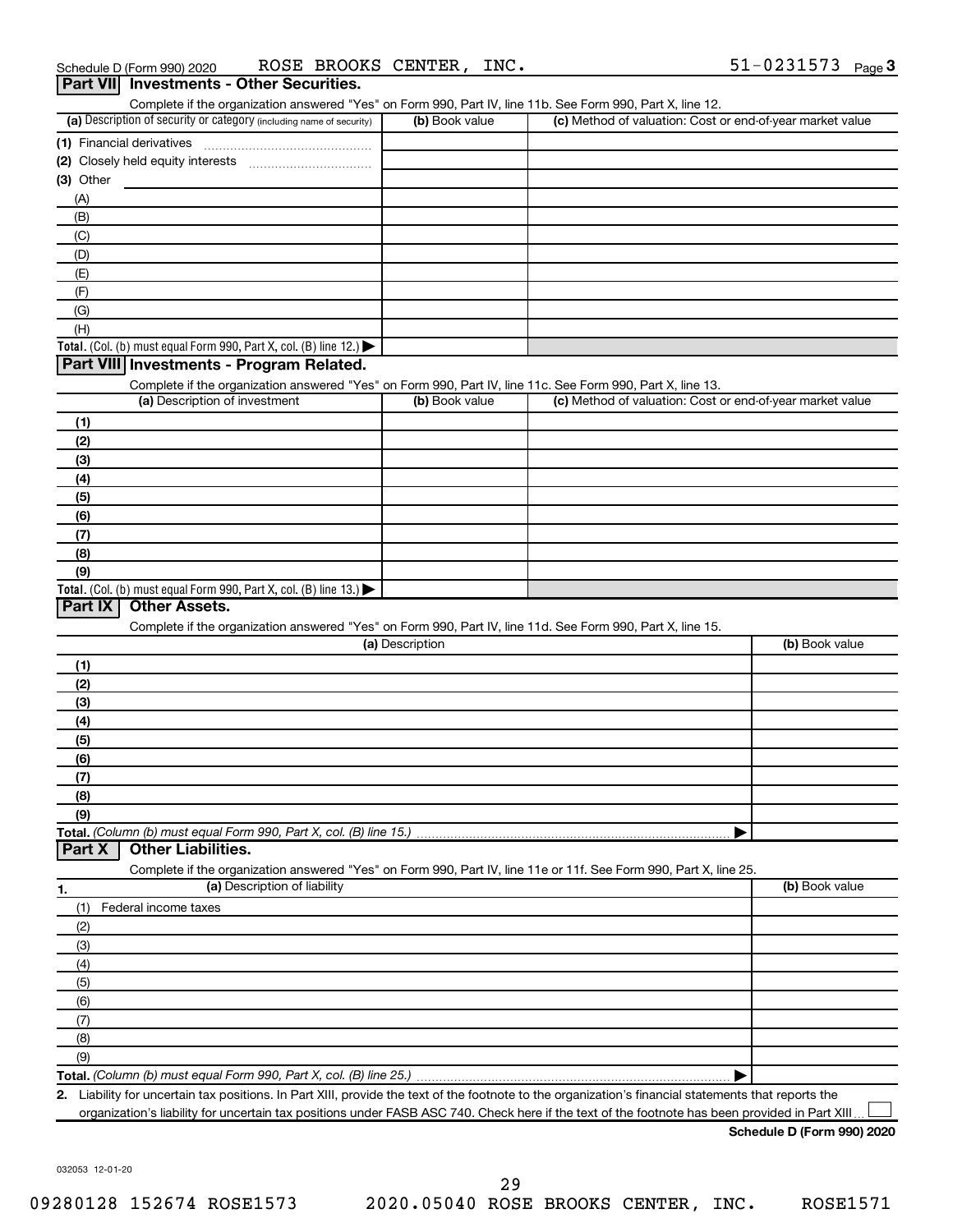|              | ROSE BROOKS CENTER, INC.<br>Schedule D (Form 990) 2020                                                                                                                                                                               |                |          |                | 51-0231573 Page 4 |
|--------------|--------------------------------------------------------------------------------------------------------------------------------------------------------------------------------------------------------------------------------------|----------------|----------|----------------|-------------------|
|              | Reconciliation of Revenue per Audited Financial Statements With Revenue per Return.<br>Part XI                                                                                                                                       |                |          |                |                   |
|              | Complete if the organization answered "Yes" on Form 990, Part IV, line 12a.                                                                                                                                                          |                |          |                |                   |
| 1            | Total revenue, gains, and other support per audited financial statements [[[[[[[[[[[[[[[[[[[[[[[[[]]]]]]]]]]]                                                                                                                        |                |          | $\overline{1}$ | 11,757,850.       |
| $\mathbf{2}$ | Amounts included on line 1 but not on Form 990, Part VIII, line 12:                                                                                                                                                                  |                |          |                |                   |
| a            |                                                                                                                                                                                                                                      | 2a             | 971,407. |                |                   |
| b            |                                                                                                                                                                                                                                      | 2 <sub>b</sub> |          |                |                   |
| c            |                                                                                                                                                                                                                                      | 2 <sub>c</sub> |          |                |                   |
| d            |                                                                                                                                                                                                                                      | 2d             |          |                |                   |
| e            | Add lines 2a through 2d <b>continuum continuum contract and continuum contract and continuum contract and continuum contract and continuum contract and continuum contract and continuum contract and continuum contract and con</b> |                |          | 2e             | 971,407.          |
| 3            |                                                                                                                                                                                                                                      |                |          | 3              | 10,786,443.       |
| 4            | Amounts included on Form 990, Part VIII, line 12, but not on line 1:                                                                                                                                                                 |                |          |                |                   |
|              | Investment expenses not included on Form 990, Part VIII, line 7b [11, 11, 11, 11, 11]                                                                                                                                                | 4a             | 27,634.  |                |                   |
| b            |                                                                                                                                                                                                                                      | 4 <sub>h</sub> |          |                |                   |
|              | Add lines 4a and 4b                                                                                                                                                                                                                  |                |          | 4c             | 27,634.           |
| 5.           |                                                                                                                                                                                                                                      |                |          | 5              | 10,814,077.       |
|              | Part XII Reconciliation of Expenses per Audited Financial Statements With Expenses per Return.                                                                                                                                       |                |          |                |                   |
|              |                                                                                                                                                                                                                                      |                |          |                |                   |
|              | Complete if the organization answered "Yes" on Form 990, Part IV, line 12a.                                                                                                                                                          |                |          |                |                   |
| 1            |                                                                                                                                                                                                                                      |                |          | $\blacksquare$ | 9,219,877.        |
| 2            | Amounts included on line 1 but not on Form 990, Part IX, line 25:                                                                                                                                                                    |                |          |                |                   |
| a            |                                                                                                                                                                                                                                      | 2a             |          |                |                   |
| b            |                                                                                                                                                                                                                                      | 2 <sub>b</sub> |          |                |                   |
|              |                                                                                                                                                                                                                                      | 2 <sub>c</sub> |          |                |                   |
| d            |                                                                                                                                                                                                                                      | 2d             |          |                |                   |
| e            | Add lines 2a through 2d <b>contained a contained a contained a contained a</b> contained a contained a contained a contained a contact a contact a contact a contact a contact a contact a contact a contact a contact a contact a   |                |          | <b>2e</b>      | $0 \cdot$         |
| 3            |                                                                                                                                                                                                                                      |                |          | 3              | 9,219,877.        |
| 4            | Amounts included on Form 990, Part IX, line 25, but not on line 1:                                                                                                                                                                   |                |          |                |                   |
| a            |                                                                                                                                                                                                                                      | 4a l           | 27,634.  |                |                   |
| b            | Other (Describe in Part XIII.) [100] [100] [100] [100] [100] [100] [100] [100] [100] [100] [100] [100] [100] [                                                                                                                       | 4 <sub>h</sub> |          |                |                   |
|              | c Add lines 4a and 4b                                                                                                                                                                                                                |                |          | 4c             | 27,634.           |
|              | Part XIII Supplemental Information.                                                                                                                                                                                                  |                |          | 5              | 9,247,511         |

Provide the descriptions required for Part II, lines 3, 5, and 9; Part III, lines 1a and 4; Part IV, lines 1b and 2b; Part V, line 4; Part X, line 2; Part XI, lines 2d and 4b; and Part XII, lines 2d and 4b. Also complete this part to provide any additional information.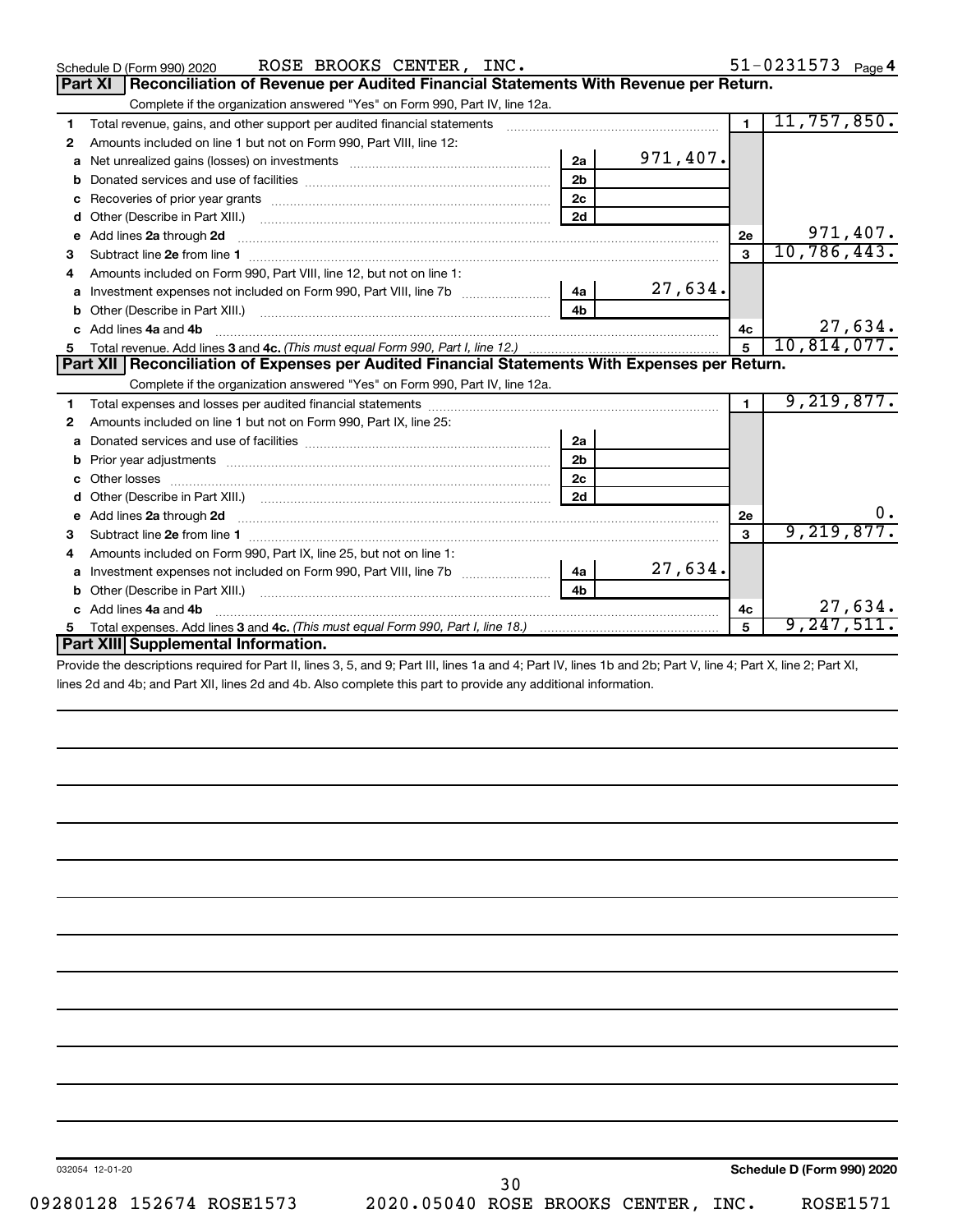| <b>SCHEDULE G</b>                                                                                                                                                                                                                                                                                                                                                                                                                                                                                                                                                                                                                    |  | <b>Supplemental Information Regarding Fundraising or Gaming Activities</b>                                                                                |                                                           |               |                                      |  |                                                                            | OMB No. 1545-0047                                       |  |
|--------------------------------------------------------------------------------------------------------------------------------------------------------------------------------------------------------------------------------------------------------------------------------------------------------------------------------------------------------------------------------------------------------------------------------------------------------------------------------------------------------------------------------------------------------------------------------------------------------------------------------------|--|-----------------------------------------------------------------------------------------------------------------------------------------------------------|-----------------------------------------------------------|---------------|--------------------------------------|--|----------------------------------------------------------------------------|---------------------------------------------------------|--|
| (Form 990 or 990-EZ)                                                                                                                                                                                                                                                                                                                                                                                                                                                                                                                                                                                                                 |  | Complete if the organization answered "Yes" on Form 990, Part IV, line 17, 18, or 19, or if the                                                           |                                                           |               |                                      |  |                                                                            |                                                         |  |
|                                                                                                                                                                                                                                                                                                                                                                                                                                                                                                                                                                                                                                      |  | organization entered more than \$15,000 on Form 990-EZ, line 6a.<br>Attach to Form 990 or Form 990-EZ.                                                    |                                                           |               |                                      |  |                                                                            | <b>Open to Public</b>                                   |  |
| Department of the Treasury<br><b>Internal Revenue Service</b>                                                                                                                                                                                                                                                                                                                                                                                                                                                                                                                                                                        |  | Go to www.irs.gov/Form990 for instructions and the latest information.                                                                                    |                                                           |               |                                      |  |                                                                            | Inspection                                              |  |
| Name of the organization                                                                                                                                                                                                                                                                                                                                                                                                                                                                                                                                                                                                             |  |                                                                                                                                                           |                                                           |               |                                      |  | 51-0231573                                                                 | <b>Employer identification number</b>                   |  |
| Part I                                                                                                                                                                                                                                                                                                                                                                                                                                                                                                                                                                                                                               |  | ROSE BROOKS CENTER, INC.<br>Fundraising Activities. Complete if the organization answered "Yes" on Form 990, Part IV, line 17. Form 990-EZ filers are not |                                                           |               |                                      |  |                                                                            |                                                         |  |
| required to complete this part.                                                                                                                                                                                                                                                                                                                                                                                                                                                                                                                                                                                                      |  |                                                                                                                                                           |                                                           |               |                                      |  |                                                                            |                                                         |  |
| 1 Indicate whether the organization raised funds through any of the following activities. Check all that apply.<br>Mail solicitations<br>Solicitation of non-government grants<br>a<br>e<br>Internet and email solicitations<br>Solicitation of government grants<br>f<br>b<br>Phone solicitations<br>Special fundraising events<br>с<br>g<br>In-person solicitations<br>d<br>2 a Did the organization have a written or oral agreement with any individual (including officers, directors, trustees, or<br>key employees listed in Form 990, Part VII) or entity in connection with professional fundraising services?<br>Yes<br>No |  |                                                                                                                                                           |                                                           |               |                                      |  |                                                                            |                                                         |  |
| compensated at least \$5,000 by the organization.                                                                                                                                                                                                                                                                                                                                                                                                                                                                                                                                                                                    |  | b If "Yes," list the 10 highest paid individuals or entities (fundraisers) pursuant to agreements under which the fundraiser is to be                     |                                                           |               |                                      |  |                                                                            |                                                         |  |
| (i) Name and address of individual<br>or entity (fundraiser)                                                                                                                                                                                                                                                                                                                                                                                                                                                                                                                                                                         |  | (ii) Activity                                                                                                                                             | (iii) Did<br>fundraiser<br>have custody<br>contributions? | or control of | (iv) Gross receipts<br>from activity |  | (v) Amount paid<br>to (or retained by)<br>fundraiser<br>listed in col. (i) | (vi) Amount paid<br>to (or retained by)<br>organization |  |
|                                                                                                                                                                                                                                                                                                                                                                                                                                                                                                                                                                                                                                      |  |                                                                                                                                                           | Yes                                                       | No            |                                      |  |                                                                            |                                                         |  |
|                                                                                                                                                                                                                                                                                                                                                                                                                                                                                                                                                                                                                                      |  |                                                                                                                                                           |                                                           |               |                                      |  |                                                                            |                                                         |  |
|                                                                                                                                                                                                                                                                                                                                                                                                                                                                                                                                                                                                                                      |  |                                                                                                                                                           |                                                           |               |                                      |  |                                                                            |                                                         |  |
|                                                                                                                                                                                                                                                                                                                                                                                                                                                                                                                                                                                                                                      |  |                                                                                                                                                           |                                                           |               |                                      |  |                                                                            |                                                         |  |
|                                                                                                                                                                                                                                                                                                                                                                                                                                                                                                                                                                                                                                      |  |                                                                                                                                                           |                                                           |               |                                      |  |                                                                            |                                                         |  |
|                                                                                                                                                                                                                                                                                                                                                                                                                                                                                                                                                                                                                                      |  |                                                                                                                                                           |                                                           |               |                                      |  |                                                                            |                                                         |  |
|                                                                                                                                                                                                                                                                                                                                                                                                                                                                                                                                                                                                                                      |  |                                                                                                                                                           |                                                           |               |                                      |  |                                                                            |                                                         |  |
|                                                                                                                                                                                                                                                                                                                                                                                                                                                                                                                                                                                                                                      |  |                                                                                                                                                           |                                                           |               |                                      |  |                                                                            |                                                         |  |
|                                                                                                                                                                                                                                                                                                                                                                                                                                                                                                                                                                                                                                      |  |                                                                                                                                                           |                                                           |               |                                      |  |                                                                            |                                                         |  |
|                                                                                                                                                                                                                                                                                                                                                                                                                                                                                                                                                                                                                                      |  |                                                                                                                                                           |                                                           |               |                                      |  |                                                                            |                                                         |  |
|                                                                                                                                                                                                                                                                                                                                                                                                                                                                                                                                                                                                                                      |  |                                                                                                                                                           |                                                           |               |                                      |  |                                                                            |                                                         |  |
|                                                                                                                                                                                                                                                                                                                                                                                                                                                                                                                                                                                                                                      |  |                                                                                                                                                           |                                                           |               |                                      |  |                                                                            |                                                         |  |
|                                                                                                                                                                                                                                                                                                                                                                                                                                                                                                                                                                                                                                      |  |                                                                                                                                                           |                                                           |               |                                      |  |                                                                            |                                                         |  |
|                                                                                                                                                                                                                                                                                                                                                                                                                                                                                                                                                                                                                                      |  |                                                                                                                                                           |                                                           |               |                                      |  |                                                                            |                                                         |  |
|                                                                                                                                                                                                                                                                                                                                                                                                                                                                                                                                                                                                                                      |  |                                                                                                                                                           |                                                           |               |                                      |  |                                                                            |                                                         |  |
| Total                                                                                                                                                                                                                                                                                                                                                                                                                                                                                                                                                                                                                                |  | 3 List all states in which the organization is registered or licensed to solicit contributions or has been notified it is exempt from registration        |                                                           |               |                                      |  |                                                                            |                                                         |  |
| or licensing.                                                                                                                                                                                                                                                                                                                                                                                                                                                                                                                                                                                                                        |  |                                                                                                                                                           |                                                           |               |                                      |  |                                                                            |                                                         |  |
|                                                                                                                                                                                                                                                                                                                                                                                                                                                                                                                                                                                                                                      |  |                                                                                                                                                           |                                                           |               |                                      |  |                                                                            |                                                         |  |
|                                                                                                                                                                                                                                                                                                                                                                                                                                                                                                                                                                                                                                      |  |                                                                                                                                                           |                                                           |               |                                      |  |                                                                            |                                                         |  |
|                                                                                                                                                                                                                                                                                                                                                                                                                                                                                                                                                                                                                                      |  |                                                                                                                                                           |                                                           |               |                                      |  |                                                                            |                                                         |  |
|                                                                                                                                                                                                                                                                                                                                                                                                                                                                                                                                                                                                                                      |  |                                                                                                                                                           |                                                           |               |                                      |  |                                                                            |                                                         |  |
|                                                                                                                                                                                                                                                                                                                                                                                                                                                                                                                                                                                                                                      |  |                                                                                                                                                           |                                                           |               |                                      |  |                                                                            |                                                         |  |
|                                                                                                                                                                                                                                                                                                                                                                                                                                                                                                                                                                                                                                      |  |                                                                                                                                                           |                                                           |               |                                      |  |                                                                            |                                                         |  |
|                                                                                                                                                                                                                                                                                                                                                                                                                                                                                                                                                                                                                                      |  |                                                                                                                                                           |                                                           |               |                                      |  |                                                                            |                                                         |  |
|                                                                                                                                                                                                                                                                                                                                                                                                                                                                                                                                                                                                                                      |  |                                                                                                                                                           |                                                           |               |                                      |  |                                                                            |                                                         |  |

**For Paperwork Reduction Act Notice, see the Instructions for Form 990 or 990-EZ. Schedule G (Form 990 or 990-EZ) 2020** LHA

032081 11-25-20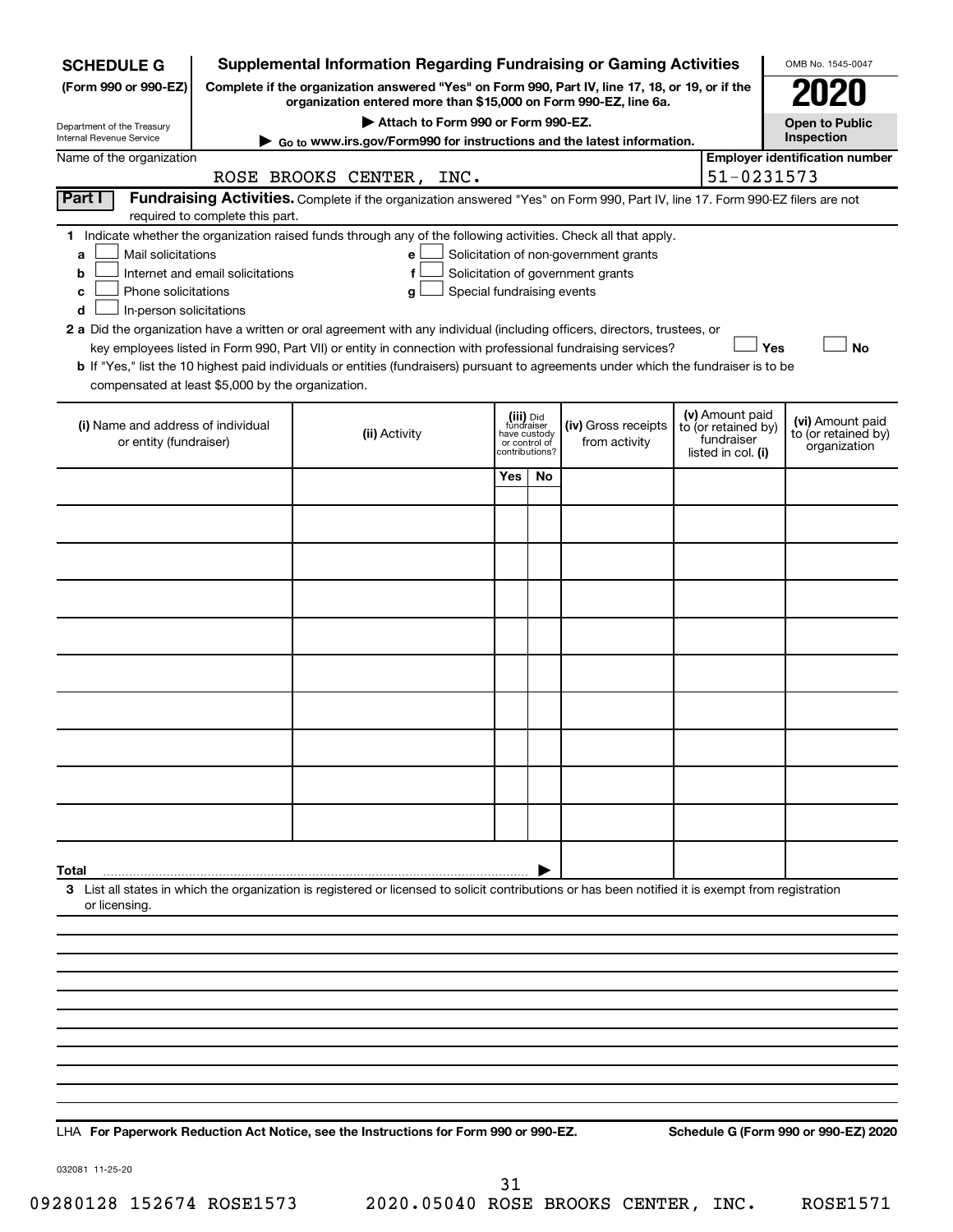Part II | Fundraising Events. Complete if the organization answered "Yes" on Form 990, Part IV, line 18, or reported more than \$15,000

|                 |              | of fundraising event contributions and gross income on Form 990-EZ, lines 1 and 6b. List events with gross receipts greater than \$5,000.          | $(a)$ Event #1 | (b) Event #2                                     | (c) Other events | (d) Total events                                    |
|-----------------|--------------|----------------------------------------------------------------------------------------------------------------------------------------------------|----------------|--------------------------------------------------|------------------|-----------------------------------------------------|
|                 |              |                                                                                                                                                    | <b>CABARET</b> |                                                  | <b>NONE</b>      | (add col. (a) through                               |
|                 |              |                                                                                                                                                    | (event type)   | (event type)                                     | (total number)   | col. (c)                                            |
|                 |              |                                                                                                                                                    |                |                                                  |                  |                                                     |
| Revenue         | 1.           |                                                                                                                                                    | 666,538.       |                                                  |                  | 666,538.                                            |
|                 |              |                                                                                                                                                    | 553,230.       |                                                  |                  | 553,230.                                            |
|                 | 3            | Gross income (line 1 minus line 2)                                                                                                                 | 113,308.       |                                                  |                  | 113,308.                                            |
|                 | 4            |                                                                                                                                                    |                |                                                  |                  |                                                     |
|                 | 5            |                                                                                                                                                    |                |                                                  |                  |                                                     |
|                 | 6            |                                                                                                                                                    |                |                                                  |                  |                                                     |
| Direct Expenses | 7            | Food and beverages                                                                                                                                 | 17,163.        |                                                  |                  | 17, 163.                                            |
|                 | 8            |                                                                                                                                                    | 72,970.        |                                                  |                  | 72,970.                                             |
|                 | 9            |                                                                                                                                                    | 7,545.         |                                                  |                  | 7,545.                                              |
|                 | 10           | Direct expense summary. Add lines 4 through 9 in column (d)                                                                                        |                |                                                  |                  | 97,678.                                             |
|                 |              | 11 Net income summary. Subtract line 10 from line 3, column (d)                                                                                    |                |                                                  |                  | 15,630.                                             |
| <b>Part III</b> |              | Gaming. Complete if the organization answered "Yes" on Form 990, Part IV, line 19, or reported more than                                           |                |                                                  |                  |                                                     |
|                 |              | \$15,000 on Form 990-EZ, line 6a.                                                                                                                  |                |                                                  |                  |                                                     |
| Revenue         |              |                                                                                                                                                    | (a) Bingo      | (b) Pull tabs/instant<br>bingo/progressive bingo | (c) Other gaming | (d) Total gaming (add<br>col. (a) through col. (c)) |
|                 |              |                                                                                                                                                    |                |                                                  |                  |                                                     |
|                 | 1.           |                                                                                                                                                    |                |                                                  |                  |                                                     |
|                 | $\mathbf{2}$ |                                                                                                                                                    |                |                                                  |                  |                                                     |
| Direct Expenses | 3            |                                                                                                                                                    |                |                                                  |                  |                                                     |
|                 | 4            |                                                                                                                                                    |                |                                                  |                  |                                                     |
|                 |              |                                                                                                                                                    |                |                                                  |                  |                                                     |
|                 |              |                                                                                                                                                    | %<br>Yes       | %<br>Yes                                         | Yes<br>%         |                                                     |
|                 | 6.           | Volunteer labor                                                                                                                                    | No             | No                                               | No               |                                                     |
|                 | 7            | Direct expense summary. Add lines 2 through 5 in column (d)                                                                                        |                |                                                  |                  |                                                     |
|                 |              |                                                                                                                                                    |                |                                                  |                  |                                                     |
|                 |              |                                                                                                                                                    |                |                                                  |                  |                                                     |
| 9               |              | Enter the state(s) in which the organization conducts gaming activities:                                                                           |                |                                                  |                  |                                                     |
|                 |              |                                                                                                                                                    |                |                                                  |                  | Yes<br><b>No</b>                                    |
|                 |              | <b>b</b> If "No," explain:<br><u> 1989 - Andrea Andrea Andrea Andrea Andrea Andrea Andrea Andrea Andrea Andrea Andrea Andrea Andrea Andrea And</u> |                |                                                  |                  |                                                     |
|                 |              |                                                                                                                                                    |                |                                                  |                  |                                                     |
|                 |              |                                                                                                                                                    |                |                                                  |                  |                                                     |
|                 |              | 10a Were any of the organization's gaming licenses revoked, suspended, or terminated during the tax year?                                          |                |                                                  |                  | Yes<br>No                                           |
|                 |              |                                                                                                                                                    |                |                                                  |                  |                                                     |
|                 |              |                                                                                                                                                    |                |                                                  |                  |                                                     |
|                 |              |                                                                                                                                                    |                |                                                  |                  |                                                     |
|                 |              | 032082 11-25-20                                                                                                                                    |                |                                                  |                  | Schedule G (Form 990 or 990-EZ) 2020                |
|                 |              |                                                                                                                                                    |                |                                                  |                  |                                                     |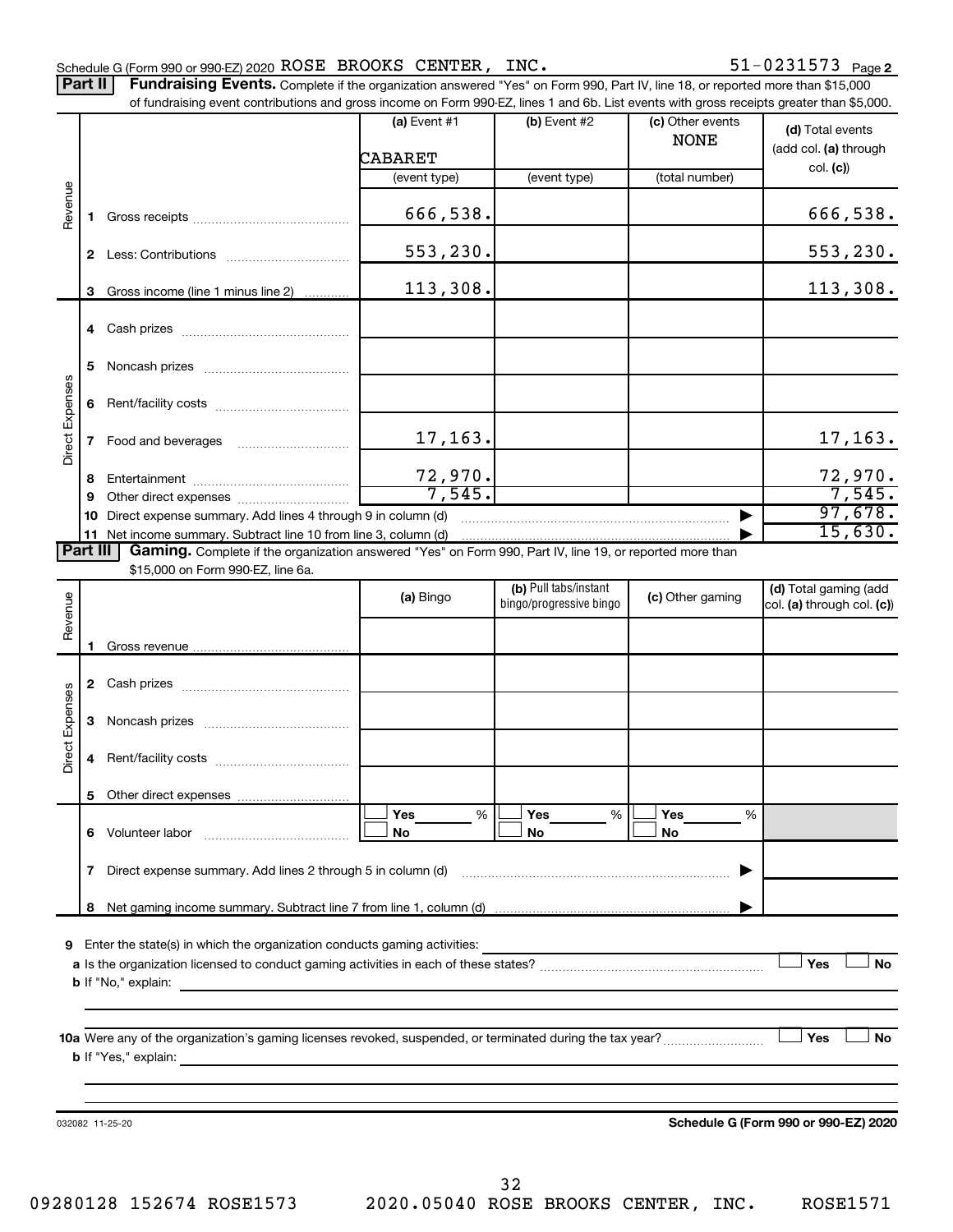|    | Schedule G (Form 990 or 990-EZ) 2020 ROSE BROOKS CENTER, INC.                                                                                             | $51 - 0231573$ Page 3 |     |                 |
|----|-----------------------------------------------------------------------------------------------------------------------------------------------------------|-----------------------|-----|-----------------|
|    |                                                                                                                                                           |                       | Yes | <b>No</b>       |
|    | 12 Is the organization a grantor, beneficiary or trustee of a trust, or a member of a partnership or other entity formed                                  |                       |     |                 |
|    |                                                                                                                                                           |                       | Yes | No              |
|    | <b>13</b> Indicate the percentage of gaming activity conducted in:                                                                                        |                       |     |                 |
|    |                                                                                                                                                           | 13a                   |     |                 |
|    |                                                                                                                                                           | 13 <sub>b</sub>       |     |                 |
|    | 14 Enter the name and address of the person who prepares the organization's gaming/special events books and records:                                      |                       |     |                 |
|    |                                                                                                                                                           |                       |     |                 |
|    |                                                                                                                                                           |                       |     |                 |
|    |                                                                                                                                                           |                       | Yes | ⊥No             |
|    |                                                                                                                                                           |                       |     |                 |
|    |                                                                                                                                                           |                       |     |                 |
|    | of gaming revenue retained by the third party $\triangleright$ \$                                                                                         |                       |     |                 |
|    | c If "Yes," enter name and address of the third party:                                                                                                    |                       |     |                 |
|    | Name $\blacktriangleright$ $\frac{1}{\sqrt{1-\frac{1}{2}}\left(1-\frac{1}{2}\right)}$                                                                     |                       |     |                 |
|    | Address > 2008 - 2009 - 2009 - 2009 - 2009 - 2009 - 2009 - 2009 - 2009 - 2009 - 2009 - 2009 - 2009 - 2009 - 20                                            |                       |     |                 |
| 16 | Gaming manager information:                                                                                                                               |                       |     |                 |
|    |                                                                                                                                                           |                       |     |                 |
|    |                                                                                                                                                           |                       |     |                 |
|    | Gaming manager compensation > \$                                                                                                                          |                       |     |                 |
|    | Employee<br>Director/officer<br>Independent contractor                                                                                                    |                       |     |                 |
|    |                                                                                                                                                           |                       |     |                 |
|    | <b>17</b> Mandatory distributions:<br>a Is the organization required under state law to make charitable distributions from the gaming proceeds to         |                       |     |                 |
|    | retain the state gaming license? $\Box$ No                                                                                                                |                       |     |                 |
|    | <b>b</b> Enter the amount of distributions required under state law to be distributed to other exempt organizations or spent in the                       |                       |     |                 |
|    | organization's own exempt activities during the tax year $\triangleright$ \$                                                                              |                       |     |                 |
|    | Supplemental Information. Provide the explanations required by Part I, line 2b, columns (iii) and (v); and Part III, lines 9, 9b, 10b,<br><b>IPart IV</b> |                       |     |                 |
|    | 15b, 15c, 16, and 17b, as applicable. Also provide any additional information. See instructions.                                                          |                       |     |                 |
|    |                                                                                                                                                           |                       |     |                 |
|    |                                                                                                                                                           |                       |     |                 |
|    |                                                                                                                                                           |                       |     |                 |
|    |                                                                                                                                                           |                       |     |                 |
|    |                                                                                                                                                           |                       |     |                 |
|    |                                                                                                                                                           |                       |     |                 |
|    |                                                                                                                                                           |                       |     |                 |
|    |                                                                                                                                                           |                       |     |                 |
|    |                                                                                                                                                           |                       |     |                 |
|    |                                                                                                                                                           |                       |     |                 |
|    |                                                                                                                                                           |                       |     |                 |
|    |                                                                                                                                                           |                       |     |                 |
|    |                                                                                                                                                           |                       |     |                 |
|    |                                                                                                                                                           |                       |     |                 |
|    |                                                                                                                                                           |                       |     |                 |
|    |                                                                                                                                                           |                       |     |                 |
|    | Schedule G (Form 990 or 990-EZ) 2020<br>032083 11-25-20<br>33                                                                                             |                       |     |                 |
|    | 09280128 152674 ROSE1573<br>2020.05040 ROSE BROOKS CENTER, INC.                                                                                           |                       |     | <b>ROSE1571</b> |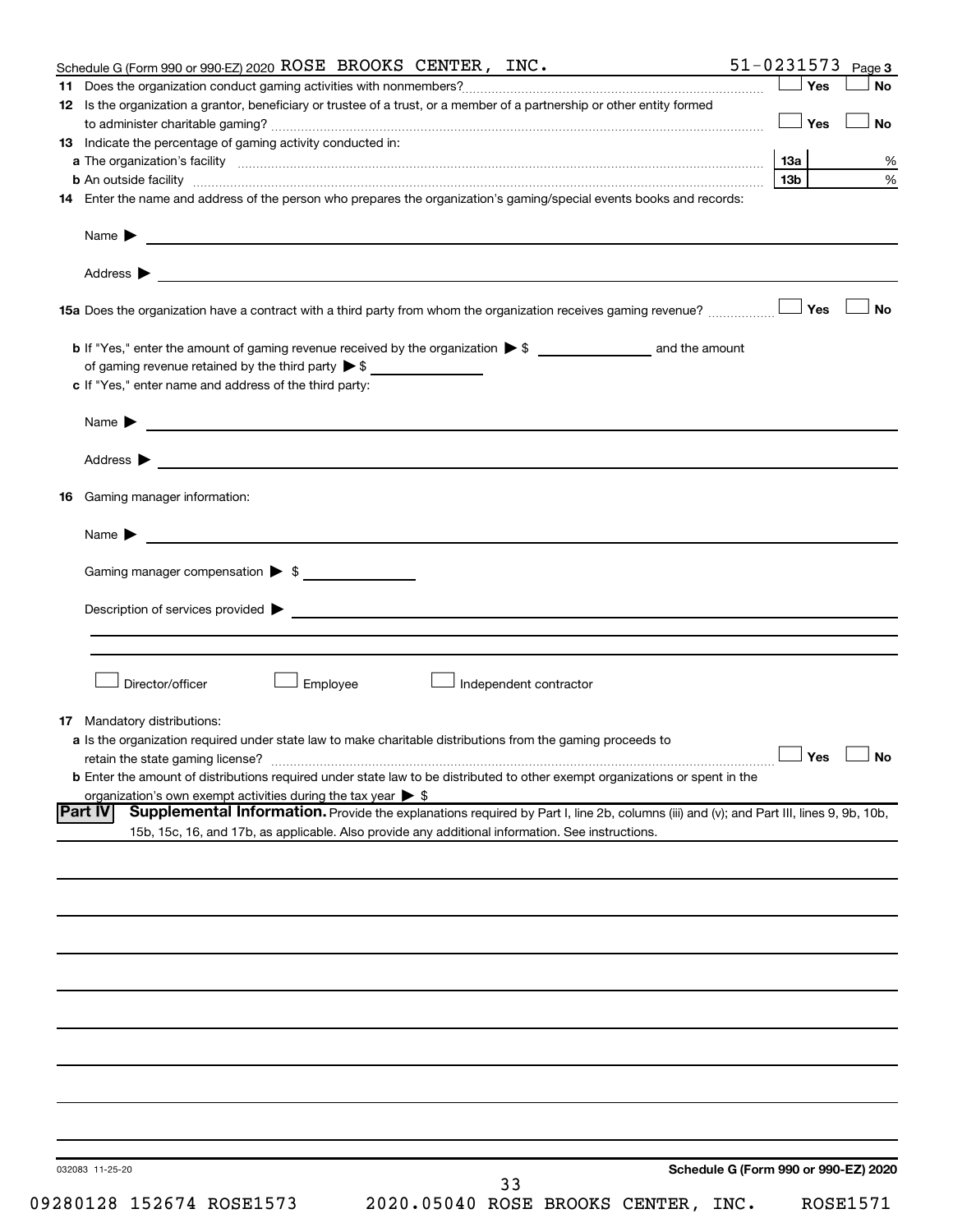|                          |                                     | Schedule G (Form 990 or 990-EZ) |
|--------------------------|-------------------------------------|---------------------------------|
| 032084 04-01-20          | $34$                                |                                 |
| 09280128 152674 ROSE1573 | 2020.05040 ROSE BROOKS CENTER, INC. | <b>ROSE1571</b>                 |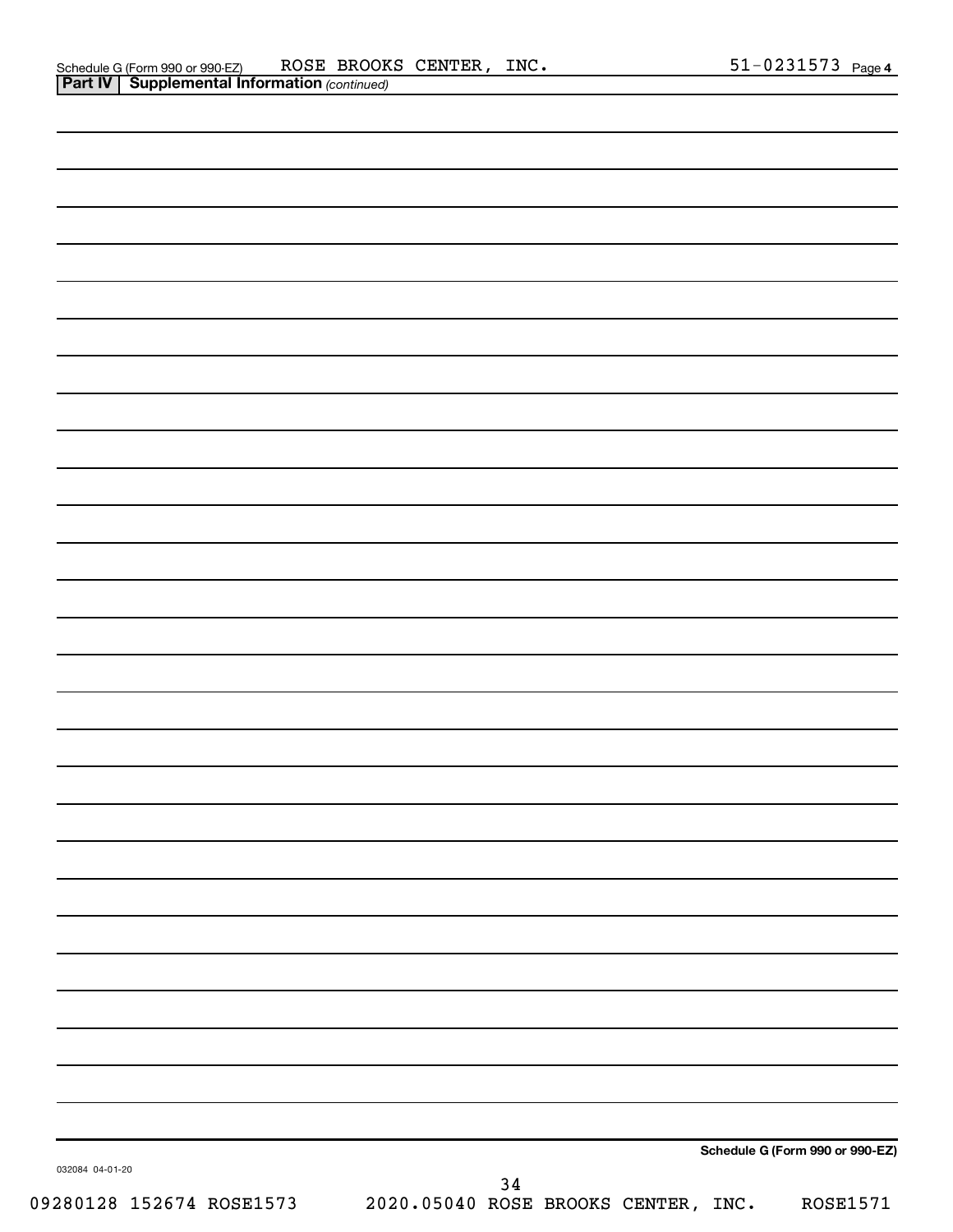| <b>SCHEDULE I</b><br>(Form 990)<br>Department of the Treasury<br>Internal Revenue Service                       |                                                                                                                                                                          |           | <b>Grants and Other Assistance to Organizations,</b><br>Governments, and Individuals in the United States<br>Complete if the organization answered "Yes" on Form 990, Part IV, line 21 or 22. | Attach to Form 990.<br>Go to www.irs.gov/Form990 for the latest information. |                                         |                                                                |                                          |                                       | OMB No. 1545-0047<br><b>Open to Public</b><br>Inspection |  |
|-----------------------------------------------------------------------------------------------------------------|--------------------------------------------------------------------------------------------------------------------------------------------------------------------------|-----------|-----------------------------------------------------------------------------------------------------------------------------------------------------------------------------------------------|------------------------------------------------------------------------------|-----------------------------------------|----------------------------------------------------------------|------------------------------------------|---------------------------------------|----------------------------------------------------------|--|
| Name of the organization                                                                                        |                                                                                                                                                                          |           |                                                                                                                                                                                               |                                                                              |                                         |                                                                |                                          | <b>Employer identification number</b> |                                                          |  |
|                                                                                                                 | ROSE BROOKS CENTER, INC.                                                                                                                                                 |           |                                                                                                                                                                                               |                                                                              |                                         |                                                                |                                          |                                       | 51-0231573                                               |  |
| Part I                                                                                                          | <b>General Information on Grants and Assistance</b>                                                                                                                      |           |                                                                                                                                                                                               |                                                                              |                                         |                                                                |                                          |                                       |                                                          |  |
| $\mathbf 1$                                                                                                     | Does the organization maintain records to substantiate the amount of the grants or assistance, the grantees' eligibility for the grants or assistance, and the selection |           |                                                                                                                                                                                               |                                                                              |                                         |                                                                |                                          | $\boxed{\text{X}}$ Yes                | l No                                                     |  |
| 2 Describe in Part IV the organization's procedures for monitoring the use of grant funds in the United States. |                                                                                                                                                                          |           |                                                                                                                                                                                               |                                                                              |                                         |                                                                |                                          |                                       |                                                          |  |
| Part II                                                                                                         | Grants and Other Assistance to Domestic Organizations and Domestic Governments. Complete if the organization answered "Yes" on Form 990, Part IV, line 21, for any       |           |                                                                                                                                                                                               |                                                                              |                                         |                                                                |                                          |                                       |                                                          |  |
|                                                                                                                 | recipient that received more than \$5,000. Part II can be duplicated if additional space is needed.                                                                      |           |                                                                                                                                                                                               |                                                                              |                                         |                                                                |                                          |                                       |                                                          |  |
|                                                                                                                 | 1 (a) Name and address of organization<br>or government                                                                                                                  | $(b)$ EIN | (c) IRC section<br>(if applicable)                                                                                                                                                            | (d) Amount of<br>cash grant                                                  | (e) Amount of<br>non-cash<br>assistance | (f) Method of<br>valuation (book,<br>FMV, appraisal,<br>other) | (g) Description of<br>noncash assistance |                                       | (h) Purpose of grant<br>or assistance                    |  |
|                                                                                                                 |                                                                                                                                                                          |           |                                                                                                                                                                                               |                                                                              |                                         |                                                                |                                          |                                       |                                                          |  |
| 2                                                                                                               |                                                                                                                                                                          |           |                                                                                                                                                                                               |                                                                              |                                         |                                                                |                                          | ▶                                     |                                                          |  |

**For Paperwork Reduction Act Notice, see the Instructions for Form 990. Schedule I (Form 990) 2020** LHA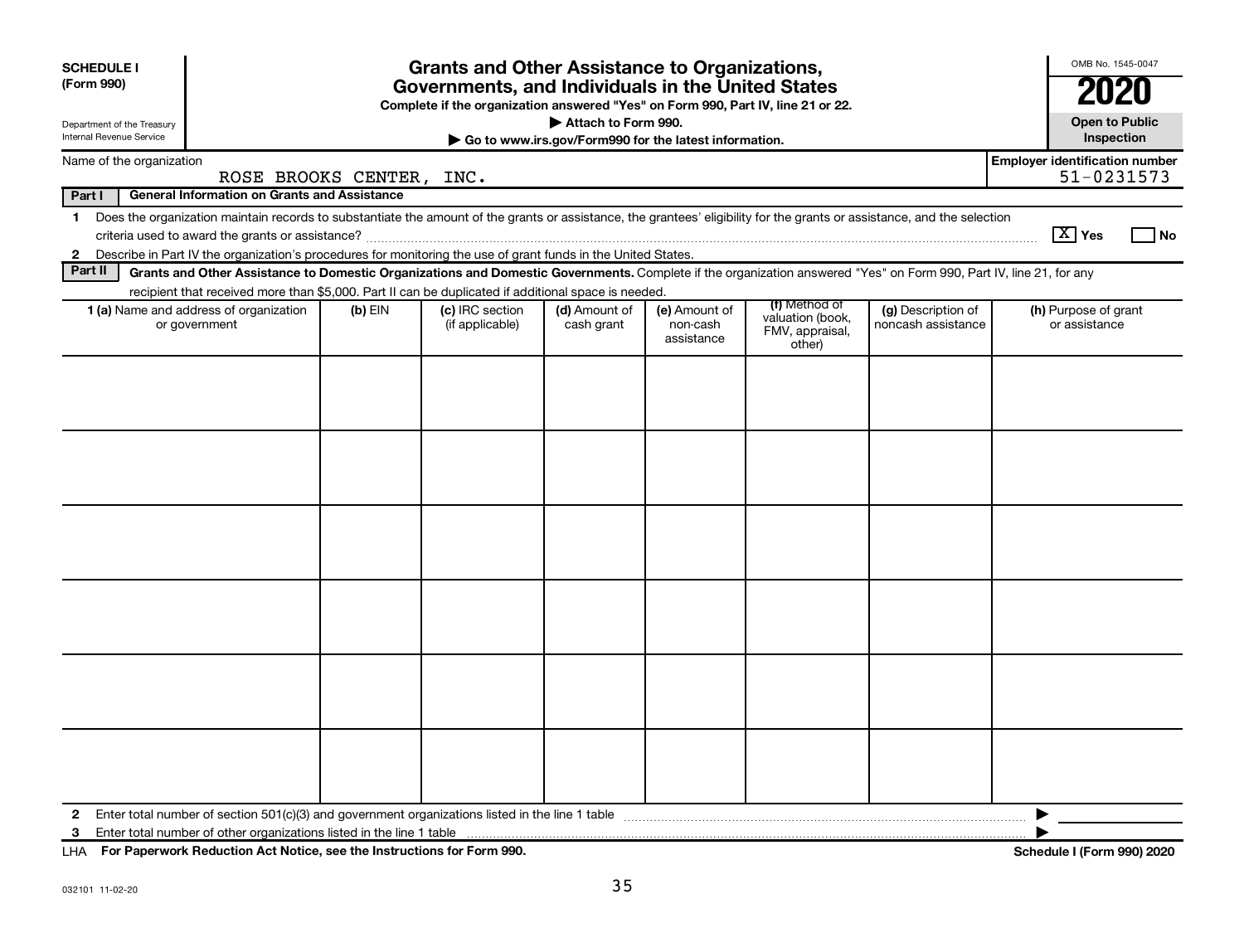Part III | Grants and Other Assistance to Domestic Individuals. Complete if the organization answered "Yes" on Form 990, Part IV, line 22. Part III can be duplicated if additional space is needed.

| (a) Type of grant or assistance                          | (b) Number of<br>recipients | (c) Amount of<br>cash grant | (d) Amount of non-<br>cash assistance | (e) Method of valuation<br>(book, FMV, appraisal, other) | (f) Description of noncash assistance             |
|----------------------------------------------------------|-----------------------------|-----------------------------|---------------------------------------|----------------------------------------------------------|---------------------------------------------------|
| CLIENT RENT, CLOTHING, SUPPLIES, TRANSPORTATION,<br>FOOD | 12176                       | 758,655.                    | 141,299.FMV                           |                                                          | CLOTHING, HOUSEHOLD SUPPLIES,<br>AND OTHER ITEMS. |
|                                                          |                             |                             |                                       |                                                          |                                                   |
|                                                          |                             |                             |                                       |                                                          |                                                   |
|                                                          |                             |                             |                                       |                                                          |                                                   |
|                                                          |                             |                             |                                       |                                                          |                                                   |

Part IV | Supplemental Information. Provide the information required in Part I, line 2; Part III, column (b); and any other additional information.

PART I, LINE 2:

THE ORGANIZATION MAINTAINS RECORDS TO SUBSTANTIATE THE GRANTS. THE

ORGANIZATION TRACKS THE ASSISTANCE GIVEN TO CLIENTS THROUGH A SHARED

COMMUNITY SOFTWARE PROGRAM.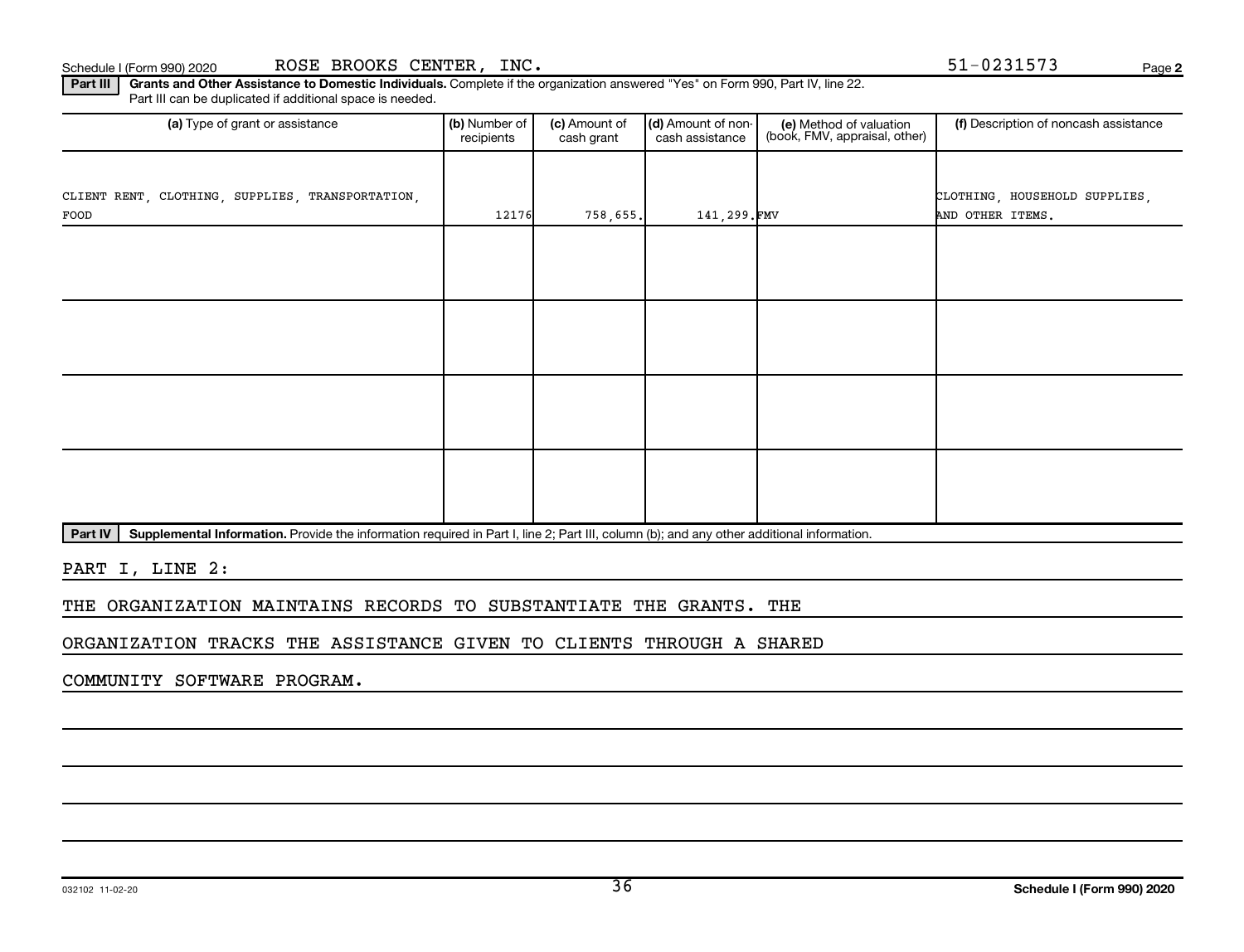|    | <b>Compensation Information</b><br><b>SCHEDULE J</b>                                                                                                                                                     |                                                                                                                                        |                                       |                            | OMB No. 1545-0047 |                         |  |  |  |
|----|----------------------------------------------------------------------------------------------------------------------------------------------------------------------------------------------------------|----------------------------------------------------------------------------------------------------------------------------------------|---------------------------------------|----------------------------|-------------------|-------------------------|--|--|--|
|    | (Form 990)                                                                                                                                                                                               | For certain Officers, Directors, Trustees, Key Employees, and Highest                                                                  |                                       | 2020                       |                   |                         |  |  |  |
|    |                                                                                                                                                                                                          | <b>Compensated Employees</b><br>Complete if the organization answered "Yes" on Form 990, Part IV, line 23.                             |                                       |                            |                   |                         |  |  |  |
|    | Department of the Treasury                                                                                                                                                                               | Attach to Form 990.                                                                                                                    |                                       | <b>Open to Public</b>      |                   |                         |  |  |  |
|    | Internal Revenue Service                                                                                                                                                                                 | Go to www.irs.gov/Form990 for instructions and the latest information.                                                                 |                                       |                            | Inspection        |                         |  |  |  |
|    | Name of the organization                                                                                                                                                                                 |                                                                                                                                        | <b>Employer identification number</b> |                            |                   |                         |  |  |  |
|    |                                                                                                                                                                                                          | ROSE BROOKS CENTER, INC.                                                                                                               |                                       | 51-0231573                 |                   |                         |  |  |  |
|    | Part I                                                                                                                                                                                                   | <b>Questions Regarding Compensation</b>                                                                                                |                                       |                            |                   |                         |  |  |  |
|    |                                                                                                                                                                                                          |                                                                                                                                        |                                       |                            | <b>Yes</b>        | No                      |  |  |  |
| 1a |                                                                                                                                                                                                          | Check the appropriate box(es) if the organization provided any of the following to or for a person listed on Form 990,                 |                                       |                            |                   |                         |  |  |  |
|    |                                                                                                                                                                                                          | Part VII, Section A, line 1a. Complete Part III to provide any relevant information regarding these items.                             |                                       |                            |                   |                         |  |  |  |
|    | First-class or charter travel                                                                                                                                                                            | Housing allowance or residence for personal use                                                                                        |                                       |                            |                   |                         |  |  |  |
|    | Travel for companions                                                                                                                                                                                    | Payments for business use of personal residence                                                                                        |                                       |                            |                   |                         |  |  |  |
|    |                                                                                                                                                                                                          | Health or social club dues or initiation fees<br>Tax indemnification and gross-up payments                                             |                                       |                            |                   |                         |  |  |  |
|    |                                                                                                                                                                                                          | Discretionary spending account<br>Personal services (such as maid, chauffeur, chef)                                                    |                                       |                            |                   |                         |  |  |  |
|    |                                                                                                                                                                                                          |                                                                                                                                        |                                       |                            |                   |                         |  |  |  |
|    |                                                                                                                                                                                                          | <b>b</b> If any of the boxes on line 1a are checked, did the organization follow a written policy regarding payment or                 |                                       |                            |                   |                         |  |  |  |
|    |                                                                                                                                                                                                          |                                                                                                                                        |                                       | 1b                         |                   |                         |  |  |  |
| 2  |                                                                                                                                                                                                          | Did the organization require substantiation prior to reimbursing or allowing expenses incurred by all directors,                       |                                       |                            | х                 |                         |  |  |  |
|    |                                                                                                                                                                                                          | trustees, and officers, including the CEO/Executive Director, regarding the items checked on line 1a?                                  |                                       | $\mathbf{2}$               |                   |                         |  |  |  |
|    |                                                                                                                                                                                                          |                                                                                                                                        |                                       |                            |                   |                         |  |  |  |
| з  |                                                                                                                                                                                                          | Indicate which, if any, of the following the organization used to establish the compensation of the organization's                     |                                       |                            |                   |                         |  |  |  |
|    |                                                                                                                                                                                                          | CEO/Executive Director. Check all that apply. Do not check any boxes for methods used by a related organization to                     |                                       |                            |                   |                         |  |  |  |
|    |                                                                                                                                                                                                          | establish compensation of the CEO/Executive Director, but explain in Part III.<br>$\underline{\mathbf{X}}$ Written employment contract |                                       |                            |                   |                         |  |  |  |
|    | Compensation committee                                                                                                                                                                                   | <u>x  </u>                                                                                                                             |                                       |                            |                   |                         |  |  |  |
|    | Compensation survey or study<br>Independent compensation consultant<br>$\lfloor \underline{X} \rfloor$ Form 990 of other organizations<br>$ \mathbf{X} $ Approval by the board or compensation committee |                                                                                                                                        |                                       |                            |                   |                         |  |  |  |
|    |                                                                                                                                                                                                          |                                                                                                                                        |                                       |                            |                   |                         |  |  |  |
| 4  |                                                                                                                                                                                                          | During the year, did any person listed on Form 990, Part VII, Section A, line 1a, with respect to the filing                           |                                       |                            |                   |                         |  |  |  |
|    | organization or a related organization:                                                                                                                                                                  |                                                                                                                                        |                                       |                            |                   |                         |  |  |  |
| а  |                                                                                                                                                                                                          | Receive a severance payment or change-of-control payment?                                                                              |                                       | 4a                         |                   | х                       |  |  |  |
| b  |                                                                                                                                                                                                          |                                                                                                                                        |                                       | 4b                         |                   | $\overline{\textbf{x}}$ |  |  |  |
| c  |                                                                                                                                                                                                          |                                                                                                                                        |                                       | 4c                         |                   | X                       |  |  |  |
|    |                                                                                                                                                                                                          | If "Yes" to any of lines 4a-c, list the persons and provide the applicable amounts for each item in Part III.                          |                                       |                            |                   |                         |  |  |  |
|    |                                                                                                                                                                                                          |                                                                                                                                        |                                       |                            |                   |                         |  |  |  |
|    |                                                                                                                                                                                                          | Only section 501(c)(3), 501(c)(4), and 501(c)(29) organizations must complete lines 5-9.                                               |                                       |                            |                   |                         |  |  |  |
|    |                                                                                                                                                                                                          | For persons listed on Form 990, Part VII, Section A, line 1a, did the organization pay or accrue any compensation                      |                                       |                            |                   |                         |  |  |  |
|    | contingent on the revenues of:                                                                                                                                                                           |                                                                                                                                        |                                       |                            |                   |                         |  |  |  |
|    |                                                                                                                                                                                                          |                                                                                                                                        |                                       | 5a                         |                   | x                       |  |  |  |
|    |                                                                                                                                                                                                          |                                                                                                                                        |                                       | 5b                         |                   | X                       |  |  |  |
|    |                                                                                                                                                                                                          | If "Yes" on line 5a or 5b, describe in Part III.                                                                                       |                                       |                            |                   |                         |  |  |  |
| 6. |                                                                                                                                                                                                          | For persons listed on Form 990, Part VII, Section A, line 1a, did the organization pay or accrue any compensation                      |                                       |                            |                   |                         |  |  |  |
|    | contingent on the net earnings of:                                                                                                                                                                       |                                                                                                                                        |                                       |                            |                   |                         |  |  |  |
|    |                                                                                                                                                                                                          |                                                                                                                                        |                                       | 6a                         |                   | х                       |  |  |  |
|    |                                                                                                                                                                                                          |                                                                                                                                        |                                       | 6b                         |                   | X                       |  |  |  |
|    |                                                                                                                                                                                                          | If "Yes" on line 6a or 6b, describe in Part III.                                                                                       |                                       |                            |                   |                         |  |  |  |
|    |                                                                                                                                                                                                          | 7 For persons listed on Form 990, Part VII, Section A, line 1a, did the organization provide any nonfixed payments                     |                                       |                            |                   |                         |  |  |  |
|    |                                                                                                                                                                                                          |                                                                                                                                        |                                       | 7                          |                   | x                       |  |  |  |
| 8  |                                                                                                                                                                                                          | Were any amounts reported on Form 990, Part VII, paid or accrued pursuant to a contract that was subject to the                        |                                       |                            |                   |                         |  |  |  |
|    |                                                                                                                                                                                                          |                                                                                                                                        |                                       | 8                          |                   | x                       |  |  |  |
| 9  |                                                                                                                                                                                                          | If "Yes" on line 8, did the organization also follow the rebuttable presumption procedure described in                                 |                                       |                            |                   |                         |  |  |  |
|    |                                                                                                                                                                                                          |                                                                                                                                        |                                       | 9                          |                   |                         |  |  |  |
|    |                                                                                                                                                                                                          | LHA For Paperwork Reduction Act Notice, see the Instructions for Form 990.                                                             |                                       | Schedule J (Form 990) 2020 |                   |                         |  |  |  |

032111 12-07-20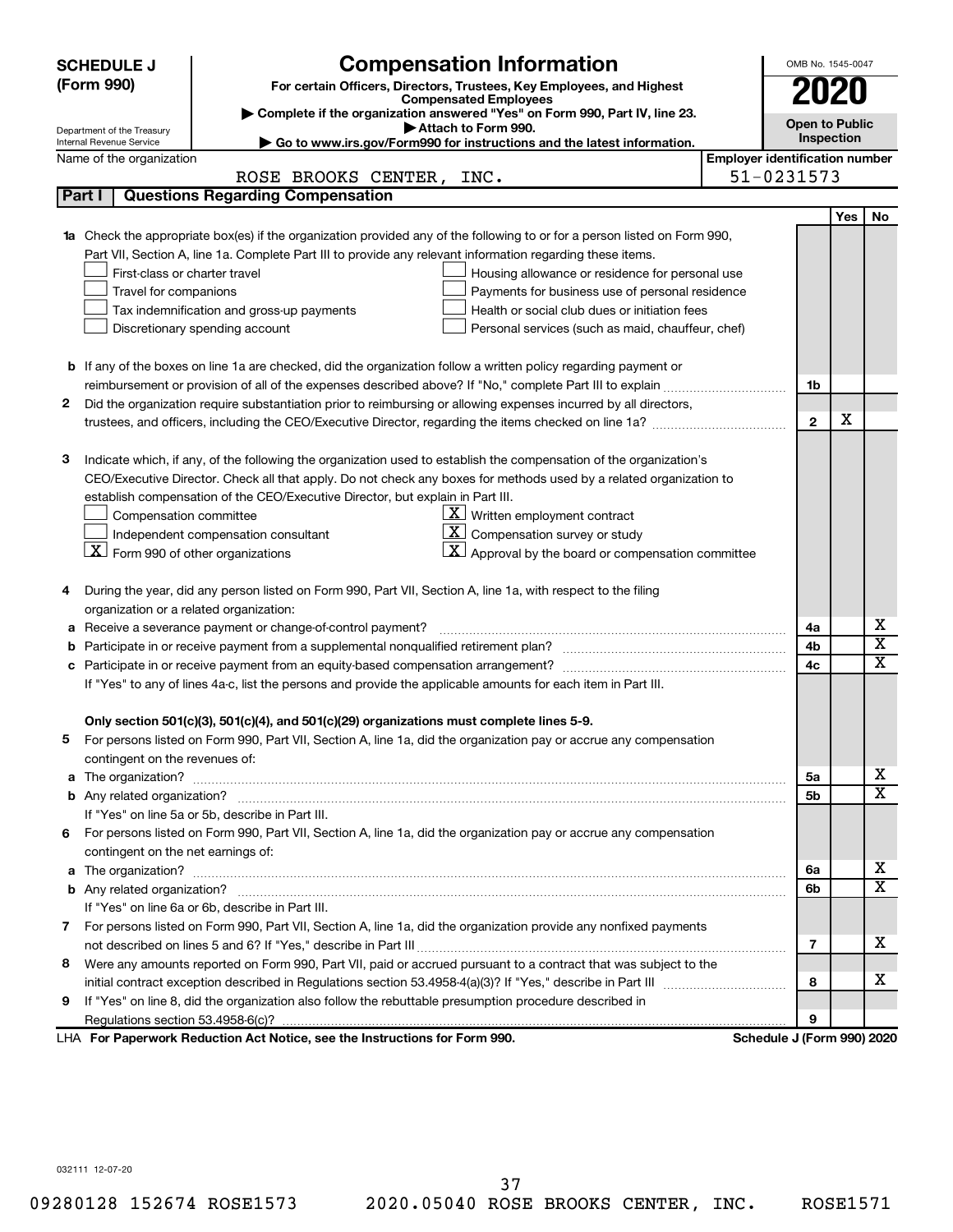#### Part II | Officers, Directors, Trustees, Key Employees, and Highest Compensated Employees. Use duplicate copies if additional space is needed.

For each individual whose compensation must be reported on Schedule J, report compensation from the organization on row (i) and from related organizations, described in the instructions, on row (ii). Do not list any individuals that aren't listed on Form 990, Part VII.

Note: The sum of columns (B)(i)-(iii) for each listed individual must equal the total amount of Form 990, Part VII, Section A, line 1a, applicable column (D) and (E) amounts for that individual.

| (A) Name and Title        |       |                          | (B) Breakdown of W-2 and/or 1099-MISC compensation |                                           | (C) Retirement and             | (D) Nontaxable | (E) Total of columns        | (F) Compensation                                           |
|---------------------------|-------|--------------------------|----------------------------------------------------|-------------------------------------------|--------------------------------|----------------|-----------------------------|------------------------------------------------------------|
|                           |       | (i) Base<br>compensation | (ii) Bonus &<br>incentive<br>compensation          | (iii) Other<br>reportable<br>compensation | other deferred<br>compensation | benefits       | $(B)(i)$ - $(D)$            | in column (B)<br>reported as deferred<br>on prior Form 990 |
| SUSAN MILLER<br>(1)       | (i)   | 238, 231.                | 0.                                                 | $\overline{0}$ .                          | 25,456.                        | 11,491.        | 275, 178.                   | $\overline{0}$ .                                           |
| CHIEF EXECUTIVE OFFICER   | (ii)  | 0.                       | 0.                                                 | $\overline{0}$ .                          | $\mathbf 0$                    | 0.             | $\mathbf 0$ .               | $\overline{0}$ .                                           |
| LISA FLEMING<br>(2)       | (i)   | 137,755.                 | 7,500.                                             | $\overline{\mathbf{0}}$ .                 | 11,631.                        | 5,784.         | 162,670.                    | $\overline{0}$ .                                           |
| CHIEF OPERATING OFFICER   | (ii)  | $\overline{0}$ .         | 0.                                                 | $\overline{\mathbf{0}}$ .                 | 0 <sub>1</sub>                 | $0 \, .$       | $\mathbf 0$ .               | $\overline{0}$ .                                           |
| MARLA SVOBODA<br>(3)      | (i)   | 137,592.                 | 5,000.                                             | $\overline{0}$ .                          | 11,565.                        | 5,784.         | 159,941                     | $\overline{0}$ .                                           |
| CHIEF DEVELOPMENT OFFICER | (ii)  | $\overline{0}$ .         | $\overline{0}$ .                                   | $\overline{0}$ .                          | $\overline{0}$ .               | σ.             | $\overline{0}$ .            | $\overline{0}$ .                                           |
| DAN WARREN<br>(4)         | (i)   | 127,406.                 | 12,047.                                            | $\overline{0}$ .                          | 11,310.                        | 5,775.         | 156, 538.                   | $\overline{0}$ .                                           |
| CHIEF FINANCIAL OFFICER   | (ii)  | $\overline{0}$ .         | $\overline{0}$ .                                   | $\overline{0}$ .                          | σ.                             | σ.             | $\overline{\mathfrak{o}}$ . | $\overline{0}$ .                                           |
|                           | (i)   |                          |                                                    |                                           |                                |                |                             |                                                            |
|                           | (ii)  |                          |                                                    |                                           |                                |                |                             |                                                            |
|                           | (i)   |                          |                                                    |                                           |                                |                |                             |                                                            |
|                           | (ii)  |                          |                                                    |                                           |                                |                |                             |                                                            |
|                           | (i)   |                          |                                                    |                                           |                                |                |                             |                                                            |
|                           | (ii)  |                          |                                                    |                                           |                                |                |                             |                                                            |
|                           | (i)   |                          |                                                    |                                           |                                |                |                             |                                                            |
|                           | (ii)  |                          |                                                    |                                           |                                |                |                             |                                                            |
|                           | (i)   |                          |                                                    |                                           |                                |                |                             |                                                            |
|                           | (ii)  |                          |                                                    |                                           |                                |                |                             |                                                            |
|                           | (i)   |                          |                                                    |                                           |                                |                |                             |                                                            |
|                           | (ii)  |                          |                                                    |                                           |                                |                |                             |                                                            |
|                           | (i)   |                          |                                                    |                                           |                                |                |                             |                                                            |
|                           | (ii)  |                          |                                                    |                                           |                                |                |                             |                                                            |
|                           | (i)   |                          |                                                    |                                           |                                |                |                             |                                                            |
|                           | (ii)  |                          |                                                    |                                           |                                |                |                             |                                                            |
|                           | (i)   |                          |                                                    |                                           |                                |                |                             |                                                            |
|                           | (ii)  |                          |                                                    |                                           |                                |                |                             |                                                            |
|                           | (i)   |                          |                                                    |                                           |                                |                |                             |                                                            |
|                           | (ii)  |                          |                                                    |                                           |                                |                |                             |                                                            |
|                           | (i)   |                          |                                                    |                                           |                                |                |                             |                                                            |
|                           | (ii)  |                          |                                                    |                                           |                                |                |                             |                                                            |
|                           | (i)   |                          |                                                    |                                           |                                |                |                             |                                                            |
|                           | (iii) |                          |                                                    |                                           |                                |                |                             |                                                            |

**Schedule J (Form 990) 2020**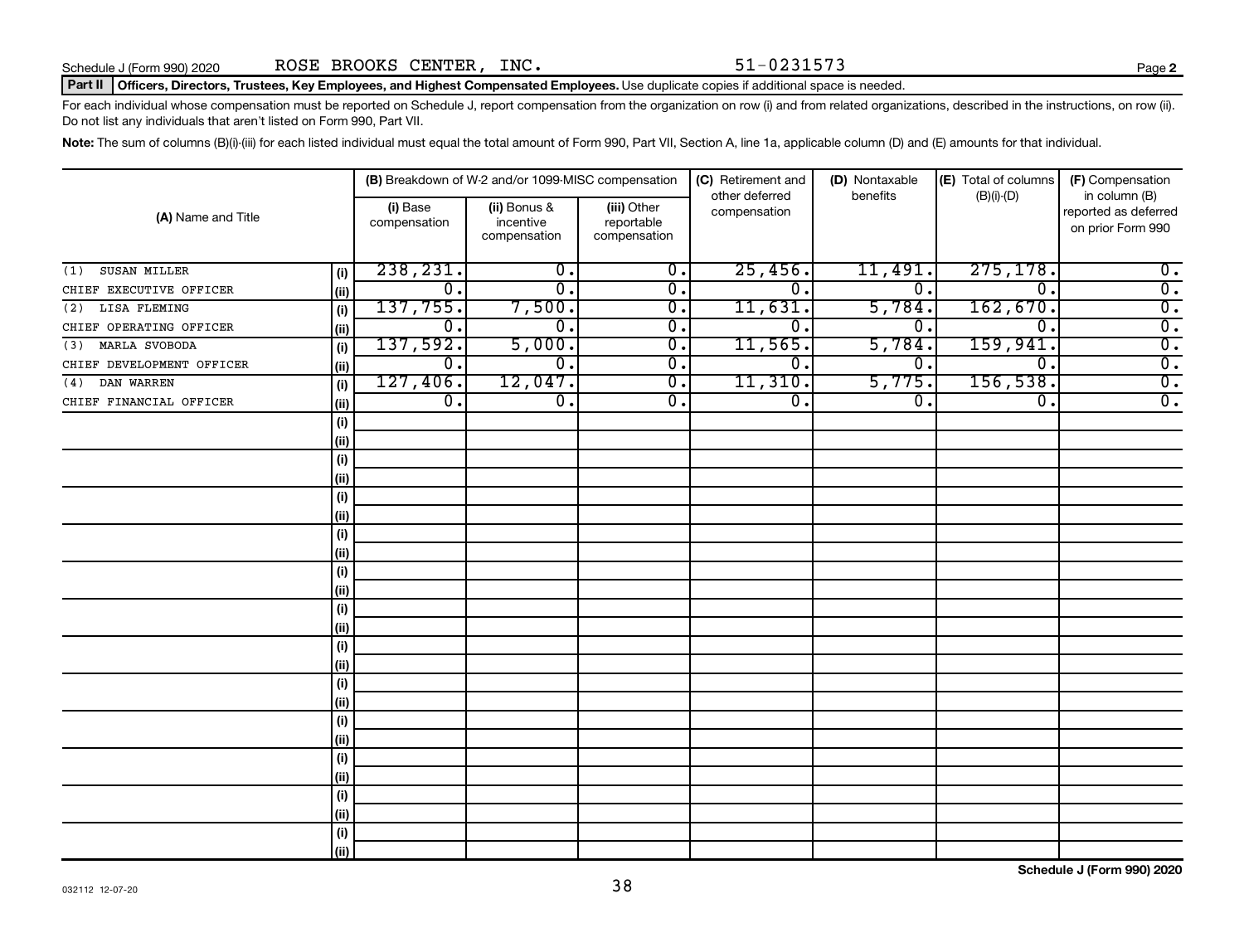#### **Part III Supplemental Information**

Provide the information, explanation, or descriptions required for Part I, lines 1a, 1b, 3, 4a, 4b, 4c, 5a, 5b, 6a, 6b, 7, and 8, and for Part II. Also complete this part for any additional information.

#### FORM 990, PART IX, LINE 5

THE ORGANIZATION WAS A PARTY TO AN EMPLOYMENT CONTRACT WITH AN

EXECUTIVE DIRECTOR THAT WAS RENEWED AND AMENDED IN DECEMBER 2020.

PURSUANT TO THE TERMS OF THIS EMPLOYMENT CONTRACT, RETIREMENT BENEFITS

AND RELATED PAYROLL TAXES OF \$284,417 ARE PAYABLE TO THIS EXECUTIVE WHO

RETIRED AFTER 25 YEARS OF SERVICE. THOSE BENEFITS WERE ACCRUED AT JUNE

30, 2021 AND ARE PAYABLE IN JANUARY 2022.

**Schedule J (Form 990) 2020**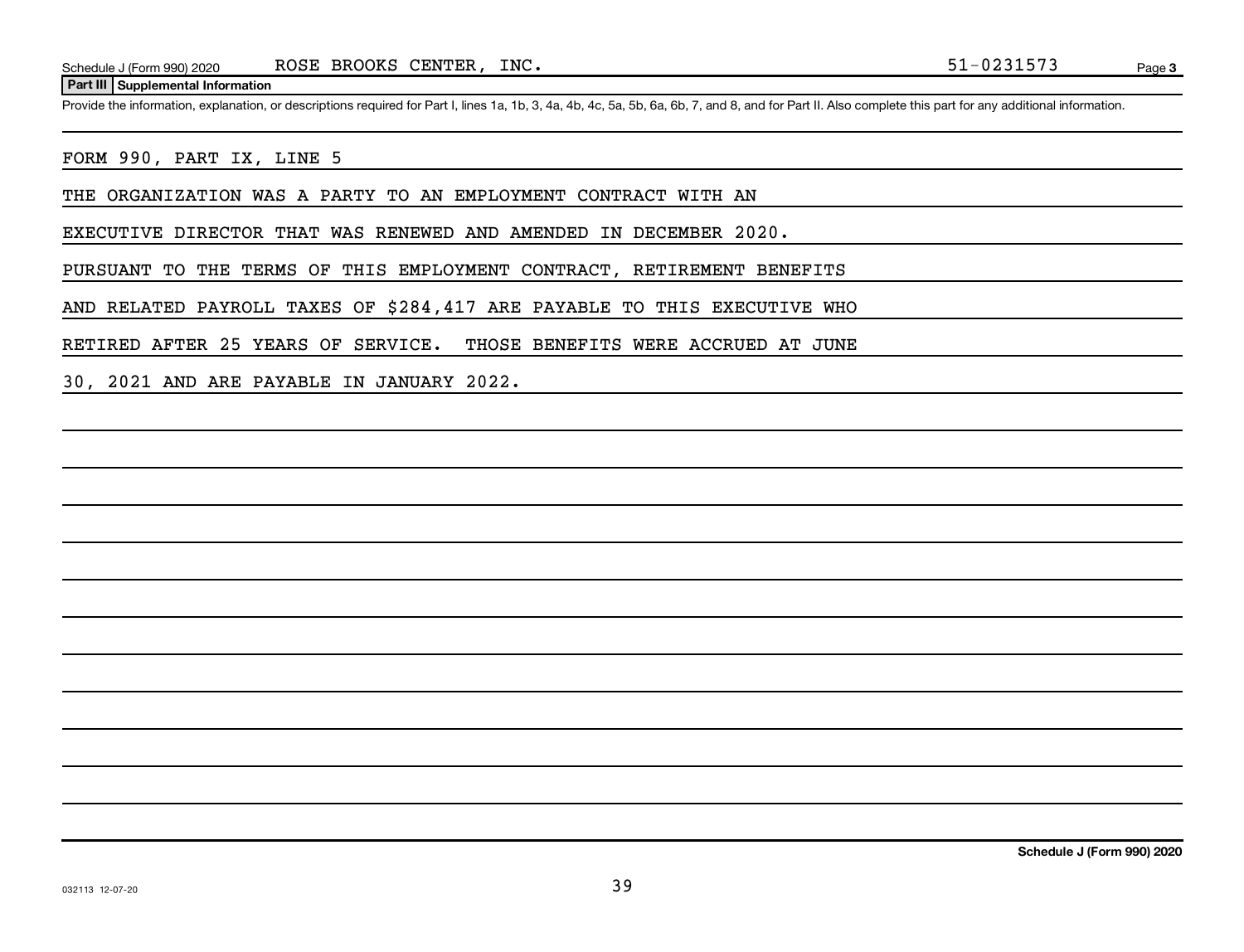#### **SCHEDULE M (Form 990)**

## **Noncash Contributions**

OMB No. 1545-0047

| Department of the Treasury |
|----------------------------|
| Internal Revenue Service   |

◆ Complete if the organizations answered "Yes" on Form 990, Part IV, lines 29 or 30.<br>● Complete if the organizations answered "Yes" on Form 990, Part IV, lines 29 or 30. **Attach to Form 990.** J

**Open to Public**

|        | Internal Revenue Service<br>Go to www.irs.gov/Form990 for instructions and the latest information.                                                                       |                               |                                      |                                                                                                      |          |                              | Inspection                            |     |    |
|--------|--------------------------------------------------------------------------------------------------------------------------------------------------------------------------|-------------------------------|--------------------------------------|------------------------------------------------------------------------------------------------------|----------|------------------------------|---------------------------------------|-----|----|
|        | Name of the organization                                                                                                                                                 |                               |                                      |                                                                                                      |          |                              | <b>Employer identification number</b> |     |    |
|        | ROSE BROOKS CENTER, INC.                                                                                                                                                 |                               |                                      |                                                                                                      |          |                              | 51-0231573                            |     |    |
| Part I | <b>Types of Property</b>                                                                                                                                                 |                               |                                      |                                                                                                      |          |                              |                                       |     |    |
|        |                                                                                                                                                                          | (a)<br>Check if<br>applicable | (b)<br>Number of<br>contributions or | (c)<br>Noncash contribution<br>amounts reported on<br>items contributed Form 990, Part VIII, line 1g |          | noncash contribution amounts | (d)<br>Method of determining          |     |    |
| 1      |                                                                                                                                                                          |                               |                                      |                                                                                                      |          |                              |                                       |     |    |
| 2      |                                                                                                                                                                          |                               |                                      |                                                                                                      |          |                              |                                       |     |    |
| з      | Art - Fractional interests                                                                                                                                               |                               |                                      |                                                                                                      |          |                              |                                       |     |    |
| 4      |                                                                                                                                                                          |                               |                                      |                                                                                                      |          |                              |                                       |     |    |
| 5      | Clothing and household goods                                                                                                                                             | $\overline{\mathbf{X}}$       |                                      |                                                                                                      | 140,524. |                              |                                       |     |    |
| 6      | Cars and other vehicles                                                                                                                                                  |                               |                                      |                                                                                                      |          |                              |                                       |     |    |
| 7      |                                                                                                                                                                          |                               |                                      |                                                                                                      |          |                              |                                       |     |    |
| 8      |                                                                                                                                                                          |                               |                                      |                                                                                                      |          |                              |                                       |     |    |
| 9      | Securities - Publicly traded                                                                                                                                             |                               |                                      |                                                                                                      |          |                              |                                       |     |    |
| 10     | Securities - Closely held stock                                                                                                                                          |                               |                                      |                                                                                                      |          |                              |                                       |     |    |
| 11     | Securities - Partnership, LLC, or<br>trust interests                                                                                                                     |                               |                                      |                                                                                                      |          |                              |                                       |     |    |
| 12     | Securities - Miscellaneous                                                                                                                                               |                               |                                      |                                                                                                      |          |                              |                                       |     |    |
| 13     | Qualified conservation contribution -                                                                                                                                    |                               |                                      |                                                                                                      |          |                              |                                       |     |    |
|        | Historic structures                                                                                                                                                      |                               |                                      |                                                                                                      |          |                              |                                       |     |    |
| 14     | Qualified conservation contribution - Other                                                                                                                              |                               |                                      |                                                                                                      |          |                              |                                       |     |    |
| 15     | Real estate - Residential                                                                                                                                                |                               |                                      |                                                                                                      |          |                              |                                       |     |    |
| 16     | Real estate - Commercial                                                                                                                                                 |                               |                                      |                                                                                                      |          |                              |                                       |     |    |
| 17     |                                                                                                                                                                          |                               |                                      |                                                                                                      |          |                              |                                       |     |    |
| 18     |                                                                                                                                                                          |                               |                                      |                                                                                                      |          |                              |                                       |     |    |
| 19     |                                                                                                                                                                          | $\overline{\text{x}}$         |                                      |                                                                                                      | 775.     |                              |                                       |     |    |
| 20     | Drugs and medical supplies                                                                                                                                               |                               |                                      |                                                                                                      |          |                              |                                       |     |    |
| 21     |                                                                                                                                                                          |                               |                                      |                                                                                                      |          |                              |                                       |     |    |
| 22     |                                                                                                                                                                          |                               |                                      |                                                                                                      |          |                              |                                       |     |    |
| 23     |                                                                                                                                                                          |                               |                                      |                                                                                                      |          |                              |                                       |     |    |
| 24     |                                                                                                                                                                          |                               |                                      |                                                                                                      |          |                              |                                       |     |    |
| 25     | Other $\blacktriangleright$                                                                                                                                              |                               |                                      |                                                                                                      |          |                              |                                       |     |    |
| 26     | Other $\blacktriangleright$                                                                                                                                              |                               |                                      |                                                                                                      |          |                              |                                       |     |    |
| 27     | Other                                                                                                                                                                    |                               |                                      |                                                                                                      |          |                              |                                       |     |    |
| 28     | Other                                                                                                                                                                    |                               |                                      |                                                                                                      |          |                              |                                       |     |    |
| 29     | Number of Forms 8283 received by the organization during the tax year for contributions<br>for which the organization completed Form 8283, Part V, Donee Acknowledgement |                               |                                      |                                                                                                      | 29       |                              |                                       |     |    |
|        |                                                                                                                                                                          |                               |                                      |                                                                                                      |          |                              |                                       | Yes | No |
|        | 30a During the year, did the organization receive by contribution any property reported in Part I, lines 1 through 28, that it                                           |                               |                                      |                                                                                                      |          |                              |                                       |     |    |
|        | must hold for at least three years from the date of the initial contribution, and which isn't required to be used for                                                    |                               |                                      |                                                                                                      |          |                              |                                       |     |    |
|        |                                                                                                                                                                          |                               |                                      |                                                                                                      |          |                              | 30a                                   |     | х  |
|        | <b>b</b> If "Yes," describe the arrangement in Part II.                                                                                                                  |                               |                                      |                                                                                                      |          |                              |                                       |     |    |
| 31     | Does the organization have a gift acceptance policy that requires the review of any nonstandard contributions?                                                           |                               |                                      |                                                                                                      |          | .                            | 31                                    |     | х  |
|        | 32a Does the organization hire or use third parties or related organizations to solicit, process, or sell noncash                                                        |                               |                                      |                                                                                                      |          |                              |                                       |     |    |

**33** If the organization didn't report an amount in column (c) for a type of property for which column (a) is checked, **b** If "Yes," describe in Part II. describe in Part II.

 $\text{contributions?}$   $\ldots$   $\ldots$   $\ldots$   $\ldots$   $\ldots$   $\ldots$   $\ldots$   $\ldots$   $\ldots$   $\ldots$   $\ldots$   $\ldots$   $\ldots$   $\ldots$   $\ldots$   $\ldots$   $\ldots$   $\ldots$   $\ldots$   $\ldots$   $\ldots$   $\ldots$   $\ldots$   $\ldots$   $\ldots$   $\ldots$   $\ldots$   $\ldots$   $\ldots$   $\ldots$   $\ldots$   $\ldots$   $\ldots$   $\ldots$   $\ldots$ 

**For Paperwork Reduction Act Notice, see the Instructions for Form 990. Schedule M (Form 990) 2020** LHA

**32a**

X

032141 11-23-20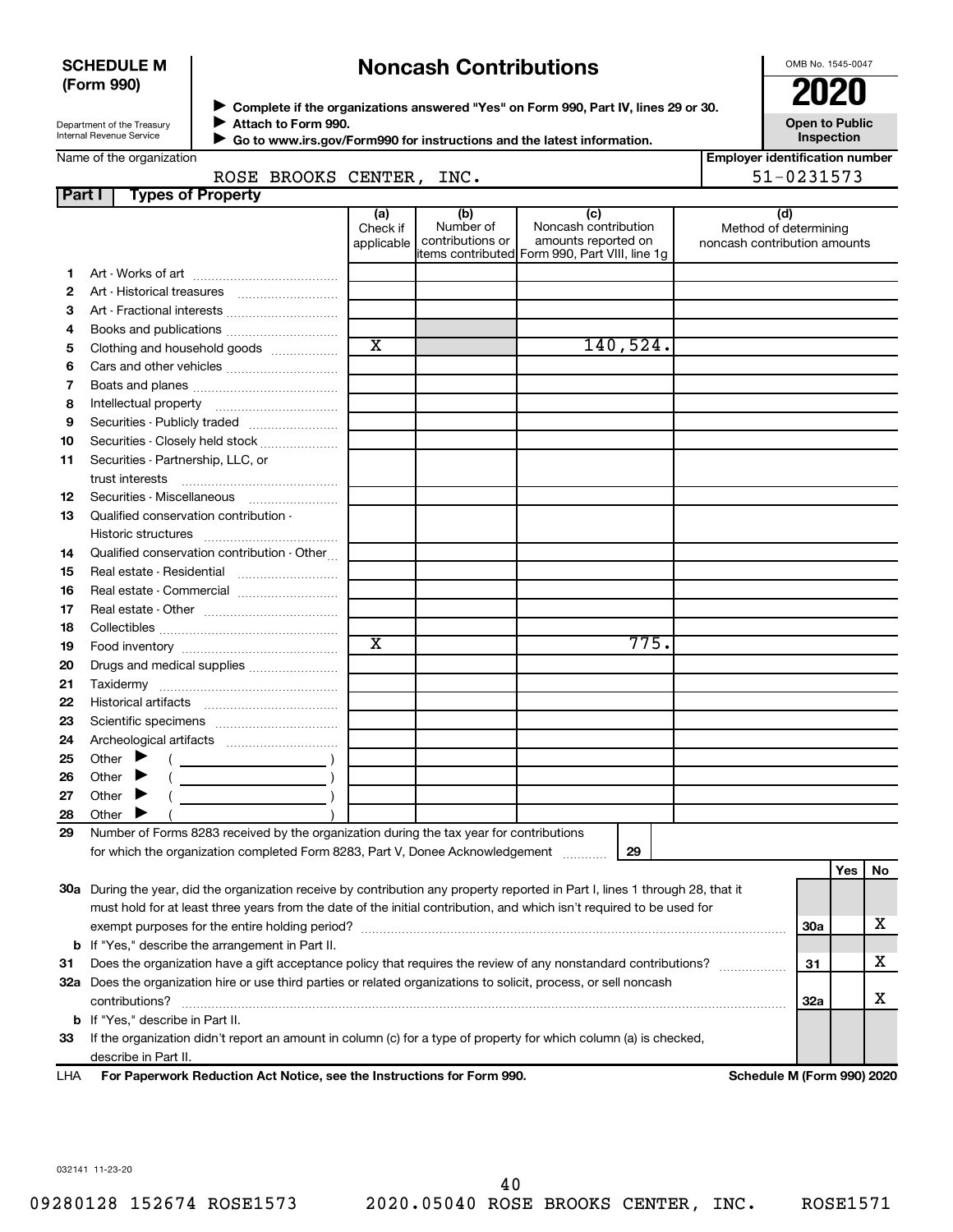Part II | Supplemental Information. Provide the information required by Part I, lines 30b, 32b, and 33, and whether the organization is reporting in Part I, column (b), the number of contributions, the number of items received, or a combination of both. Also complete this part for any additional information.

032142 11-23-20 **Schedule M (Form 990) 2020** 09280128 152674 ROSE1573 2020.05040 ROSE BROOKS CENTER, INC. ROSE1571 41

**2**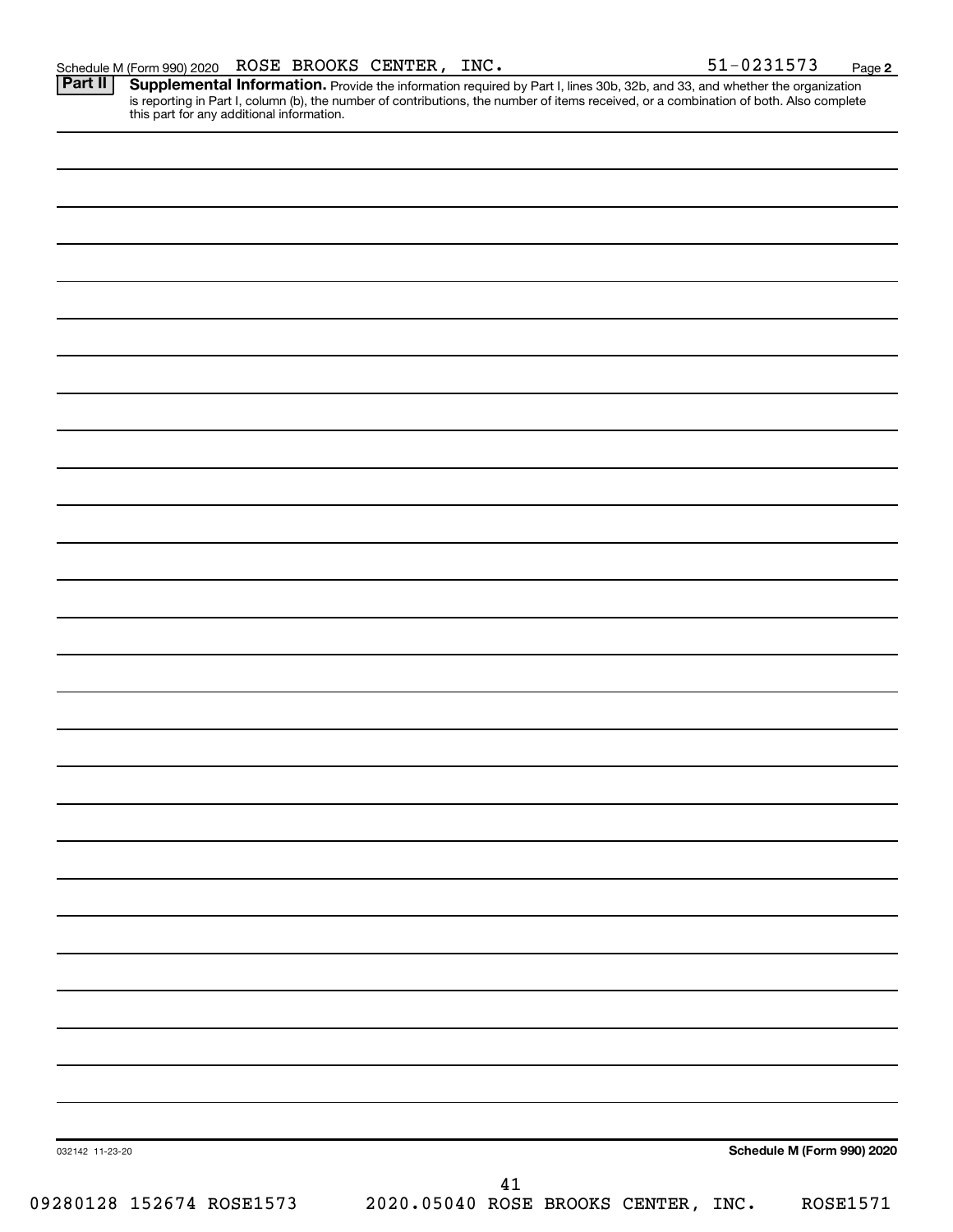**(Form 990 or 990-EZ)**

**Complete to provide information for responses to specific questions on Form 990 or 990-EZ or to provide any additional information. SCHEDULE O Supplemental Information to Form 990 or 990-EZ 2020**<br>(Form 990 or 990-EZ) Complete to provide information for responses to specific questions on

**| Attach to Form 990 or 990-EZ. | Go to www.irs.gov/Form990 for the latest information.**

Department of the Treasury Internal Revenue Service Name of the organization

ROSE BROOKS CENTER, INC. THE SET RESOLUTION SERVICE RESOLUTION IS SERVED ASSESSED.

**Employer identification number**

OMB No. 1545-0047

**Open to Public Inspection**

FORM 990, PART VI, SECTION B, LINE 11B:

PRIOR TO FILING, THE IRS FORM 990 IS REVIEWED AND APPROVED BY THE FINANCE

COMMITTEE. AFTER APPROVAL, THE FORM 990 IS DISTRIBUTED TO THE FULL BOARD

PRIOR TO FILING WITH THE IRS.

FORM 990, PART VI, SECTION B, LINE 12C:

THE ORGANIZATION ANNUALLY REVIEWS AND MONITORS CONFLICTS OF INTEREST OF

EMPLOYEES AND BOARD MEMBERS. ALL NEW EMPLOYEES AND NEW BOARD MEMBERS ARE

REQUIRED TO COMPLETE A CONFLICT OF INTEREST DISCLOSURE FORM. ALL KEY

EMPLOYEES, EMPLOYEES THAT HAVE THE RESPONSIBILITY OVER CONTRACTS AND

AGREEMENTS AND BOARD MEMBERS ARE REQUIRED TO COMPLETE A CONFLICT OF

INTEREST FORM ANNUALLY.

FORM 990, PART VI, SECTION B, LINE 15:

OFFICERS AND KEY EMPLOYEES OF THE ORGANIZATION ARE GIVEN ANNUAL PERFORMANCE REVIEWS. SALARY IS DETERMINED USING GUIDELINES FROM THE NONPROFIT SALARY GUIDE FOR KANSAS CITY, MISSOURI AND GUIDESTAR COMPENSATION REPORT.

FORM 990, PART VI, SECTION C, LINE 19:

THE ORGANIZATION MAKES THE FORM 990, GOVERNING DOCUMENTS, CONFLICT OF

INTEREST POLICY AND FINANCIAL STATEMENTS AVAILABLE TO THE PUBLIC UPON

REQUEST.

032211 11-20-20 **For Paperwork Reduction Act Notice, see the Instructions for Form 990 or 990-EZ. Schedule O (Form 990 or 990-EZ) 2020** LHA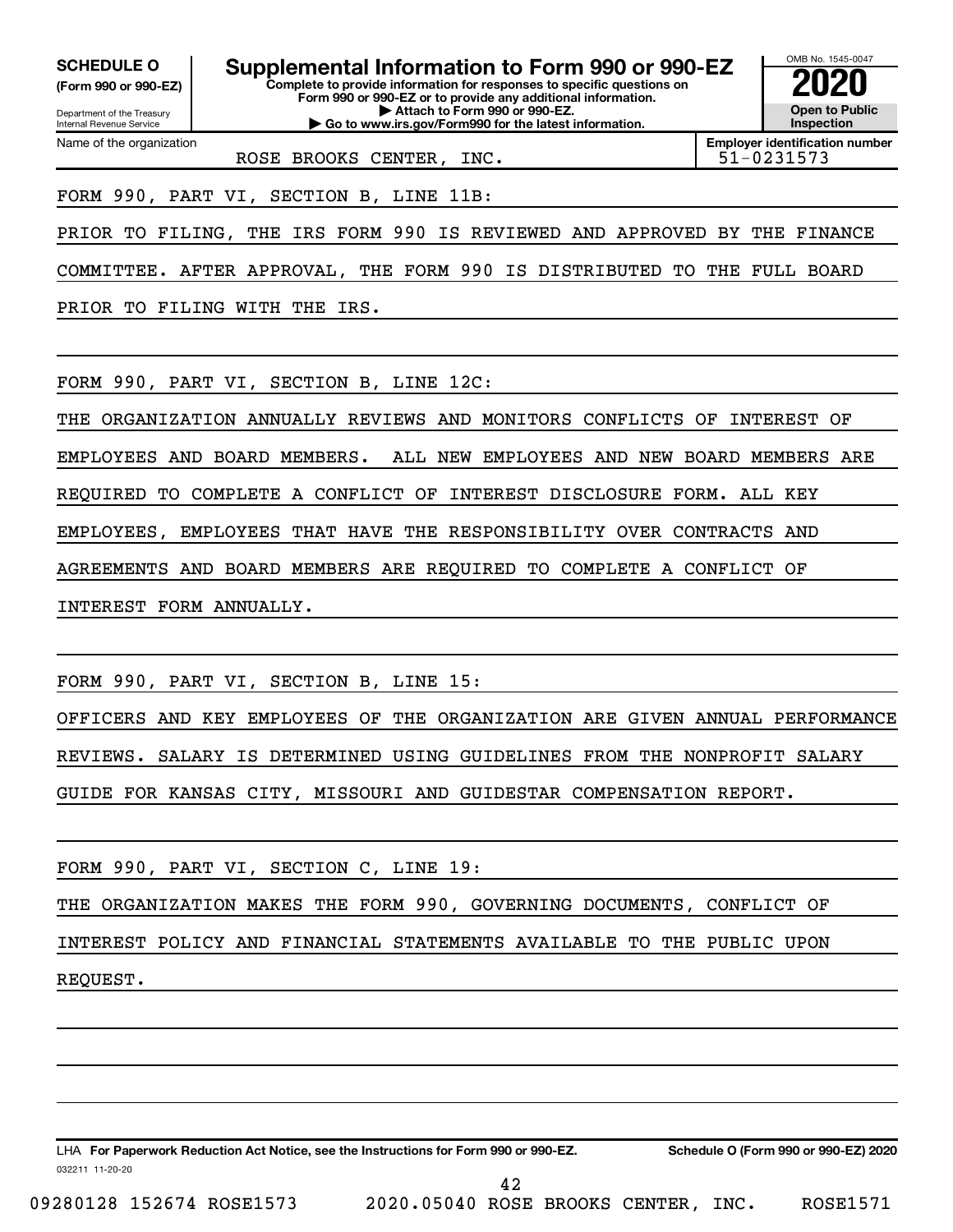| <b>SCHEDULE R</b> |
|-------------------|
|                   |

Department of the Treasury Internal Revenue Service

## **Related Organizations and Unrelated Partnerships**

**(Form 990) Complete if the organization answered "Yes" on Form 990, Part IV, line 33, 34, 35b, 36, or 37.** |

■ Attach to Form 990. **Dependent of Attach to Form 990.** Open to Public

OMB No. 1545-0047

**| Go to www.irs.gov/Form990 for instructions and the latest information. Inspection 2020**<br>Open to Public

**Employer identification number**

Name of the organization

ROSE BROOKS CENTER, INC.

Part I ldentification of Disregarded Entities. Complete if the organization answered "Yes" on Form 990, Part IV, line 33.

| (a)<br>Name, address, and EIN (if applicable)<br>of disregarded entity | (b)<br>Primary activity | (c)<br>Legal domicile (state or<br>foreign country) | (d)<br>Total income | (e)<br>End-of-year assets | (f)<br>Direct controlling<br>entity |
|------------------------------------------------------------------------|-------------------------|-----------------------------------------------------|---------------------|---------------------------|-------------------------------------|
| ROSE HARBOR, LLC - 51-0231573                                          |                         |                                                     |                     |                           |                                     |
| PO BOX 320599                                                          |                         |                                                     |                     |                           | ROSE BROOKS CENTER,                 |
| KANSAS CITY, MO 64132-0599                                             | OWN REAL ESTATE         | MISSOURI                                            | $-3,861.$           | $91,463.\texttt{INC.}$    |                                     |
|                                                                        |                         |                                                     |                     |                           |                                     |
|                                                                        |                         |                                                     |                     |                           |                                     |
|                                                                        |                         |                                                     |                     |                           |                                     |

**Part II** Identification of Related Tax-Exempt Organizations. Complete if the organization answered "Yes" on Form 990, Part IV, line 34, because it had one or more related tax-exempt<br>Part II acconizations during the tax ye organizations during the tax year.

| (a)<br>Name, address, and EIN<br>of related organization | (b)<br>Primary activity | (c)<br>Legal domicile (state or<br>foreign country) | (d)<br>Exempt Code<br>section | (e)<br>Public charity<br>status (if section  <br>501(c)(3)) | (f)<br>Direct controlling<br>entity |     | $(g)$<br>Section 512(b)(13)<br>controlled<br>entity? |
|----------------------------------------------------------|-------------------------|-----------------------------------------------------|-------------------------------|-------------------------------------------------------------|-------------------------------------|-----|------------------------------------------------------|
|                                                          |                         |                                                     |                               |                                                             |                                     | Yes | No                                                   |
|                                                          |                         |                                                     |                               |                                                             |                                     |     |                                                      |
|                                                          |                         |                                                     |                               |                                                             |                                     |     |                                                      |
|                                                          |                         |                                                     |                               |                                                             |                                     |     |                                                      |

**For Paperwork Reduction Act Notice, see the Instructions for Form 990. Schedule R (Form 990) 2020**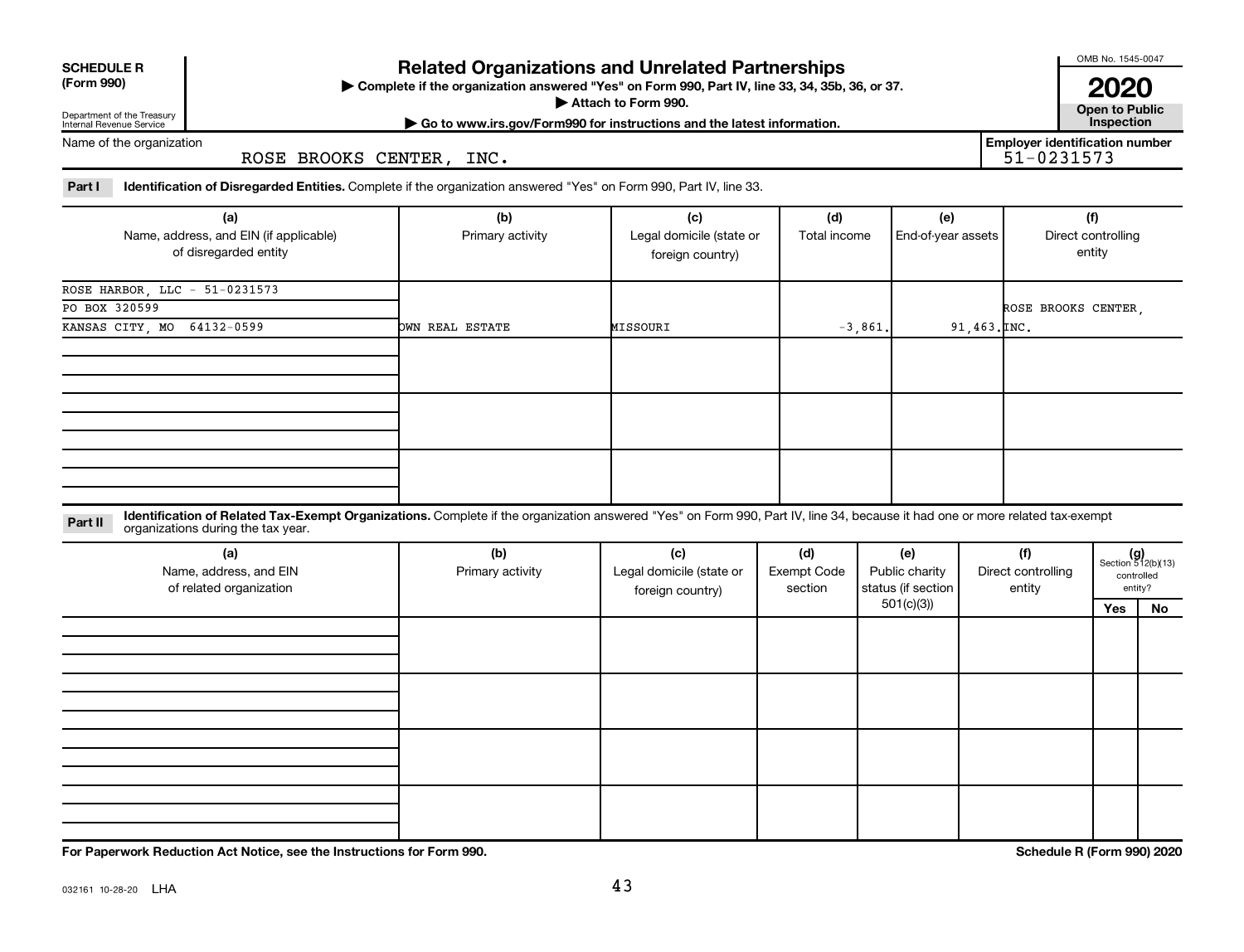#### Schedule R (Form 990) 2020 Page ROSE BROOKS CENTER, INC. 51-0231573

Part III Identification of Related Organizations Taxable as a Partnership. Complete if the organization answered "Yes" on Form 990, Part IV, line 34, because it had one or more related<br>Read to the organizations tracted as organizations treated as a partnership during the tax year.

| Organizations treated as a partnership during the tax year. |                                                                                                                                                                                                                                                                  |                     |                    |                                                                                            |                    |  |                                                 |  |                          |     |                  |                                 |            |                       |                                    |    |
|-------------------------------------------------------------|------------------------------------------------------------------------------------------------------------------------------------------------------------------------------------------------------------------------------------------------------------------|---------------------|--------------------|--------------------------------------------------------------------------------------------|--------------------|--|-------------------------------------------------|--|--------------------------|-----|------------------|---------------------------------|------------|-----------------------|------------------------------------|----|
| (a)                                                         | (b)                                                                                                                                                                                                                                                              | (c)                 | (d)                |                                                                                            | (e)                |  | (f)                                             |  | (g)                      |     | (h)              | (i)                             |            | (i)                   | (k)                                |    |
| Name, address, and EIN                                      | Primary activity                                                                                                                                                                                                                                                 | Legal<br>domicile   | Direct controlling | Predominant income<br>(related, unrelated,<br>excluded from tax under<br>sections 512-514) |                    |  | Share of total                                  |  | Share of                 |     | Disproportionate | Code V-UBI                      |            | General or Percentage |                                    |    |
| of related organization                                     |                                                                                                                                                                                                                                                                  | (state or           | entity             |                                                                                            |                    |  | income                                          |  | end-of-year              |     | allocations?     | amount in box<br>20 of Schedule |            | managing ownership    |                                    |    |
|                                                             |                                                                                                                                                                                                                                                                  | foreign<br>country) |                    |                                                                                            |                    |  |                                                 |  | assets                   | Yes | No               | K-1 (Form 1065) Yes No          |            |                       |                                    |    |
|                                                             |                                                                                                                                                                                                                                                                  |                     |                    |                                                                                            |                    |  |                                                 |  |                          |     |                  |                                 |            |                       |                                    |    |
|                                                             |                                                                                                                                                                                                                                                                  |                     |                    |                                                                                            |                    |  |                                                 |  |                          |     |                  |                                 |            |                       |                                    |    |
|                                                             |                                                                                                                                                                                                                                                                  |                     |                    |                                                                                            |                    |  |                                                 |  |                          |     |                  |                                 |            |                       |                                    |    |
|                                                             |                                                                                                                                                                                                                                                                  |                     |                    |                                                                                            |                    |  |                                                 |  |                          |     |                  |                                 |            |                       |                                    |    |
|                                                             |                                                                                                                                                                                                                                                                  |                     |                    |                                                                                            |                    |  |                                                 |  |                          |     |                  |                                 |            |                       |                                    |    |
|                                                             |                                                                                                                                                                                                                                                                  |                     |                    |                                                                                            |                    |  |                                                 |  |                          |     |                  |                                 |            |                       |                                    |    |
|                                                             |                                                                                                                                                                                                                                                                  |                     |                    |                                                                                            |                    |  |                                                 |  |                          |     |                  |                                 |            |                       |                                    |    |
|                                                             |                                                                                                                                                                                                                                                                  |                     |                    |                                                                                            |                    |  |                                                 |  |                          |     |                  |                                 |            |                       |                                    |    |
|                                                             |                                                                                                                                                                                                                                                                  |                     |                    |                                                                                            |                    |  |                                                 |  |                          |     |                  |                                 |            |                       |                                    |    |
|                                                             |                                                                                                                                                                                                                                                                  |                     |                    |                                                                                            |                    |  |                                                 |  |                          |     |                  |                                 |            |                       |                                    |    |
|                                                             |                                                                                                                                                                                                                                                                  |                     |                    |                                                                                            |                    |  |                                                 |  |                          |     |                  |                                 |            |                       |                                    |    |
|                                                             |                                                                                                                                                                                                                                                                  |                     |                    |                                                                                            |                    |  |                                                 |  |                          |     |                  |                                 |            |                       |                                    |    |
|                                                             |                                                                                                                                                                                                                                                                  |                     |                    |                                                                                            |                    |  |                                                 |  |                          |     |                  |                                 |            |                       |                                    |    |
|                                                             |                                                                                                                                                                                                                                                                  |                     |                    |                                                                                            |                    |  |                                                 |  |                          |     |                  |                                 |            |                       |                                    |    |
|                                                             |                                                                                                                                                                                                                                                                  |                     |                    |                                                                                            |                    |  |                                                 |  |                          |     |                  |                                 |            |                       |                                    |    |
|                                                             |                                                                                                                                                                                                                                                                  |                     |                    |                                                                                            |                    |  |                                                 |  |                          |     |                  |                                 |            |                       |                                    |    |
|                                                             |                                                                                                                                                                                                                                                                  |                     |                    |                                                                                            |                    |  |                                                 |  |                          |     |                  |                                 |            |                       |                                    |    |
|                                                             |                                                                                                                                                                                                                                                                  |                     |                    |                                                                                            |                    |  |                                                 |  |                          |     |                  |                                 |            |                       |                                    |    |
| Part IV                                                     | Identification of Related Organizations Taxable as a Corporation or Trust. Complete if the organization answered "Yes" on Form 990, Part IV, line 34, because it had one or more related<br>organizations treated as a corporation or trust during the tax year. |                     |                    |                                                                                            |                    |  |                                                 |  |                          |     |                  |                                 |            |                       |                                    |    |
| (a)                                                         |                                                                                                                                                                                                                                                                  | (b)                 |                    | (c)                                                                                        | (d)                |  | (e)                                             |  | (f)                      |     |                  | (g)                             |            | (h)                   |                                    |    |
| Name, address, and EIN                                      |                                                                                                                                                                                                                                                                  | Primary activity    |                    | Legal domicile                                                                             | Direct controlling |  |                                                 |  |                          |     |                  | Share of                        | Percentage |                       | (i)<br>Section                     |    |
| of related organization                                     |                                                                                                                                                                                                                                                                  |                     |                    | (state or                                                                                  | entity             |  | Type of entity<br>(C corp, S corp,<br>or trust) |  | Share of total<br>income |     |                  | end-of-year                     |            | ownership             | $512(b)(13)$ controlled<br>entity? |    |
|                                                             |                                                                                                                                                                                                                                                                  |                     |                    | foreign<br>country)                                                                        |                    |  |                                                 |  |                          |     |                  | assets                          |            |                       |                                    |    |
|                                                             |                                                                                                                                                                                                                                                                  |                     |                    |                                                                                            |                    |  |                                                 |  |                          |     |                  |                                 |            |                       | Yes                                | No |
|                                                             |                                                                                                                                                                                                                                                                  |                     |                    |                                                                                            |                    |  |                                                 |  |                          |     |                  |                                 |            |                       |                                    |    |
|                                                             |                                                                                                                                                                                                                                                                  |                     |                    |                                                                                            |                    |  |                                                 |  |                          |     |                  |                                 |            |                       |                                    |    |
|                                                             |                                                                                                                                                                                                                                                                  |                     |                    |                                                                                            |                    |  |                                                 |  |                          |     |                  |                                 |            |                       |                                    |    |
|                                                             |                                                                                                                                                                                                                                                                  |                     |                    |                                                                                            |                    |  |                                                 |  |                          |     |                  |                                 |            |                       |                                    |    |
|                                                             |                                                                                                                                                                                                                                                                  |                     |                    |                                                                                            |                    |  |                                                 |  |                          |     |                  |                                 |            |                       |                                    |    |
|                                                             |                                                                                                                                                                                                                                                                  |                     |                    |                                                                                            |                    |  |                                                 |  |                          |     |                  |                                 |            |                       |                                    |    |
|                                                             |                                                                                                                                                                                                                                                                  |                     |                    |                                                                                            |                    |  |                                                 |  |                          |     |                  |                                 |            |                       |                                    |    |
|                                                             |                                                                                                                                                                                                                                                                  |                     |                    |                                                                                            |                    |  |                                                 |  |                          |     |                  |                                 |            |                       |                                    |    |
|                                                             |                                                                                                                                                                                                                                                                  |                     |                    |                                                                                            |                    |  |                                                 |  |                          |     |                  |                                 |            |                       |                                    |    |
|                                                             |                                                                                                                                                                                                                                                                  |                     |                    |                                                                                            |                    |  |                                                 |  |                          |     |                  |                                 |            |                       |                                    |    |
|                                                             |                                                                                                                                                                                                                                                                  |                     |                    |                                                                                            |                    |  |                                                 |  |                          |     |                  |                                 |            |                       |                                    |    |
|                                                             |                                                                                                                                                                                                                                                                  |                     |                    |                                                                                            |                    |  |                                                 |  |                          |     |                  |                                 |            |                       |                                    |    |
|                                                             |                                                                                                                                                                                                                                                                  |                     |                    |                                                                                            |                    |  |                                                 |  |                          |     |                  |                                 |            |                       |                                    |    |
|                                                             |                                                                                                                                                                                                                                                                  |                     |                    |                                                                                            |                    |  |                                                 |  |                          |     |                  |                                 |            |                       |                                    |    |
|                                                             |                                                                                                                                                                                                                                                                  |                     |                    |                                                                                            |                    |  |                                                 |  |                          |     |                  |                                 |            |                       |                                    |    |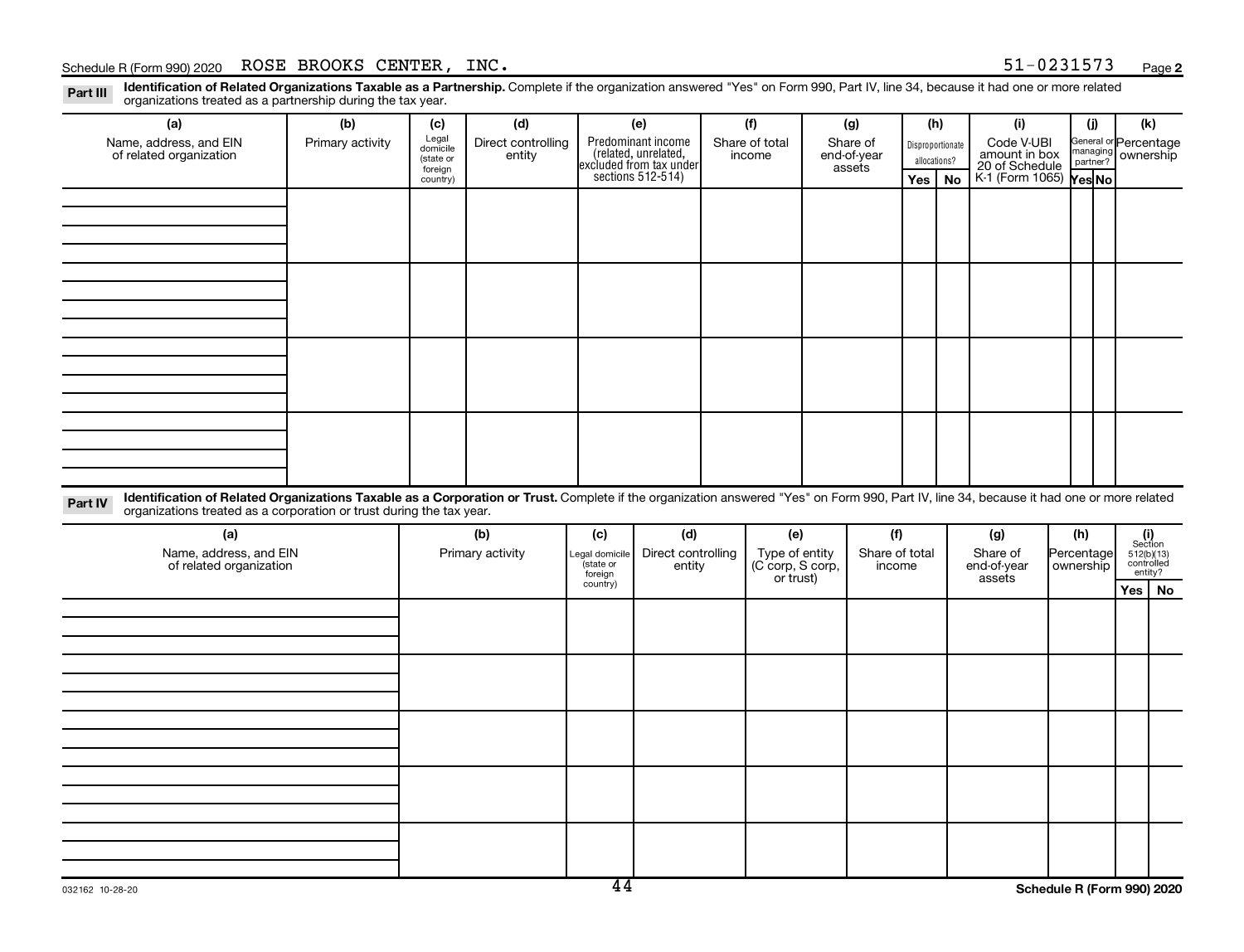#### Schedule R (Form 990) 2020 Page ROSE BROOKS CENTER, INC. 51-0231573

Part V Transactions With Related Organizations. Complete if the organization answered "Yes" on Form 990, Part IV, line 34, 35b, or 36.

|     | Note: Complete line 1 if any entity is listed in Parts II, III, or IV of this schedule.                                                                                                                                                    |                                  |                        |                                              |  | <b>Yes</b> | No |
|-----|--------------------------------------------------------------------------------------------------------------------------------------------------------------------------------------------------------------------------------------------|----------------------------------|------------------------|----------------------------------------------|--|------------|----|
|     | During the tax year, did the organization engage in any of the following transactions with one or more related organizations listed in Parts II-IV?                                                                                        |                                  |                        |                                              |  |            |    |
|     |                                                                                                                                                                                                                                            |                                  |                        |                                              |  |            |    |
|     | b Gift, grant, or capital contribution to related organization(s) manufactured contains and contribution to related organization(s) manufactured contribution to related organization(s)                                                   |                                  |                        | 1 <sub>b</sub>                               |  |            |    |
|     |                                                                                                                                                                                                                                            |                                  |                        |                                              |  |            |    |
|     |                                                                                                                                                                                                                                            |                                  |                        |                                              |  |            |    |
|     |                                                                                                                                                                                                                                            |                                  |                        |                                              |  |            |    |
|     |                                                                                                                                                                                                                                            |                                  |                        |                                              |  |            |    |
| f   | Dividends from related organization(s) material content and content and content and content and content and content and content and content and content and content and content and content and content and content and conten             |                                  |                        | 1f                                           |  |            |    |
| a   |                                                                                                                                                                                                                                            |                                  |                        | 1g                                           |  |            |    |
|     | h Purchase of assets from related organization(s) manufactured and content to content the content of assets from related organization(s) manufactured and content of the content of the content of the content of the content              |                                  |                        | 1 <sub>h</sub>                               |  |            |    |
|     |                                                                                                                                                                                                                                            |                                  |                        | 11                                           |  |            |    |
|     |                                                                                                                                                                                                                                            |                                  |                        |                                              |  |            |    |
|     |                                                                                                                                                                                                                                            |                                  |                        |                                              |  |            |    |
|     |                                                                                                                                                                                                                                            |                                  |                        |                                              |  |            |    |
|     |                                                                                                                                                                                                                                            |                                  |                        |                                              |  |            |    |
|     |                                                                                                                                                                                                                                            |                                  |                        |                                              |  |            |    |
|     |                                                                                                                                                                                                                                            |                                  |                        |                                              |  |            |    |
|     | o Sharing of paid employees with related organization(s) manufactured content to the content of the content of the content of the content of the content of the content of the content of the content of the content of the co             |                                  |                        |                                              |  |            |    |
|     |                                                                                                                                                                                                                                            |                                  |                        |                                              |  |            |    |
|     | Reimbursement paid to related organization(s) for expenses [11111] Research Manuscript Reimbursement paid to related organization(s) for expenses [11111] [1111] Reimbursement manuscript Reimbursement paid to related organi<br><b>D</b> |                                  |                        |                                              |  |            |    |
|     | a                                                                                                                                                                                                                                          |                                  |                        |                                              |  |            |    |
|     |                                                                                                                                                                                                                                            |                                  |                        |                                              |  |            |    |
|     |                                                                                                                                                                                                                                            |                                  |                        |                                              |  |            |    |
|     |                                                                                                                                                                                                                                            |                                  |                        |                                              |  |            |    |
|     | If the answer to any of the above is "Yes," see the instructions for information on who must complete this line, including covered relationships and transaction thresholds.                                                               |                                  |                        |                                              |  |            |    |
|     | (a)<br>Name of related organization                                                                                                                                                                                                        | (b)<br>Transaction<br>type (a-s) | (c)<br>Amount involved | (d)<br>Method of determining amount involved |  |            |    |
| 71) |                                                                                                                                                                                                                                            |                                  |                        |                                              |  |            |    |

| $\cdots$ |  |  |
|----------|--|--|
| (2)      |  |  |
| (3)      |  |  |
| (4)      |  |  |
| (5)      |  |  |
| (6)      |  |  |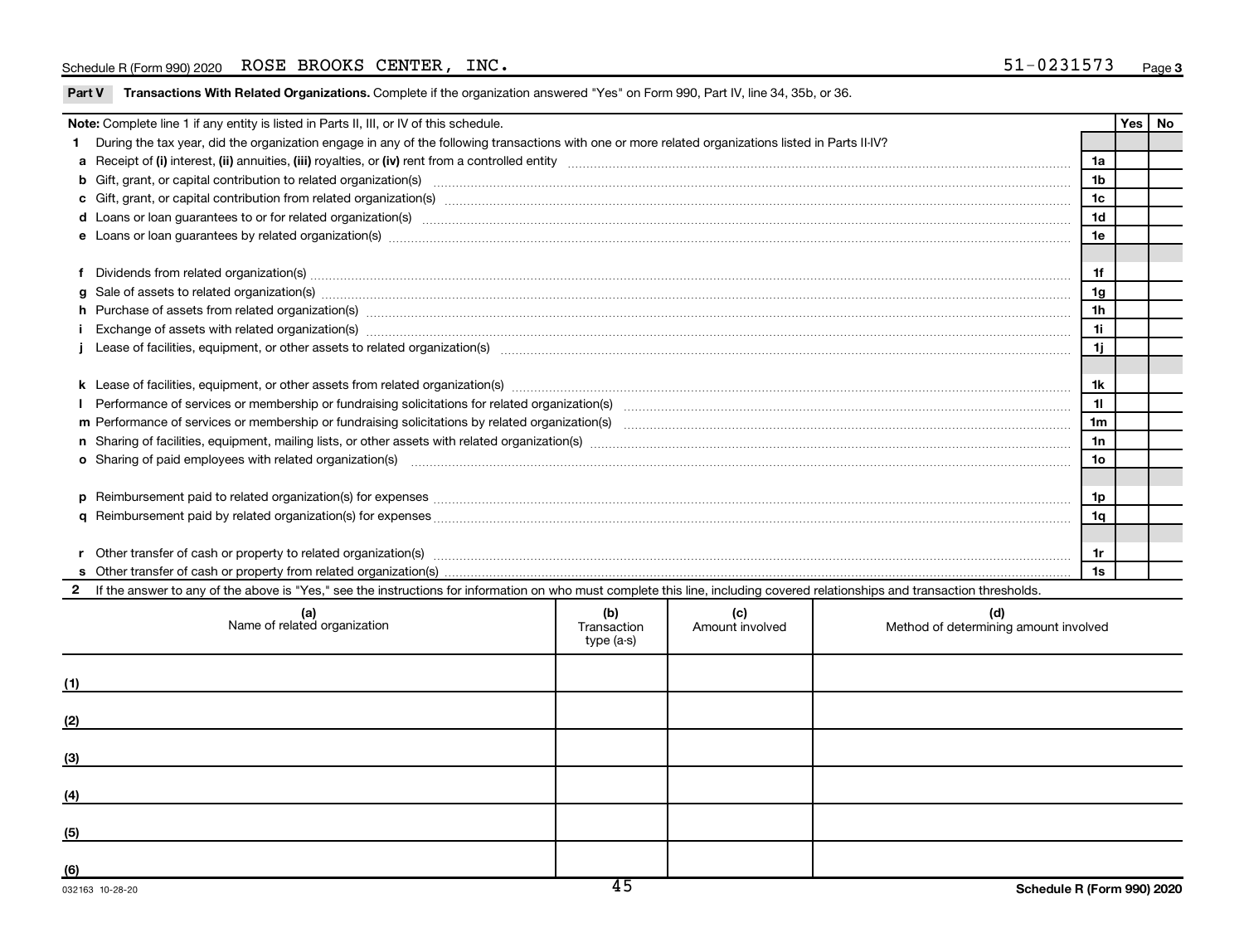#### Schedule R (Form 990) 2020 Page ROSE BROOKS CENTER, INC. 51-0231573

Part VI Unrelated Organizations Taxable as a Partnership. Complete if the organization answered "Yes" on Form 990, Part IV, line 37.

Provide the following information for each entity taxed as a partnership through which the organization conducted more than five percent of its activities (measured by total assets or gross revenue) that was not a related organization. See instructions regarding exclusion for certain investment partnerships.

| <br>(a)                | (b)              | (c)               | .  . <b>.</b> . <b>.</b><br><br>(d)                                                        |                                                          |  | (f)      | (g)         | (h)                    |  | (i)                                                                                                                                               | (i)    |  | (k) |  |
|------------------------|------------------|-------------------|--------------------------------------------------------------------------------------------|----------------------------------------------------------|--|----------|-------------|------------------------|--|---------------------------------------------------------------------------------------------------------------------------------------------------|--------|--|-----|--|
| Name, address, and EIN | Primary activity | Legal domicile    |                                                                                            | (e)<br>Are all<br>partners sec.<br>$501(c)(3)$<br>orgs.? |  | Share of | Share of    |                        |  |                                                                                                                                                   |        |  |     |  |
| of entity              |                  | (state or foreign |                                                                                            |                                                          |  | total    | end-of-year | Dispropor-<br>tionate  |  |                                                                                                                                                   |        |  |     |  |
|                        |                  | country)          | Predominant income<br>(related, unrelated,<br>excluded from tax under<br>sections 512-514) |                                                          |  | income   | assets      | allocations?<br>Yes No |  | Code V-UBI<br>amount in box 20 managing<br>of Schedule K-1<br>(Form 1065)<br>$\overline{V}$<br>$\overline{V}$<br>$\overline{V}$<br>$\overline{V}$ |        |  |     |  |
|                        |                  |                   |                                                                                            | Yes No                                                   |  |          |             |                        |  |                                                                                                                                                   | Yes NO |  |     |  |
|                        |                  |                   |                                                                                            |                                                          |  |          |             |                        |  |                                                                                                                                                   |        |  |     |  |
|                        |                  |                   |                                                                                            |                                                          |  |          |             |                        |  |                                                                                                                                                   |        |  |     |  |
|                        |                  |                   |                                                                                            |                                                          |  |          |             |                        |  |                                                                                                                                                   |        |  |     |  |
|                        |                  |                   |                                                                                            |                                                          |  |          |             |                        |  |                                                                                                                                                   |        |  |     |  |
|                        |                  |                   |                                                                                            |                                                          |  |          |             |                        |  |                                                                                                                                                   |        |  |     |  |
|                        |                  |                   |                                                                                            |                                                          |  |          |             |                        |  |                                                                                                                                                   |        |  |     |  |
|                        |                  |                   |                                                                                            |                                                          |  |          |             |                        |  |                                                                                                                                                   |        |  |     |  |
|                        |                  |                   |                                                                                            |                                                          |  |          |             |                        |  |                                                                                                                                                   |        |  |     |  |
|                        |                  |                   |                                                                                            |                                                          |  |          |             |                        |  |                                                                                                                                                   |        |  |     |  |
|                        |                  |                   |                                                                                            |                                                          |  |          |             |                        |  |                                                                                                                                                   |        |  |     |  |
|                        |                  |                   |                                                                                            |                                                          |  |          |             |                        |  |                                                                                                                                                   |        |  |     |  |
|                        |                  |                   |                                                                                            |                                                          |  |          |             |                        |  |                                                                                                                                                   |        |  |     |  |
|                        |                  |                   |                                                                                            |                                                          |  |          |             |                        |  |                                                                                                                                                   |        |  |     |  |
|                        |                  |                   |                                                                                            |                                                          |  |          |             |                        |  |                                                                                                                                                   |        |  |     |  |
|                        |                  |                   |                                                                                            |                                                          |  |          |             |                        |  |                                                                                                                                                   |        |  |     |  |
|                        |                  |                   |                                                                                            |                                                          |  |          |             |                        |  |                                                                                                                                                   |        |  |     |  |
|                        |                  |                   |                                                                                            |                                                          |  |          |             |                        |  |                                                                                                                                                   |        |  |     |  |
|                        |                  |                   |                                                                                            |                                                          |  |          |             |                        |  |                                                                                                                                                   |        |  |     |  |
|                        |                  |                   |                                                                                            |                                                          |  |          |             |                        |  |                                                                                                                                                   |        |  |     |  |
|                        |                  |                   |                                                                                            |                                                          |  |          |             |                        |  |                                                                                                                                                   |        |  |     |  |
|                        |                  |                   |                                                                                            |                                                          |  |          |             |                        |  |                                                                                                                                                   |        |  |     |  |
|                        |                  |                   |                                                                                            |                                                          |  |          |             |                        |  |                                                                                                                                                   |        |  |     |  |
|                        |                  |                   |                                                                                            |                                                          |  |          |             |                        |  |                                                                                                                                                   |        |  |     |  |
|                        |                  |                   |                                                                                            |                                                          |  |          |             |                        |  |                                                                                                                                                   |        |  |     |  |
|                        |                  |                   |                                                                                            |                                                          |  |          |             |                        |  |                                                                                                                                                   |        |  |     |  |
|                        |                  |                   |                                                                                            |                                                          |  |          |             |                        |  |                                                                                                                                                   |        |  |     |  |
|                        |                  |                   |                                                                                            |                                                          |  |          |             |                        |  |                                                                                                                                                   |        |  |     |  |
|                        |                  |                   |                                                                                            |                                                          |  |          |             |                        |  |                                                                                                                                                   |        |  |     |  |
|                        |                  |                   |                                                                                            |                                                          |  |          |             |                        |  |                                                                                                                                                   |        |  |     |  |
|                        |                  |                   |                                                                                            |                                                          |  |          |             |                        |  |                                                                                                                                                   |        |  |     |  |
|                        |                  |                   |                                                                                            |                                                          |  |          |             |                        |  |                                                                                                                                                   |        |  |     |  |
|                        |                  |                   |                                                                                            |                                                          |  |          |             |                        |  |                                                                                                                                                   |        |  |     |  |
|                        |                  |                   |                                                                                            |                                                          |  |          |             |                        |  |                                                                                                                                                   |        |  |     |  |
|                        |                  |                   |                                                                                            |                                                          |  |          |             |                        |  |                                                                                                                                                   |        |  |     |  |
|                        |                  |                   |                                                                                            |                                                          |  |          |             |                        |  |                                                                                                                                                   |        |  |     |  |

**Schedule R (Form 990) 2020**